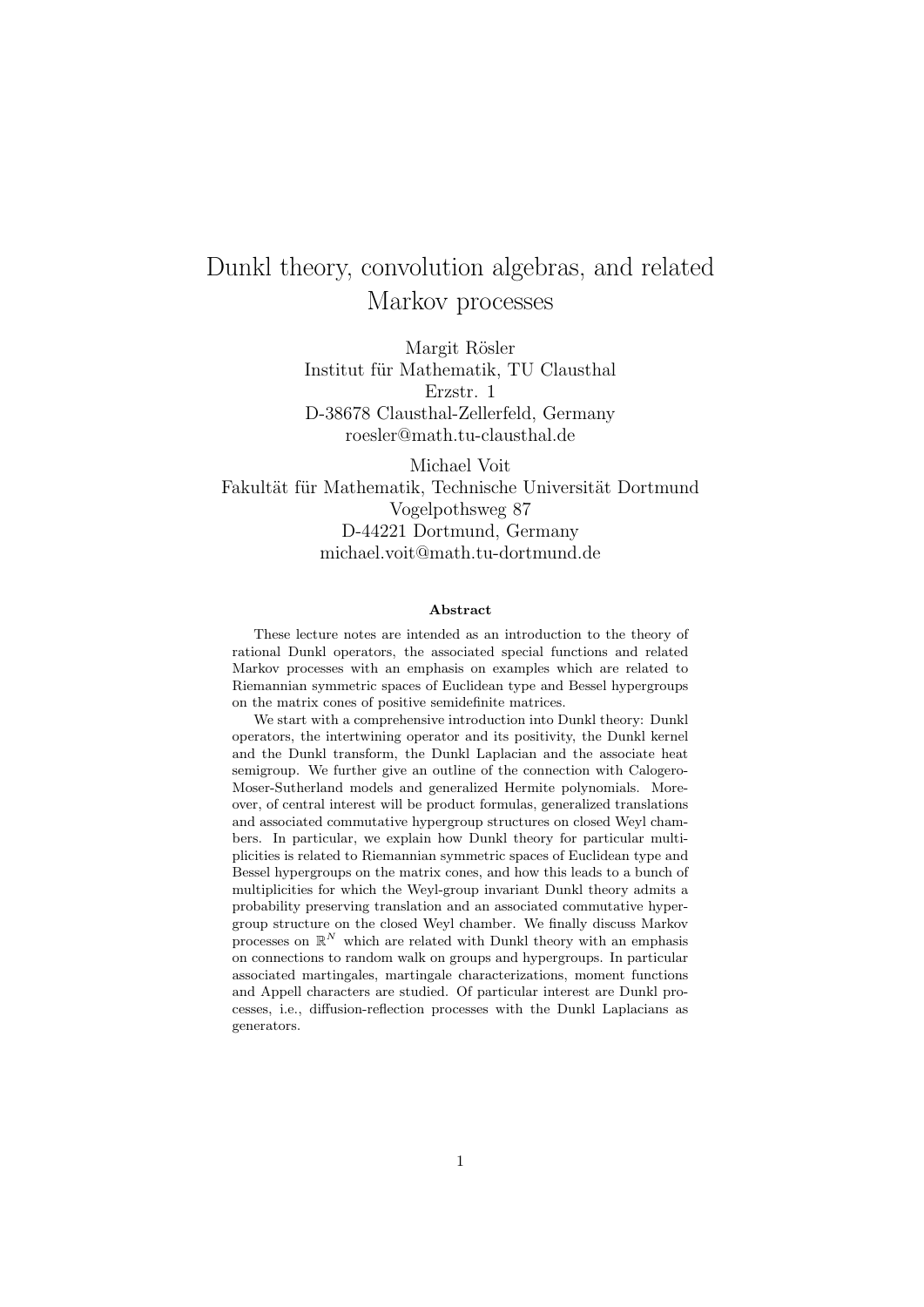## Contents

|              | Introduction                                                                                                                                                                          | 3                                |
|--------------|---------------------------------------------------------------------------------------------------------------------------------------------------------------------------------------|----------------------------------|
| $\mathbf{2}$ | Dunkl theory                                                                                                                                                                          | 5                                |
|              | 2.1<br>Root systems and reflection groups $\dots \dots \dots \dots \dots \dots$                                                                                                       | 5                                |
|              | 2.2                                                                                                                                                                                   | $\overline{7}$                   |
|              | 2.3                                                                                                                                                                                   | 10                               |
|              | 2.4                                                                                                                                                                                   | 12                               |
|              | The Dunkl kernel and the Dunkl transform<br>2.5                                                                                                                                       | 16                               |
|              | 2.6<br>Heat kernel and heat semigroup                                                                                                                                                 | 22                               |
|              | Calogero-Moser-Sutherland models and generalized<br>2.7                                                                                                                               |                                  |
|              |                                                                                                                                                                                       | 26                               |
|              | Generalized translation and spherical means<br>2.8                                                                                                                                    | 31                               |
|              | cones<br>3.1<br>Motivation<br>$3.2\,$<br>Gelfand pairs, Euclidean orbit spaces, and hypergroups $\ldots \ldots$<br>3.3<br>Bessel functions associated with root systems and symmetric |                                  |
|              | spaces of Euclidean type $\dots \dots \dots \dots \dots \dots \dots \dots$<br>Bessel hypergroups on matrix cones<br>3.4                                                               |                                  |
|              | 3.5<br>Hypergroups for Dunkl-type Bessel functions of type $B \dots$ .                                                                                                                | 36<br>36<br>38<br>46<br>51<br>55 |
|              | Markov processes                                                                                                                                                                      |                                  |
|              | 4.1<br>Random walks on groups and hypergroups                                                                                                                                         |                                  |
|              | Markov processes related with integral transforms $\ldots \ldots$<br>4.2                                                                                                              | 57<br>57<br>60                   |
|              | Martingales associated with integral transforms<br>4.3                                                                                                                                | 65                               |
|              | 4.4<br>Moment functions                                                                                                                                                               | 68                               |
|              | 4.5                                                                                                                                                                                   | 75                               |
| 4            | Appell characters associated with Dunkl processes $\hfill\ldots\ldots\ldots$<br>4.6                                                                                                   | 79                               |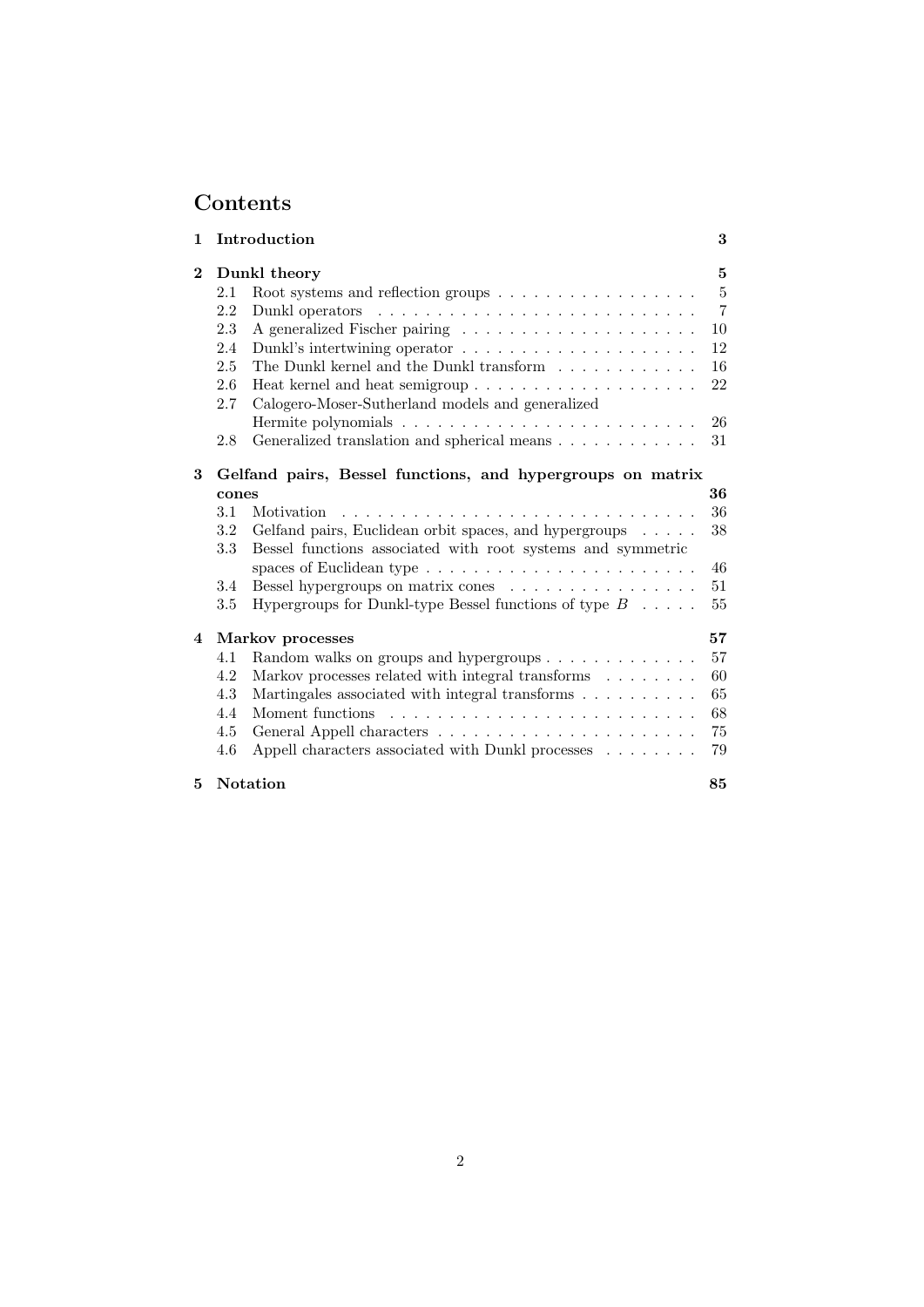### 1 Introduction

Since their invention exactly twenty years ago, Dunkl operators have initiated an intense development within the area of harmonic analysis and special functions associated with root systems. A basic motivation for this subject comes from the theory of Riemannian symmetric spaces whose spherical functions can be considered as multi-variable special functions depending on certain discrete sets of parameters. For spaces of rank one, they can be imbedded into classes of one-variable hypergeometric functions.

Dunkl operators provide a tool to extend the theory of spherical functions to a theory of multivariable hypergeometric functions. Roughly speaking, Dunkl operators are commuting differential-reflection operators on a Euclidean space which are associated with a finite reflection group and have a continuous set of parameters, called the multiplicities. For fixed root system and multiplicities, the associated Dunkl operators commute. They lead to commutative algebras which generalize the algebras of invariant differerential operators on Riemannian symmetric spaces. Actually, there are two levels of Dunkl operator theory: first the full theory, involving operators with reflection parts. Second, the Weyl group invariant theory (in probability, such as in [De] in this volume, sometimes called "radial" ), where the associated special functions are Weyl group invariant and include the spherical functions of Riemannian symmetric spaces for particular multiplicity values.

The first class of Dunkl operators, nowadays often called "rational" Dunkl operators, were introduced by C.F. Dunkl in a series of papers ([D1-5]), where he built up the framework for a theory of special functions and integral transforms in several variables related with reflection groups. The rational operators generalize the theory of symmetric spaces of Euclidean type. Besides them, there are now various further classes of Dunkl-type operators, in particular the trigonometric Dunkl operators of Heckman, Opdam and Cherednik, which generalize the theory of Riemannian symmetric spaces of the compact and non-compact type (see  $[He2]$  or  $[O3]$ ), and the important q-analogues of Macdonald and Cherednik. There are various kinds of limit transitions between these theories and their special functions. Apart from the context of symmetric spaces, Dunkl operators are also relevant in mathematical physics, namely for the analysis of quantum many body systems of Calogero-Moser-Sutherland type. These describe algebraically integrable systems in one dimension; a good bibliography is contained in [vDV].

In this article, we shall restrict ourselves to the rational case with multiplicity function  $k \geq 0$  in which case the most satisfying results and applications in analysis and probability are available. We give a general introduction to rational Dunkl theory, discuss examples, and sketch the beginning of applications in probability.

To be more precise, these lecture notes are organized as follows: We start with a general introduction to rational Dunkl theory: Dunkl operators, the intertwining operator and its positivity, the Dunkl kernel and the Dunkl transform, as well as the Dunkl Laplacian and the associated heat semigroup. We further give an outline of the connection with Calogero-Moser-Sutherland models and generalized Hermite polynomials, and we derive product formulas and generalized translations which are positive and probability preserving in some important cases. We also explain how Dunkl theory for particular multiplicities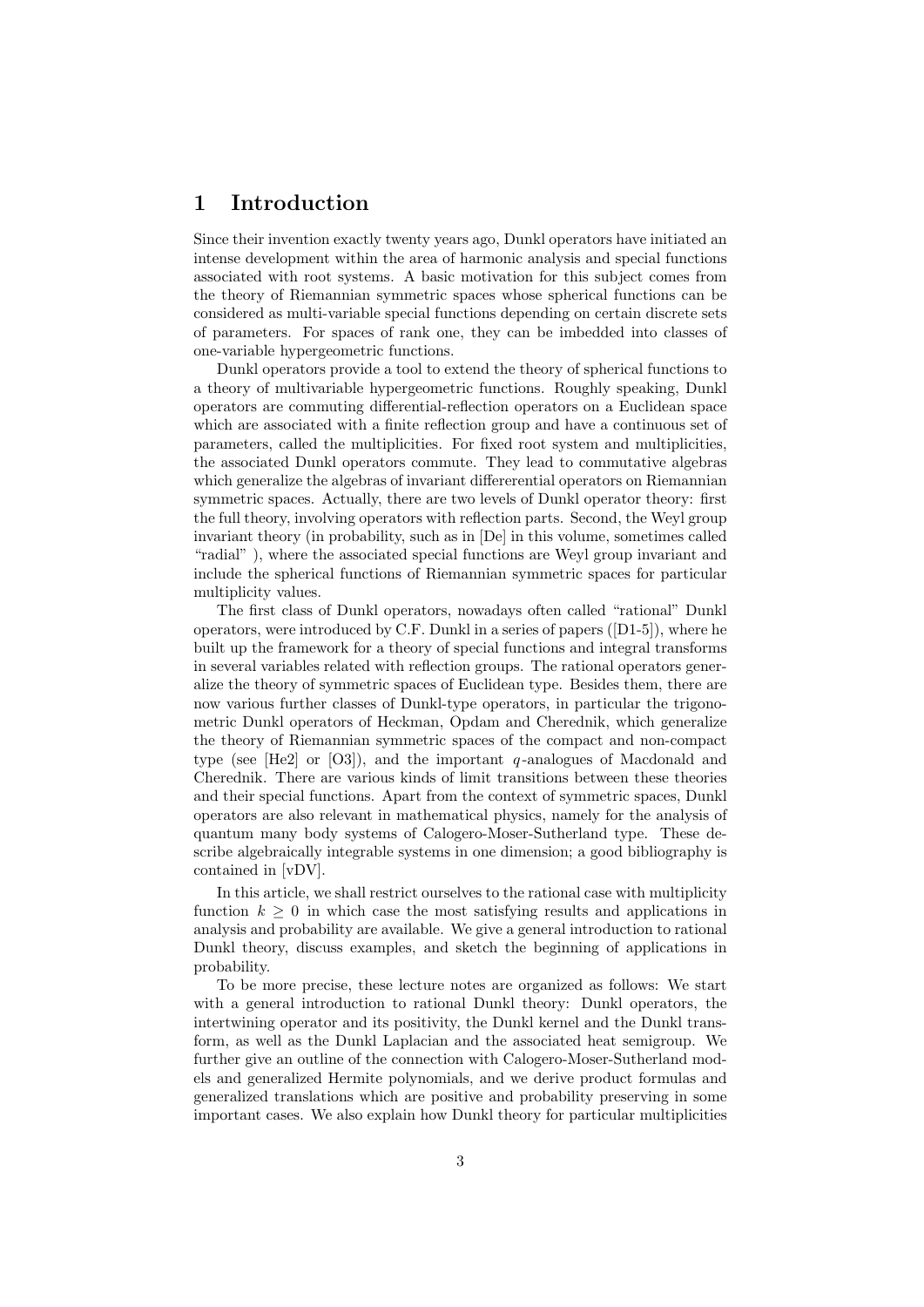is related to Riemannian symmetric spaces of Euclidean type. Furthermore, we present hypergroup convolution algebras on cones of positive semidefinite matrices and show how these lead to a bunch of multiplicities for which the Weylgroup invariant Dunkl theory admits probability preserving translations and commutative hypergroup structures on the closed Weyl chambers of type  $B_N$ . In the final chapter, we discuss Markov processes related to Dunkl operators with an emphasis on connections to random walks on groups and hypergroups. We study associated martingales, martingale characterizations, moment functions and Appell characters. Of particular interest are the Dunkl processes, i.e., diffusion-reflection processes with the Dunkl Laplacians as generators, as these processes share many well-known features of Brownian motions on  $\mathbb{R}^N$ . For a more detailed discussion of these processes and their projections to Weyl chambers in view of stochastic analysis we refer to the contributions [De] and [CGY] in this volume.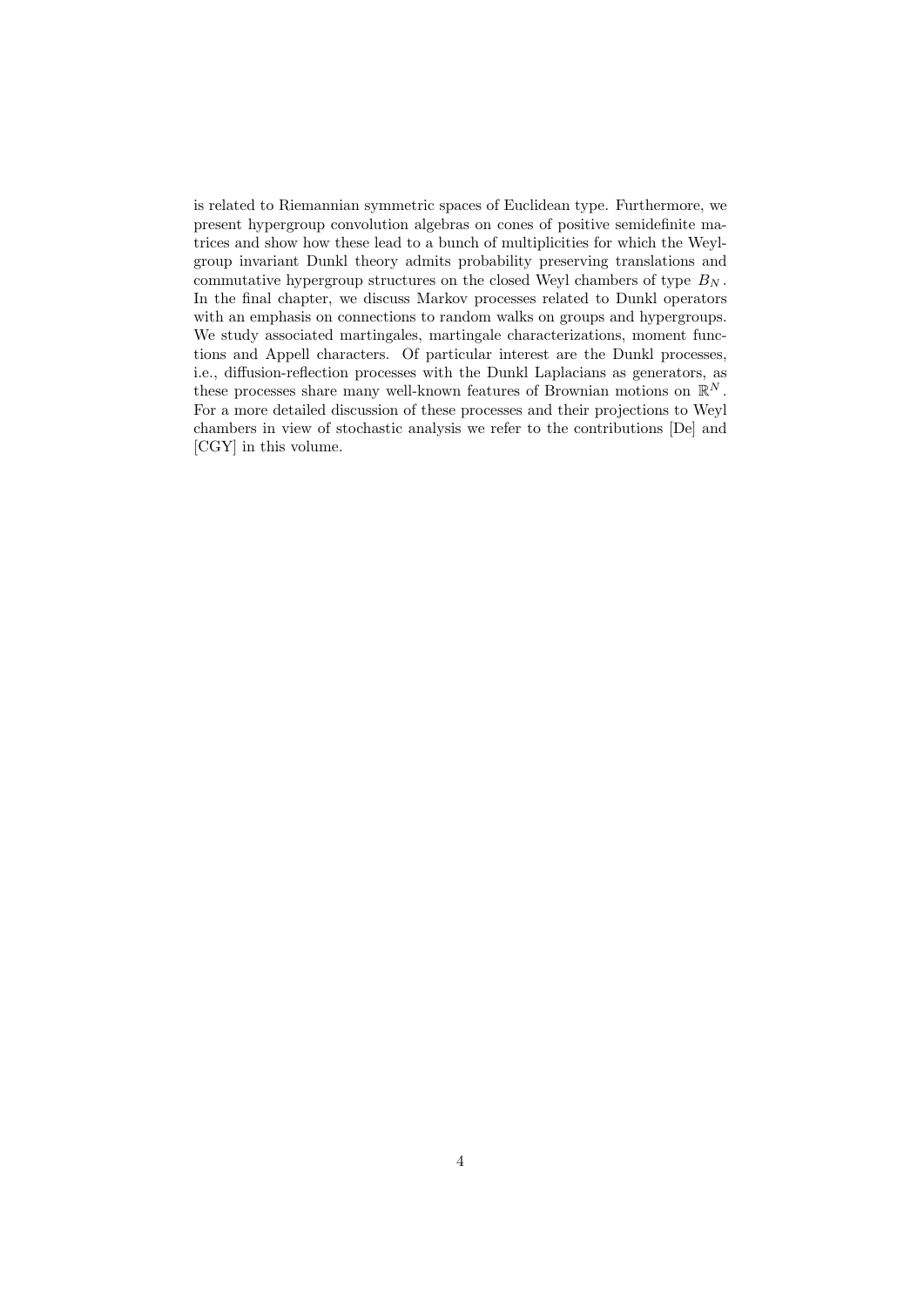### 2 Dunkl theory

This section gives an introduction to the theory of rational Dunkl operators, which we call Dunkl operators for short, and to the Dunkl transform. Main references are  $[D2]$ ,  $[D4]$ ,  $[D5]$ ,  $[DX]$ ,  $[dJ1]$ ,  $[He1]$ ,  $[R2]$ ,  $[R3]$ ,  $[R6]$  and  $[R7]$ . For a background on reflection groups and root systems the reader is referred to [Hu] and [GB]. We can by far not be complete here. In particular, we do not touch the field of rational Cherednik algebras, but rather focus on aspects which are of interest in connection with stochastic analysis, such as Fourier analysis and positivity results.

#### 2.1 Root systems and reflection groups

The basic ingredient in the theory of Dunkl operators are root systems and finite reflection groups, acting on some Euclidean space  $(E, \langle , , . \rangle)$  of finite dimension N. It will be no restriction to assume that that  $E = \mathbb{R}^N$  with the standard Euclidean inner product  $\langle x, y \rangle = \sum_{j=1}^{N} x_j y_j$ . For  $\alpha \in \mathbb{R}^N \setminus \{0\}$ , we denote by  $\sigma_{\alpha}$  the orthogonal reflection in the hyperplane  $\langle \alpha \rangle^{\perp}$  perpendicular to  $\alpha$ , i.e.

$$
\sigma_{\alpha}(x) = x - 2 \frac{\langle \alpha, x \rangle}{|\alpha|^2} \alpha,
$$

where  $|x| := \sqrt{\langle x, x \rangle}$ . Each reflection  $\sigma_{\alpha}$  is orthogonal with respect to the standard inner product.

**2.1 Definition.** A finite subset  $R \subset \mathbb{R}^N \setminus \{0\}$  is called a *root system*, if

$$
\sigma_{\alpha}(R) = R \text{ for all } \alpha \in R.
$$

The dimension of  $span_{\mathbb{R}}R$  is called the rank of R. There are two possible additional requirements:  $R$  is called

- *reduced*, if  $\alpha \in R$  implies  $2\alpha \notin R$ .
- *crystallographic* if  $R$  has full rank  $N$  and

$$
\frac{2\langle \alpha, \beta \rangle}{\langle \beta, \beta \rangle} \in \mathbb{Z} \quad \text{for all } \alpha, \beta \in R.
$$

The group  $W = W(R) \subseteq O(N, \mathbb{R})$  which is generated by the reflections  ${\sigma_{\alpha}, \alpha \in R}$  is called the reflection group (or Coxeter group) associated with R. The dimension of  $span_{\mathbb{R}}R$  is called the rank of R.

If R is crystallographic, then  $span_{\mathbb{Z}}R$  forms a lattice in  $\mathbb{R}^N$  (called the root-lattice) which is stabilized by the action of the associated reflection group.

In rational Dunkl theory, one usually works with reduced root systems which are not necessarily crystallographic. On the other hand, the root systems occuring in Lie theory and in geometric contexts associated with Riemannian symmetric spaces are always crystallographic, and this requirement is also fundamental in the theory of trigonometric Dunkl operators.

**2.2 Lemma.** (1) If  $\alpha$  is in R, then also  $-\alpha$  is in R. (2) For any root system R in  $\mathbb{R}^N$ , the reflection group  $W = W(R)$  is finite.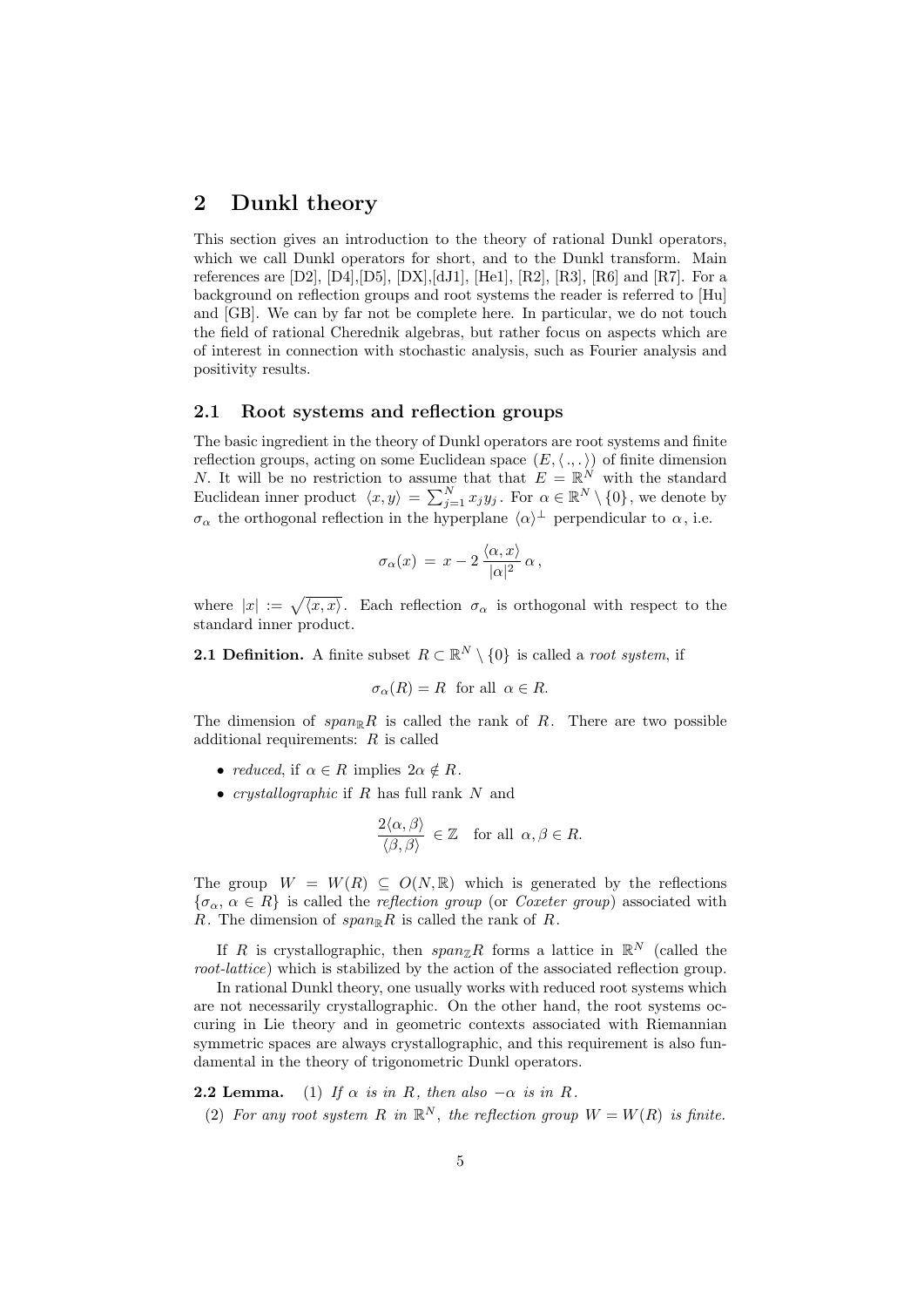- (3) The set of reflections contained in W is exactly  $\{\sigma_{\alpha}, \alpha \in R\}.$
- (4)  $w\sigma_\alpha w^{-1} = \sigma_{w\alpha}$  for all  $w \in W$  and  $\alpha \in R$ .

*Proof.* (1) This follows since  $\sigma_{\alpha}(\alpha) = -\alpha$ . (2) As R is fixed under the action of W, the assignment  $\varphi(w)(\alpha) := w\alpha$  defines a homomorphism  $\varphi : W \to S(R)$  of W into the symmetric group  $S(R)$  of R. This homomorphism is easily checked to be injective. Thus W is naturally identified with a subgroup of  $S(R)$ , which is finite. Part (3) is slightly more involved. An elegant proof can be found in Section 4.2 of [DX]. Part (4) is straight forward.  $\Box$ 

Properties (3) and (4) imply in particular that there is a bijective correspondence between the conjugacy classes of reflections in W and the orbits in  $R$  under the natural action of  $W$ . We shall need some more concepts: Each root system can be written as a disjoint union  $R = R_+ \cup (-R_+),$  where  $R_+$ and  $-R_+$  are separated by a hyperplane  $\langle \{x \in \mathbb{R}^N : \langle \beta, x \rangle = 0 \}$  with  $\beta \notin R$ . Such a set  $R_+$  is called a *positive subsystem*. The set of reflecting hyperplanes  $\{\langle \alpha \rangle^{\perp}, \alpha \in R\}$  divides  $\mathbb{R}^N$  into connected open components, called the Weyl *chambers* of R. It can be shown that the topological closure  $\overline{C}$  of any chamber C is a fundamental domain for  $W$ , i.e.  $\overline{C}$  is naturally homeomorphic with the space  $(\mathbb{R}^N)^W$  of all W-orbits in  $\mathbb{R}^N$ , endowed with the quotient topology (see Section 1.12 of  $[Hu]$ ). W permutes the reflecting hyperplanes as well as the chambers.

- **2.3 Examples.** (1)  $I_2(n)$ ,  $n \geq 3$ : Root systems of the *dihedral groups*. Define  $\mathcal{D}_n$  to be the dihedral group of order  $2n$ , consisting of the orthogonal transformations in the Euclidean plane  $\mathbb{R}^2$  which preserve a regular *n*sided polygon centered at the origin. It is generated by the reflection at the  $x$ -axis and the reflection at the line through the origin which meets the x-axis at the angle  $\pi/n$ . Root system  $I_2(n)$  is crystallographic only for  $n = 2, 3, 4, 6$ .
	- (2)  $A_{N-1}$ . Let  $S_N$  denote the symmetric group in N elements. It acts faithfully on  $\mathbb{R}^N$  by permuting the standard basis vectors  $e_1, \ldots, e_N$ . Each transposition (ij) acts as a reflection  $\sigma_{ij}$  sending  $e_i - e_j$  to its negative. Since  $S_N$  is generated by transpositions, it is a finite reflection group. The root system of  $S_N$  is called  $A_{N-1}$  and is given by

$$
A_{N-1} = \{ \pm (e_i - e_j), \ 1 \le i < j \le N \}.
$$

This root system is crystallographic. Its span is the orthogonal complement of the vector  $e_1 + \ldots + e_N$ , and thus the rank is  $N - 1$ .

(3)  $B_N$ . Here W is the reflection group in  $\mathbb{R}^N$  generated by the transpositions  $\sigma_{ij}$  as above, as well as the sign changes  $\sigma_i : e_i \mapsto -e_i$ ,  $i = 1, \ldots, N$ . The group of sign changes is isomorphic to  $\mathbb{Z}_2^N$ , intersects  $S_N$  trivially and is normalized by  $S_N$ , so W is isomorphic with the semidirect product  $S_N \ltimes \mathbb{Z}_2^N$ . The corresponding root system is called  $B_N$ ; it is given by

$$
B_N = \{\pm e_i, 1 \le i \le N\} \cup \{\pm (e_i \pm e_j), 1 \le i < j \le N\}.
$$

 $B_N$  is crystallographic and has rank N.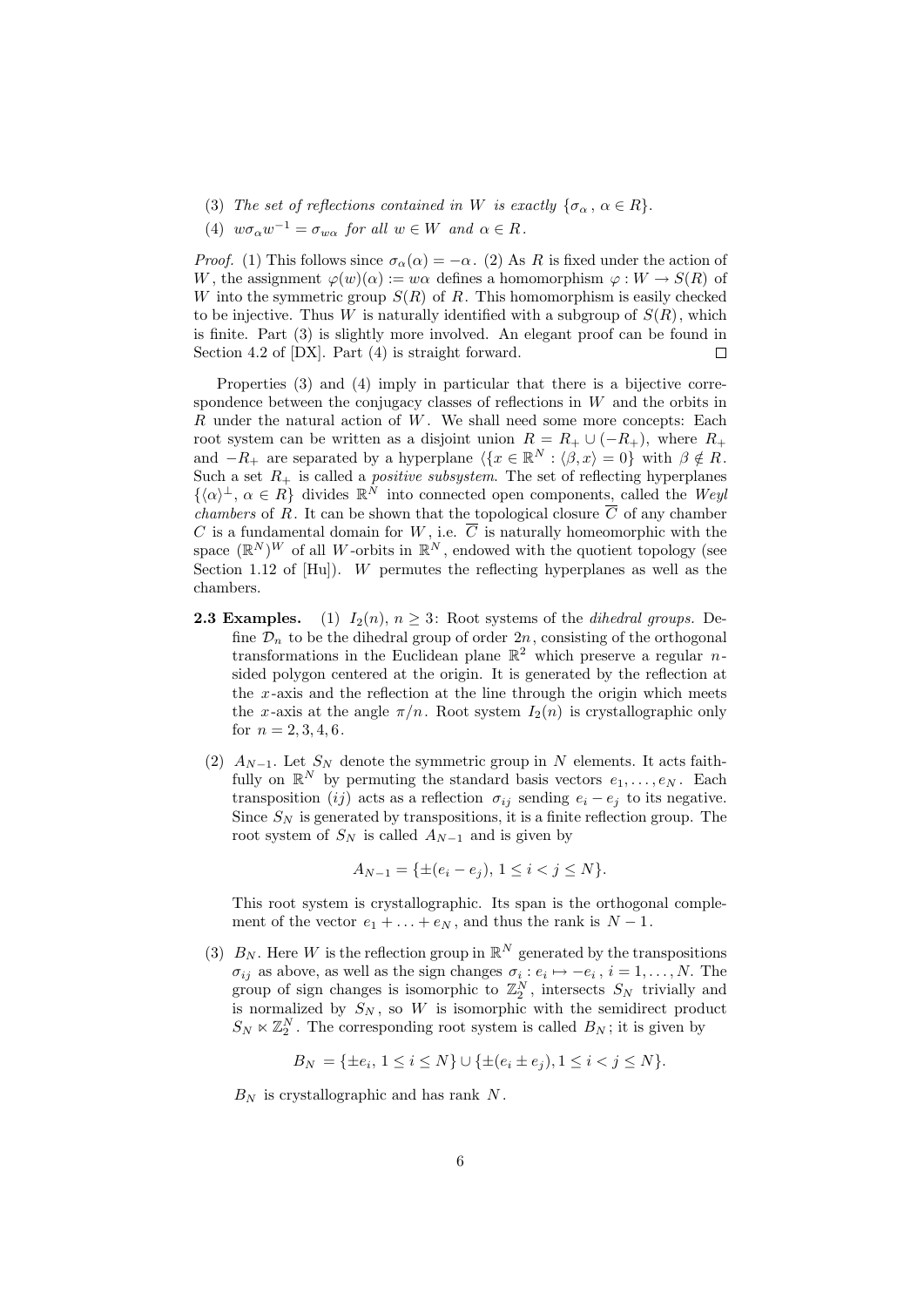(4)  $BC_N$ . This is the root system in  $\mathbb{R}^N$  given by

$$
BC_N = \{ \pm e_i, \, \pm 2e_i, \, 1 \le i \le N \} \cup \{ \pm (e_i \pm e_j), \, 1 \le i < j \le N \}.
$$

It is crystallographic, but not reduced.

A root system  $R$  is called *irreducible*, if it cannot be written as the orthogonal disjoint union  $R = R_1 \cup R_2$  of two root systems  $R_1, R_2$ . Any root system can be uniquely written as an orthogonal disjoint union of irreducible root systems. There exists a classification of all irreducible, reduced root systems in terms of Coxeter graphs. There are 5 infinite series:  $A_N, B_N, C_N, D_N$  (which are crystallographic), as well as the rank 2 root systems  $I_2(n)$  corresponding to the dihedral groups. Apart from those, there is a finite number of exceptional root systems. The root systems  $BC_N$  are the only irreducible crystallographic root systems which are not reduced. We mention that the root system of a complex semisimple Lie algebra is always crystallographic and reduced, and it is irreducible exactly if the Lie algebra is simple. For further details on root systems, the reader is referred to [Hu] and [Kn].

#### 2.2 Dunkl operators

Let R be a reduced (not necessarily crystallographic) root system in  $\mathbb{R}^N$  and W the associated reflection group. The Dunkl operators attached with  $R$  are modifications of the usual partial derivatives by reflection parts, which are coupled by parameters. The parameters are given in terms of a so-called multiplicity function:

**2.4 Definition.** A function  $k : R \to \mathbb{C}$  on the root system R is called a multiplicity function, if it is invariant under the natural action of  $W$  on  $R$ .

The set of multiplicity functions forms a C-vector space whose dimension is equal to the number of  $W$ -orbits in  $R$ .

**2.5 Definition.** Let  $k : R \to \mathbb{C}$  be a multiplicity function on R. Then for  $\xi \in \mathbb{R}^N$ , the *Dunkl operator*  $T_{\xi} := T_{\xi}(k)$  is defined on  $C^1(\mathbb{R}^N)$  by

$$
T_{\xi}f(x) := \partial_{\xi}f(x) + \sum_{\alpha \in R_+} k(\alpha) \langle \alpha, \xi \rangle \frac{f(x) - f(\sigma_{\alpha}x)}{\langle \alpha, x \rangle}.
$$

Here  $\partial_{\xi}$  denotes the directional derivative corresponding to  $\xi$ , and  $R_{+}$  is a fixed positive subsystem of R. For the *i*-th standard basis vector  $\xi = e_i \in \mathbb{R}^N$ we use the abbreviation  $T_i = T_{e_i}$ .

The operators  $T_{\xi}$  were introduced and first studied by C.F. Dunkl ([D1-5]). By the  $W$ -invariance of  $k$ , their definition does not depend on the special choice of  $R_+$ . Also, the length of the roots is irrelevant in the formula for  $T_{\xi}$ . This is the basic reason for the convention which requires reduced root systems: a Dunkl operator with summation over a non-reduced root system can be replaced by a counterpart with summation about an associated reduced counterpart, the multiplicities being modified accordingly. Note further that the dependence of  $T_{\xi}$  on  $\xi$  is linear. In case  $k = 0$ , the  $T_{\xi}(k)$  reduce to the corresponding directional derivatives.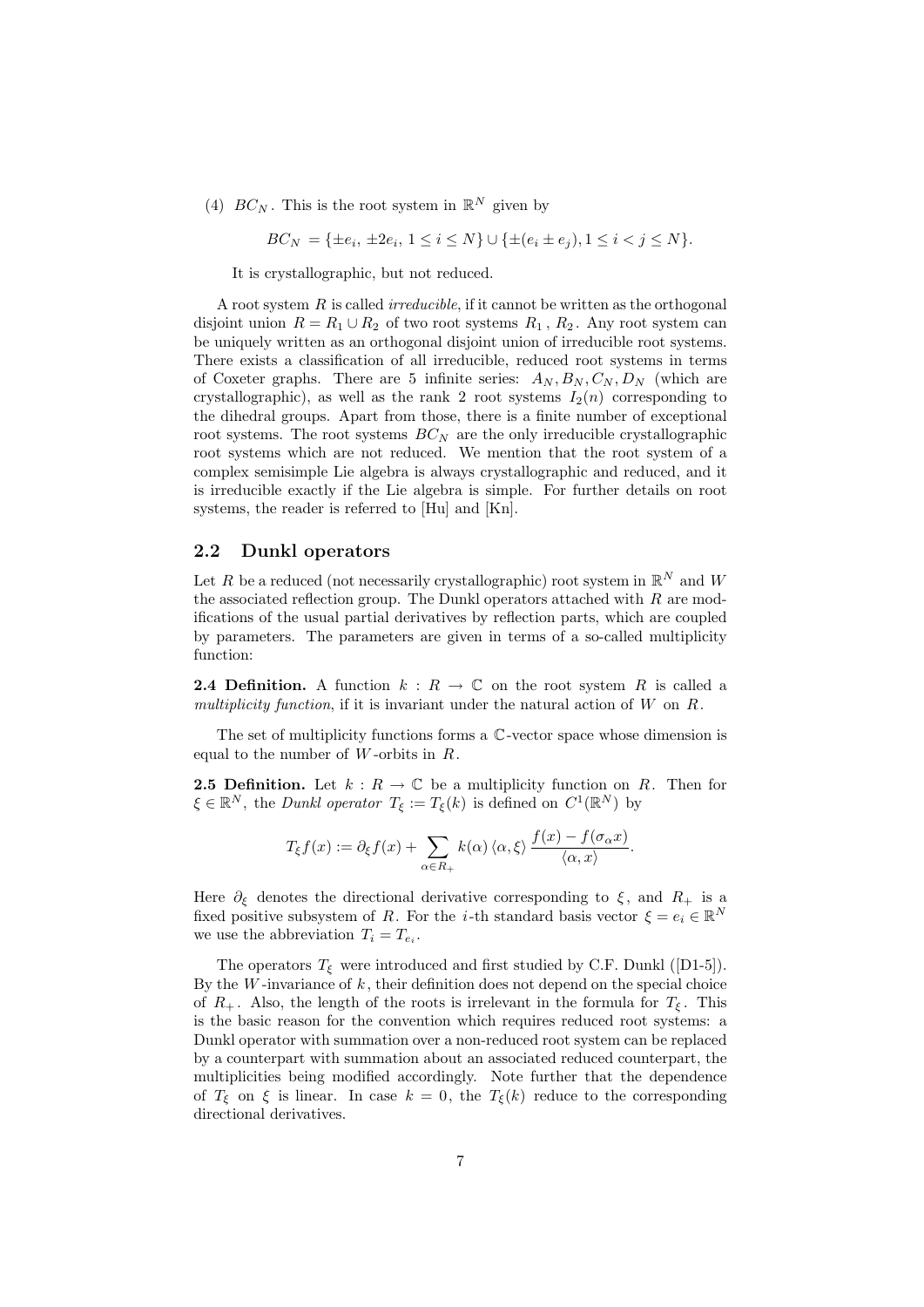Dunkl operators enjoy regularity properties similar to usual partial derivatives on various spaces of functions. In order to formulate them, we introduce some further standard notation. We denote by  $\Pi := \mathbb{C}[\mathbb{R}^N]$  the C-algebra of polynomial functions on  $\mathbb{R}^N$ . It has a natural grading

$$
\Pi=\bigoplus_{n\geq 0} \mathcal{P}_n\,,
$$

where  $\mathcal{P}_n$  is the subspace of homogeneous polynomials of (total) degree n. Further,  $\mathcal{S}(\mathbb{R}^N)$  denotes the Schwartz space of rapidly decreasing functions on  $\mathbb{R}^N$  with the usual locally convex topology.

**2.6 Lemma.** (1) If  $f \in C^m(\mathbb{R}^N)$  with  $m \ge 1$ , then  $T_{\xi} f \in C^{m-1}(\mathbb{R}^N)$ .

- (2)  $T_{\xi}$  leaves  $C_c^{\infty}(\mathbb{R}^N)$  and  $\mathcal{S}(\mathbb{R}^N)$  invariant.
- (3)  $T_{\xi}$  is homogeneous of degree  $-1$  on  $\mathcal{P}$ , that is,  $T_{\xi} p \in \mathcal{P}_{n-1}$  for  $p \in \mathcal{P}_n$ .

*Proof.* By the fundamental theorem of calculus, one obtains for  $\alpha \in R$  the representation

$$
\frac{f(\sigma_\alpha x)-f(x)}{\langle \alpha, x \rangle} = \int_0^1 \partial_\alpha f(x-2t\frac{\langle \alpha, x \rangle}{\langle \alpha, \alpha \rangle} \alpha) dt.
$$

 $\chi$ From this, (1) (3) and the first part of (2) are immediate; the proof of (2) for  $\mathcal{S}(\mathbb{R}^N)$  is also straightforward but more technical; it can be found in [dJ1].

The Dunkl operators  $T_{\xi}(k)$  are W-equivariant, that is

$$
wT_{\xi}w^{-1} = T_{w\xi} \quad \text{for all } w \in W \tag{2.1}
$$

where the action of W on functions  $f : \mathbb{R}^N \to \mathbb{C}$  is given by

$$
w \cdot f(x) := f(w^{-1}x).
$$

Relation (2.1) is obtained from the definition of the Dunkl operators and the W-invariance of  $k$ . Similar, one obtains the following product rule:

**2.7 Lemma.** If  $f, g \in C^1(\mathbb{R}^N)$  and at least one of them is W-invariant, then

$$
T_{\xi}(fg) = T_{\xi}(f) \cdot g + f \cdot T_{\xi}(g). \tag{2.2}
$$

The most important property of the Dunkl operators, which is the basis for rich analytic structures related with them, is the following Theorem of C.F. Dunkl, [D2]:

**2.8 Theorem.** For fixed k, the Dunkl operators  $T_{\xi} = T_{\xi}(k), \xi \in \mathbb{R}^{N}$  commute.

This result was obtained in [D2] by a clever direct argumentation. There are also alternative proofs. In [DJO], a proof relying on Koszul complex ideas is given. Another, indirect method is to deduce the commutativity of the rational Dunkl operators by a contraction limit from the corresponding result in the trigonometric case, where the Dunkl (-Cherednik) operators are simultaneously diagonalized by a certain family of trigonometric polynomials. See [O2] for the Cherednik case and [dJ4] for the contraction limit.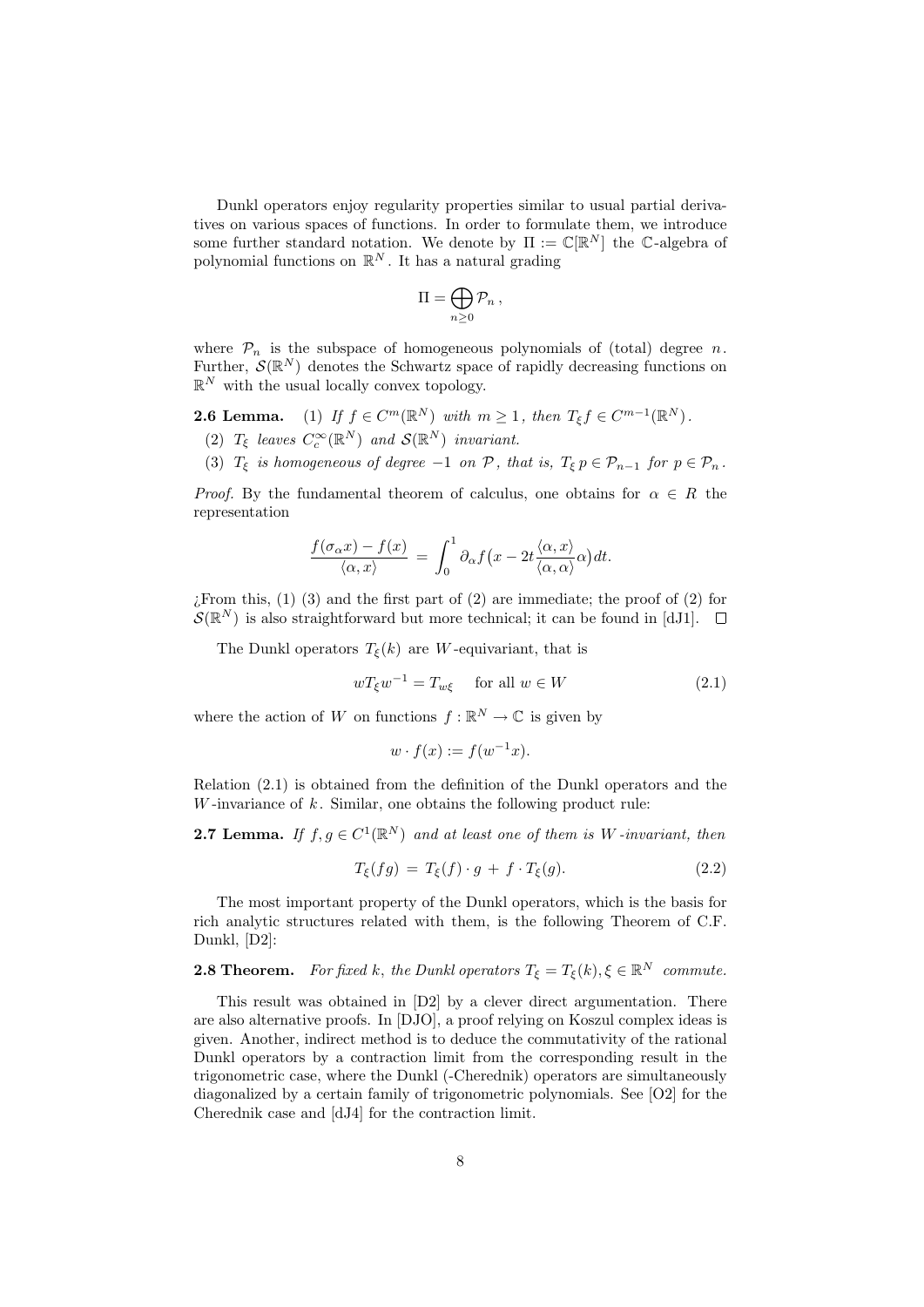As a consequence of Theorem 2.8, the assignment

$$
\Phi_k: x_i \to T_i(k), \ 1 \to id
$$

extends to an algebra homomorphism  $\Phi : \Pi \to \text{End}_{\mathbb{C}}(\Pi)$ . For  $p \in \Pi$  we write

$$
p(T(k)) := \Phi_k(p)
$$

for the Dunkl operator associated with p. The classical case  $k = 0$  will be distinguished by the notation  $\Phi_0(p) =: p(\partial)$ .

Let us denote by  $\mathcal{P}^W$  the subalgebra of  $\mathcal P$  consisting of those polynomials which are W-invariant. Suppose that  $p \in \mathcal{P}^W$ . Then it follows from the Wequivariance of the  $T_{\xi}$  that the associated Dunkl operator  $p(T) = p(T(k))$  is Winvariant, that is  $w(p(T(k))w^{-1} = p(T(k))$ . We denote by  $\text{Res } p(T(k)) : \mathcal{P}^W \to$  $\mathcal{P}^W$  the restriction of this operator to  $\mathcal{P}^W$ . It has been shown by Heckman [He1] that this operator – as one expects – acts as a differential operator with coefficients from  $\mathcal{P}^W$ .

Of particular importance is the Dunkl Laplacian, which is defined by

$$
\Delta_k := p(T(k)) \quad \text{with } p(x) = |x|^2.
$$

As p is W-invariant, it follows that  $\Delta_k$  is W-invariant and

$$
\Delta_k = \sum_{i=1}^N T_{\xi_i}^2
$$

for any orthonormal basis  $\{\xi_1, \ldots, \xi_N\}$  of  $\mathbb{R}^N$ . The Dunkl Laplacian can be written explicitly as follows (see [D2] or [DX] for the proof):

#### 2.9 Proposition.

$$
\Delta_k = \Delta + 2 \sum_{\alpha \in R_+} k_\alpha \delta_\alpha \quad \text{with} \quad \delta_\alpha f(x) = \frac{\partial_\alpha f(x)}{\langle \alpha, x \rangle} - \frac{|\alpha|^2}{2} \frac{f(x) - f(\sigma_\alpha x)}{\langle \alpha, x \rangle^2}, \tag{2.3}
$$

where  $\Delta$  denotes the usual Laplacian on  $\mathbb{R}^N$ .

The restriction of  $\Delta_k$  is therefore given by

$$
Res(\Delta_k) = \Delta + 2 \sum_{\alpha \in R_+} k_{\alpha} \frac{\partial_{\alpha}}{\langle \alpha, . \rangle}.
$$

Readers familiar with the theory of symmetric spaces will notice that this generalizes the radial part of the Laplace-Beltrami operator of a Riemannian symmetric space of Euclidean type, where  $R$  is always crystallographic and  $k$  takes only certain values (essentially the multiplicities of restricted root spaces). We shall return to this important aspect in Section 3.3.

**2.10 Examples.** (1) The rank-one case. If  $N = 1$  then  $R = \{\pm \alpha\}$ , which is a root system of type  $A_1$ . The corresponding reflection group is  $W = \{id, \sigma\}$ acting on R by  $\sigma(x) = -x$ . The Dunkl operator  $T = T_1(k)$  with multiplicity parameter  $k \in \mathbb{C}$  is given by

$$
Tf(x) = f'(x) + k \frac{f(x) - f(-x)}{x}.
$$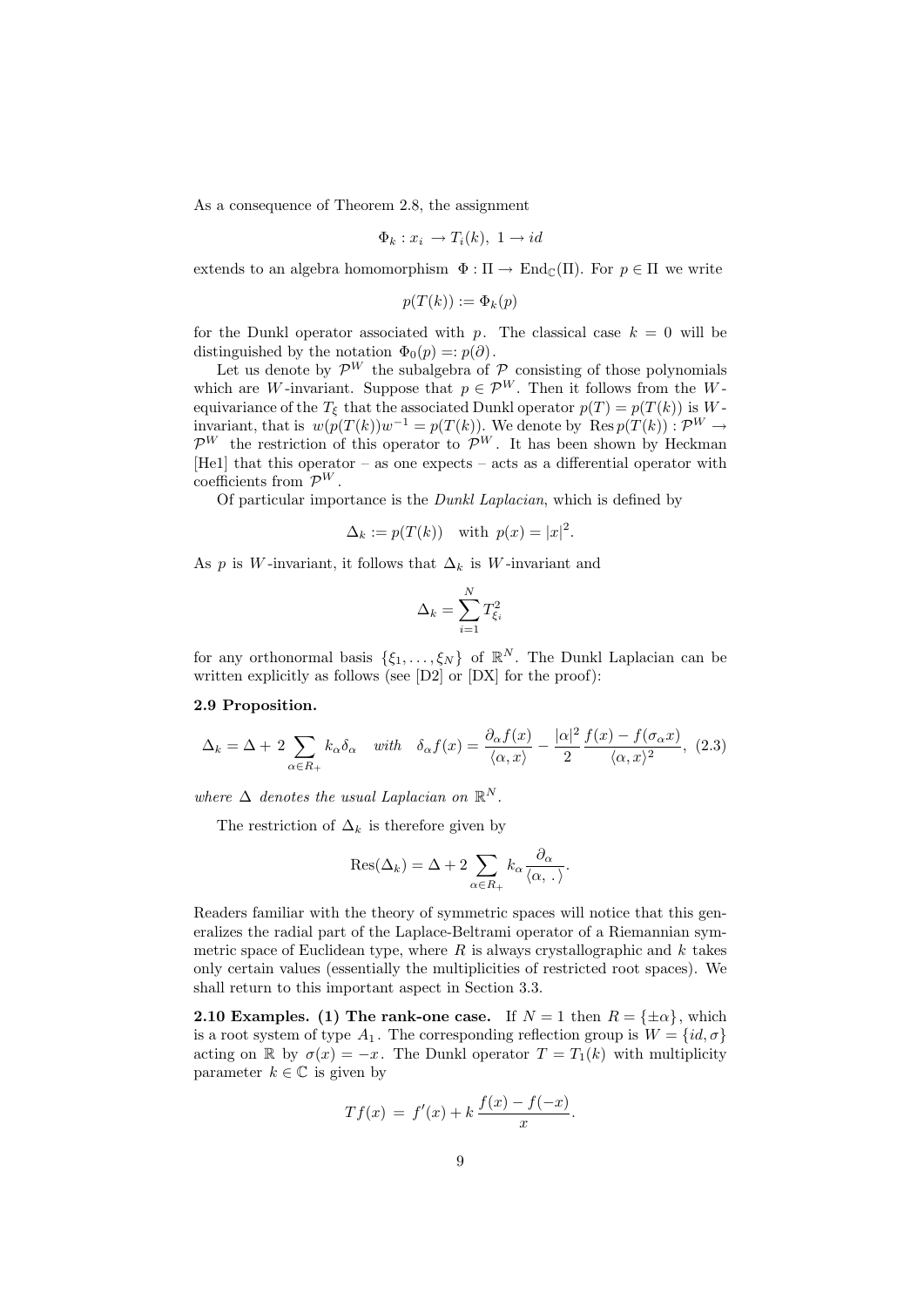The restriction of  $T^2$  to even functions is a singular Sturm-Liouville operator,

$$
ext{Res } T^2 f(x) = f''(x) + \frac{2k}{x} \cdot f'(x).
$$

For  $k = (n-1)/2$ , this is just the radial part of the usual Laplacian on  $\mathbb{R}^n$  with respect to standard polar coordinates.

(2) Dunkl operators of type  $A_{N-1}$ . Consider  $W = S_N$  acting on  $\mathbb{R}^N$ . As all transpositions are conjugate in  $S_N$ , the vector space of multiplicity functions is one-dimensional. The Dunkl operators associated with the multiplicity parameter  $k \in \mathbb{C}$  are given by

$$
T_i = \partial_i + k \cdot \sum_{j \neq i} \frac{1 - \sigma_{ij}}{x_i - x_j} \quad (i = 1, \dots, N)
$$

with  $\sigma_{ij}$  as in Example 2.3, and the Dunkl Laplacian is

$$
\Delta_k = \Delta + 2k \sum_{1 \le i < j \le N} \frac{1}{x_i - x_j} \Big[ (\partial_i - \partial_j) - \frac{1 - \sigma_{ij}}{x_i - x_j} \Big].
$$

(3) Dunkl operators of type  $B_N$ . There are two conjugacy classes of reflections, leading to multiplicity functions of the form  $k = (k_0, k_1)$  with  $k_i \in$ C. The associated Dunkl operators are given by

$$
T_i = \partial_i + k_1 \frac{1 - \sigma_i}{x_i} + k_0 \cdot \sum_{j \neq i} \left[ \frac{1 - \sigma_{ij}}{x_i - x_j} + \frac{1 - \tau_{ij}}{x_i + x_j} \right] \quad (i = 1, ..., N),
$$

where  $\tau_{ij} := \sigma_{ij}\sigma_i\sigma_j$ .

In the following sections, we shall always require that the multiplicity is non-negative, that is  $k(\alpha) \geq 0$  for all  $\alpha \in R$ . We write  $k \geq 0$  for short.

Parts of the theory extend to a larger range of multiplicities (depending on R), but the condition  $k \geq 0$  is essential for positivity results and probability theory.

#### 2.3 A generalized Fischer pairing

In the classical theory of spherical harmonics, the following bilinear pairing on Π, sometimes called Fischer product, plays an important role:

$$
[p, q]_0 := (p(\partial)q)(0), \quad p, q \in \mathcal{P}.
$$

In his theory of generalized spherical harmonics, Dunkl [D4] introduced the following analogue:

**2.11 Definition.** For  $p, q \in \mathcal{P}$ ,

$$
[p,q]_k := (p(T(k))q)(0).
$$

We collect some of its basic properties:

**2.12 Lemma.** (1) If  $p \in \mathcal{P}_n$  and  $q \in \mathcal{P}_m$  with  $n \neq m$ , then  $[p, q]_k = 0$ .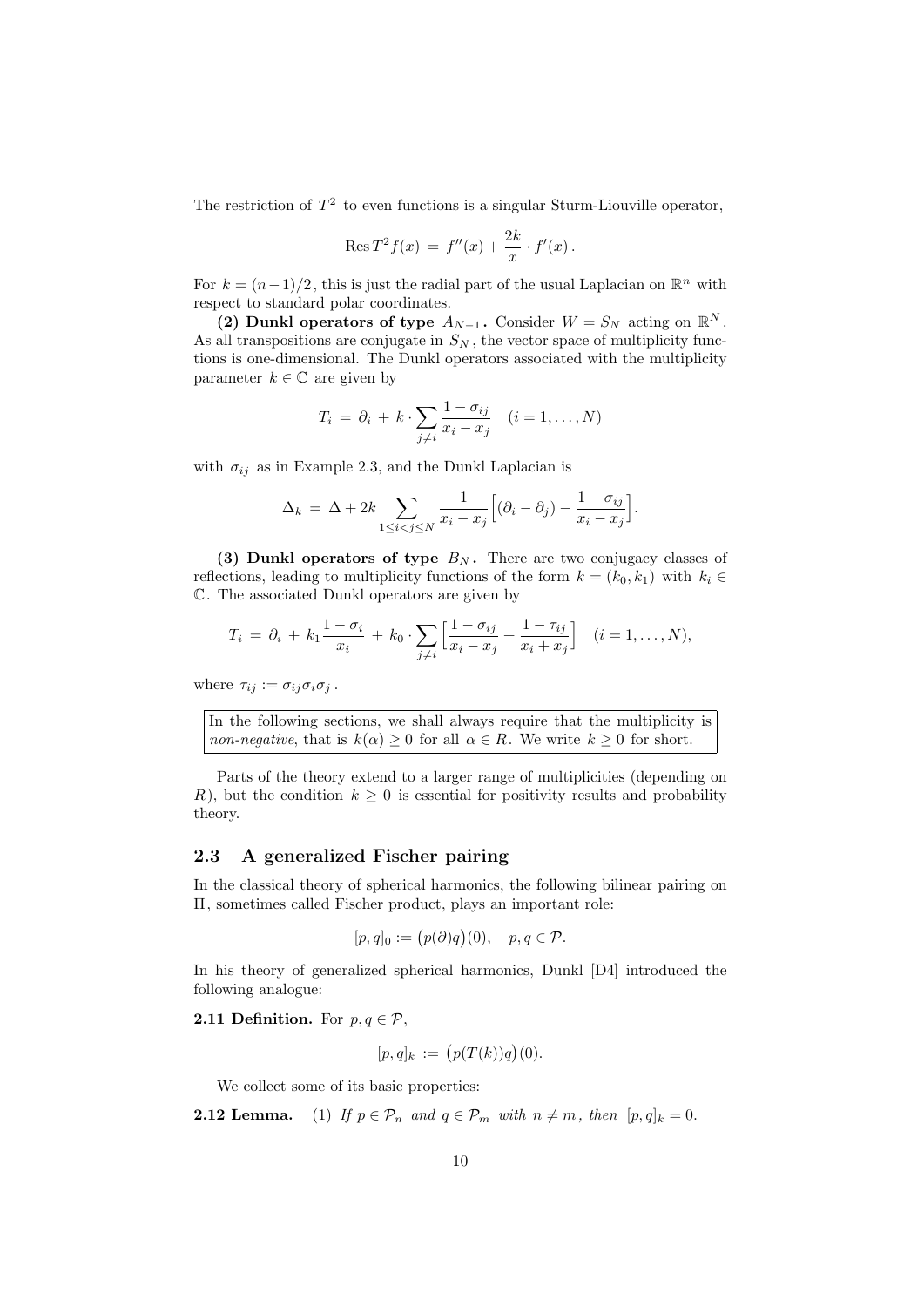- (2)  $[x_i p, q]_k = [p, T_i q]_k$   $(p, q \in \mathcal{P}, i = 1, ..., N).$
- (3)  $[w \cdot p, w \cdot q]_k = [p, q]_k \quad (p, q \in \mathcal{P}, w \in W).$

*Proof.* Parts  $(1)$  and  $(3)$  follows from the homogeneity and the W-equivariance of the Dunkl operators, respectively. (2) is clear from the definition.  $\Box$ 

As before, we assume  $k \geq 0$ . Let  $w_k$  denote the weight function on  $\mathbb{R}^N$ defined by

$$
w_k(x) = \prod_{\alpha \in R} |\langle \alpha, x \rangle|^{k_{\alpha}}.
$$

It is W-invariant and homogeneous of degree  $2\gamma$ , where

$$
\gamma = \gamma(k) := \sum_{\alpha \in R_+} k(\alpha). \tag{2.4}
$$

(Notice that by W-invariance of k, we have  $k(-\alpha) = k(\alpha)$  for all  $\alpha \in R$ . Hence this definition does not depend on the special choice of  $R_+$ ). Further, we define the constant

$$
c_k := \int_{\mathbb{R}^N} e^{-|x|^2/2} w_k(x) DC,
$$

called a Macdonald-Mehta-Selberg integral. There exists a closed form for it which was conjectured and proved by Macdonald [M1] for the infinite series of crystallographic root systems. An extension to arbitrary crystallographic reflection groups is due to Opdam [O1], and there are computer-assisted proofs for some non-crystallographic root systems. As far as we know, a general proof for arbitrary root systems has not yet been found.

It is an important fact that the Dunkl operators are anti-symmetric with respect to the weight  $w_k$ :

**2.13 Proposition.** [D5] For  $f \in \mathcal{S}(\mathbb{R}^N)$  and  $g \in C_b^1(\mathbb{R}^N)$ ,

$$
\int_{\mathbb{R}^N} T_{\xi}f(x)g(x)w_k(x)dx = -\int_{\mathbb{R}^N} f(x)T_{\xi}g(x)w_k(x)dx.
$$

Proof. A short calculation. In order to have the appearing integrals well defined, one has to assume  $k \geq 1$  first, and then extend the result to all k with  $\text{Re}k \geq 0$ by analytic continuation.  $\Box$ 

The paring  $[\,.\,,.\,]_k$  is closely related to the inner product in  $L^2(\mathbb{R}^N,e^{-|x|^2}w_k)$ . More precisely, we have the following identity, which was first observed in the classical case  $k = 0$  by Macdonald [M2] and then generalized to the Dunkl setting in [D4]:

**2.14 Proposition.** For all  $p, q \in \mathcal{P}$ ,

$$
[p,q]_k = c_k^{-1} \int_{\mathbb{R}^N} e^{-\Delta_k/2} p(x) e^{-\Delta_k/2} q(x) e^{-|x|^2/2} w_k(x) dx.
$$
 (2.5)

As the Dunkl Laplacian is homogeneous of degree  $-2$ , the operator  $e^{-\Delta_k/2}$ is well-defined and bijective on  $P$ , and it preserves the (total) degree. An elegant proof (on the basis of our present knowledge only) was given by M. de Jeu in his thesis [dJ2]. It is published in [dJ4].

**2.15 Corollary.** The pairing  $[\cdot, \cdot]_k$  on  $\mathcal P$  is symmetric and non-degenerate.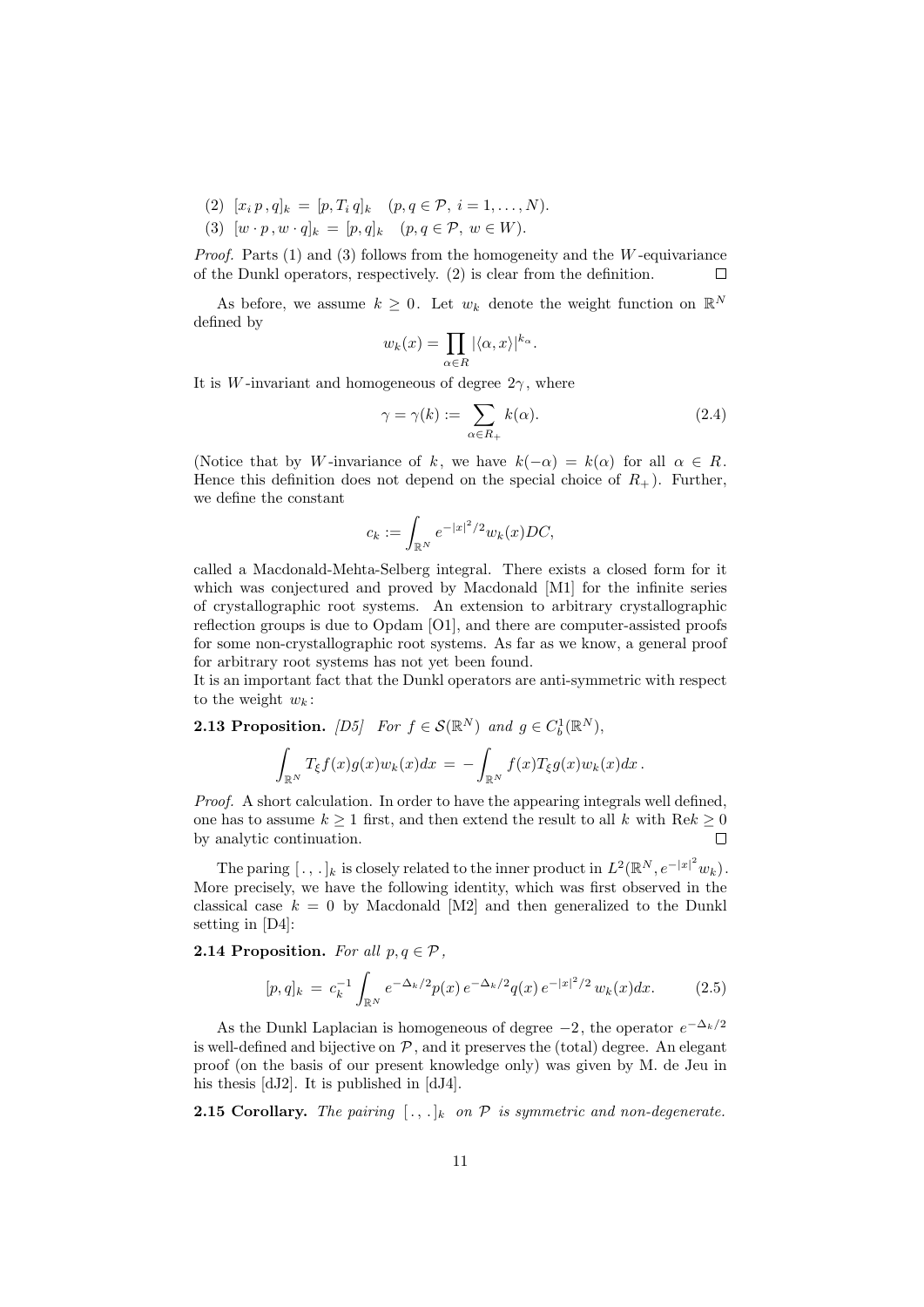#### 2.4 Dunkl's intertwining operator

Besides commutativity of the Dunkl operators, the second important result in rational Dunkl theory is the existence of an intertwining operator. This is an isomorphism on Π which intertwines the commutative algebra of Dunkl operators with the algebra of partial differential operators with constant coefficients. This operator was first constructed in [D4] for non-negative multiplicities. A thorough analysis in  $[DJO]$  subsequently revealed that for general k, such an intertwining operator exists if and only if the common kernel of the  $T_{\xi}(k)$ , considered as linear operators on  $P$ , contains no "singular" polynomials besides the constants. As we are only interested in non-negative multiplicities, we restrict ourselves to the results of [D4].

**2.16 Theorem.** [D4]. Let  $k \geq 0$ . Then there exists a unique linear isomorphism ("intertwining operator")  $V_k$  of  $P$  satisfying

$$
V_k(\mathcal{P}_n) = \mathcal{P}_n, \quad V_k|_{\mathcal{P}_0} = id \quad and \quad T_{\xi}V_k = V_k\partial_{\xi} \quad \forall \xi \in \mathbb{R}^N. \tag{2.6}
$$

The intertwining operator is defined recursively on the spaces  $\mathcal{P}_n$ , as follows: Let K be an extension field of Q containing the multiplicities  $k_{\alpha}, \alpha \in R_+$ . Consider the group algebra  $\mathbb{K}W = \{\sum_{w \in W} c_w w : c_w \in \mathbb{K}\}\.$  For  $w \in W$  and  $0 < t \leq 1$  define the coefficient  $q_w(t) = q_w(k; t) \in \mathbb{K}$  by

$$
\sum_{w \in W} q_w(t)w = \exp\Bigl(\ln t \sum_{\alpha \in R_+} k_\alpha (1 - \sigma_\alpha)\Bigr),
$$

which is a central element in KW. Let further

$$
c_n(w) := \int_0^1 q_w(t)t^n dt \quad (n \in \mathbb{Z}_+).
$$

Then  $V_k$  is defined recursively on the spaces  $\mathcal{P}_n$  by  $V_k1 = 1$  and

$$
V_k p(x) := \sum_{w \in W} c_n(w) \Big(\sum_{i=1}^N (wx)_i V_k((\partial_i p)(wx))\Big) \text{ for } p \in \mathcal{P}_n.
$$

For details on this construction, we refer the interested reader to [D4] or [DX]. In contrast to the definition of  $V_k$  itself, it is fairly easy to write down the inverse  $U_k = V_k^{-1}$ , namely

$$
U_k p(x) := (e^{\langle x, T \rangle} p)(0) = \sum_{\nu \in \mathbb{Z}_+}^{\infty} \frac{x^{\nu}}{\nu!} (T^{\nu} p)(0).
$$

Note that  $U_k$  is well-defined, because the Dunkl operators  $T_i$  are homogeneous of degree −1, and therefore the series is always a finite sum. Moreover, it is obvious that  $U_k 1 = 1$  and that  $U_k$  preserves the degree of homogeneity, that is  $U_k(\mathcal{P}_n) \subseteq \mathcal{P}_n$ . Finally, we have  $\frac{\partial}{\partial x_i} e^{\langle x,T \rangle} = e^{\langle x,T \rangle} T_i$  on polynomials, and therefore  $U_k$  satisfies the commutation relation

$$
\partial_i U_k = U_k T_i \quad (i = 1, \dots, N).
$$

As a consequence of the above representation of  $V_k^{-1}$  one obtains the following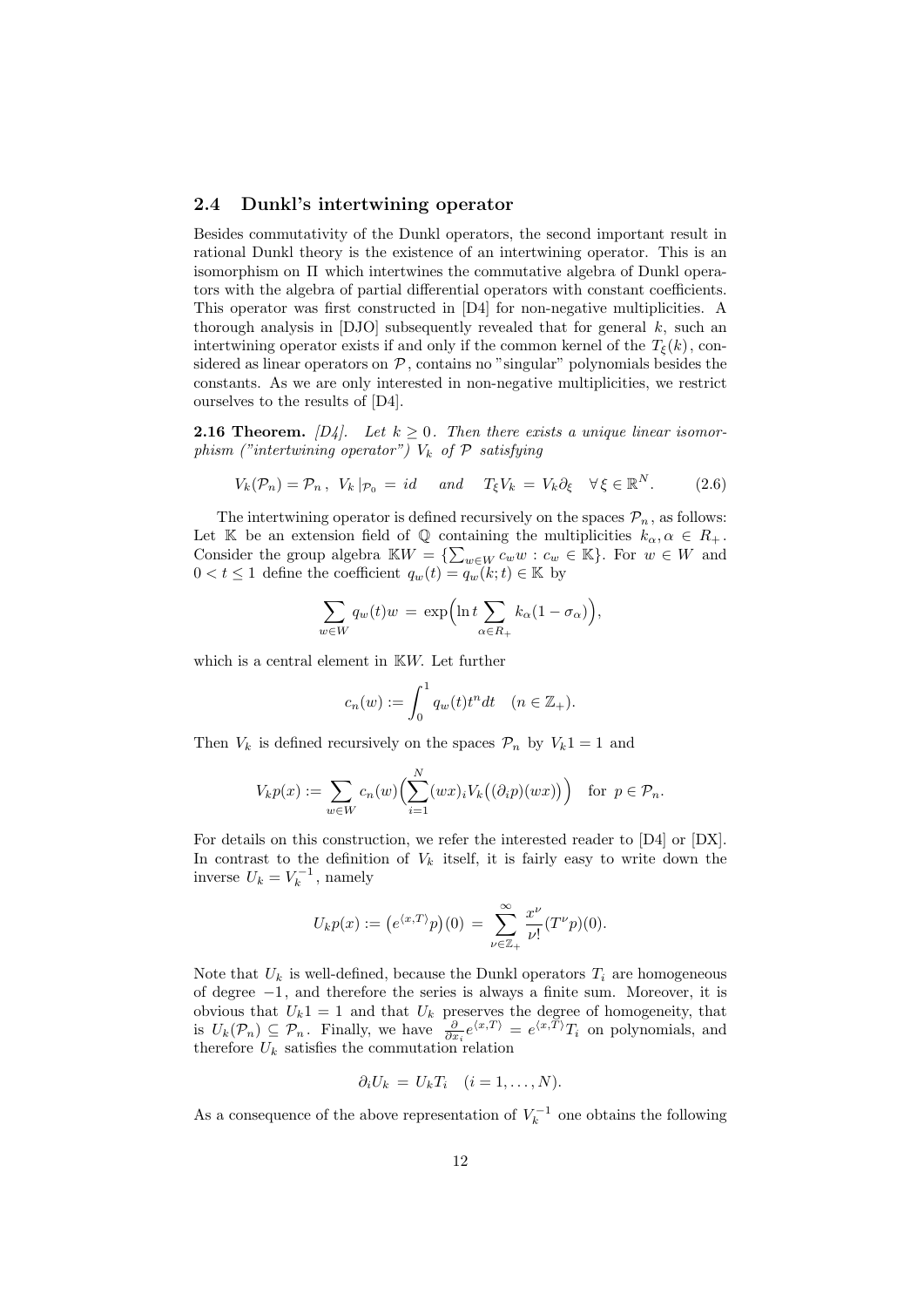**2.17 Corollary** (Taylor Formula). Let  $f \in C^m(\mathbb{R}^N)$  for some  $m \in \mathbb{N}$ . Then

$$
f(x) = \sum_{\nu \in \mathbb{Z}_+^N, |\nu| \le m} \frac{V_k(x^{\nu})}{\nu!} (T^{\nu} f)(0) + o(|x|^m) \quad \text{for } x \to 0.
$$

Further, if  $f: \mathbb{R}^N \to \mathbb{C}$  is real-analytic in a ball B around 0, then

$$
f(x) = \sum_{n=0}^{\infty} \sum_{|\nu|=n} \frac{V_k(x^{\nu})}{\nu!} (T^{\nu} f)(0)
$$

where the series  $\sum_{n=0}^{\infty}$  converges locally uniformly in B.

*Proof.* Assume first that f is a polynomial. Then  $V_k^{-1}f(x) = \sum_{\nu} \frac{x^{\nu}}{\nu!}$  $\frac{x^{\nu}}{\nu!}(T^{\nu}f)(0)$ and therefore

$$
f(x) = \sum_{\nu} \frac{V_k(x^{\nu})}{\nu!} (T^{\nu} f)(0).
$$

The assertions now follow from the corresponding results for the classical case.  $\Box$ 

**2.18 Lemma.** The intertwining operator  $V_k$  commutes with the action of  $W$ :

$$
w^{-1}V_kw = V_k \quad (w \in W).
$$

*Proof.* The operator  $V_k = w^{-1}V_kw$  satisfies all the characteristic properties of  $\Box$  $V_k$ .

Though the intertwining operator plays an important role in Dunkl's theory, an explicit representation for it is known so far only in some special cases. In the rank-one case it is given by

$$
V_k(x^n) = \frac{\left(\frac{1}{2}\right)_m}{\left(k + \frac{1}{2}\right)_m} x^n \quad \text{with } m = \left\lfloor \frac{n+1}{2} \right\rfloor. \tag{2.7}
$$

For  $k > 0$ , this can be written as an integral operator, namely

$$
V_k p(x) = \frac{\Gamma(k + 1/2)}{\Gamma(1/2)\Gamma(k)} \int_{-1}^1 p(xt) (1 - t)^{k-1} (1 + t)^k dt,
$$
 (2.8)

see [D4], Theorem 5.1. Besides this case, there are explicit integral formulas for the  $A_2$ -case, treated in [D6], and the  $B_2$ -case under the additional requirement  $k_1 = k_2$ , treated in [D8]. They are both based on Harish-Chandra integral representations which are available for a single value of the multiplicity only.

For the further development of the theory it is crucial to extend the domain of  $V_k$  away from polynomials. The basic extension is to certain normed algebras of homogeneous series. This goes back to [D4].

**2.19 Definition.** For  $r > 0$ , let  $B_r := \{x \in \mathbb{R}^N : |x| \leq r\}$  denote the closed ball of radius r, and let  $A_r$  be the closure of  $P$  with respect to the norm

$$
||p||_{A_r} := \sum_{n=0}^{\infty} ||p_n||_{\infty, B_r}
$$
 for  $p = \sum_{n=0}^{\infty} p_n$ ,  $p_n \in \mathcal{P}_n$ .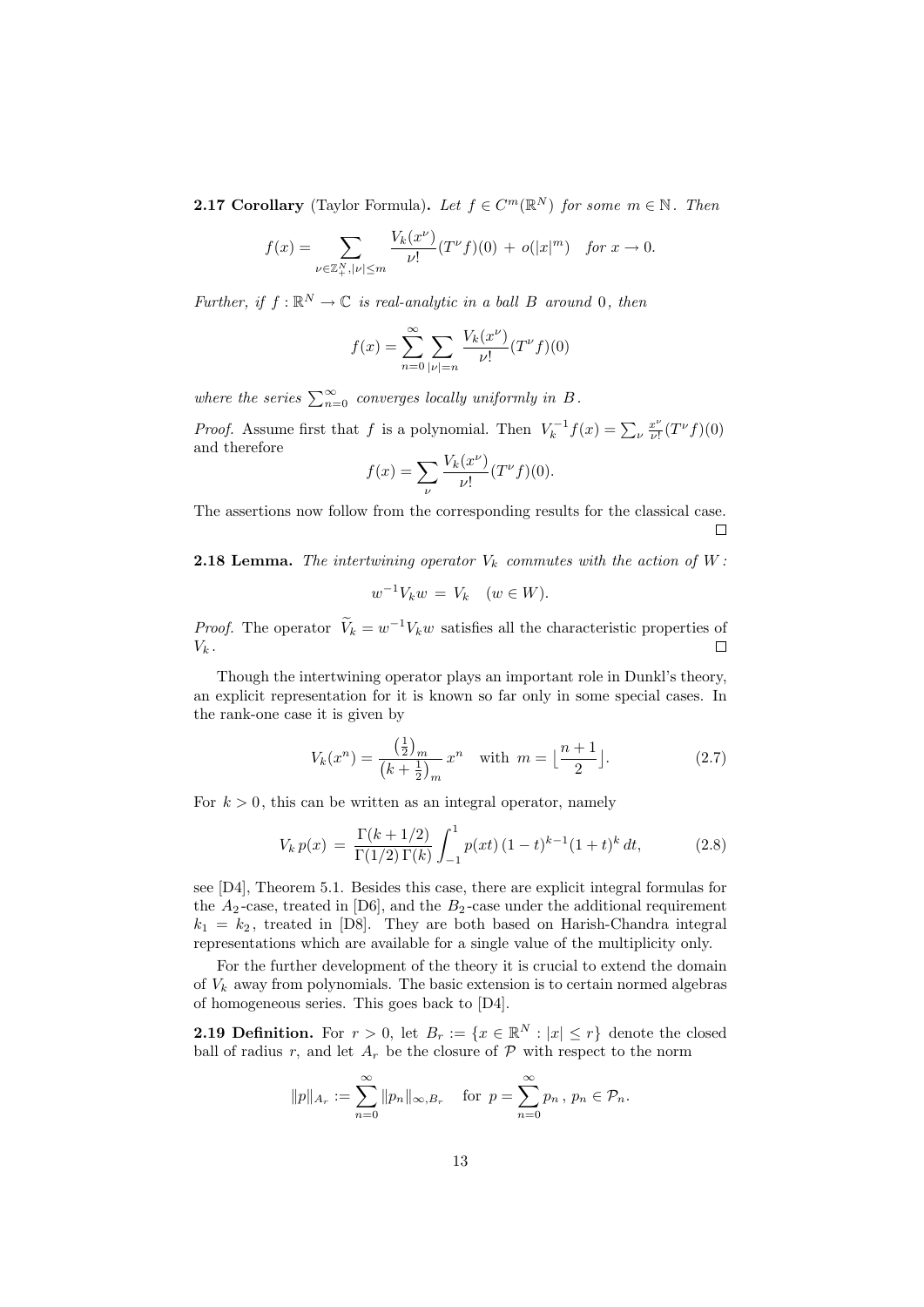Clearly  $A_r$  is a commutative Banach- $*$ -algebra under the pointwise operations and with complex conjugation as involution. Each  $f \in A_r$  has a unique representation  $f = \sum_{n=0}^{\infty} f_n$  with  $f_n \in \mathcal{P}_n$ , and is continuous on the ball  $B_r$  and real-analytic in its interior. The topology of  $A_r$  is stronger than the topology induced by the uniform norm on  $B_r$ . Notice also that  $A_r \subseteq A_s$  with  $\|\,.\,\|_{A_r} \geq \|\,.\,\|_{A_s}$  for  $s \leq r$ .

**2.20 Theorem.**  $||V_k p||_{\infty, B_r} \le ||p||_{\infty, B_r}$  for each  $p \in \mathcal{P}_n$ .

The proof of this result is given in [D4] and can also be found in [DX].

**2.21 Corollary.**  $||V_k p||_{A_r} \le ||p||_{A_r}$  for every  $p \in \mathcal{P}$ , and  $V_k$  extends uniquely to a bounded linear operator on  $A_r$  by

$$
V_k f := \sum_{n=0}^{\infty} V_k f_n \quad \text{for } f = \sum_{n=0}^{\infty} f_n \, .
$$

We call a linear operator  $L$  *positive* on  $P$ , if it preserves the positive cone  $\mathcal{P}_+ = \{p \in \mathcal{P} : p(x) \geq 0 \,\forall \, x \in \mathbb{R}^N\}.$  Formula (2.8) shows that in the rank-one case, the operator  $V_k$  is positive on polynomials. This is true for general R and non-negative  $k$ . Indeed, the following was proved in [R3]:

**2.22 Theorem.** (1) The operator  $V_k$  is positive on  $P$ .

(2) For each  $x \in \mathbb{R}^N$  there exists a unique probability measure  $\mu_x^k$  on the Borel- $\sigma$ -algebra of  $\mathbb{R}^N$  such that

$$
V_k f(x) = \int_{\mathbb{R}^N} f(\xi) d\mu_x^k(\xi)
$$
 (2.9)

for all  $f \in A_r$  with  $r \leq |x|$ . The representing measures  $\mu_x^k$  are compactly supported with  $\text{supp}\,\mu_x^k \subseteq \text{co}(W.x)$ , the convex hull of the orbit of x under W . Moreover, they satisfy

$$
\mu_{rx}^k(B) = \mu_x^k(r^{-1}B), \quad \mu_{wx}(B) = \mu_x^k(w^{-1}(B)) \tag{2.10}
$$

for each  $r > 0$ ,  $w \in W$  and each Borel set B in  $R^N$ .

This result immediately allows to  $V_k$  to larger function spaces such as  $C(\mathbb{R}^N)$ or  $L_{loc}^1(\mathbb{R}^N)$ . We shall come back to extensions later.

In the following, we outline the proof of Theorem 2.22, for detail see [R3]. We begin with a lemma which is also of interest in its own.

**2.23 Lemma.** For all  $p, q \in \mathcal{P}$ ,

(1) 
$$
[V_k p, q]_k = [p, q]_0;
$$
  
\n(2)  $c_k^{-1} \int_{\mathbb{R}^N} (V_k p) q e^{-|x|^2} w_k(x) dx = c_0^{-1} \int_{\mathbb{R}^N} p (e^{-\Delta/2} e^{\Delta_k/2} q) e^{-|x|^2/2} dx.$ 

*Proof.* (1) Due to the orthogonality of the spaces  $P_n$  with respect to both pairings it suffices to consider  $p, q \in \mathcal{P}_n$  for some n. Then

$$
[V_k p, q]_k = [q, V_k p]_k = q(T)(V_k p) = V_k(q(\partial)p) = q(\partial)(p) = [p, q]_0;
$$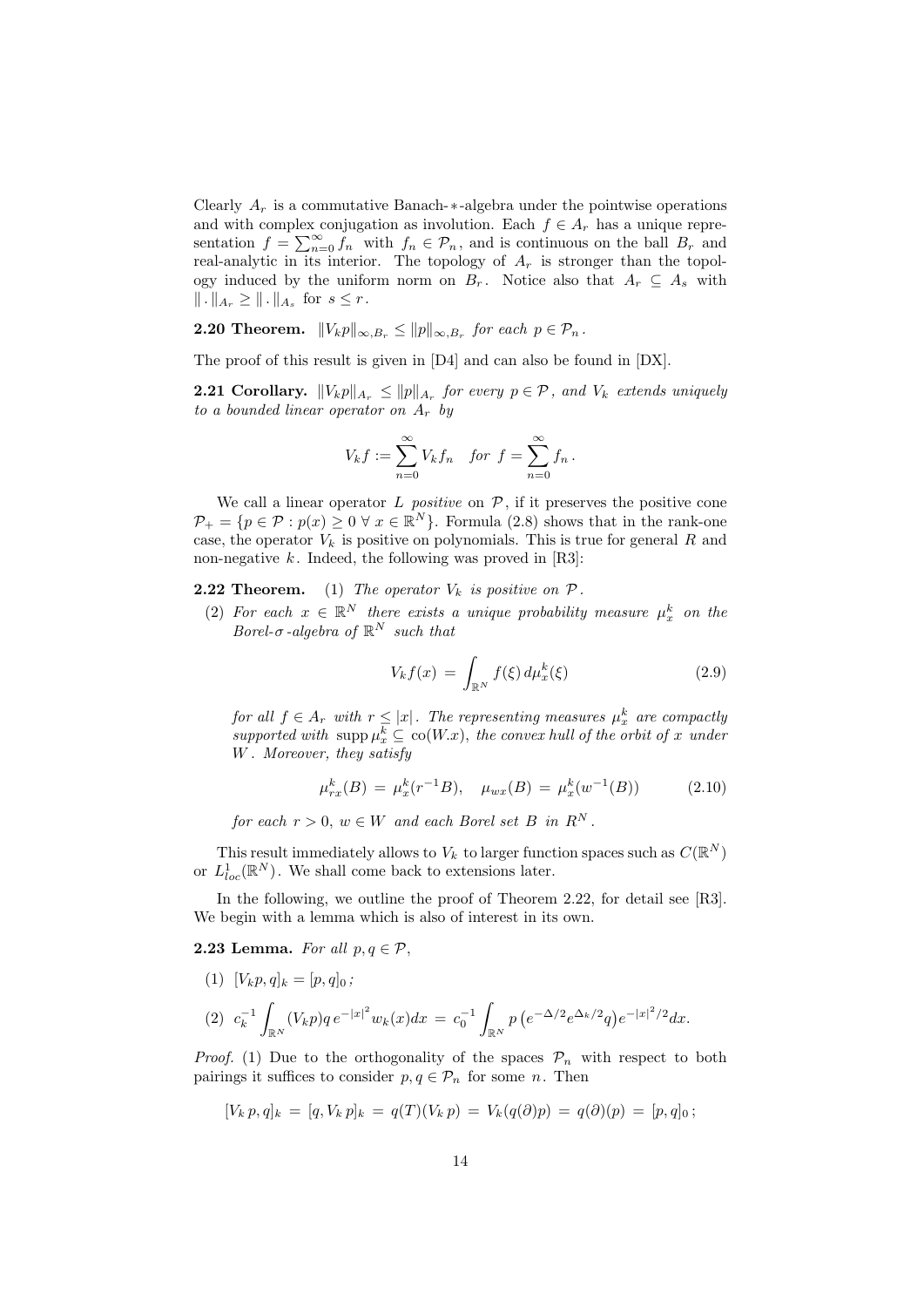here the characterizing properties of  $V_k$  and the fact that  $q(\partial)(p)$  is a constant have been used.

(2) Combining part (1) with the Macdonald-type identity (2.5), one obtains

$$
\int_{\mathbb{R}^N} e^{-\Delta_k/2} (V_k p) e^{-\Delta_k/2} q e^{-|x|^2/2} w_k(x) dx = \frac{c_k}{c_0} \int_{\mathbb{R}^N} e^{-\Delta/2} p e^{-\Delta/2} q e^{-|x|^2/2} dx.
$$

As  $e^{-\Delta_k/2}(V_k p) = V_k(e^{-\Delta/2}p)$ , and as we may replace p by  $e^{\Delta/2}p$  and q by  $e^{\Delta_k/2}q$ , this implies the claimed identity.  $\Box$ 

Proof of Theorem 2.22 (Sketch). From part (2) of the above lemma it follows by standard density arguments that (1) of the Theorem is equivalent to the positivity of the operator

$$
e^{-\Delta/2}e^{\Delta_k/2}
$$

on P. We consider  $\Delta_k$  as a perturbation of the usual Laplacian  $\Delta$ ,

$$
\Delta_k = \Delta + L_k \quad \text{with} \quad L_k = 2 \sum_{\alpha \in R_+} k_\alpha \delta_\alpha
$$

as written in (2.3). An argument involving the Trotter product formula for  $e^{\Delta_k/2} = e^{\Delta/2 + L_k/2}$  then shows that it suffices to verify positivity of the operators

$$
e^{-\Delta}e^{tL_k}e^{\Delta} \quad (t \ge 0)
$$

on P. But

$$
e^{-\Delta}e^{tL_k}e^{\Delta} = e^{tA} \text{ with } A = e^{-\Delta}L_k e^{\Delta}.
$$

Thus, it is enough to show that the operator semigroup  $(e^{tA})_{t\geq 0}$  is positive on  $P$ . This can be achieved by verifying that its generator A satisfies the positive minimum principle  $(M)$  stated in Lemma 2.24 below. Indeed, it is easily checked that A is degree-lowering. Further, A decomposes as

$$
A = 2 \sum_{\alpha \in R_+} k_{\alpha} e^{-\partial_{\alpha}^2} \delta_{\alpha} e^{\partial_{\alpha}^2}
$$

(here it is used that  $\delta_{\alpha}$  acts in direction  $\alpha$  only). Direct computation shows that the one-dimensional operators  $e^{-\partial^2_{\alpha}} \delta_{\alpha} e^{\partial^2_{\alpha}}$  satisfy the minimum principle  $(M)$ . As the  $k_{\alpha}$  are non-negative, A also satisfies  $(M)$ . By Lemma 2.24 below, this finishes the proof.

(2) Part (1) implies that the mapping

$$
\Phi_x: f \mapsto V_k f(x)
$$

is a positive linear functional on the commutative Banach-\*-algebra  $A_{|x|}$ . The Bochner representation theorem for positive functionals on commutative Banach- ∗-algebras (see for instance Theorem 21.2 of [FD]) then implies an integral representation for  $\Phi_x$  with representing measures supported in the ball  $B_{|x|}$ . The sharper statement on the support is obtained by results of [dJ1]. The remaining statements are easy. П

**2.24 Lemma.** Let A be a degree-lowering linear operator on  $P$ , that is  $deg(Ap) < deg(p)$  for all  $p \in \mathcal{P}$ . Then the following statements are equivalent: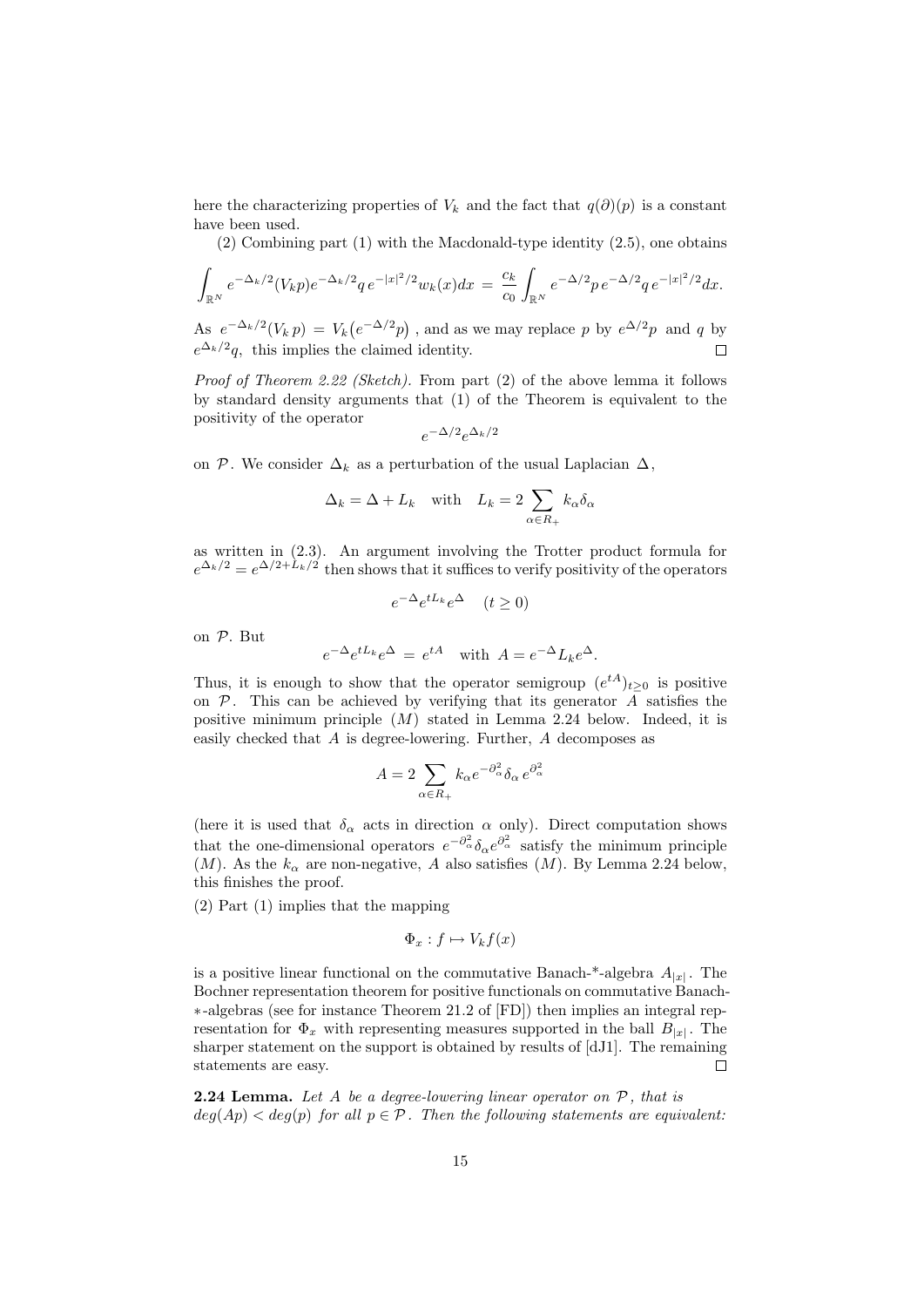- (1)  $e^{tA}$  is positive on P for all  $t \geq 0$ .
- (2) A satisfies the "positive minimum principle"

(M) For every  $p \in \mathcal{P}_+$  and  $x_0 \in \mathbb{R}^N$ ,  $p(x_0) = 0$  implies  $Ap(x_0) \geq 0$ .

This principle is an adaption of a well-known criterion for generators of Feller semigroups, see Section 2.6.

#### 2.5 The Dunkl kernel and the Dunkl transform

Again we assume that  $k \geq 0$ . As the Dunkl operators  $T_{\xi} = T_{\xi}(k)$  commute, it is natural to consider their joint eigenvalue problem: for a fixed spectral parameter  $y \in \mathbb{C}^N$ , we search for a function f solving

$$
(E) \quad \begin{cases} T_{\xi}f = \langle x, y \rangle f & \forall \ \xi \in \mathbb{R}^N \\ f(0) = 1. \end{cases}
$$

Here  $\langle . , . \rangle$  denotes the *bilinear* extension of the Euclidean inner product to  $\mathbb{C}^N \times \mathbb{C}^N$ . If  $k = 0$ , then a solution to this problem is of course given by the exponential  $f(x) = e^{x,y}$ . In the general case, we apply the intertwining operator. Notice that for fixed y, the function  $x \mapsto e^{x,y}$  belongs to each of the algebras  $A_r$ ,  $r > 0$ . This justifies the following

**2.25 Definition.** [D4] For  $y \in \mathbb{C}^N$ , define

$$
E_k(x, y) := V_k(e^{\langle \cdot, y \rangle})(x), \quad x \in \mathbb{R}^N.
$$

 $E_k$  is called the *Dunkl-kernel* associated with W and k.

Let us check that  $f(x) = E_k(x, y)$  solves (E). We write

$$
E_k(x,y) = \sum_{n=0}^{\infty} E_k^{(n)}(x,y) \quad \text{with} \quad E_k^{(n)}(x,y) = \frac{1}{n!} V_k \langle ., y \rangle^n(x). \tag{2.11}
$$

The homogeneity of  $V_k$  immediately implies that  $E_k(0, y) = 1$ . Further, by the intertwining property,

$$
T_{\xi}E_k^{(n)}(\,.\,,y)\,=\,\frac{1}{n!}V_k\,\partial_{\xi}\langle\,.\,,y\rangle^n\,=\,\langle\xi,y\rangle E_k^{(n-1)}(\,.\,,y).
$$

This shows that (E) is satisfied.

2.26 Remark. From the very definition, it follows that

$$
E_k(x,y) = \sum_{n=0}^{\infty} \sum_{|\nu|=n} \frac{V_k(x^{\nu})y^{\nu}}{\nu!}
$$
 (2.12)

where the series  $\sum_{n=0}^{\infty}$  converges absolutely and locally uniformly on  $\mathbb{R}^{N}$ . **2.27 Theorem.** Let  $y \in \mathbb{C}^N$ . Then  $f = E_k(. , y)$  is the unique solution of the system

$$
T_{\xi} f = \langle \xi, y \rangle f \quad \text{for all } \xi \in \mathbb{R}^N \tag{2.13}
$$

which is real-analytic on  $\mathbb{R}^N$  and satisfies  $f(0) = 1$ . Moreover,  $E_k$  extends to a holomorphic function on  $\mathbb{C}^N \times \mathbb{C}^N$ .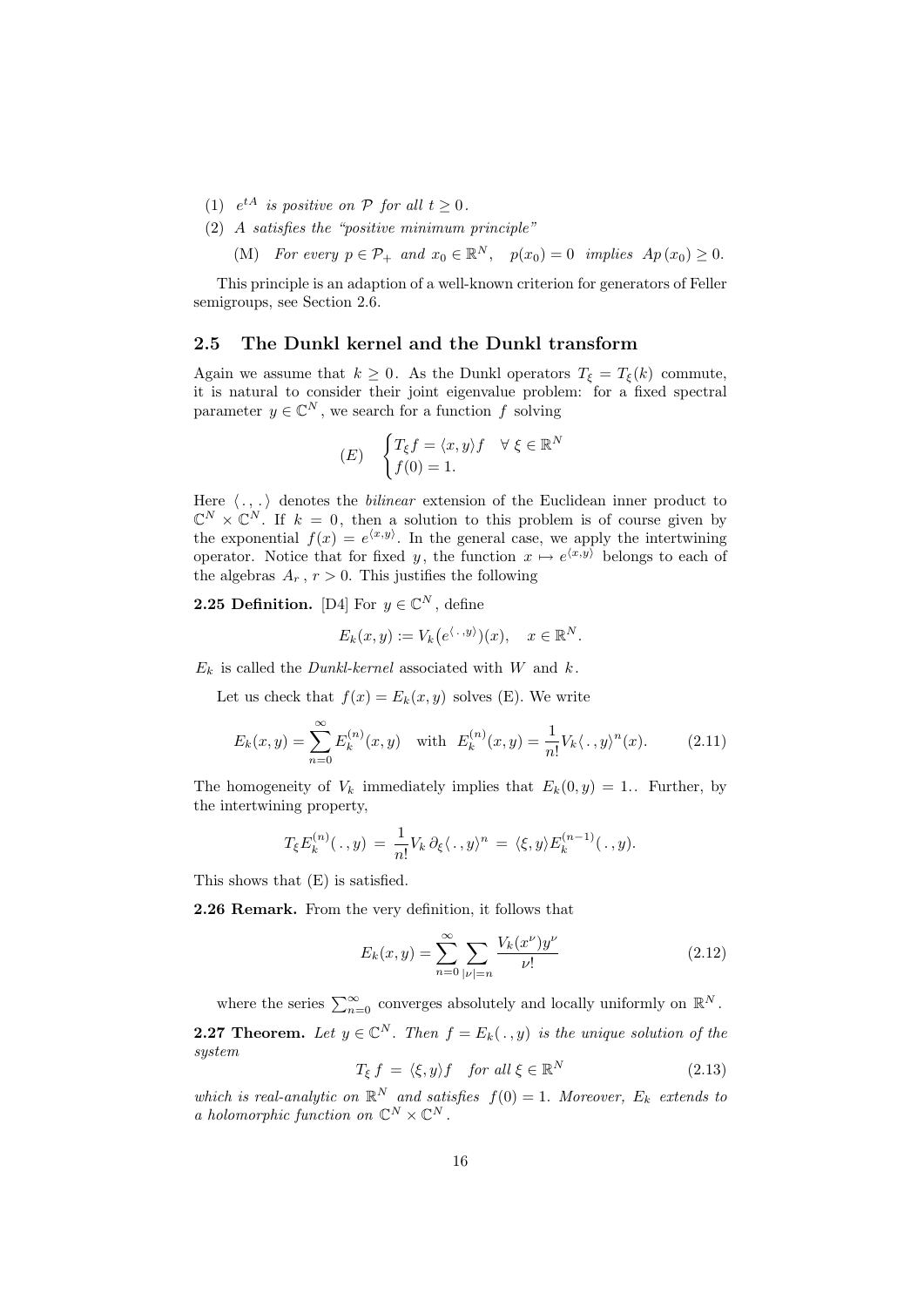This is a weakened version of a result of Opdam ([O1], Prop. 6.7) which includes complex multiplicities as well as meromorphic dependence of  $E_k$  on  $k$ . The decisive part for the uniqueness proof is the observation that the joint kernel of the  $T_{\xi}(k)$ , considered as linear operators on  $P$ , consists of the constants only. Details can be found in [R7], see also [O1].

**2.28 Proposition.** For  $x, y \in \mathbb{C}^N$ ,  $\lambda \in \mathbb{C}$  and  $w \in W$ ,

- (1)  $E_k(x, y) = E_k(y, x)$ .
- (2)  $E_k(\lambda x, y) = E_k(x, \lambda y)$  and  $E_k(wx, wy) = E_k(x, y)$ .
- (3)  $\overline{E_k(x, y)} = E_k(\overline{x}, \overline{y}).$

*Proof.* Part (1) is shown in  $[D4]$ . (2) is easily obtained from the definition of  $E_k$  together with the homogeneity and equivariance properties of  $V_k$ . For (3), notice that  $f := \overline{E_k(.,y)}$ , which is again real-analytic on  $\mathbb{R}^N$ , satisfies  $T_{\xi}f = \langle \xi, \overline{y} \rangle f, f(0) = 1$ . By the uniqueness part of the above Theorem,  $E_k(x, y) = E_k(x, \overline{y})$  for all real x. Now both  $x \mapsto E_k(\overline{x}, y)$  and  $x \mapsto E_k(x, \overline{y})$ are holomorphic on  $\mathbb{C}^N$  and agree on  $\mathbb{R}^N$ . Hence they coincide.

Just as with the intertwining operator, the kernel  $E_k$  is explicitly known for some particular cases only. An important example is again the rank-one situation:

**2.29 Example.** In the *rank-one case* with  $\text{Re } k > 0$ , the integral representation (2.8) for  $V_k$  implies that for all  $x, y \in \mathbb{C}$ ,

$$
E_k(x,y) = \frac{\Gamma(k+1/2)}{\Gamma(1/2)\Gamma(k)} \int_{-1}^1 e^{txy} (1-t)^{k-1} (1+t)^k dt = e^{xy} \cdot {}_1F_1(k, 2k+1, -2xy).
$$

This can also be written as

$$
E_k(x,y) = j_{k-1/2}(ixy) + \frac{xy}{2k+1}j_{k+1/2}(ixy)
$$
 (2.14)

where for  $\alpha \geq -1/2$ ,  $j_{\alpha}$  is the normalized spherical Bessel function

$$
j_{\alpha}(z) = {}_0F_1(\alpha+1; -z^2/4) = \Gamma(\alpha+1) \cdot \sum_{n=0}^{\infty} \frac{(-1)^n (z/2)^{2n}}{n! \Gamma(n+\alpha+1)}.
$$
 (2.15)

This motivates the following

**2.30 Definition.** [O1] The (Dunkl-type) *Bessel function* associated with  $R$ and k is defined for  $x, y \in \mathbb{C}^N$  by

$$
J_k(x, y) := \frac{1}{|W|} \sum_{w \in W} E_k(wx, y).
$$
 (2.16)

Thanks to Prop. 2.28  $J_k$  is W-invariant in both arguments and therefore naturally considered on Weyl chambers of W (or their complexifications). In the rank-one case, we have

$$
J_k(x, y) = j_{k-1/2}(ixy).
$$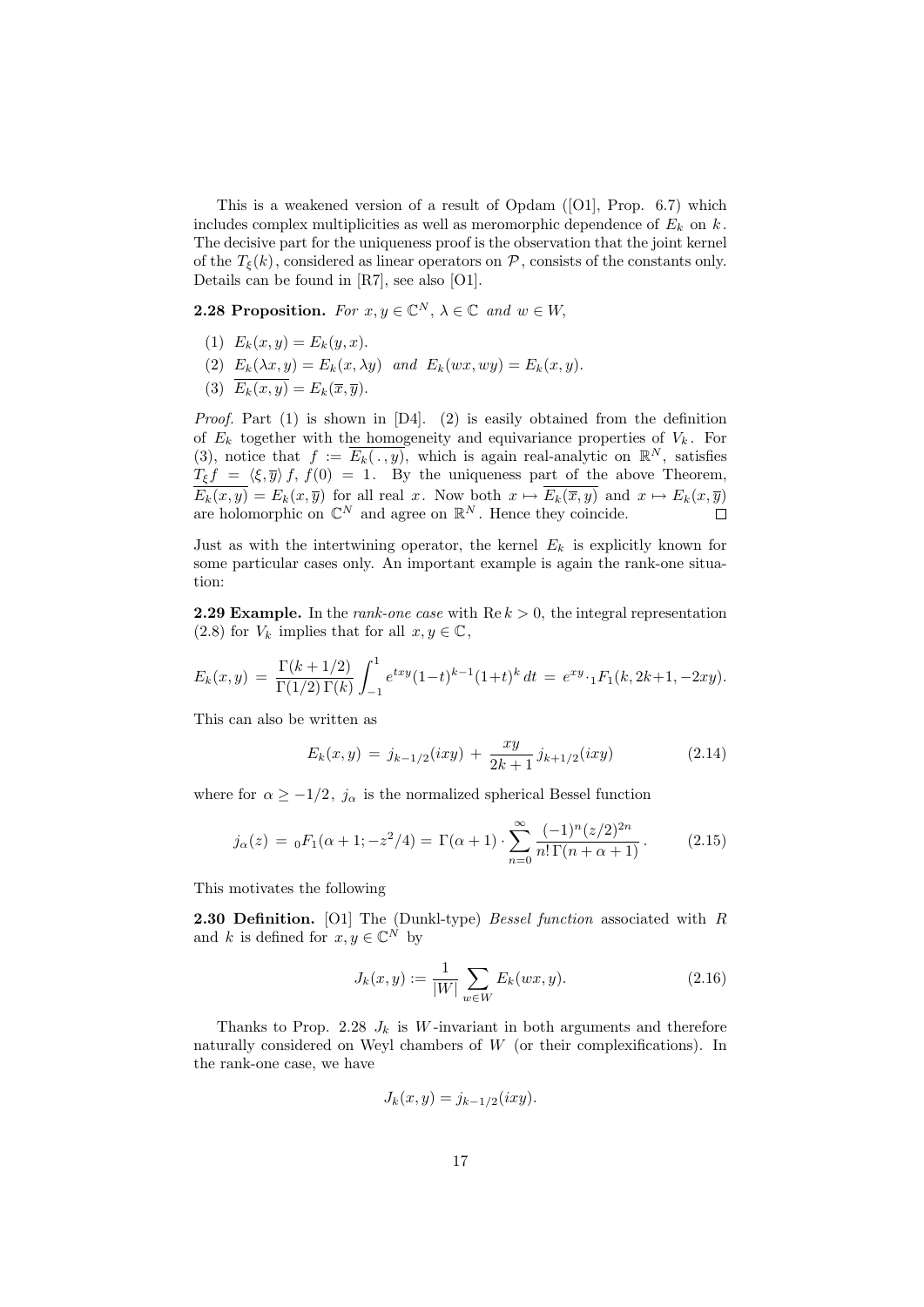It is a well-known fact from classical analysis that for fixed  $y \in \mathbb{C}$ , the function  $f(x) = j_{k-1/2}(ixy)$  is the unique analytic solution of the differential equation

$$
f'' + \frac{2k}{x}f' = y^2f
$$

which is even and normalized by  $f(0) = 1$ . This fact generalizes to the multivariable case, as follows: Recall the algebra of W -invariant polynomials

$$
\mathcal{P}^W = \{ p \in \mathcal{P} : w \cdot p = p \quad \text{for all } w \in W \},
$$

as well as the restriction Res  $p(T): \mathcal{P}^W \to \mathcal{P}^W$  for  $p \in \mathcal{P}^W$ . For fixed spectral parameter  $y \in \mathbb{C}^N$ ,  $J_k(. , y)$  is a solution to the following Bessel system:

$$
p(T)f = p(y)f \quad \text{for all } p \in \mathcal{P}^W, \ f(0) = 1.
$$

Actually, Opdam went the converse direction in [O1]. He first proved that the Bessel system has a unique  $W$ -invariant analytic solution. From this solution, the generalized Bessel function, he then constructed the Dunkl kernel. The Bessel system generalizes the so-called system of invariant differential operators on a Riemannian symmetric space of Euclidean type, and the Dunkl-type Bessel functions  $J_k$  generalize the associated spherical functions. We shall explain this connection in more detail in Section 3.3.

The following general Bochner-type integral representation of the Dunkl kernel is an immediate consequence of Theorem 2.22.

**2.31 Proposition.** For each  $x \in \mathbb{R}^N$ , the Dunkl kernel  $E_k(x,.)$  has the integral representation

$$
E_k(x,y) = \int_{\mathbb{R}^N} e^{\langle \xi, y \rangle} d\mu_x^k(\xi)
$$
 (2.17)

where the  $\mu_x^k$  are the representing measures from Theorem 2.22. A corresponding integral representation holds for the Bessel function  $J_k$ .

2.32 Corollary. The Dunkl kernel satisfies

- (1)  $E_k(x, y) > 0$  for all  $x, y \in \mathbb{R}^N$ .
- (2) For all  $x \in \mathbb{R}^N, y \in \mathbb{C}^N$  and  $\alpha \in \mathbb{Z}_+^N$ ,

$$
|\partial_y^{\alpha} E_k(x, y)| \leq |x|^{|{\alpha}|} \max_{w \in W} e^{Re\langle wx, y \rangle}.
$$

- (3)  $|E_k(-ix, y)| \leq 1 \quad \forall x, y \in \mathbb{R}^N$ .
- **2.33 Remarks.** (1) M. de Jeu had already an estimate on  $E_k$  with slightly weaker bounds in [dJ1], differing by an additional factor  $\sqrt{|W|}$ .
- (2) In [RV2], a completely different proof of Proposition 2.31 is given under the restriction that  $R$  is crystallographic. It is based on an asymptotic relationship between the Opdam-Cherednik kernel (see [O2]) and the Dunkl kernel observed in [dJ4] (see also [BO1]), as well as on positivity results of S. Sahi for the Heckman-Opdam polynomials and their non-symmetric counterparts. In contrast to the original approach described here, in [RV2] the precise information on the support is obtained without using the exponential bounds on  $E_k$  from [dJ1]. Theorem 2.22 was then, in the converse way, obtained from the integral representation for  $E_k$ .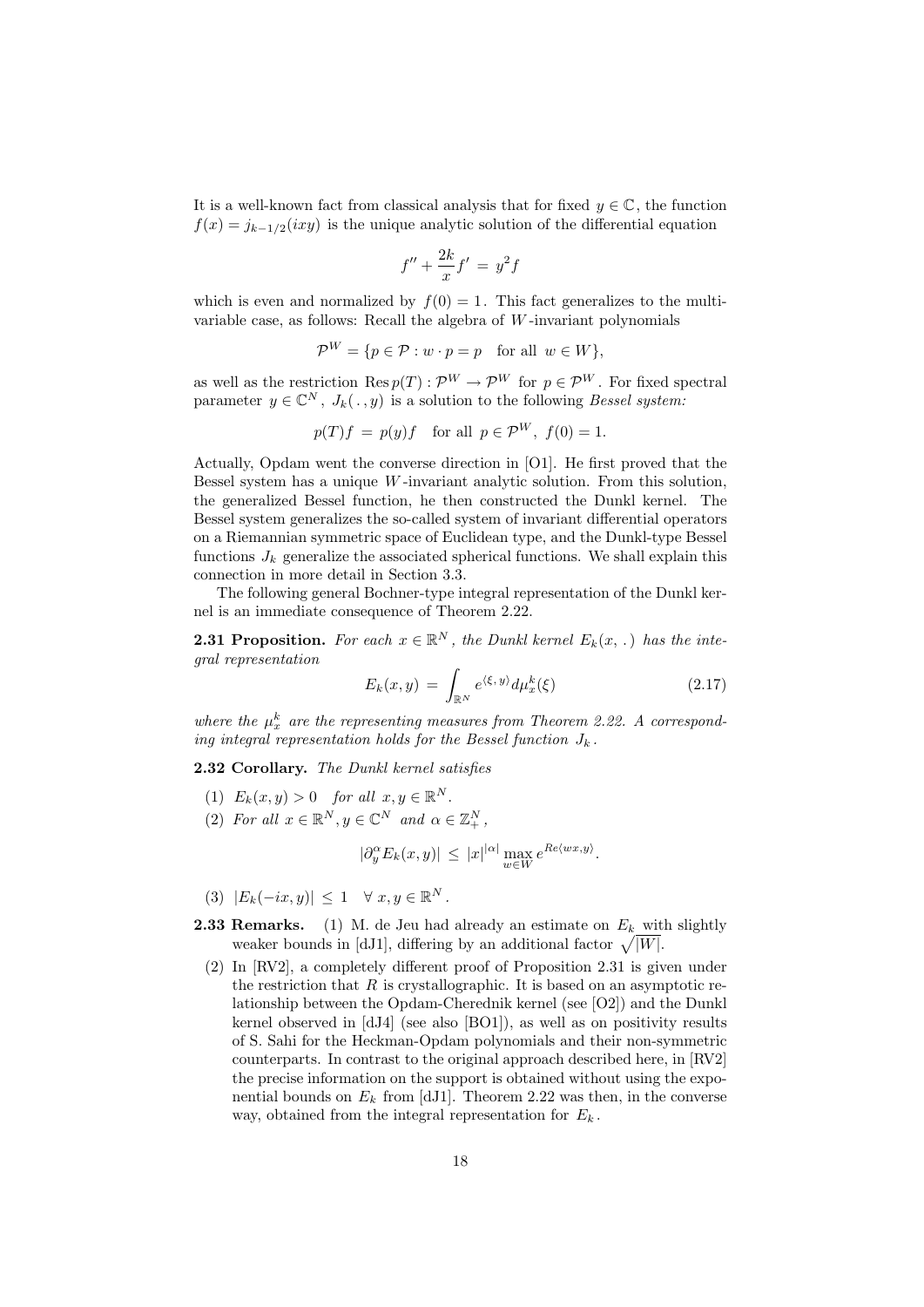We conclude this section with two important reproducing properties for the Dunkl kernel proved in [D5]. The above estimate (3) on  $E_k$  assures the convergence of the involved integrals.

**2.34 Proposition.** For all  $p \in \mathcal{P}$  and  $y, z \in \mathbb{C}^N$ ,

(1) 
$$
\int_{\mathbb{R}^N} e^{-\Delta_k/2} p(x) E_k(x, y) e^{-|x|^2/2} w_k(x) dx = c_k e^{\langle y, y \rangle/2} p(y).
$$
  
\n(2) 
$$
\int_{\mathbb{R}^N} E_k(x, y) E_k(x, z) e^{-|x|^2/2} w_k(x) dx = c_k e^{\langle \langle y, y \rangle + \langle z, z \rangle \rangle/2} E_k(y, z)
$$

Proof. We use the Macdonald-type formula  $(2.5)$ . First, we show that

$$
[E_k^{(n)}(x, .), p]_k = p(x) \text{ for all } p \in \mathcal{P}_n, x \in \mathbb{R}^N. \tag{2.18}
$$

Indeed, if  $p \in \mathcal{P}_n$  then

$$
p(x) = \frac{\langle x, \partial_y \rangle^n}{n!} p(y) \quad \text{and} \quad V_k^x p(x) = E_k^{(n)}(x, \partial_y) p(y).
$$

Here the uppercase index in  $V_k^x$  denotes the relevant variable. Application of  $V_k^y$  to both sides gives  $V_k^x p(x) = E_k^{(n)}$  $k_k^{(n)}(x,T^y)V_k^y p(y)$ . As  $V_k$  is bijective on  $\mathcal{P}_n$ , this implies (2.18). For fixed y, let  $L_n(x) := \sum_{j=0}^n E_k^{(j)}$  $\int_k^{\mathfrak{r}(J)}(x,y)$ . If *n* is larger than the degree of p, it follows from  $(2.18)$  that  $[L_n, p]_k = p(y)$ . Thus in view of the Macdonald formula,

$$
c_k^{-1} \int_{\mathbb{R}^N} e^{-\Delta_k/2} L_n(x) e^{-\Delta_k/2} p(x) e^{-|x|^2/2} w_k(x) dx = p(y).
$$

On the other hand, it is easily checked that

$$
\lim_{n \to \infty} e^{-\Delta_k/2} L_n(x) = e^{-\langle y, y \rangle/2} E_k(x, y).
$$

This proves (1). Identity (2) follows from (1) by homogeneous expansion of  $E_k$ .  $\Box$ 

The Dunkl kernel gives rise to an integral transform, the Dunkl transform, which was introduced in [D5] for non-negative multiplicity functions and further studied in [dJ1] in the more general case  $\text{Re } k \geq 0$ . In this article, we again restrict ourselves to  $k \geq 0$ .

**2.35 Definition.** The Dunkl transform associated with R and  $k \geq 0$  is defined on  $L^1(\mathbb{R}^N, w_k)$  by

$$
\widehat{f}^k(\xi) := c_k^{-1} \int_{\mathbb{R}^N} f(x) E_k(-i\xi, x) w_k(x) dx, \quad \xi \in \mathbb{R}^N.
$$

The inverse transform is given by  $f^{\vee k}(\xi) = \hat{f}^k(-\xi)$ .

Note that  $\hat{f}^k$  is continuous and bounded.

**2.36 Lemma.** For  $f, g \in L^1(\mathbb{R}^N, w_k)$ ,

$$
\int_{\mathbb{R}^N} \widehat{f}^k(x) g(x) w_k(x) dx = \int_{\mathbb{R}^N} f(x) \widehat{g}^k(x) w_k(x) dx.
$$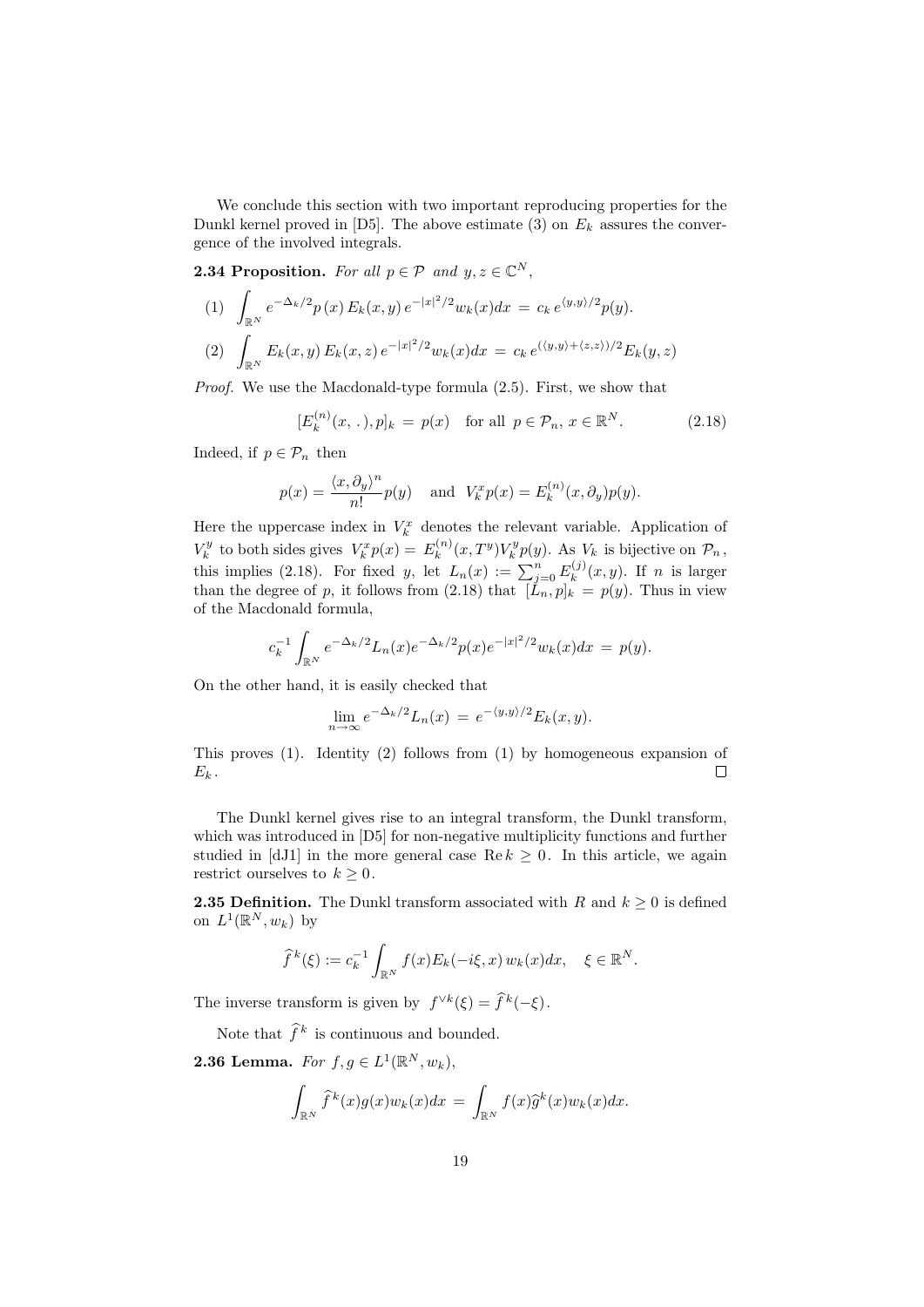Proof. This follows from Proposition 2.28 and Fubini's theorem.

The Dunkl transform maps Dunkl operators to multiplication operators, and it therefore suggests itself to consider it on the Schwartz space  $\mathcal{S}(\mathbb{R}^N)$  of rapidly decreasing functions on  $\mathbb{R}^N$ :

**2.37 Lemma.** Let  $f \in \mathcal{S}(\mathbb{R}^N)$ . Then

- (1)  $\widehat{f}^k \in C^{\infty}(\mathbb{R}^N)$  and  $T_j(\widehat{f}^k) = -(ix_jf)^{\wedge k}$  for  $j = 1, ..., N$ .
- (2)  $(T_j f)^{\wedge k}(\xi) = i\xi_j \widehat{f}^k(\xi).$
- (3) The Dunkl transform leaves the Schwartz space  $\mathcal{S}(\mathbb{R}^N)$  invariant.

*Proof.* (1) is obvious from  $(2.13)$ , and  $(2)$  follows from the anti-symmetry relation (Prop. 2.13) for the Dunkl operators. For (3), it suffices to prove that  $\partial_{\xi}^{\alpha}(\xi^{\beta}\hat{f}^{k}(\xi))$  is bounded for arbitrary multi-indices  $\alpha$ ,  $\beta$ . By part (2), we have  $\xi^{\beta} \hat{f}^{k}(\xi) = \hat{g}^{k}(\xi)$  for some  $g \in \mathcal{S}(\mathbb{R}^{N})$ . The assertion then follows from the definition of the Dunkl transform and the grouth bounds of Corollary 2.32 on definition of the Dunkl transform and the growth bounds of Corollary 2.32 on  $E_k$  $\Box$ 

It is not hard to see that  $\mathcal{S}(\mathbb{R}^N)$  is dense in  $L^p(\mathbb{R}^N, w_k)$  for  $1 \leq p < \infty$ . Indeed, the weighted case can be reduced to the unweighted one, see [dJ1]. This immediately implies a Riemann-Lebesgue lemma for the Dunkl transform:

**2.38 Corollary.** For  $f \in L^1(\mathbb{R}^N, w_k)$ , the Dunkl transform  $\widehat{f}^k$  belongs to  $C_0(\mathbb{R}^N)$ , the space of continuous functions on  $\mathbb{R}^N$  which vanish at infinity.

Another simple consequence is the spectral resolution of the Dunkl Laplacian in  $L^2(\mathbb{R}^N, w_k)$ . Via the Dunkl transform,  $\Delta_k$  it is unitarily equivalent with the multiplication operator  $M_{-|\xi|^2}$  in  $L^2(\mathbb{R}^N, w_k)$ , and this gives

**2.39 Corollary.** The Dunkl Laplacian  $\Delta_k$  with domain  $\mathcal{S}(\mathbb{R}^N)$  is essentially self-adjoint in  $L^2(\mathbb{R}^N, w_k)$ . The spectrum of its closure is  $\sigma(\overline{\Delta_k}) = (-\infty, 0]$ .

The following are the main results for the Dunkl transform; they are in complete analogy to the corresponding results for the Fourier transform; for details the reader is referred to [dJ1].

- **2.40 Theorem.** (1)  $(L^1\text{-}Inversion) \text{ If } f \in L^1(\mathbb{R}^N, w_k) \text{ with } \hat{f}^k \in L^1(\mathbb{R}^N, w_k),$ then  $f = (\widehat{f}^k)^{\vee k}$  a.e.
	- (2) The Dunkl transform is injective on  $L^1(\mathbb{R}^N, w_k)$ .
	- (3) The Dunkl transform is a homeomorphism of  $\mathcal{S}(\mathbb{R}^N)$  with period 4.
	- (4) (Plancherel Theorem) The Dunkl transform has a unique extension to an isometric isomorphism of  $L^2(\mathbb{R}^N, w_k)$ . The extension is also denoted by  $f \mapsto \widehat{f}^k$ .

*Proof.* (Sketch) The decisive part is the  $L^1$ -inversion. It is first proved for functions of the form  $f(x) = p(x)e^{-|x|^2/2}$ ,  $p \in \mathcal{P}$ , which form a dense subalgebra of  $C_0(\mathbb{R}^N)$ , and then extended to arbitrary  $f \in L^1(\mathbb{R}^N, w_k)$ . Part (2) is immediate from (1). Together with Lemma 2.37(3), this easily implies that the Dunkl transform is a bijection of  $\mathcal{S}(\mathbb{R}^N)$ , and continuity in both directions follows from the closed graph theorem. Part (4) is obtained by a standard procedure (using Lemma 2.36) from the density of  $\mathcal{S}(\mathbb{R}^N)$  in  $L^2(\mathbb{R}^N, w_k)$ . Г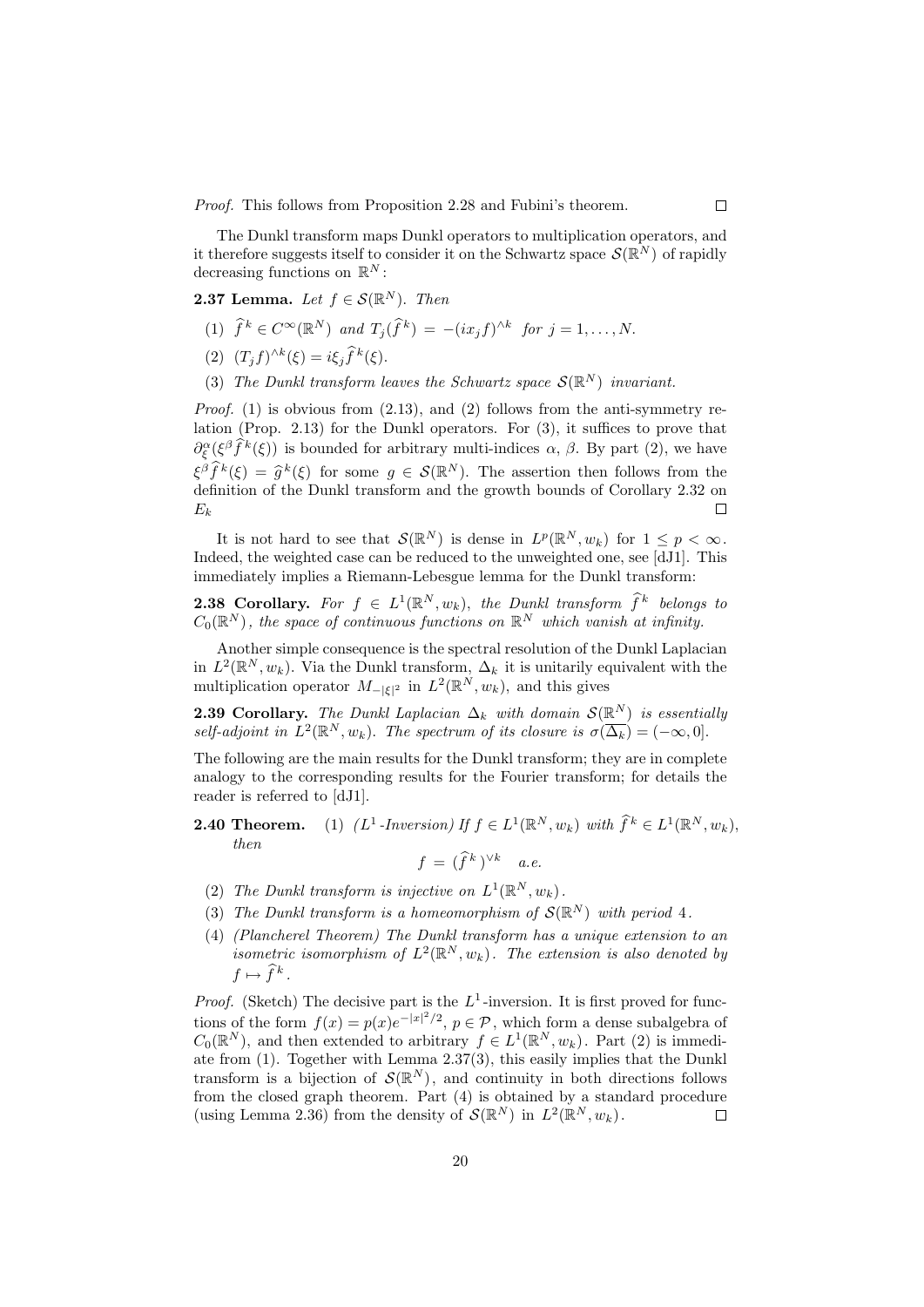There have been various approaches to Paley-Wiener theorems for the Dunkl transform, see [dJ1], [dJ2], [T2] and [AdJ]. For an open subset  $\Omega \subseteq \mathbb{R}^N$ , we denote by  $\mathcal{D}(\Omega)$  the space of compactly supported smooth functions on  $\Omega$  with the usual Fréchet-space topology. The most basic variant of the Paley-Wiener theorem is as follows.

**2.41 Theorem.** For  $R > 0$  consider the ball  $B_R = \{x \in \mathbb{R}^N : |x| \leq 1\}$ and let  $\mathcal{H}_{B_R}$  denote the Paley-Wiener space of all entire functions f on  $\mathbb{C}^{\tilde{N}}$ characterized by the property that for each  $M \in \mathbb{Z}_+$  there exists a constant  $\gamma_M > 0$  such that

$$
|f(\lambda)| \le \gamma_M (1+|\lambda|)^{-M} e^{R|Im\lambda|} \quad \text{for all } \lambda \in \mathbb{C}^N.
$$

Then the Dunkl transform  $f \mapsto \hat{f}^k$  is an isomorphism from  $\mathcal{D}(B_R)$  onto  $\mathcal{H}_{B_R}$ .

For the original proof of this result see [dJ2] or [dJ4]. One consequence is the following important extension of the intertwining operator:

**2.42 Theorem.** ([dJ2], [T2].) The intertwining operator  $V_k$  extends to a homeomorphism of  $C^{\infty}(\mathbb{R}^N)$ .

We conclude this section with an outlook on the dual of the intertwining operator introduced in [T1]. The usual Fourier transform on  $\mathbb{R}^N$  will be denoted by  $f \mapsto \widehat{f}$ , its inverse by  $f \mapsto f^{\vee}$ .

**2.43 Definition.** The dual of the intertwining operator  $V_k$  is defined by

$$
{}^{t}V_{k}:\mathcal{S}(\mathbb{R}^{N})\to\mathcal{S}(\mathbb{R}^{N}),\quad f\mapsto(\widehat{f}^{k})^{\vee}.
$$

By Theorem 2.40,  ${}^tV_k$  is a homeomorphism of  $\mathcal{S}(\mathbb{R}^N)$ . It can be considered as an analogue of the Abel transform on Riemannian symmetric spaces, with the spherical transform being replaced by the Dunkl transform. Here are some further properties of this operator, justifying also the terminology.

**2.44 Proposition.** (1)  ${}^tV_kT_\xi = \partial_\xi {}^tV_k$  on  $\mathcal{S}(\mathbb{R}^N)$ . (2) For  $f \in \mathcal{S}(\mathbb{R}^N)$  and polynomials  $p \in \mathcal{P}$ ,

$$
\int_{\mathbb{R}^N} V_k p(x) f(x) w_k(x) dx = \int_{\mathbb{R}^N} p(x) {^t} V_k(f)(x) dx
$$

(3) Put  $\psi(x) = e^{-|x|^2/2}$ . Then for all  $q \in \mathcal{P}$ ,

$$
{}^tV_k(q\psi) = \left(e^{-\Delta/2}e^{\Delta_k/2}q\right)\psi.
$$

Proof. (1) This is immediate from Lemma 2.37. (2) (c.f. [T1]) By definition of  ${}^tV_k$ ,

$$
\frac{1}{c_0} \int_{\mathbb{R}^N} p(x) {}^t V_k(f)(x) dx = (p(\hat{f}^k)^{\vee})^{\wedge}(0) = (p(i\partial)\hat{f}^k)(0)
$$

$$
= \frac{1}{c_k} p(i\partial_{\xi}) \Bigl(\int_{\mathbb{R}^N} f(x) E_k(-ix,\xi) w_k(x) dx\Bigr)|_{\xi=0}
$$

$$
= \frac{1}{c_k} \int_{\mathbb{R}^N} f(x) (p(i\partial_{\xi}) E_k(-ix,\xi)) \Big|_{\xi=0} w_k(x) dx.
$$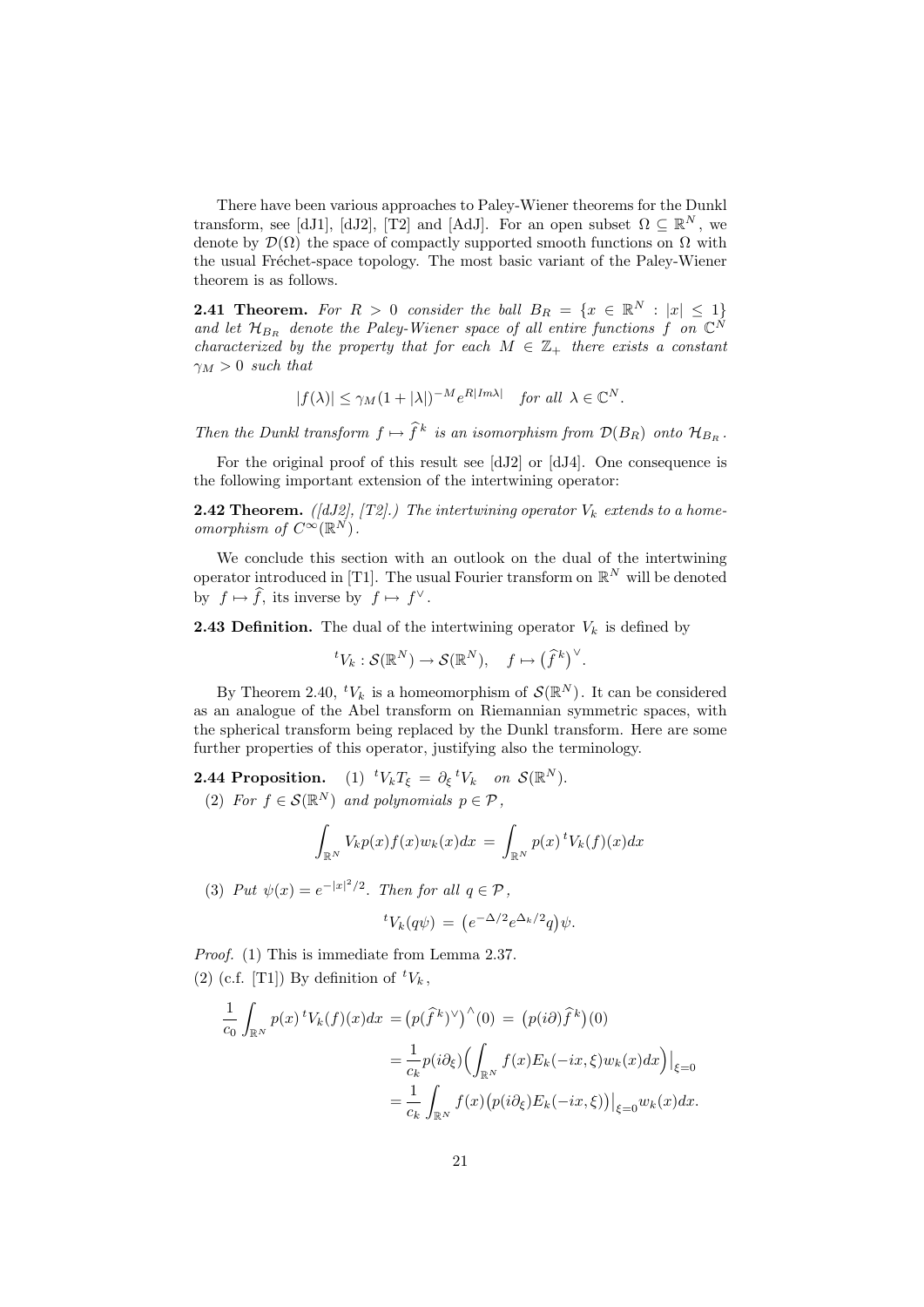For a monomial  $p(x) = x^{\alpha}$ , we obtain from formula (2.12) the identity

$$
p(i\partial_{\xi})E_k(-ix,\xi)\Big|_{\xi=0} = (i\partial_{\xi})^{\alpha} \sum_{\nu} \frac{V(x^{\nu})(-i\xi)^{\nu}}{\nu!}\Big|_{\xi=0} = V_k(x^{\alpha}) = V_k p(x).
$$

By linearity, this extends to all  $p \in \mathcal{P}$ , and the assertion follows.

(3) This results from part (2) with  $f = q\psi$  and Lemma 2.23(2).  $\Box$ 

#### 2.6 Heat kernel and heat semigroup

For a fixed root system R and multiplicity  $k \geq 0$ , the Dunkl-type heat operator is defined by

$$
\Delta_k - \partial_t \quad \text{on } \mathbb{R}^n \times \mathbb{R}.
$$

We consider the following initial-value problem for the generalized heat equation:

$$
\text{(IVP)} \quad \begin{cases} (\Delta_k - \partial_t) u = 0 & \text{on } \mathbb{R}^N \times (0, \infty) \\ u(. , 0) = f \end{cases}
$$

with initial data  $f \in C_b(\mathbb{R}^N)$ . We look for solutions  $u \in C^2(\mathbb{R}^N \times (0,\infty))$  $C(\mathbb{R}^N, [0, \infty))$ . We shall start with the more abstract aspect of this problem, namely the associated operator semigroup, and then determine the heat kernel and the solution of (IVP) in an explicit form. This approach will establish positivity of the heat semigroup and the heat kernel by a standard approach. As a consequence, it implies that

$$
E_k(x, y) > 0 \quad \forall \ x, y \in \mathbb{R}^N
$$

which is already known from the positive integral representation 2.31 for  $E_k$ . This integral representation, however, is a much deeper result.

In the following, we consider the Dunkl Laplacian as a densely defined linear operator on the Banach space  $(C_0(\mathbb{R}^n), \| \cdot \|_{\infty})$  with domain  $\mathcal{S}(\mathbb{R}^N)$ . In the classical case  $k = 0$ , it is well known that  $\Delta = \Delta_0$  (more precisely: its closure) generates a Feller semigroup on  $C_0(\mathbb{R}^N)$ , namely the heat semigroup

$$
H_t f(x) = \frac{1}{(4\pi t)^{N/2}} \int_{\mathbb{R}^N} f(y) e^{-|x-y|^2/4t} dy.
$$

Recall that for a locally compact Hausdorff space  $\Omega$ , a strongly continuous semigroup  $(T_t)_{t\geq0}$  on  $(C_0(\Omega),\|\cdot\|_{\infty})$  is called a Feller semigroup, if it is contractive and positive, that is  $||T_t f||_{\infty} \le ||f||_{\infty}$  and  $f \ge 0$  on  $\Omega$  implies that  $T_t f \ge 0$ on  $\Omega$  for all  $t \geq 0$ .

In order to extend the above fact to general multiplicities  $k \geq 0$ , we employ the following useful variant of the Lumer-Phillips theorem, which characterizes Feller semigroups in terms of a "positive maximum principle", see e.g. [Kal], Thm. 17.11. In fact, this Theorem motivated the positive minimum principle 2.24 in the positivity-proof for  $V_k$ .

**2.45 Theorem.** Let A be a densely defined linear operator in  $(C_0(\Omega), \|\cdot\|_{\infty})$ with domain  $\mathcal{D}(A)$ . Then A is closable, and its closure  $\overline{A}$  generates a Feller semigroup on  $C_0(\Omega)$ , if and only if the following conditions are satisfied:

(i) If  $f \in \mathcal{D}(A)$  then also  $\overline{f} \in \mathcal{D}(A)$  and  $A(\overline{f}) = \overline{A(f)}$ .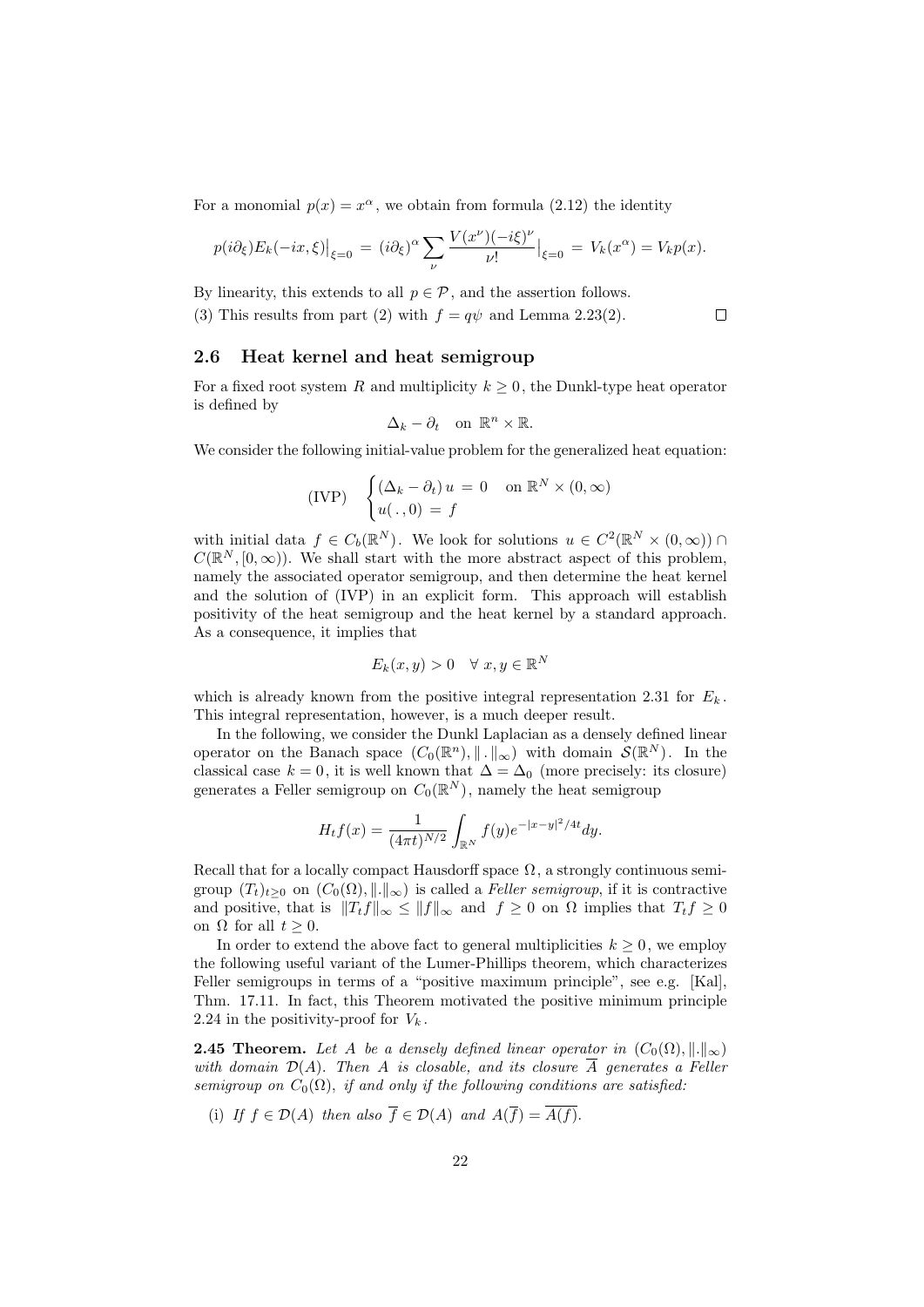- (ii) The range of  $\lambda id A$  is dense in  $C_0(\Omega)$  for some  $\lambda > 0$ .
- (iii) If  $f \in \mathcal{D}(A)$  is real-valued with a non-negative maximum in  $x_0 \in \Omega$ , i.e.  $0 \le f(x_0) = \max_{x \in \Omega} f(x)$ , then  $Af(x_0) \le 0$ . (Positive maximum principle).

The following Lemma implies that  $(\Delta_k, \mathcal{S}(\mathbb{R}^N))$  satisfies the positive maximum principle:

**2.46 Lemma.** Let  $\Omega \subseteq \mathbb{R}^N$  be open and W -invariant. If a real-valued function  $f \in C^2(\Omega)$  attains an absolute maximum at  $x_0 \in \Omega$ , i.e.  $f(x_0) = \sup_{x \in \Omega} f(x)$ , then

$$
\Delta_k f(x_0) \leq 0.
$$

*Proof.* Recall the explicit expression (2.3) for  $\Delta_k$ . We assume first that  $\langle \alpha, x_0 \rangle \neq$ 0 for all  $\alpha \in R$ . The fact that f has a maximum at  $x_0$  implies that  $\partial_{\alpha} f(x_0) = 0$ for all  $\alpha \in R$  and that  $\Delta f(x_0) \leq 0$ . Moreover,  $f(x_0) \geq f(\sigma_\alpha x_0)$  for all  $\alpha \in R$ . Thus  $\Delta_k f(x_0) \leq 0$ . If  $\langle \alpha, x_0 \rangle = 0$  for some  $\alpha \in R$ , then one has to use a second order Taylor expansion of  $f$ . For details see [R2].  $\Box$ 

**2.47 Theorem.** The operator  $(\Delta_k, \mathcal{S}(\mathbb{R}^N))$  is closable, and its closure  $\overline{\Delta_k}$ generates a Feller semigroup  $(H_t)_{t\geq 0}$  on  $C_0(\mathbb{R}^N)$  which is called the generalized heat semigroup.

Proof. We have to check the conditions of Theorem 2.45. Condition (i) is obvious and (iii) is an immediate consequence of the previous lemma. (ii) is also satisfied, because for each  $\lambda > 0$ , the operator  $\lambda id - \Delta_k$  leaves  $\mathcal{S}(\mathbb{R}^N)$  invariant; this follows from the fact that the Dunkl transform is a homeomorphism of  $\mathcal{S}(\mathbb{R}^N)$  and  $((\lambda I - \Delta_k)f)^{\wedge k}(\xi) = (\lambda + |\xi|^2)\widehat{f}^k(\xi)$ . Theorem 2.45 now implies the assertion.  $\Box$ 

We expect that the heat semigroup  $(H_t)_{t>0}$  can be written explicitly in terms of a generalized heat kernel. In order to find it, we consider first a slight modification of the usual Gaussian kernel:

$$
g_k(x,t) := \frac{1}{(2t)^{\gamma + N/2}c_k} e^{-|x|^2/4t} \quad (x \in \mathbb{R}^N, \, t > 0).
$$

- **2.48 Lemma.** (1)  $g_k$  solves the Dunkl-type heat equation  $(\Delta_k \partial_t)u = 0$  on  $\mathbb{R}^N\times(0,\infty).$ 
	- (2)  $\int_{\mathbb{R}^N} g_k(x, t) w_k(x) dx = 1$  for all  $t > 0$ . (3)  $\hat{g}_k^k(\xi, t) = c_k^{-1} e^{-t|\xi|^2}$ .

*Proof.* For (1), use the product rule (2.2) as well as the identity  $\sum_{i=1}^{N} T_i(x_i) =$  $N + 2\gamma$ . Part (2) is immediate, and (3) results from the second reproducing property in Proposition 2.34. Г

The Gaussian  $g_k$  generalizes the fundamental solution for the classical heat equation. In the classical case  $k = 0$ , the heat kernel is obtained by translation from the fundamental solution. In the Dunkl setting, it is indeed also possible to define a generalized translation which matches the action of the Dunkl transform, i.e. makes it a homomorphism on suitable function spaces. For our present purposes, it will be sufficient to consider the Schwartz space.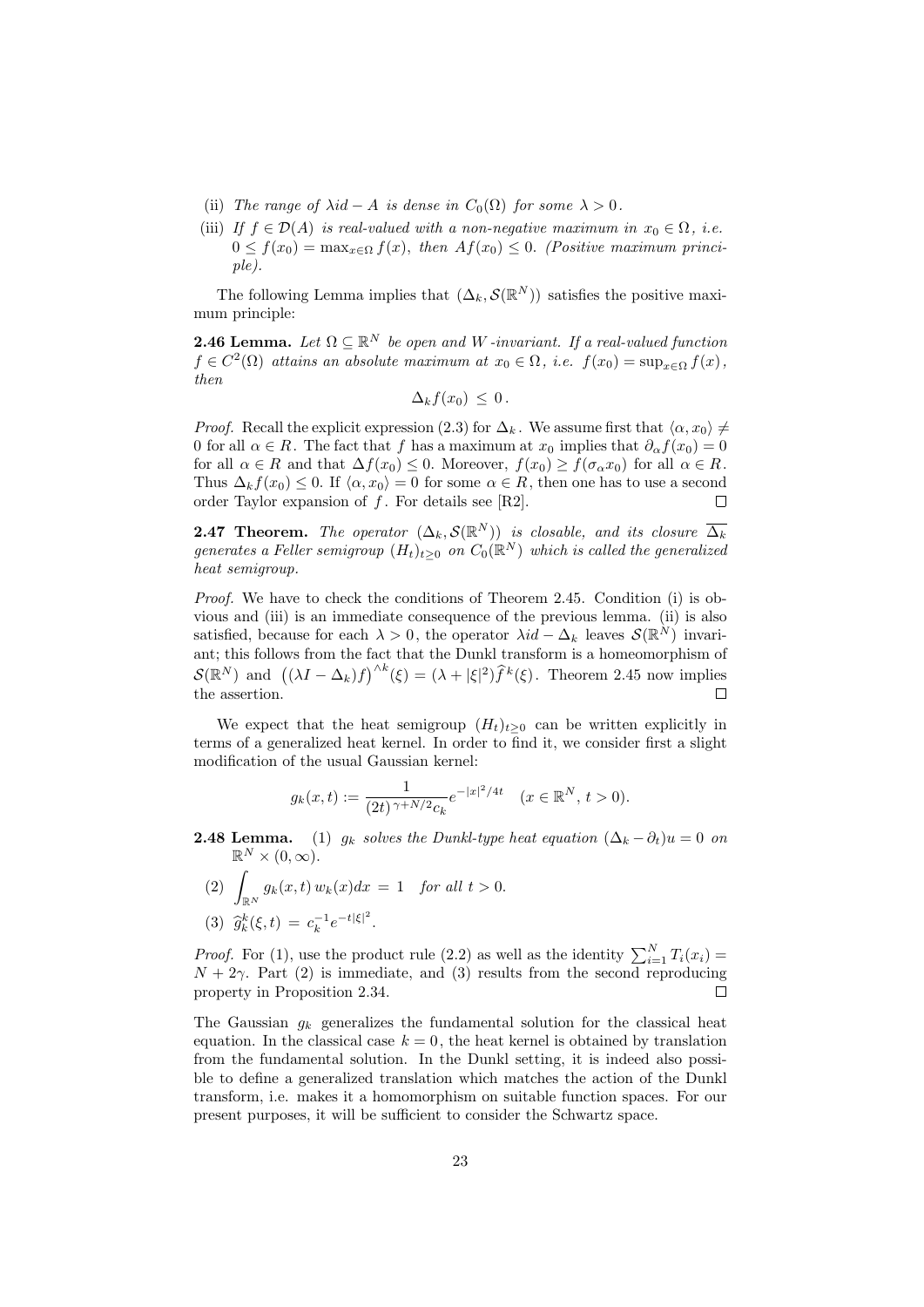**2.49 Definition.** On the Schwartz space  $\mathcal{S}(\mathbb{R}^N)$ , the Dunkl-type generalized translation is defined by

$$
\tau_y f(x) := \frac{1}{c_k} \int_{\mathbb{R}^N} \widehat{f}^k(\xi) E_k(ix, \xi) E_k(iy, \xi) w_k(\xi) d\xi; \quad y \in \mathbb{R}^N.
$$

Note that for  $k = 0$  our definition reduces to  $\tau_y f(x) = f(x+y)$ . In the rank one case, our generalized translation determines the convolution of a so-called signed hypergroup structure which was defined in  $[R1]$ ; see also  $[Ros]$ . This will be discussed in more detail in Section 2.8. Similar structures are conjectured in higher-rank cases, but not established so far. Notice that  $\tau_y f(x) = \tau_x f(y)$ ; moreover, the inversion theorem for the Dunkl transform assures that  $\tau_0 f = f$ and

$$
(\tau_y f)^{\wedge k}(\xi) = E_k(iy, \xi) \widehat{f}^k(\xi). \tag{2.19}
$$

From this it is easy to see that  $\tau_y f$  belongs to  $\mathcal{S}(\mathbb{R}^N)$  again.

Let us return to the Gaussian kernel  $g_k$ . ¿From the definition of the generalized translation, part (3) of Lemma 2.48 and a further application of the reproducing formula (2) of Proposition 2.34, we obtain

$$
\tau_{-y} F_k(x,t) = \frac{1}{(2t)^{\gamma + N/2} c_k} e^{-(|x|^2 + |y|^2)/4t} E_k\left(\frac{x}{\sqrt{2t}}, \frac{y}{\sqrt{2t}}\right).
$$

This motivates the following

**2.50 Definition.** The generalized heat kernel  $\Gamma_k$  is defined for  $x, y \in \mathbb{R}^N$  and  $t > 0$  by

$$
\Gamma_k(t, x, y) := \frac{1}{(2t)^{\gamma + N/2} c_k} e^{-(|x|^2 + |y|^2)/4t} E_k\left(\frac{x}{\sqrt{2t}}, \frac{y}{\sqrt{2t}}\right).
$$
 (2.20)

Thanks to Corollary 2.31,  $\Gamma_k$  is strictly positive. Moreover,  $y \mapsto \Gamma_k(t, x, y)$ belongs to  $\mathcal{S}(\mathbb{R}^N)$  for fixed x and t. We collect some further fundamental properties of this kernel which are all more or less straightforward.

**2.51 Lemma.** The heat kernel  $\Gamma_k$  has the following properties:

(1) 
$$
\Gamma_k(t, x, y) = c_k^{-2} \int_{\mathbb{R}^N} e^{-t|\xi|^2} E_k(ix, \xi) E_k(-iy, \xi) w_k(\xi) d\xi
$$
.

(2)  $\int_{\mathbb{R}^N} \Gamma_k(t, x, y) w_k(y) dy = 1.$ 

$$
(3) \ \Gamma_k(t, x, y) \le \frac{1}{(2t)^{\gamma + N/2} c_k} \max_{w \in W} e^{-|wx - y|^2/4t}
$$

(4) 
$$
\Gamma_k(t+s,x,y) = \int_{\mathbb{R}^N} \Gamma_k(t,x,z) \Gamma_k(s,y,z) w_k(z) dz.
$$

(5) For fixed  $y \in \mathbb{R}^N$ , the function  $u(x,t) := \Gamma_k(t,x,y)$  solves the generalized heat equation  $\Delta_k u = \partial_t u$  on  $\mathbb{R}^N \times (0, \infty)$ .

.

Proof. (1) is clear from the definition of generalized translations. For details concerning (2) see [R2]. (3) follows from our estimates on  $E<sub>k</sub>$ , (4) is obtained by inserting (1) for one of the kernels in the integral, and (5) is immediate from (1).  $\Box$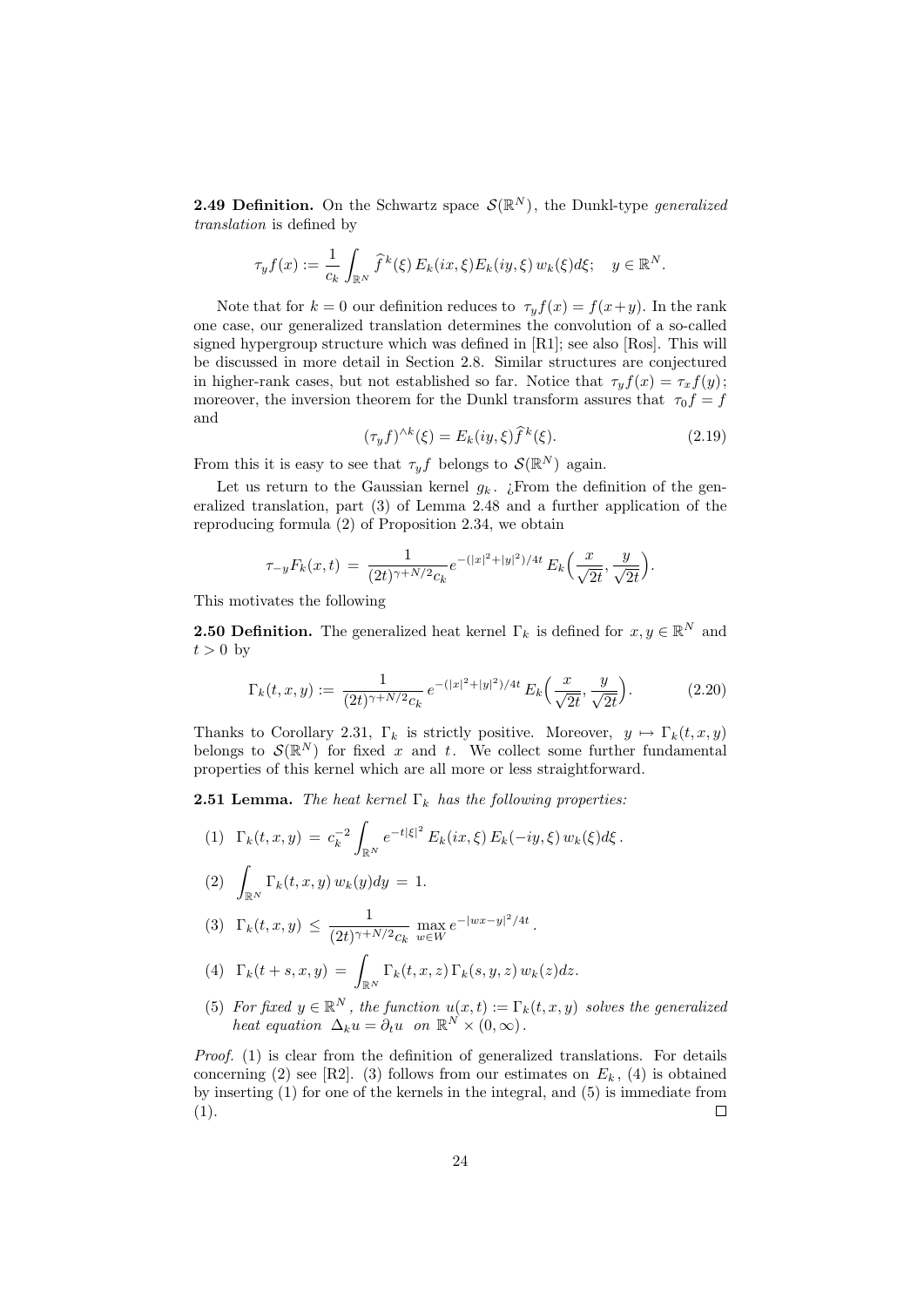**2.52 Theorem.** (1) The heat semigroup  $(H_t)$  on  $C_0(\mathbb{R}^N)$  is given explicitly by

$$
H_t f(x) = \int_{\mathbb{R}^N} \Gamma_k(t, x, y) f(y) w_k(y) dy \quad \text{for } t > 0.
$$

- (2) The heat kernel  $\Gamma_k$  is strictly positive on  $\mathbb{R}^N \times \mathbb{R}^N \times (0, \infty)$ .
- (3) For  $f \in C_0(\mathbb{R}^N)$ , the function  $u(x,t) = H_t f(x)$  solves initial value problem (IVP).

*Proof.* Define  $u_f$  on  $\mathbb{R}^N \times [0, \infty)$  by

$$
u_f(x,t) := \begin{cases} \int_{\mathbb{R}^N} \Gamma_k(t,x,y) f(y) \, w_k(y) dy & \text{if } t > 0, \\ f(x) & \text{if } t = 0. \end{cases}
$$

 $i$ From part (5) of Lemma 2.51 it is immediate that  $u_f$  solves the generalized heat equation on  $\mathbb{R}^N \times (0,\infty)$ . We proceed further in several steps.

**Step 1.** Consider first initial data  $f \in \mathcal{S}(\mathbb{R}^N)$ . By Lemma 2.51 (1) and Fubini's theorem, we obtain that for  $t > 0$ ,

$$
u_f(x,t) = c_k^{-1} \int_{\mathbb{R}^N} e^{-t|\xi|^2} \hat{f}^k(\xi) E_k(ix,\xi) w_k(\xi) d\xi.
$$
 (2.21)

In view of the inversion theorem for the Dunkl transform, this identity also extends to  $t = 0$ . This shows that  $x \mapsto u_f(x, t) \in \mathcal{S}(\mathbb{R}^N)$  for all  $t > 0$  and that  $||u_f(\cdot, t)-f||_{\infty} \to 0$  as  $t \downarrow 0$ . Thus if  $f \in \mathcal{S}(\mathbb{R}^N)$ , then  $u_f$  solves (IVP). Next, we prove that  $u_f(x,t) = H_t f(x)$  for all  $x \in \mathbb{R}^N$  and  $t \geq 0$ . For this, recall from semigroup theory that the function  $t \mapsto H_t f$  is the unique solution of the abstract Cauchy problem

$$
\begin{cases} \frac{d}{dt}u(t) = \overline{\Delta}_k u(t) & \text{for } t > 0, \\ u(0) = f \end{cases}
$$

within the class of all (strongly) continuously differentiable functions u on  $[0, \infty)$ with values in  $(C_0(\mathbb{R}^N),\|\cdot\|_{\infty})$ . On the other hand, if  $f \in \mathcal{S}(\mathbb{R}^N)$ , then also  $u_f(\cdot, t) \in \mathcal{S}(\mathbb{R}^N)$  and from formula (2.21) it is easily deduced that  $t \mapsto u_f(\cdot, t)$ also solves the abstract Cauchy problem. This proves parts (1) and (3) for initial data from  $\mathcal{S}(\mathbb{R}^N)$ .

Step 2. Part  $(2)$ , which is of course also an immediate consequence of the positive integral representation for the Dunkl kernel, can be directly deduced from the positivity of the heat semigroup  $(H_t)_{t\geq0}$  on  $\mathcal{S}(\mathbb{R}^N)$ , which gives  $\Gamma_k \geq$ 0. Strict positivity then follows from formula  $\overline{4}$  of Lemma 2.51.

**Step 3.** Consider now general initial data  $f \in C_0(\mathbb{R}^N)$ . By the density of  $\mathcal{S}(\mathbb{R}^N)$  in  $C_0(\mathbb{R}^N)$  and the positivity of  $\Gamma_k$ , a standard approximation arguments yield that  $H_t f(x) = u_f(x,t)$  for all  $f \in C_0(\mathbb{R}^N)$  (and  $x \in \mathbb{R}^N, t \geq 0$ .) By the strong continuity of the semigroup  $(H_t)$  it further follows that  $u_f$  solves (IVP). This finishes the proof of the Theorem.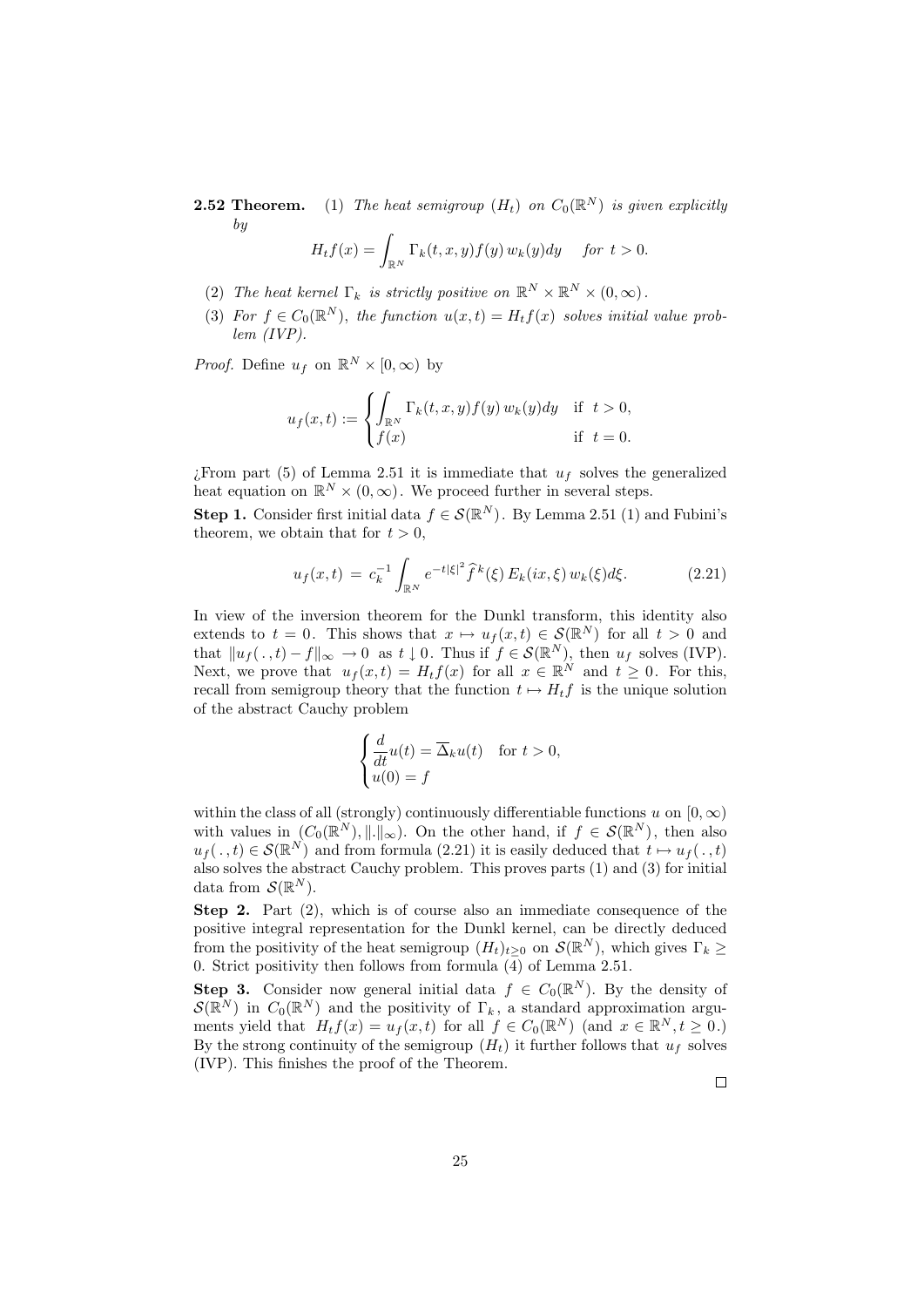The heat operators  $(H_t)_{t\geq 0}$  naturally extend to functions  $f \in C(\mathbb{R}^N)$  which satisfy the subexponential growth condition

$$
\forall \epsilon > 0 \ \exists C_{\epsilon} > 0 : |f(x)| \leq C_{\epsilon} \cdot e^{\epsilon |x|^2},
$$

by

$$
H_t f(x) := \int_{\mathbb{R}^N} \Gamma_k(t, x, y) f(y) w_k(y) dy \quad \text{for } t > 0.
$$

This growth condition is in particular satisfied by functions from  $C_b(\mathbb{R}^N)$  and by polynomials. Based on the above results, it is checked by standard arguments that for general initial data  $f \in C_b(\mathbb{R}^N)$ , (IVP) is solved by  $u(x,t) = H_t f(x)$ . Uniqueness of the solution within classes of functions satisfying suitable exponential growth conditions is established by means of a maximum principle, just as with the classical heat equation. For details on this, the interested reader is referred to [R2].

We conclude this section with a useful observation which will be important later on:

**2.53 Proposition.** Let  $p \in \mathcal{P}$  be a polynomial. Then

$$
H_t p = e^{t\Delta_k} p.
$$

Moreover, the function  $u(x,t) = e^{t\Delta_k} p(x)$  is a polynomial solution of the initial value problem (IVP) with initial data p.

The polynomial  $H_t p$  is of the same degree as p. It is called the heat polynomial associated with p.

For the proof of the proposition, the following scaling lemma is needed.

**2.54 Lemma.** Let  $p \in \mathcal{P}_n$ . Then for  $c \in \mathbb{C}$  and  $a \in \mathbb{C} \setminus \{0\}$ ,

$$
(e^{c\Delta_k}p)(ax) = a^n(e^{a^{-2}c\Delta_k})p(x).
$$

*Proof.* This is easily checked in terms of the exponential series for  $e^{c\Delta_k}$ .  $\Box$ 

Proof of Proposition 2.53. Part (1) of Proposition 2.34 can be written as

$$
p(x) = \int_{\mathbb{R}^N} \Gamma_k(1/2, x, y) e^{-\Delta_k/2} p(y) w_k(y) dy \quad \text{for } p \in \mathcal{P}.
$$

Replacing p by  $e^{\Delta_k/2}p$ , one obtains the assertion for  $t = 1/2$ . The general case  $t > 0$  follows by rescaling.  $\Box$ 

#### 2.7 Calogero-Moser-Sutherland models and generalized Hermite polynomials

Quantum Calogero-Moser-Sutherland (CMS) models describe quantum mechanical systems of identical particles on a circle or line which interact pairwise through potentials of inverse square type. They have gained considerable interest in mathematical physics due to their quantum-integrability. Among the broad literature in this area, we refer to  $[BF1]$ - $[BF3]$ ,  $[He1]$ ,  $[HS]$ ,  $[vD]$ ,  $[K]$ , [LV], [Pa], as well as the monograph [vDV].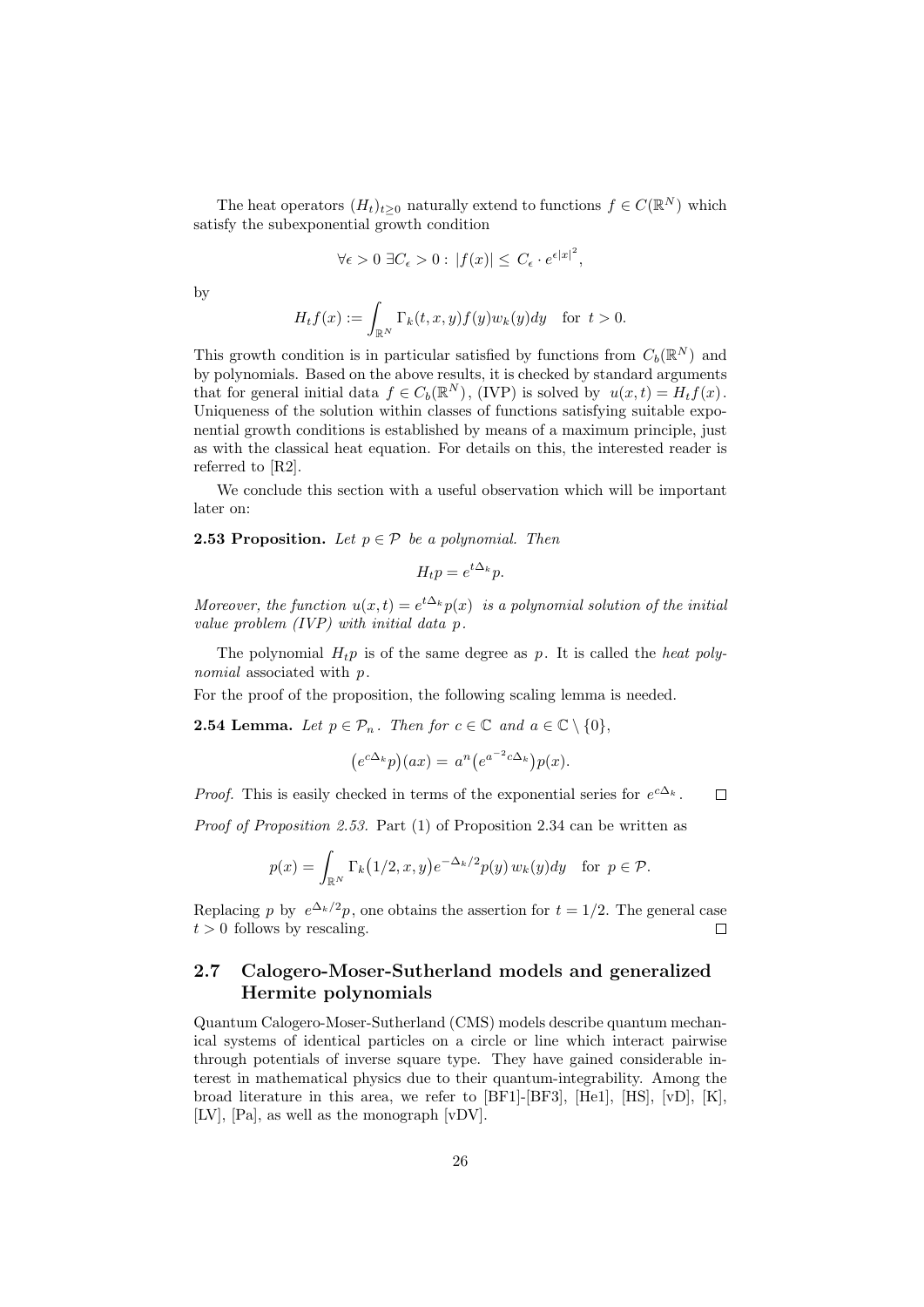The Schrödinger operator of a CMS model for  $N$  particles on a line or circle is given by

$$
\mathcal{H} = -\Delta + g \sum_{1 \le i < j \le N} \frac{1}{d(x_i, x_j)^2}
$$

where  $g \ge -1/2$  is a coupling constant,  $x_i$  is the position of particle i and  $d(x, y) = |x - y|$  for the linear model, while  $d(x, y) = \frac{1}{\pi} \sin(\pi(x - y))$  for a model on a circle with circumference 1. The models on a line, initially studied by Calogero in [Ca], are closely related to rational Dunkl operators of type  $A_{N-1}$ , while those one a circle, going back to Sutherland [Su], are related to the trigonometric Dunkl operators of Heckman and Opdam. In order to obtain a discrete spectrum in the linear case, one has to add some external potential, the most common one being of the form  $\omega^2 |x|^2$  with  $\omega > 0$  (harmonic confinement). Dealing with identical particles, one considers the linear CMS operator in the so-called bosonic state space

$$
B = \{ f \in L^2(\mathbb{R}^N) : \sigma_{ij} f = f \quad \forall \ i, j \}
$$

where  $\sigma_{ij}$  permutes the coordinates  $x_i$  and  $x_j$ . After explicit spectral resolutions of CMS models had already been obtained by Calogero and Sutherland, Moser [Mo] proved complete integrability of the associated classical Hamiltonian systems. But the deeper algebraic structure of the quantum CMS models became clear only in the nineteen-nineties by independent work of [Po] and [He1]. For the free linear model, the basic idea is to consider the modification

$$
\widetilde{\mathcal{H}}:=-\Delta+2k\sum_{i
$$

acting in  $L^2(\mathbb{R}^N)$ . When  $g = 2k(k-1)$ , then  $\widetilde{\mathcal{H}}|_B = \mathcal{H}$ . A short calculation, using results from [D2], gives

$$
w_k^{-1/2}\widetilde{\mathcal{H}} w_k^{1/2}\,=\,-\Delta_k^S
$$

where  $\Delta_k^S$  denotes the Dunkl Laplacian associated with the symmetric group  $S_N$ , c.f. Example 2.10(2), and  $w_k$  is the weight function of type  $S_N$ ,

$$
w_k(x) = \prod_{i < j} |x_i - x_j|^{2k}.
$$

Now consider the algebra  $\mathcal{P}^{S_N}$  of  $S_N$ -invariant polynomials on  $\mathbb{R}^N$ . It is generated by the  $N$  elementary symmetric polynomials

$$
s_j(x) = \sum_{1 \le i_1 < \ldots < i_j \le N} x_{i_1} \cdot \ldots \cdot x_{i_j}, \quad j = 1, \ldots, N.
$$

Let T stand for the Dunkl operators of type  $A_{N-1}$  with multiplicity k. Then

$$
\mathcal{A} := \{ \operatorname{Res} p(T) : p \in \mathcal{P}^{S_N} \}
$$

is a commutative algebra of differential operators on  $\mathcal{P}^{S_N}$  containing the operator  $-1/2$  $1/2$ 

$$
\text{Res}(\Delta_k^S) = -w_k^{-1/2} \mathcal{H} w_k^{1/2},
$$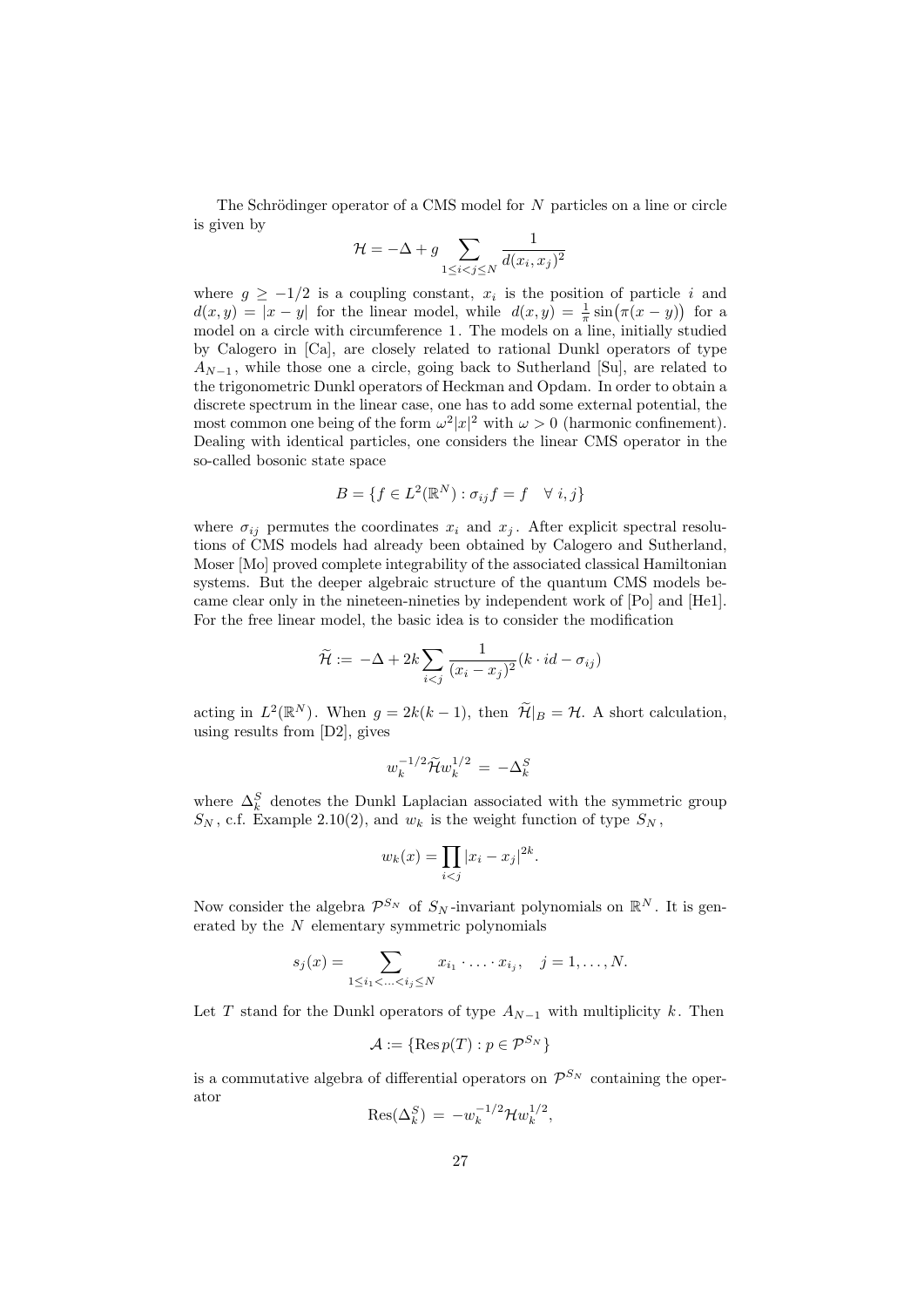c.f. Section 2.2. Up to conjugation with  $w_k^{1/2}$  $\kappa_k^{1/2}$ , A is the so-called algebra of quantum integrals for the CMS operator  $H$ . It is generated by the N algebraically independent elements  $\text{Res}(s_j(T)), j = 1, \ldots, N$ .

There exist obvious generalizations of the classical CMS models in the context of abstract root systems: Suppose  $R$  is an arbitrary (reduced) root system in  $\mathbb{R}^N$  and k a nonnegative multiplicity function, then the corresponding abstract Calogero Hamiltonian is given by

$$
\mathcal{H} = -\Delta + 2 \sum_{\alpha \in R_+} k_{\alpha} (k_{\alpha} - 1) \frac{1}{\langle \alpha, x \rangle^2}.
$$

For the classical root sytems, Olshanetsky and Perelomov proved quantum integrability of this model, following the method of Moser via Lax pairs. Again, we consider a modification involving reflection terms:

$$
\widetilde{\mathcal{H}} = -\Delta + 2 \sum_{\alpha \in R_+} \frac{k_\alpha}{\langle \alpha, x \rangle^2} \left( k_\alpha - \sigma_\alpha \right). \tag{2.22}
$$

In this case,

$$
v_k^{-1/2} \widetilde{\mathcal{H}}\, w_k^{1/2} \,=\, -\Delta_k\,,
$$

w

see [R4]. The quantum integrals for  $\mathcal H$  are constructed just as in the  $S_N$  case. According to a classical theorem of Chevalley (see e.g. [Hu]), the algebra  $\mathcal{P}^W$  of W-invariant polynomials is again generated by  $N$  homogeneous, algebraically independent elements, providing a basis of quantum integrals in this case.

Let us now turn to the spectral analysis of abstract linear CMS operators with harmonic potential  $\omega^2 |x|^2$ . We follow [R2], [R5] and use the normalization  $\omega = 1/2$ . (Other normalizations lead to results which are equivalent up to scaling). We work with the gauge-transformed version with reflection terms,

$$
H_k := -\Delta_k + \frac{1}{4}|x|^2.
$$

Due to the anti-symmetry of the first order Dunkl operators (Prop. 2.13), this operator is symmetric and densely defined in  $L^2(\mathbb{R}^N, w_k)$  with domain  $\mathcal{S}(\mathbb{R}^N)$ . Note that in case  $k = 0$ ,  $H_k$  is just the Hamiltonian of the N-dimensional isotropic harmonic oscillator.

The next theorem contains a complete description of the spectral properties of  $\mathcal{H}_k$  and generalizes well-known facts for the classical harmonic oscillator.

**2.55 Theorem.** (Spectral Theorem for  $H_k$ )  $L^2(\mathbb{R}^N, w_k)$  decomposes as an orthogonal Hilbert space sum according to

$$
L^2(\mathbb{R}^N, w_k) = \bigoplus_{n \in \mathbb{Z}_+} V_n
$$

where

$$
V_n := \{ e^{-\Delta_k/2} p : p \in \mathcal{P}_n \} \subset \mathcal{S}(\mathbb{R}^N)
$$

is the eigenspace of  $H_k$  corresponding to the eigenvalue  $n+\gamma+N/2$ . In particu $lar, H_k$  is essentially self-adjoint. The spectrum of its closure is purely discrete and given by

$$
\sigma(\overline{\mathcal{H}_k}) = \{n + \gamma + N/2, n \in \mathbb{Z}_+\}.
$$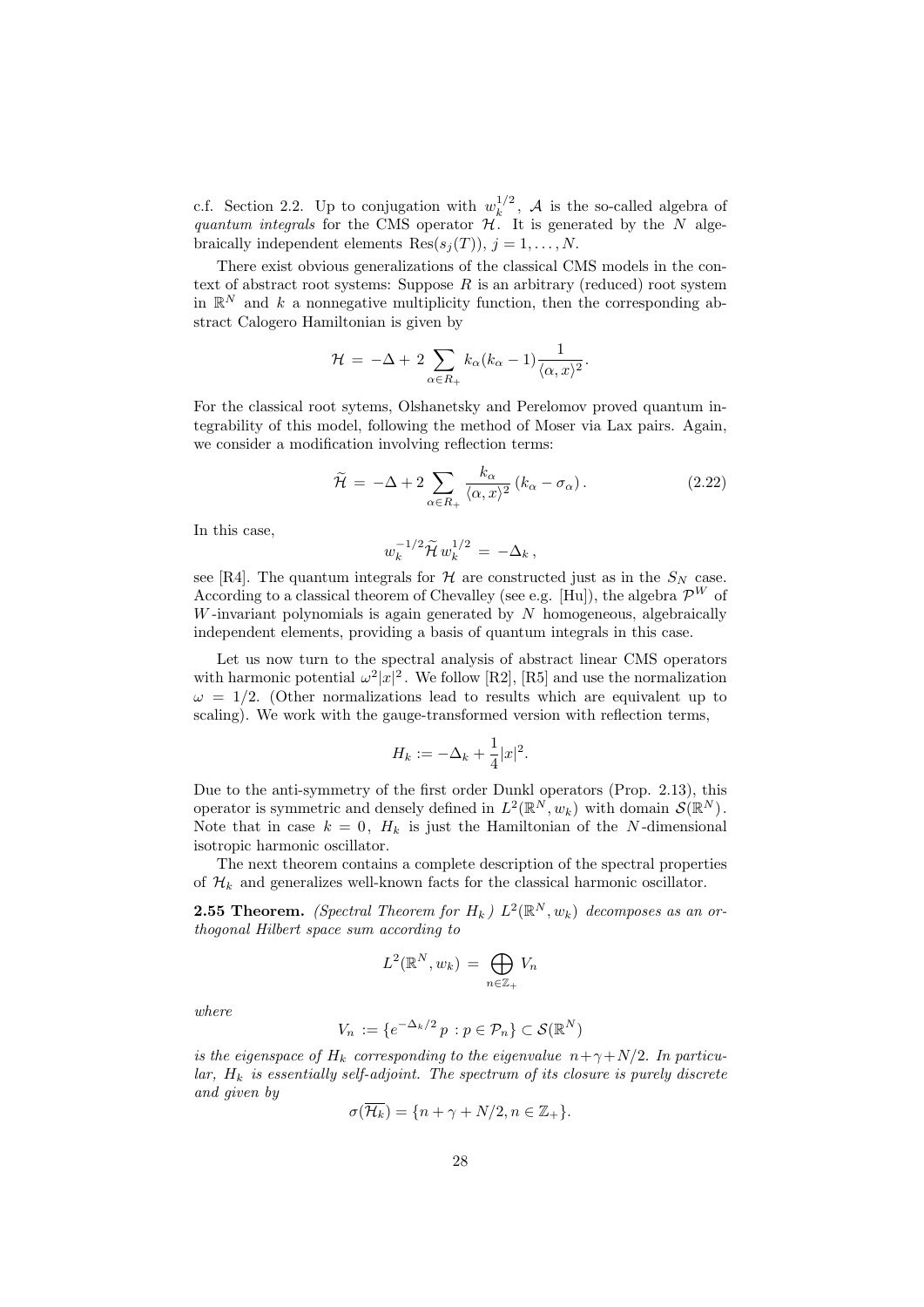For details on the proof, the reader is referred to [R2] or [R7]. It relies on the  $sl(2)$ -commutation relations of the operators

$$
E := \frac{1}{2}|x|^2, \ \ F := -\frac{1}{2}\Delta_k \quad \text{and} \ \ H := \sum_{i=1}^N x_i \partial_i + (\gamma + N/2)
$$

observed by Heckman [He1], namely

$$
[H, E] = 2E, [H, F] = -2F, [E, F] = H.
$$

The first two relations are immediate from the fact that the Euler operator

$$
\rho := \sum_{i=1}^{N} x_i \partial_i \tag{2.23}
$$

satisfies  $\rho(p) = np$  for each homogeneous  $p \in \mathcal{P}_n$ .

The eigenvalues of the CMS Hamiltonian  $\mathcal{H}_k$  are highly degenerate if  $N > 1$ . We are now going to construct natural orthogonal bases for them. They are made up by generalizations of the classical N -variable Hermite polynomials and Hermite functions to the Dunkl setting. The starting point for our construction is the Macdonald-type identity: if  $p, q \in \mathcal{P}$ , then

$$
[p,q]_k = \frac{1}{c_k} \int_{\mathbb{R}^N} e^{-\Delta_k/2} p(x) e^{-\Delta_k/2} q(x) e^{-|x|^2/2} w_k(x) dx.
$$
 (2.24)

Notice that  $[\cdot, \cdot]_k$  is a scalar product on the  $\mathbb{R}$ -vector space  $\mathcal{P}_{\mathbb{R}}$  of polynomials with real coefficients. Let  $\{\varphi_{\nu}, \nu \in \mathbb{Z}_{+}^{N}\}\$ be an orthonormal basis of  $\mathcal{P}_{\mathbb{R}}$  with respect to [.,.]<sub>k</sub> such that  $\varphi_{\nu} \in \mathcal{P}_{|\nu|}$ . Write  $\mathcal{P}_{n,\mathbb{R}} = \mathcal{P}_n \cap \mathcal{P}_{\mathbb{R}}$ . As homogeneous polynomials of different (total) degrees are orthogonal, the  $\varphi_{\nu}$  with fixed  $|\nu| = n$ can for example be constructed by Gram-Schmidt orthogonalization within  $\mathcal{P}_{n,\mathbb{R}}$ from an arbitrary ordered real-coefficient basis. If  $k = 0$ , the canonical choice of the basis  $\{\varphi_{\nu}\}\$ is just  $\varphi_{\nu}(x) := (\nu!)^{-1/2}x^{\nu}$ .

**2.56 Definition.** The generalized Hermite polynomials  $\{H_{\nu}\}\$  and Hermite functions  $\{h_{\nu}\}\ (\nu \in \mathbb{Z}_{+}^{N})$  associated with the basis  $\{\varphi_{\nu}\}\$  of  $\mathcal{P}_{\mathbb{R}}$  are defined by

$$
H_{\nu}(x) := e^{-\Delta_k/2} \varphi_{\nu}(x); \quad h_{\nu}(x) := e^{-|x|^2/4} H_{\nu}(x).
$$

Observe that  $H_{\nu}$  is a polynomial of degree  $|\nu|$ . By the Macdonald identity (2.24), the Hermite functions  $h_{\nu}$  form an orthogonal basis of  $L^2(\mathbb{R}^N, w_k)$ .

For  $k = 0$  and the choice  $\varphi_{\nu}(x) = (\nu!)^{-1/2} x^{\nu}$ , one obtains the classical multivariable Hermite polynomials

$$
H_{\nu}(x) = \frac{1}{\sqrt{\nu!}} \prod_{i=1}^{N} e^{-\partial_i^2/2} (x_i^{\nu_i}) = \frac{2^{-|\nu|/2}}{\sqrt{\nu!}} \prod_{i=1}^{N} \widehat{H}_{\nu_i}(x_i/\sqrt{2})
$$

where the  $\widehat{H}_n$  denote the classical one-variable Hermite polynomials

$$
\widehat{H}_n(x) = (-1)^n e^{x^2} \frac{d^n}{dx^n} e^{-x^2}.
$$

More interesting examples are the following: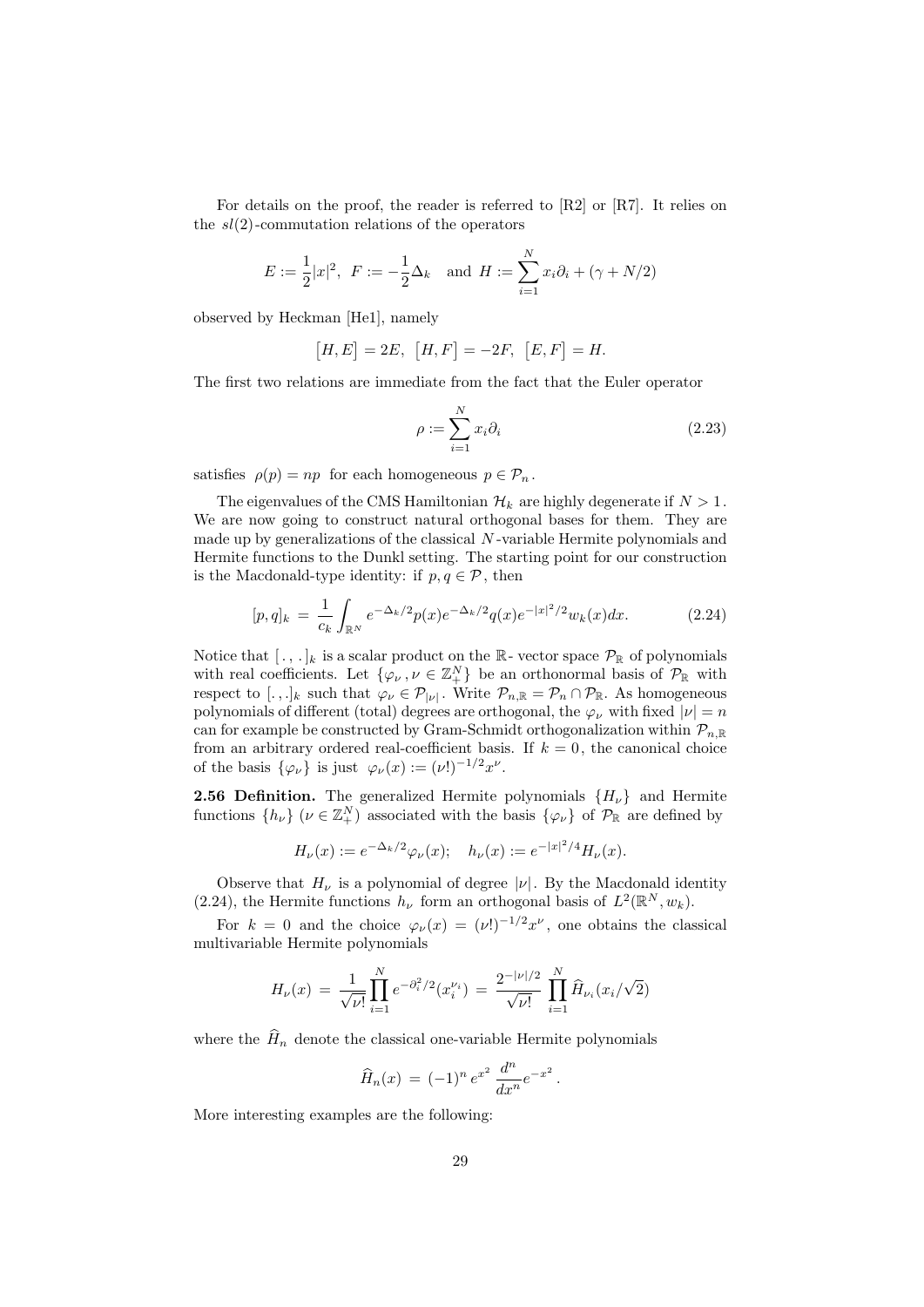**2.57 Examples.** (1) The one-dimensional case. Up to sign changes, there exists only one orthonormal basis with respect to  $[\cdot, \cdot]_k$ . The associated generalized Hermite polynomials  $(H_n^k)_{n \in \mathbb{Z}_+}$  are orthogonal with respect to the weight  $|x|^{2k}e^{-|x|^2}$  on R. They can be found in [Chi] and were further studied in [Ros]. We mention that they can be written as

$$
\begin{cases} H_{2n}^k(x) = (-1)^n 2^{2n} n! L_n^{k-1/2}(x^2), \\ H_{2n+1}^k(x) = (-1)^n 2^{2n+1} n! x L_n^{k+1/2}(x^2); \end{cases}
$$

where the  $L_n^{\alpha}$  are the usual Laguerre polynomials

$$
L_n^{\alpha}(x) = \frac{1}{n!} x^{-\alpha} e^x \frac{d^n}{dx^n} \left( x^{n+\alpha} e^{-x} \right).
$$

- (2) The  $A_{N-1}$ -case. There exists a natural orthogonal system  $\{\varphi_{\nu}\}\$  made up by the so-called *non-symmetric Jack polynomials*  $\{E_{\nu} = E_{\nu}^k, \nu \in \mathbb{Z}_{+}^N\}.$ They were introduced in [O2] for arbitrary root systems (see also [KS]), and are characterized by the following conditions:
	- (i)  $E_{\nu}(x) = x^{\nu} + \sum$  $\mu$  $\lt$ <sub>P</sub>  $\nu$  $c_{\nu,\,\mu}x^{\mu}$  with  $c_{\nu,\mu}\in\mathbb{R}$ ;
	- (ii) For all  $\mu <_P \nu$ ,  $(E_{\nu}(x), x^{\mu})_k = 0$

Here  $\langle \rangle_P$  is a dominance order defined within multi-indices of equal total length (see [O2]), and the inner product  $(.,.)_k$  on  $\mathcal{P}_{\mathbb{R}}$  is given by

$$
(f,g)_k := \int_{\mathbb{T}^N} f(z)g(\overline{z}) \prod_{i < j} |z_i - z_j|^{2k} dz
$$

with  $\mathbb{T} = \{z \in \mathbb{C} : |z| = 1\}$  and dz being the Haar measure on  $\mathbb{T}^N$ . If  $f, g$ have different degrees, then  $(f, g)_k = 0$ . The set  $\{E_\nu, |\nu| = n\}$  forms a vector space basis of  $\mathcal{P}_{n,\mathbb{R}}$ . It can be shown (by use of  $A_{N-1}$ -type Cherednik operators) that the Jack polynomials  $E_{\nu}$  are also orthogonal with respect to the Dunkl pairing  $[., .]_k$ ; for details see [R2]. The corresponding generalized Hermite polynomials and their symmetric counterparts have been studied in [La1], [La2], [vD], and in [BF1] - [BF3].

As an immediate consequence of Theorem 2.55 we obtain analogues of the classical second order differential equations for generalized Hermite polynomials and Hermite functions:

2.58 Corollary. (i) 
$$
(-\Delta_k + \sum_{i=1}^N x_i \partial_i) H_{\nu} = |\nu| H_{\nu}
$$
.  
\n(ii)  $(-\Delta_k + \frac{1}{4} |x|^2) h_{\nu} = (|\nu| + \gamma + N/2) h_{\nu}$ .

Various further useful properties of the classical Hermite polynomials and Hermite functions have extensions to our general setting. We conclude this section with a list of them. The proofs can be found in  $[R2]$ . For further results on generalized Hermite polynomials, one can also see for instance [vD].

**2.59 Theorem.** Let  $\{H_{\nu}\}\$ be the Hermite polynomials and Hermite functions associated with the basis  $\{\varphi_{\nu}\}\$  on  $\mathbb{R}^N$  and let  $x, y \in \mathbb{R}^N$ . Then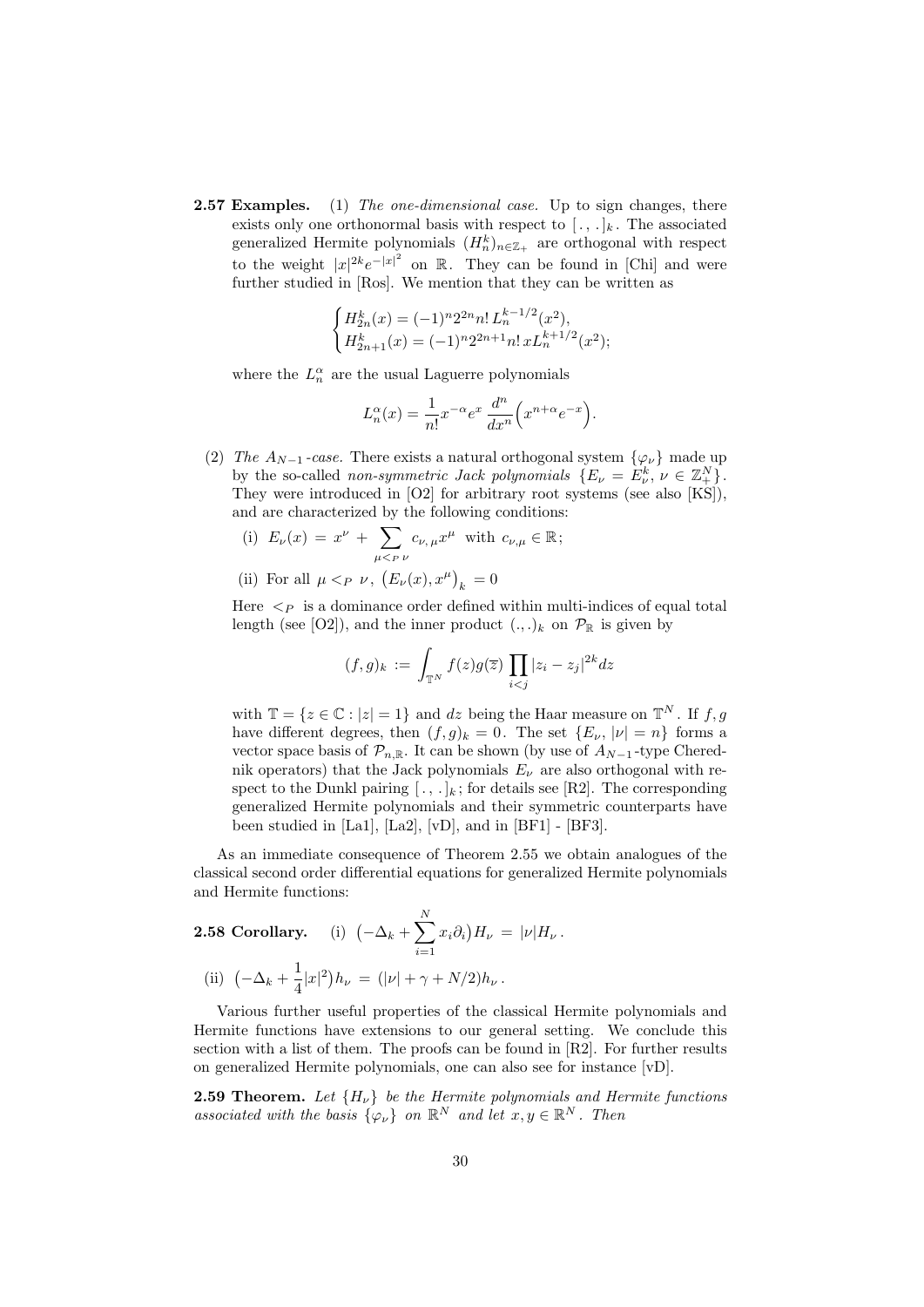(1)  $H_{\nu}(x) = (-1)^{\mid \nu \mid} e^{\mid x \mid^2/2} \varphi_{\nu}(T) e^{-\mid x \mid^2/2}$  (Rodrigues-Formula)

(2) 
$$
e^{-|y|^2/2}E_k(x,y) = \sum_{\nu \in \mathbb{Z}_+^N} H_{\nu}(x)\varphi_{\nu}(y)
$$
 (Generating relation)

(3) (Mehler formula) For  $r \in \mathbb{C}$  with  $|r| < 1$ ,

$$
\sum_{\nu \in \mathbb{Z}_+^N} H_{\nu}(x) H_{\nu}(y) = \frac{1}{(1 - r^2)^{\gamma + N/2}} \exp \left\{-\frac{r^2(|x|^2 + |y|^2)}{2(1 - r^2)}\right\} E_k\left(\frac{rx}{1 - r^2}, y\right).
$$

The sums in (2) and (3) are absolutely convergent.

The Dunkl kernel  $E_k$  in (2) and (3) replaces the usual exponential function. It comes in via the following relation with the (arbitrary!) basis  $\{\varphi_{\nu}\}\$ :

$$
E_k(x,y) = \sum_{\nu \in \mathbb{Z}_+^N} \varphi_{\nu}(x) \varphi_{\nu}(y).
$$

**2.60 Proposition.** The generalized Hermite functions  $\{h_{\nu}, \nu \in \mathbb{Z}_{\pm}^N\}$  are an orthogonal basis of eigenfunctions for the Dunkl transform on  $L^2(\mathbb{R}^{N}, w_k)$  with

$$
h_{\nu}^{\wedge k} = (-i)^{|\nu|} h_{\nu}.
$$

#### 2.8 Generalized translation and spherical means

We recall the definition of the generalized translation on the Schwartz space  $\mathcal{S}(\mathbb{R}^N)$  introduced by formula  $(2.25)$  of the previous section:

$$
\tau_y f(x) := \frac{1}{c_k} \int_{\mathbb{R}^N} \widehat{f}^k(\xi) E_k(ix, \xi) E_k(iy, \xi) w_k(\xi) d\xi; \quad y \in \mathbb{R}^N. \tag{2.25}
$$

In addition to the properties already mentioned, we state the following relation which follows from (2.19) and the Plancherel theorem for the Dunkl transform: For all  $f, g \in \mathcal{S}(\mathbb{R}^N)$ ,

$$
\int_{\mathbb{R}^N} f(x *_k y) g(y) w_k(y) dy = \int_{\mathbb{R}^N} f(y) g(-x *_k y) w_k(y) dy.
$$
 (2.26)

In [T2], this translation was extended to  $C^{\infty}(\mathbb{R}^{N})$  via

$$
\tau_yf(x):=V^x_kV^y_k(V^{-1}_kf)(x+y)
$$

where the superscripts denote the relevant variable. Indeed, it is shown in [T2] that both definitions coincide on  $\mathcal{S}(\mathbb{R}^N)$ . Note that by Theorem 2.42  $\tau_y$  is continuous with respect to the usual Fréchet space topology, and that

$$
\tau_0 f = f, \quad T_{\xi} \tau_y f = \tau_y T_{\xi} f \quad \text{and } \tau_y f(x) = \tau_x f(y) \quad \forall x, y \in \mathbb{R}^N.
$$

We shall frequently use the more suggestive notion

$$
f(x *_{k} y) = \tau_{y} f(x).
$$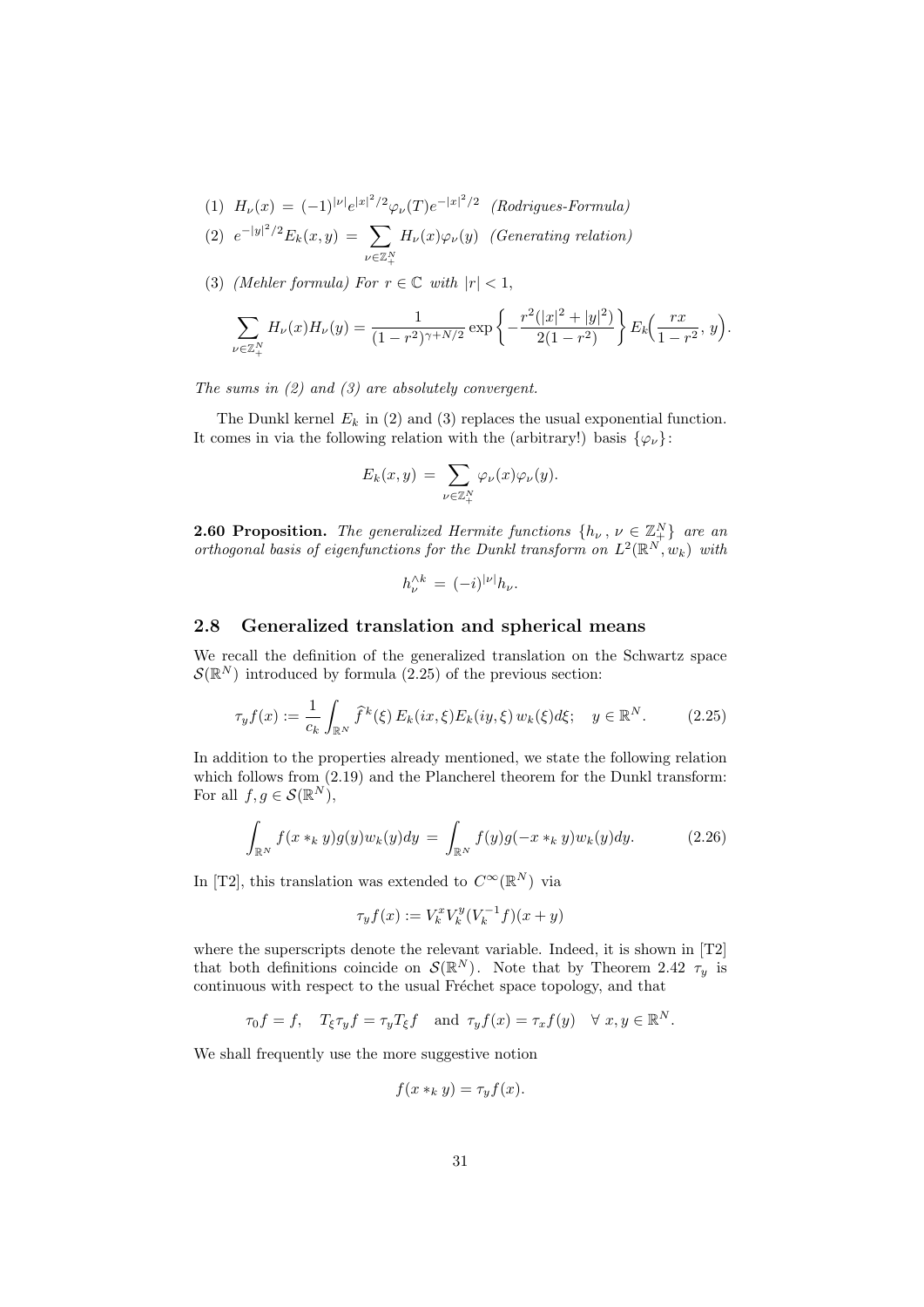For  $k = 0$ , one obtains the usual group translation:  $f(x *_{0} y) = f(x + y)$ . It is also immediate from the definition that

$$
E_k(x *_k y, z) = E_k(x, z) E_k(y, z) \quad \forall z \in \mathbb{C}^N. \tag{2.27}
$$

By the Plancherel theorem and the fact that  $|E_k(ix,\xi)| \leq 1$  for all  $x,\xi \in$  $\mathbb{R}^N$ , the translation operator  $\tau_y$  extends to a continuous linear operator on  $L^2(\mathbb{R}^N, w_k)$  with  $\|\tau_y\| \leq 1$ . It is, however, an open question in general whether  $\tau_y$  is also bounded as a linear operator on the spaces  $L^p(\mathbb{R}^N, w_k)$  with  $1 \leq p$  $\infty, p \neq 2$ . Only in rank one, this is known to be true so far. Let us briefly describe the situation in this case.

The rank-one case. Recall the explicit formula  $(2.14)$  for  $E_k$  in terms of one-variable Bessel functions  $j_{\alpha}$  in this case. It is well-known (see e.g. [BH], 3.5.61) that the  $j_{\alpha}$  with  $\alpha \ge -1/2$  satisfy the product formula

$$
j_{\alpha}(xz)j_{\alpha}(yz) = \int_0^{\infty} j_{\alpha}(\xi z)m_{\alpha}(x, y, z)z^{2\alpha + 1}dz
$$
 (2.28)

with the kernel

$$
m_{\alpha}(x,y,z) = \frac{\Gamma(\alpha+1)}{\Gamma(1/2)\Gamma(\alpha+1/2)2^{2\alpha-1}} \cdot \frac{[(z^2-(x-y)^2)((x+y)^2-z^2)]^{\alpha-1/2}}{(xyz)^{2\alpha}}.
$$

We remark that formula (2.28) induces a convolution of point measures on  $[0, \infty)$ according to

$$
d(\delta_x *_{\alpha} \delta_y)(z) := m_{\alpha}(x, y, z) z^{2\alpha + 1} dz.
$$

This definition naturally extends to a weakly continuous, probability-preserving convolution on the space  $M_b([0,\infty))$  of regular bounded Borel measures on  $[0,\infty)$ . This convolution induces the structure of a so-called commutative hypergroup on  $[0, \infty)$  which is called the Bessel-Kingman hypergroup of index  $\alpha$ . There will be more on hypergroups and this important example in Section 3.

The Dunkl kernel  $E_k$  itself satisfies a similar product formula which was proven in [R1], namely

$$
E_k(x, z)E_k(y, z) = \int_{\mathbb{R}} E_k(\xi, z)d\mu_{x, y}^k(\xi) \quad \forall z \in \mathbb{C}
$$

with the measures

$$
d\mu_{x,y}^k(z) = m_{k-1/2}(|x|, |y|, |z|)|z|^{2k} \cdot \frac{1 - \sigma_{x,y,z} + \sigma_{z,x,y} + \sigma_{z,y,x}}{2} dz
$$

where

$$
\sigma_{z,x,t} = \begin{cases} \frac{z^2 + x^2 - t^2}{2zx} & \text{if } z, x \neq 0, \\ 0 & \text{else} \end{cases}
$$

Therefore the generalized translation on  $\mathcal{S}(\mathbb{R})$  is given by

$$
f(x *_k y) = \int_{\mathbb{R}} f(z) d\mu_{x,y}^k(z).
$$

The measures  $\mu_{x,y}^k$  are not positive in the generic case, but uniformly bounded with  $\|\mu^k_{x,y}\| \leq 4$  for all  $x, y \in \mathbb{R}$ . The convolution of point measures defined by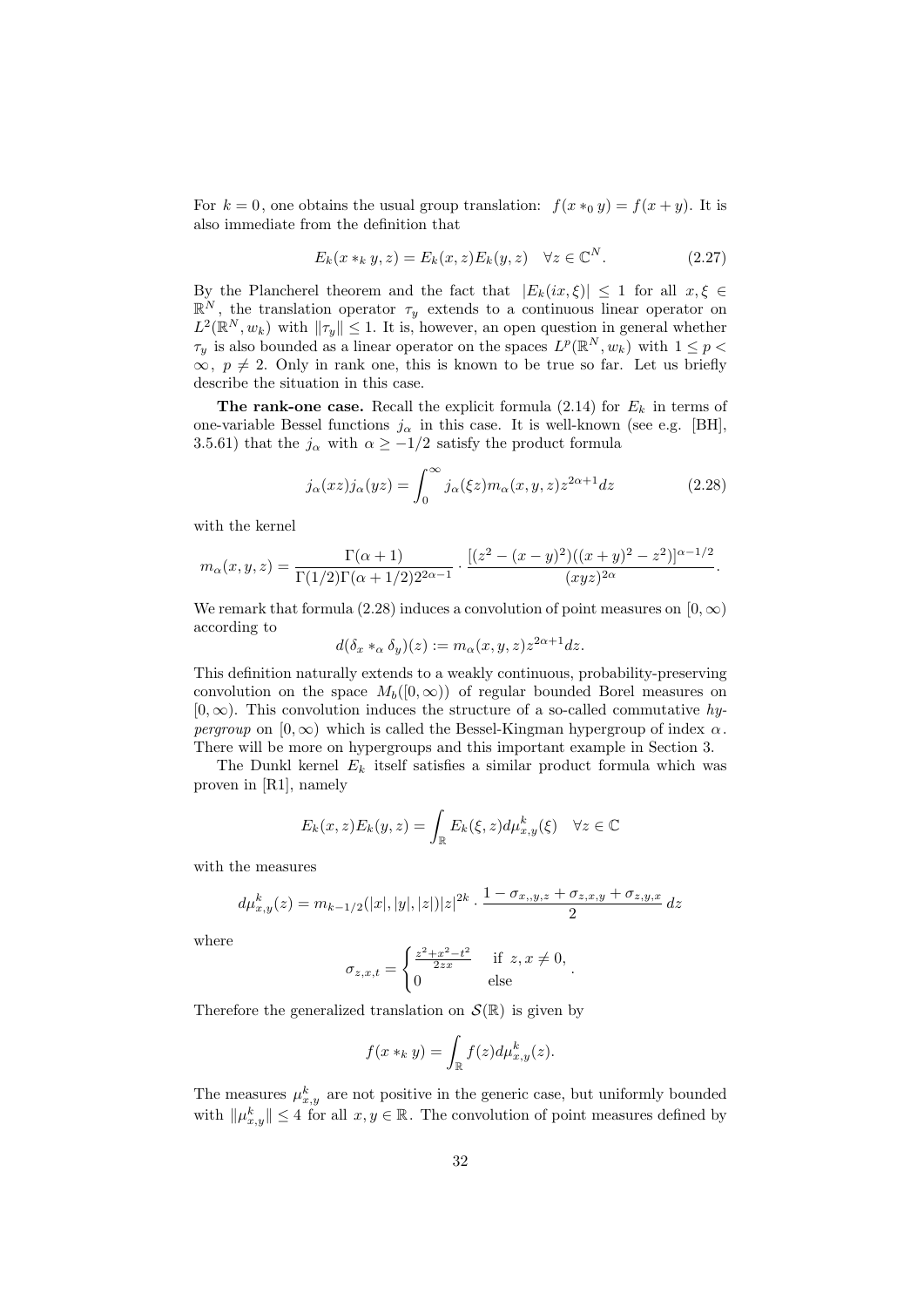$\delta_x *_k \delta_y = \mu^k_{x,y}$  extends to a weakly continuous convolution on  $M_b(\mathbb{R})$  which is however not positivity-preserving. It induces the structure of a signed hypergroup on  $\mathbb{R}$ , see [R1]. Due to the uniform boundedness of the measures  $\mu^k_{x,y}$ , the generalized translation operators  $\tau_y$  on the Schwartz space extend to bounded linear operators on the spaces  $L^p(\mathbb{R}, |x|^{2k}dx)$  with  $||\tau_y f||_p \leq 4||f||_p$ for all indices p with  $1 \leq p < \infty$ . For details, the reader may see [R1] and the references cited there.

Even if no result of this kind is available in the general case as far, there is at least a useful partial result which states that the Dunkl-type generalized translation is positivity-preserving and  $L^p$ -bounded when restricted to radial functions. Moreover, there is a weakened form of positive product formula for  $E_k$  available. The key for this is the positivity of the spherical mean operator in the Dunkl-setting. This operator was first considered in [MT]. It is defined for  $f \in C^{\infty}(\mathbb{R}^N)$  by

$$
S_f(x,t) := \frac{1}{d_k} \int_{S^{N-1}} f(x *_k ty) w_k(y) d\sigma(y) \quad (x \in \mathbb{R}^N, t \ge 0)
$$

where  $S^{N-1} = \{x \in \mathbb{R}^N : |x| = 1\}$  is the unit sphere in  $\mathbb{R}^N$  with normalized Lebesgue surface measure  $d\sigma$  and

$$
d_k = \int_{S^{N-1}} w_k(\xi) d\sigma(\xi).
$$

It is easily seen from the continuity properties of the generalized translation that  $S_f \in C^{\infty}(\mathbb{R}^N \times [0,\infty))$ . The following is the first main result of [R6].

- **2.61 Theorem.** (1) The spherical mean operator  $f \mapsto S_f$  is positive on  $C^{\infty}(\mathbb{R}^{N})$ , that is  $f \geq 0$  on  $\mathbb{R}^{N}$  implies that  $S_{f} \geq 0$  on  $\mathbb{R}^{N} \times [0, \infty)$ .
- (2) For each  $x \in \mathbb{R}^N$  and  $t \geq 0$ , there exists a unique compactly supported probability measure  $\sigma_{x,t}^k \in M^1(\mathbb{R}^N)$  such that for all  $f \in C^\infty(\mathbb{R}^N)$ ,

$$
S_f(x,t) = \int_{\mathbb{R}^N} f(\xi) d\sigma_{x,t}^k(\xi).
$$

The measure  $\sigma_{x,t}^k$  satisfies

$$
supp \sigma_{x,t}^k \subseteq \bigcup_{w \in W} \{ \xi \in \mathbb{R}^N : |\xi - wx| \le t \},\
$$

and the mapping  $(x,t) \mapsto \sigma_{x,t}^k$  is weakly continuous. Moreover,  $\sigma_{wx,t}^k(A) =$  $\sigma_{x,t}^k(w^{-1}(A))$  and  $\sigma_{rx,rt}^k(A) = \sigma_{x,t}^k(rA)$  for all  $w \in W, r > 0$ , and all Borel sets  $A \subset \mathbb{R}^N$ .

The proof of this theorem involves, among other ingredients, the theory of  $k$ -spherical harmonics which was initiated in [D1]. A good introduction to this subject can be found in the monograph  $[DX]$ . The space of  $k$ -spherical harmonics of degree  $n \geq 0$  is defined by

$$
\mathcal{H}_n^k = \ker \Delta_k \cap \mathcal{P}_n.
$$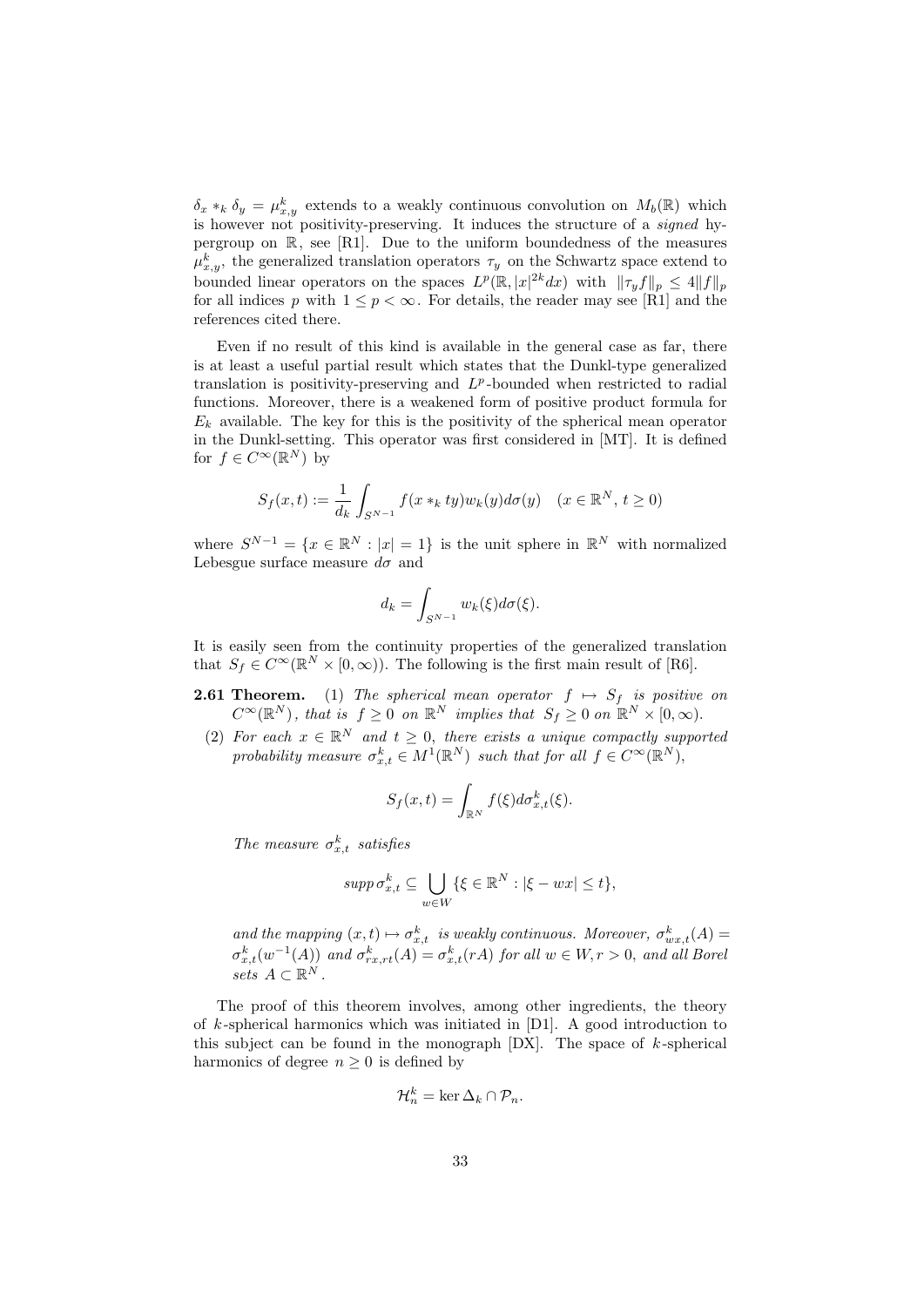As in the theory of ordinary spherical harmonics, the space  $L^2(S^{N-1}, w_k d\sigma)$ decomposes as an orthogonal Hilbert space sum

$$
L^{2}(S^{N-1}, w_{k}d\sigma) = \bigoplus_{n=0}^{\infty} \mathcal{H}_{n}^{k}.
$$

A decisive ingredient in the proof of Theorem 2.61 is the following special case of the Funk-Hecke formula for  $k$ -spherical harmonics which goes back to  $[X2]$ .

**2.62 Proposition.** Let  $N \geq 2$  and put  $\lambda := \gamma + N/2 - 1$ . Then for all  $Y \in \mathcal{H}_n^k$ and  $x \in \mathbb{R}^N$ ,

$$
\frac{1}{d_k} \int_{S^{N-1}} E_k(ix,\xi) Y(\xi) w_k(\xi) d\sigma(\xi) = \frac{\Gamma(\lambda+1)}{2^n \Gamma(n+\lambda+1)} j_{n+\lambda}(|x|) Y(ix). \tag{2.29}
$$

In particular,

$$
\frac{1}{d_k} \int_{S^{N-1}} E_k(ix,\xi) w_k(\xi) d\sigma(\xi) = j_\lambda(|x|). \tag{2.30}
$$

Proof of Theorem 2.61 (Sketch). The proof of part (1) is achieved by a reduction to initial data of the form  $f(x) = \Gamma_k(s, x, y)$ , where  $\Gamma_k$  is the Dunkl-type heat kernel. Indeed, it is not hard to see by Dunkl transform methods that for each  $f \in \mathcal{S}(\mathbb{R}^N)$  and  $(x, t) \in \mathbb{R}^n \times [0, \infty)$ ,

$$
S_f(x,t) = \lim_{s \downarrow 0} \int_{\mathbb{R}^N} M_{\Gamma_k(s,\ldots,z)}(x,t) f(z) w_k(z) dz.
$$

For the proof that  $S_{\Gamma_k(s, \ldots, z)}(x, t) > 0$  for all  $s, t \geq 0$  and  $x, z \in \mathbb{R}^N$ , the Funk-Hecke formula (2.29), the positive integral representation of the intertwining operator and the positive product formula for the one-variable Bessel functions  $j_{\lambda}$  are involved.

(2) The existence of representing measures  $\sigma_{x,t}^k$  follows by standard methods from (1). For the statement on their support, one observes that  $u(x,t) =$  $S_f(x, t)$  solves the initial value problem

$$
\begin{cases} (\Delta_k - A_\lambda^t)u = 0 \text{ in } \mathbb{R}^N \times (0, \infty) \\ u(x, 0) = f(x), u_t(x, 0) = 0 \end{cases}
$$

with the Bessel operator

$$
A^t_\lambda = \partial_t^2 + \frac{2\lambda+1}{t}\,\partial_t\,.
$$

The operator  $\Delta_k - A_\lambda^t$  is of Darboux-type and generalizes the classical wave operator. A study of the domain of dependence of its solutions leads to the claimed statement about the support of the  $\sigma_{x,t}^k$ . Hereby the influence of the reflection parts needs some care.

For the special choice  $f(x) = E_k(x, iz)$  with fixed  $z \in \mathbb{R}^N$  we obtain from formulas (2.30) and (2.27) the simple form

$$
S_f(x,t) = E_k(ix,y)j_\lambda(t|y|).
$$

Therefore the Dunkl kernel satisfies the following radial product formula: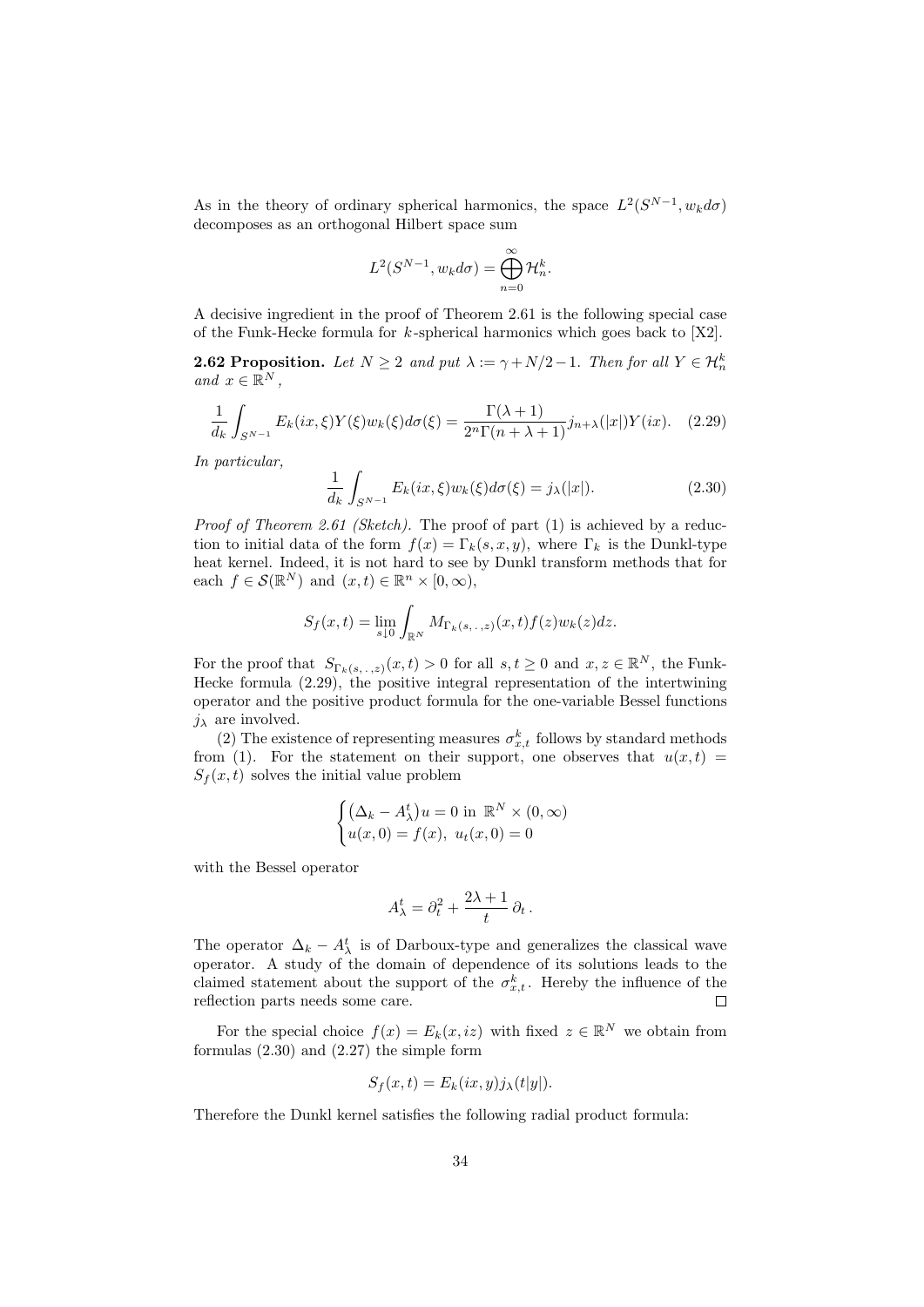#### 2.63 Corollary.

$$
E_k(x, iz) j_{\lambda}(t|z|) = \int_{\mathbb{R}^N} E_k(\xi, iz) d\sigma_{x,t}^k(\xi) \quad (x, z \in \mathbb{R}^N, t \ge 0).
$$

A function or measure on  $\mathbb{R}^N$  is called *radial*, if it is invariant under the action of the orthogonal group  $O(N, \mathbb{R})$ . We shall denote subsets consisting of radial functions or measures by the subscript  $rad$ . As already announced, the Dunkl-type generalized translation is positive when restricted to radial functions. In fact, it can be written in a fairly simple explicit form by means of the intertwining operator. This is proven in  $[R6]$  (proof of Theorem 5.1 there) and can also be found in [DX] via a slightly different approach:

**2.64 Theorem.** If  $f \in C_{rad}^{\infty}(\mathbb{R}^N)$  with  $f(x) = F(|x|) \geq 0 \ \forall x \in \mathbb{R}^N$ , then also  $\tau_y f(x) \geq 0$  for all  $x, y \in \mathbb{R}^N$ . The translate  $\tau_y f$  is given explicitly by

$$
\tau_y f(x) = V_k \big( F(\sqrt{|x|^2 + |y|^2 + 2\langle x, \, . \, \rangle}) \big)(y).
$$

We mention that in [DX], this formula is established on the space  $A_k(\mathbb{R}^N)$  =  $\{f \in L^1(\mathbb{R}^N, w_k) : \widehat{f}^k \in L^1(\mathbb{R}^N, w_k)\},\$  which is a subspace of  $L^2(\mathbb{R}^N, w_k)$ . Let us now turn to the translation of radial measures.

**2.65 Definition.** For a subset  $\mathcal{M} \subset M_b(\mathbb{R}^N)$  we call

$$
\mathcal{M}_{prad} := \{ \mu \in \mathcal{M} : \frac{1}{w_k} \mu \text{ is radial} \},
$$

the space of *pseudo-radial* measures from M.

 $\tau$ 

Important examples of bounded pseudo-radial measures, i.e. measures belonging to  $M_{b, prad}(\mathbb{R}^N)$ , are those of the form  $d\mu(x) = f(x)w_k(x)dx$  with  $f \in L_{rad}^1(\mathbb{R}^N, w_k)$ .

2.66 Proposition.  $p_{rad}(\mathbb{R}^N)$ , the assignment

$$
\delta_x *_k \mu(\varphi) := \int_{\mathbb{R}^N} \varphi(x *_k y) d\mu(y), \quad \varphi \in \mathcal{S}(\mathbb{R}^N)
$$

defines a probability measure  $\delta_x *_k \mu \in M^1(\mathbb{R}^N)$ . Moreover,  $*_k$  extends to a probability-preserving and bilinear convolution

$$
*_k: M_b(\mathbb{R}^N) \times M_{b, prad}(\mathbb{R}^N) \to M_b(\mathbb{R}^N),
$$
  

$$
\mu *_k \nu(\varphi) := \int_{\mathbb{R}^N} \int_{\mathbb{R}^N} \varphi(x *_k y) d\mu(x) d\nu(y).
$$

2. If  $\mu, \nu \in M_{b,rad}(\mathbb{R}^N)$ , then also  $\mu *_{k} \nu \in M_{b,rad}(\mathbb{R}^N)$ , and the convolution  $*_k$  on  $M_{b,rad}(\mathbb{R}^N)$  is commutative.

For the proof of these results, see [R6] (the extension away from probability measures to bounded measures is straightforward).

In [TX], the authors extend the generalized translation  $\tau_y$  to a positivitypreserving and bounded linear operator

$$
_{y}:L_{rad}^{p}(\Bbb{R}^{N},w_{k})\rightarrow L^{p}(\Bbb{R}^{N},w_{k})
$$

for  $1 \leq p \leq 2$ . This allows further to define the convolution between functions between  $L^p$ -spaces such as  $f *_{k} g$  for bounded  $g \in L^1_{rad}(\mathbb{R}^N, w_k)$  and  $f \in$  $L^p(\mathbb{R}^N, w_k)$  with  $1 \leq p \leq 2$ . See [TX] for details and applications like the maximal operator in the Dunkl setting.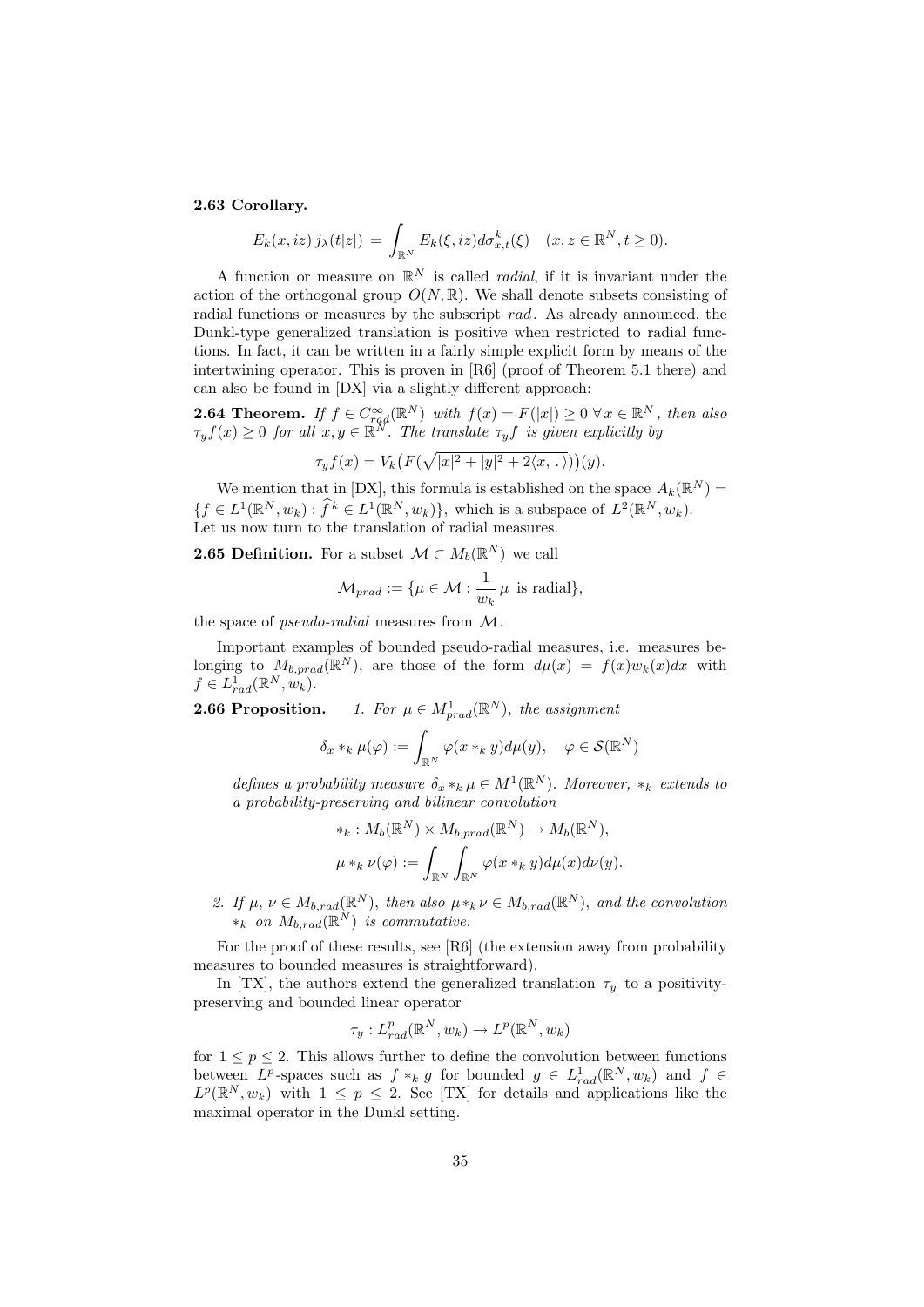## 3 Gelfand pairs, Bessel functions, and hypergroups on matrix cones

#### 3.1 Motivation

A basic motivation for the study of Dunkl operators is their close relation with the theory of Riemannian symmetric spaces and their spherical functions. Indeed, the algebra of invariant differential operators of a Riemannian symmetric space  $G/K$  can be expressed in terms of the Weyl-group invariant parts of Dunkl or Cherednik operator algebras. Hereby symmetric spaces of the noncompact and compact type lead to Dunkl-Cheredenik operators, while rational Dunkl operators correspond to symmetric spaces of Euclidean type. The latter are associated with Cartan motion groups of non-compact symmetric spaces  $G/K$ . They are of the form  $(K \ltimes V)/K$ , where V is a Euclidean space of finite dimension which can be identified with the tangent space of  $G/K$  in the trivial coset  $eK$ , and K is a compact Lie group acting on V by orthogonal transformations. If  $G/K$  is a Riemannian symmetric space of arbitrary type, then  $(G, K)$ is always a *Gelfand pair*, which means that the subalgebra of  $K$ -biinvariant functions within the convolution algebra  $L^1(G)$  is commutative.

Symmetric spaces provide many infinite discrete series of Gelfand pairs  $(G, K)$  whose double coset spaces  $G//K := K \setminus G/K$  can be identified with a common locally compact space  $X$ . For symmetric spaces of rank one (where  $X$ is one-dimensional) it has been well-known since a long time that their spherical functions can be embedded into certain series of classical hypergeometric functions. These are well defined for continuous parameters, but only for certain discrete parameter values they have an interpretation as spherical functions. Nevertheless, many nice properties known for spherical functions, like integral representations and positive product formulas, extend to general parameter values, and one still obtains associated commutative convolution algebras of bounded Borel measures on X which have properties similar to group convolutions and form so-called commutative hypergroups  $(X, *)$ . In this way, commutative hypergroups extend the theory of spherical functions in some respect, and the theory of commutative hypergroups may help to understand results for families of special functions with a continuous parameter range, which admit positive product formulas, in a systematic way.

For symmetric spaces of higher rank, the theories of Dunkl- and Cherednik operators provide a framework of hypergeometric functions in several variables which again includes the spherical functions as particular cases. In the Euclidean case, these are just Bessel functions of Dunkl type. They can be identified with spherical functions for discrete parameter values which are determined by the Cartan decomposition of the underlying Lie algebra.

One may conjecture that for arbitrary non-negative multiplicities always positive integral representations and product formulas leading to hypergroup convolutions exist. These questions are in general much harder than in rank one and remain unsolved to a major extent. There are, however, some classes of known examples which allow the extension of product formulas and commutative hypergroup algebras beyond the geometric cases. They are related with Grassmann manifolds  $U(p,q;\mathbb{F})/U_p(\mathbb{F}) \times U_q(\mathbb{F})$  over one of the skew-fields  $\mathbb{F} = \mathbb{R}, \mathbb{C}$ or H and will be presented in Section 3.4. For these classes, hypergroup analysis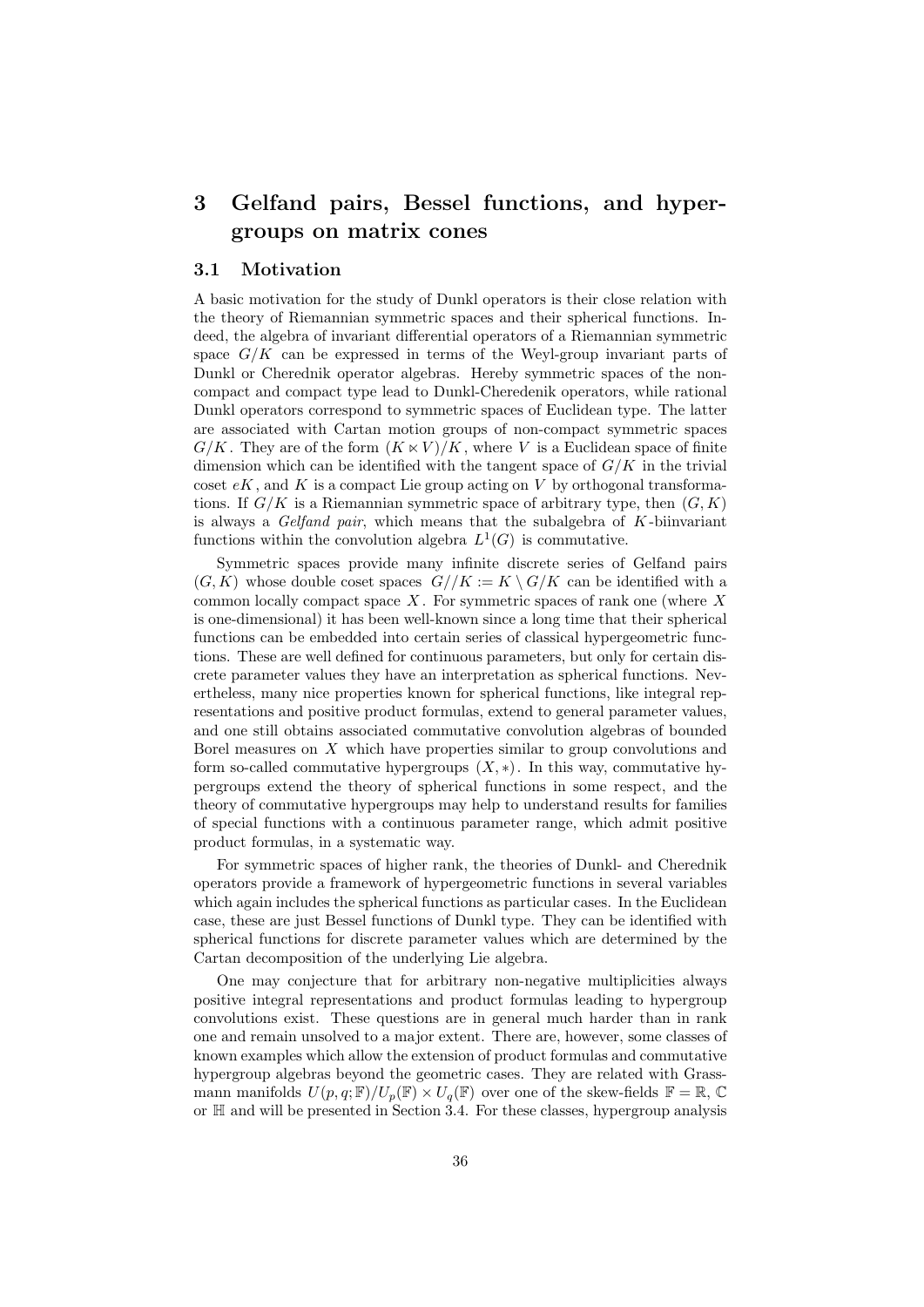supplements the Weyl-group invariant Dunkl theory in a satisfactory way.

The basic guiding example, which corresponds to the rank-one case of the above series of Grassmann manifolds, are the so-called Bessel-Kingman hypergroups on  $X = [0, \infty)$ . Their structure is precisely that of rank-one Dunkl theory in the Weyl-group invariant case. Here one takes the groups  $K = O(d)$ acting on  $\mathbb{R}^d$ , and the spherical functions  $\varphi_\lambda$  can be expressed in terms of the spherical Bessel functions  $j_{\alpha}(x) = {}_0F_1(\alpha + 1; -x^2/4)$ , c.f. (2.15), with index  $\alpha = d/2 - 1$ , via  $\varphi_{\lambda}(x) = j_{\alpha}(\lambda x)$ ,  $\lambda \in \mathbb{C}$ . The spherical product formula reads

$$
\varphi_{\lambda}(x)\varphi_{\lambda}(y) = \frac{\Gamma(\alpha+1)}{\sqrt{\pi}\Gamma(\alpha+1/2)} \int_{-1}^{1} \varphi_{\lambda}\left(\sqrt{r^2 + s^2 + 2rst}\right) (1 - t^2)^{\alpha - 1/2} dt \quad (3.1)
$$

for  $\alpha = d/2 - 1 > -1/2$ . The case  $\alpha = -1/2$  is degenerate with

$$
\varphi_{\lambda}(x)\varphi_{\lambda}(y) = \frac{1}{2}(\varphi_{\lambda}(|x-y|) + \varphi_{\lambda}(x+y)).
$$

We shall explain this in Examples 3.9 and 3.16. In fact, this product formula extends by analytic continuation to Bessel functions of arbitrary real index  $\alpha$  > -1/2. It is known as Gegenbauer's product formula for Bessel functions, and (2.28) is just equivalent to (3.1). This product formula leads to a continuous family of commutative hypergroup structures on  $[0, \infty)$  with parameter  $\alpha$  $-1/2$ , called *Bessel-Kingman hypergroups*. The associated hypergroup Fourier transforms are Hankel transforms which describe for half-integers  $\alpha = d/2 - 1$ just the radial Fourier transforms on  $\mathbb{R}^d$ . One may thus for example investigate radial random walks on  $\mathbb{R}^d$  by considering their radial parts which form random walks on Bessel-Kingman hypergroups, see [Ki].

This classical one-dimensional example was recently extended to Besseltype hypergroups on the cones  $\Pi_q = \Pi_q(\mathbb{F})$  of positive semidefinite matrices over  $\mathbb{F} = \mathbb{R}, \mathbb{C}$  or  $\mathbb{H}$  in [R8] as follows: For  $p \geq q$ , consider the matrix space  $M_{p,q} = M_{p,q}(\mathbb{F})$  with inner product  $\langle x, y \rangle = \text{Re }\text{tr}(x^*y)$ , where  $x^* = \overline{x}^t$ . The unitary group  $U_p = U_p(\mathbb{F})$  acts by multiplication from the left, and these transformations are orthogonal with respect to the given inner product. The mapping  $U_p x \mapsto \sqrt{x^*x}$  then establishes a homeomorphism between the space of  $U_p$ -orbits in  $M_{p,q}$  and the cone  $\Pi_q$ . The spherical functions of the Gelfand pair  $(U_p \ltimes M_{p,q}, U_p)$  are given by Bessel functions of matrix argument (see [FK], [Her] as standard references), and the Fourier transform of  $U_p$ -invariant functions on  $M_{p,q}$  can be expressed in terms of a Hankel transform on the cone  $\Pi_q$ . These discrete series of examples can be embedded into three continuous series of matrix Bessel hypergroups on  $\Pi_q$ . This completes the  $L^2$ -theory for Hankel transforms on  $\Pi_q$  as developed by [Her] and [FT] in the general framework of symmetric cones. In a second step, the connection to Dunkl theory is established, as follows: The group  $U_q$  acts as a compact group of hypergroup automorphisms on  $\Pi_q$  by conjugation, and the associated orbit space is canonically parametrized by

$$
\Xi_q = \{ \xi \in \mathbb{R}^q : \xi_1 \geq \ldots \geq \xi_q \geq 0 \},
$$

the set of possible spectra of positive semidefinite matrices. This is a Weyl chamber of type  $B_q$ . This gives three continuous series of commutative hypergroups on  $\Xi_q$  whose hypergroup characters are Dunkl-type Bessel functions of type  $B_q$ . They interpolate the convolutions of the Gelfand pairs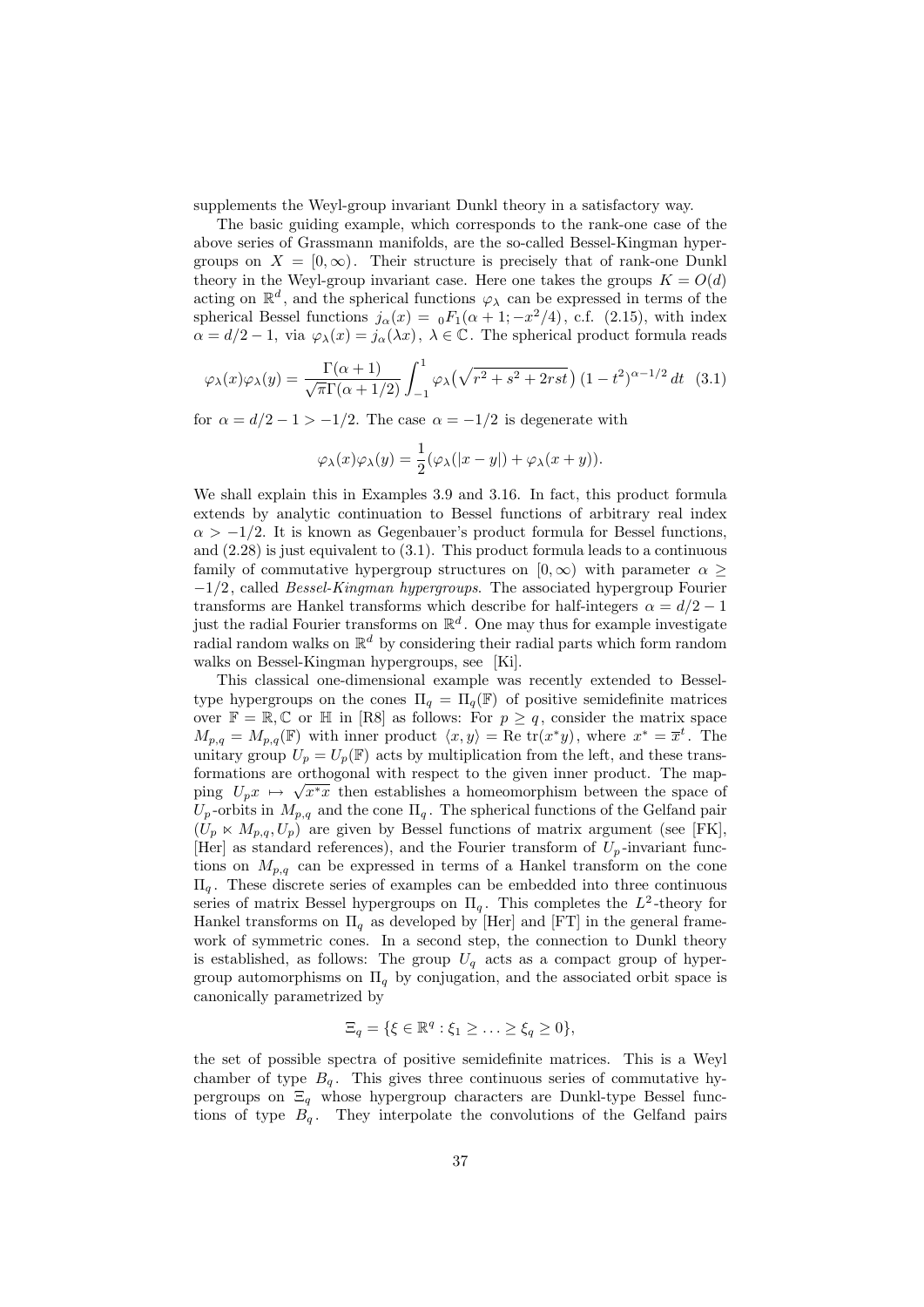$((U_p \times U_q) \times M_{p,q}, U_p \times U_q)$ , and one obtains explicit positive product formulas and hence commutative hypergroup structures on  $\Xi_q$  for these parameters.

In order to explain these connections and their stochastic implications more precisely, we next give a short survey about Gelfand pairs of Euclidean type and commutative hypergroups.

### 3.2 Gelfand pairs, Euclidean orbit spaces, and hypergroups

In this section we give a quick introduction to certain classes of Gelfand pairs and commutative hypergroups. We do not include proofs and refer for details on Gelfand pairs to the survey of [F], and for hypergroups mainly to [J] and [BH]. We first recapitulate some notions on Gelfand pairs. Let  $G$  be a locally compact group and  $M_b(G)$  the Banach space of all regular bounded Borel measures on G.  $M_b(G)$  becomes a Banach- $*$ -algebra with convolution

$$
\mu * \nu(f) := \int_G f(xy) \, d\mu(x) \, d\nu(y)
$$

for  $f \in C_b(G)$  and the involution  $\mu^*(A) := \overline{\mu(A^{-1})}$   $(A \subset G$  a Borel set). The identity is  $\delta_e$ , the point measure in the identity e of G. Recall also that there is a (up to normalization) unique left Haar measure  $\omega_G \in M^+(G)$ , that is a measure which is invariant under left translations  $f \mapsto \tau_x f$ ,  $x \in G$ .

Now let  $K$  be a compact subgroup of  $G$ . The normalized Haar measure  $\omega_K \in M^1(K)$  may be regarded as measure on G and satisfies  $\omega_K^* = \omega_K * \omega_K =$  $\omega_K$ . It is easily checked that the space of all K-biinvariant bounded measures

$$
M_b(G||K) := \{ \mu \in M_b(G) : \delta_x * \mu * \delta_y = \mu \text{ for all } x, y \in K \}
$$
  
=  $\{ \omega_K * \mu * \omega_K : \mu \in M_b(G) \}$  (3.2)

is a Banach- $*$ -subalgebra of  $M_b(G)$ .

**3.1 Definition.** The pair  $(G, K)$  is be called a *Gelfand pair*, if  $M_b(G||K)$  is commutative.

We mention that for a Gelfand pair  $(G, K)$ , the group G is automatically unimodular, i.e.  $\omega_G$  is also a right Haar measure. Further, the space  $L^1(G, \omega_G)$ is naturally identified with a subspace of  $M_b(G)$  and becomes a closed subalgebra of  $(M_b(G),*)$  with the convolution

$$
f * g(x) := \int_G f(xy)g(y^{-1}) d\omega_G(y)
$$

and involution  $f^*(x) := \overline{f(x^{-1})}$ . If  $(G, K)$  is a Gelfand pair, then the Banach-∗-algebra

$$
L^1(G||K) := \{ f \in L^1(G, \omega_G) : f(kxh) = f(x), x \in G, k, h \in K \}
$$

of all biinvariant  $L^1$ -functions on G is commutative.

There are several equivalent descriptions (e.g., using representation theory) of Gelfand pairs among which we quote the following useful criterion, see [F].

**3.2 Lemma.** Let  $K$  be a compact subgroup of a locally compact group  $G$ . Assume there exists a continuous involutive automorphism  $\theta$  on G satisfying  $x^{-1} \in K\theta(x)K$  for all  $x \in G$ . Then  $(G, K)$  is a Gelfand pair.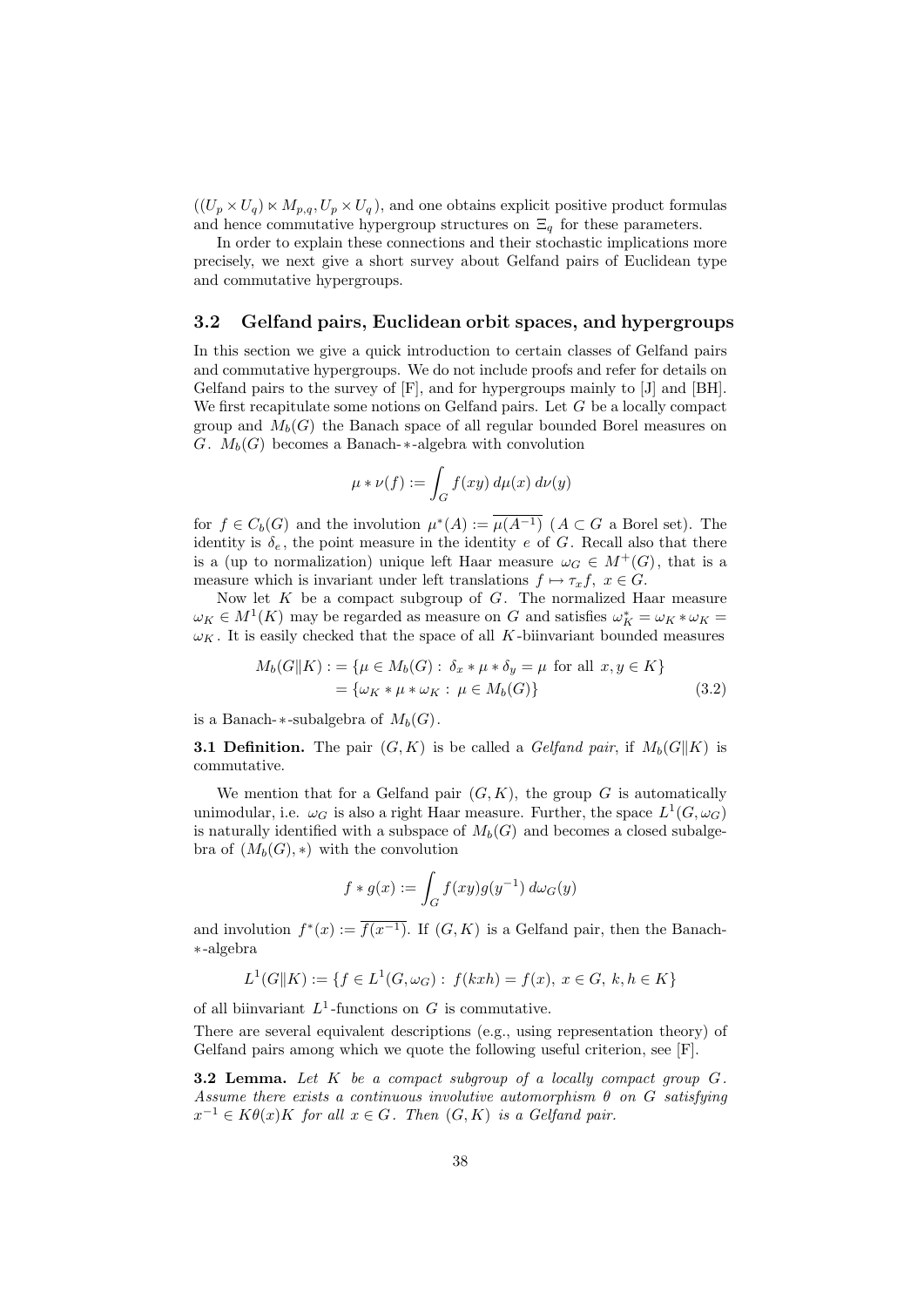We next introduce spherical functions and the spherical Fourier transform.

**3.3 Definition.** Let  $(G, K)$  be a Gelfand pair. Then a function  $\varphi \in C(G)$ ,  $\varphi \not\equiv 0$ , is called a *spherical function* of  $(G, K)$  if  $\varphi$  is K-biinvariant, i.e.,  $\varphi(kxh) = \varphi(x)$  for  $k, h \in K$  and  $x \in G$ , and if  $\varphi$  satisfies the product formula

$$
\int_K \varphi(xky) \, d\omega_K(k) = \varphi(x)\varphi(y).
$$

Spherical functions obviously satisfy  $\varphi(e) = 1$ . Denote the set of all spherical functions of  $(G, K)$  by  $\Sigma$ .

The set  $\Sigma_b := \Sigma \cap C_b(G)$  can be identified with the spectrum of the Banach-∗-algebra  $L^1(G||K)$  via  $\varphi \mapsto L_{\varphi} \in \Delta(L^1(G||K))$  with  $L_{\varphi}(f) = \int_G \varphi f d\omega_G$ . It becomes a locally compact space with the topology of locally-uniform convergence, which corresponds to the Gelfand topology on the spectrum.

The spherical Fourier transforms of functions  $f \in L^1(G||K)$  and measures  $\mu \in M_b(G||K)$  are defined on  $\Sigma$  according to

$$
\widehat{f}(\varphi) = \int_G f(x)\varphi(x^{-1}) d\omega_G(x) \text{ and } \widehat{\mu}(\varphi) = \int_G \varphi(x^{-1}) d\mu(x).
$$

They satisfy  $\hat{f} \in C_0(\Sigma)$  ("Riemann-Lebesgue-Lemma") and  $\hat{\mu} \in C_b(\Sigma)$ .

**3.4 Definition.** A function  $\varphi \in C_b(G)$  is called *positive definite* if for all  $n \in \mathbb{N}$ ,  $x_1, \ldots, x_n \in G$  and  $c_1, \ldots, c_n \in \mathbb{C}$ ,

$$
\sum_{i,j=1,\dots,n} c_i \overline{c}_j \cdot \varphi(x_i x_j^{-1}) \ge 0.
$$

We denote by  $\Omega \subseteq \Sigma_b$  the closed subspace of all positive definite spherical functions.

We now list some major facts about the spherical Fourier transform:

**3.5 Theorem.** (1) The spherical Fourier transform is injective.

- (2) Bochner Theorem:  $\Omega$  is the set of extreme points in the set of positive definite, biinvariant functions with  $\varphi(e) = 1$ , and for each biinvariant positive definite function f on G there is a unique measure  $\mu \in M_b^+(\Omega)$ with  $f(x) = \check{\mu}(x) := \int_{\Omega} \varphi(x) d\mu(\varphi)$ .
- (3) Plancherel's Theorem: There is a unique measure  $\pi \in M^+(\Omega)$  such that the spherical Fourier transform of biinvariant  $L^1$ -functions can be extended to an isometric isomorphism from the space  $L^2(G||K)$  of all biinvariant  $L^2$ -functions onto  $L^2(\Omega, \pi)$ .
- (4) Inversion formula: If  $f \in L^1(G || K)$  with  $\widehat{f} \in L^1(\Omega, \pi)$ , then  $f = (\widehat{f})^{\vee}$ .
- (5) Inverse Riemann-Lebesgue lemma: If  $f \in L^1(\Omega, \pi)$ , then  $\check{f} \in C_0(G)$ .

We note that  $supp \pi \subset \Omega \subset \Sigma_b \subset \Sigma$ , and that equality may fail for certain Gelfand pairs.

The theory of Gelfand pairs and the spherical Fourier transform can be considered as the origin of Fourier analysis on commutative hypergroups: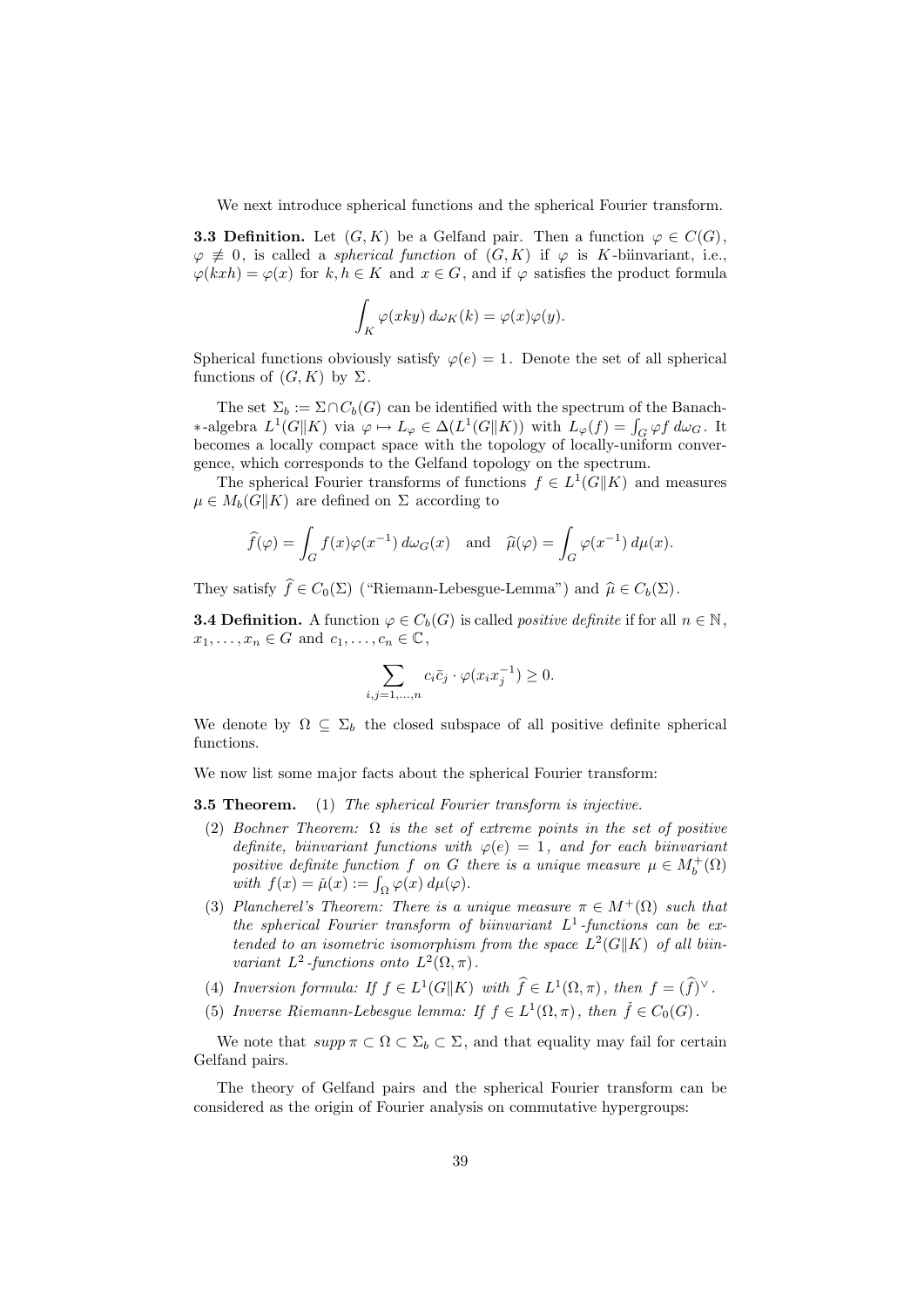**3.6 Definition.** A hypergroup  $(X, *)$  is a locally compact Hausdorff space X with a bilinear associative convolution  $*$  on  $M_b(X)$  with the following properties:

- (1) The map  $(\mu, \nu) \mapsto \mu * \nu$  is weakly continuous.
- (2) For all  $x, y \in X$ , the product  $\delta_x * \delta_y$  of point measures is a compactly supported probability measure on  $X$ .
- (3) The mapping  $(x, y) \mapsto \text{supp}(\delta_x * \delta_y)$  from  $X \times X$  into the space of nonempty compact subsets of  $X$  is continuous with respect to the Michael topology, see [J].
- (4) There is a neutral element  $e \in X$ , satisfying  $\delta_e * \delta_x = \delta_x * \delta_e = \delta_x$  for all  $x \in X$ .
- (5) There is a continuous involutive automorphism  $x \mapsto \overline{x}$  on X such that  $\delta_{\overline{x}} * \delta_{\overline{y}} = (\delta_y * \delta_x)^-$  and  $x = \overline{y} \Longleftrightarrow e \in \text{supp}(\delta_x * \delta_y)$ , where for  $\mu \in M_b(X)$ , the measure  $\mu^-$  is given by  $\mu^-(A) = \mu(\overline{A})$  for Borel sets  $A \subseteq X$ .

A hypergroup  $(X, *)$  is called commutative if  $*$  is commutative. In this case,  $(M_b(X), *, .^-)$  is a commutative Banach- $*$ -algebra with identity  $\delta_e$ .

Note that by weakly continuous, bilinear extension, the convolution of a hypergroup is uniquely determined as soon as it is given for point measures.

- **3.7 Examples.** (1) If G is a locally compact group, then  $(G, *)$  is a hypergroup with the group convolution ∗.
	- (2) Let K be a compact subgroup of a locally compact group  $G$ . Consider the Banach-∗-algebra  $M_b(G||K)$  with identity  $\omega_K \in M^1(G)$ , and the double coset space

$$
G//K := \{KxK : x \in G\}
$$

which is a locally compact Hausdorff space w.r.t. the quotient topology. The canonical projection  $p: G \to G//K$  induces a probability preserving, isometric isomorphism  $p : M_b(G||K) \to M_b(G//K)$  of Banach spaces by taking images of measures. The transfer of the convolution on  $M_b(G||K)$ to  $M_b(G//K)$  via p leads to a hypergroup structure  $(G//K, *)$  with identity  $K \in G//K$  and involution  $(KxK)^{-} := Kx^{-1}K$ , and p becomes a probability preserving, isometric isomorphism of Banach-∗-algebras. The convolution of point measures on  $G//K$  is given explicitly by

$$
\delta_{KxK} * \delta_{KyK} = \int_K \delta_{KxkyK} d\omega_K(k) \quad (x, y \in G).
$$

This *double coset hypergroup* is clearly commutative if and only if  $(G, K)$ is a Gelfand pair.

**3.8 Example.** Let  $(V, +)$  be a locally compact abelian group on which a compact group K of automorphisms acts continuously via  $(k, v) \mapsto k.v$ . Consider the semidirect product  $G := K \ltimes V$ , and regard K as a compact subgroup of G in the obvious way. Then  $(G, K)$  is a Gelfand pair (apply criterion 3.2 to the automorphism  $\theta(k, v) := (k, -v)$ . Moreover, the locally compact space

$$
V^K := \{K.v : v \in V\}
$$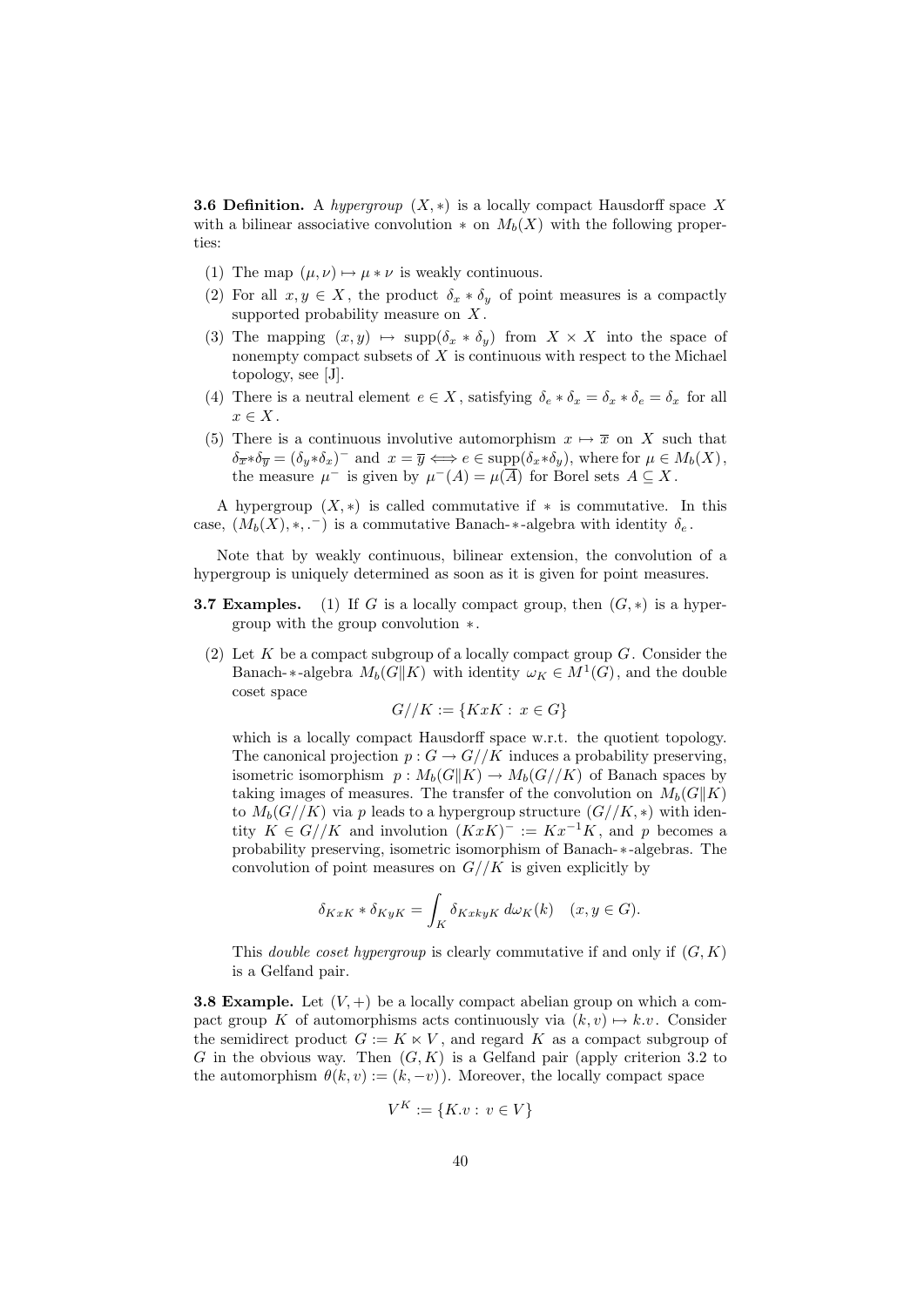of all K-orbits of V may be identified with the double coset space  $G//K$  via  $K.v \in V^K \simeq K(e,v)K \in G//K$ . Denoting the image measure of  $\mu \in M_b(V)$ under  $k \in K$  by  $k(\mu)$ , we see that the Banach-\*-algebra  $M_b(G||K)$  of all biinvariant measures on G may be identified with the Banach-∗-algebra

$$
M_b^K(V) := \{ \mu \in M_b(V) : k(\mu) = \mu \text{ for all } k \in K \}
$$

of K-invariant measures on V. By lifting this structure to  $M_b(V^K)$ , one obtains a so-called commutative *orbit hypergroup* structure on  $V^K$  with the following explicit convolution of point measures:

$$
\delta_{K,v} * \delta_{K,w} = \int_K \delta_{K,(v+k,w)} d\omega_K(k) \quad (v, w \in V).
$$

The neutral element of this hypergroup is  $K.0 = \{0\}$ , the involution is given by  $\overline{K.v} = K.(-v)$ .

The most frequent examples of this type arise from Gelfand pairs of Euclidean type: Here  $V$  is a finite-dimensional Euclidean vector space and  $K$  is a compact subgroup of the orthogonal group  $O(V)$ .

**3.9 Example (Bessel-Kingman hypergroups).** Let  $V = \mathbb{R}^d$  and  $K = O(d)$ , acting by matrix multiplication from the left. Then the orbit space consists of the spheres  $\{x \in \mathbb{R}^d : |x| = r\}$  with  $r \geq 0$  and can be topologically identified with  $[0, \infty)$ . The convolution of the orbit hypergroup  $(\mathbb{R}^d)^{\tilde{O}(d)} \cong [0, \infty)$ becomes

$$
(\delta_r * \delta_s)(f) = \int_{O(d)} f(|re_1 + kse_1|) dk = \int_{S^{d-1}} f(|re_1 + s\sigma|) d\sigma \qquad (3.3)
$$

where  $e_1 = (1, 0, \ldots, 0)$ , dk denotes the normalized Haar measure of  $O(d)$ , and  $d\sigma$  is the normalized surface measure on the unit sphere  $S^{d-1}$ . For  $d > 1$  we use spherical polar coordinates and the cosine theorem, thus arriving at

$$
(\delta_r * \delta_s)(f) = \frac{\Gamma(d/2)}{\sqrt{\pi}\Gamma((d-1)/2)} \int_{-1}^1 f((\sqrt{r^2 + s^2 + 2rst})(1-t^2)^{(d-3)/2}dt).
$$

For  $d = 1$  the formula degenerates to

$$
(\delta_r * \delta_s)(f) = \frac{1}{2} \big( f(r+s) + f(|r-s|) \big).
$$

The neutral element of each of these hypergroups is 0, and the involution is the identity.

We next collect some notations and facts on commutative hypergroups  $(X, *)$ .

(1) For a bounded Borel function  $f : X \to \mathbb{C}$  and  $x \in X$  define the translate

$$
f_x(y) := f(x * y) := \int_X f \, d(\delta_x * \delta_y).
$$

The spaces  $C_c(X)$ ,  $C_0(X)$  and  $C_b(X)$  are preserved by such translations.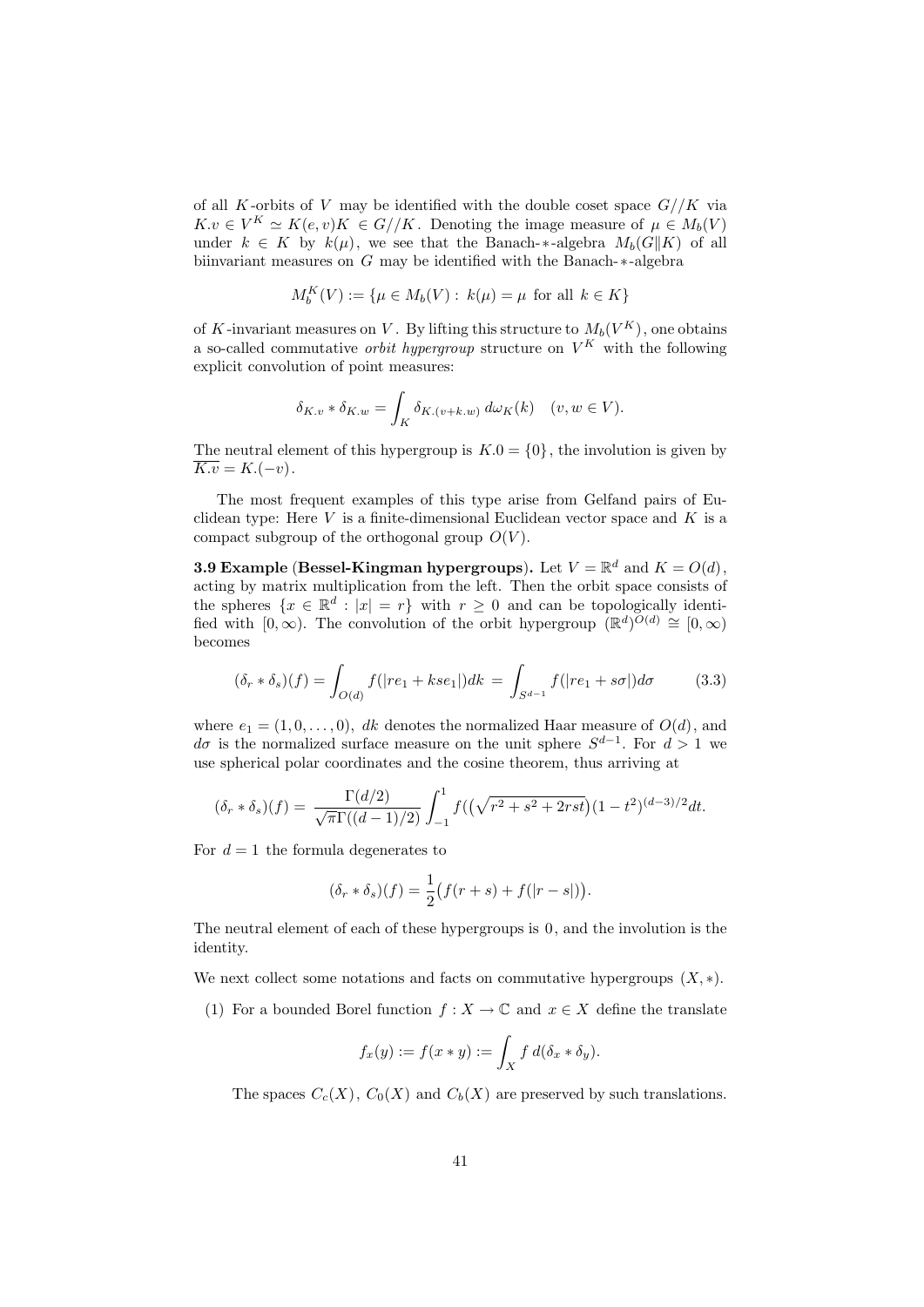- (2) By a famous result of R. Spector, there exists a (up to normalization) unique Haar measure  $\omega \in M^+(X)$  which is characterized by  $\omega(f) = \omega(f_x)$ for all  $f \in C_c(X)$  and  $x \in X$ .
- (3) The involution and convolution of measurable functions  $f, g$  on X are given by  $f^*(x) := \overline{f(\bar{x})}$  and, in case of convergence,

$$
f * g(x) = \int_X f(y) g(x * \bar{y}) d\omega(y).
$$

In particular, for  $f, g \in L^1(X, \omega)$  one has  $f^*, f * g \in L^1(X, \omega)$ , and  $L^1(X, \omega)$  becomes a commutative Banach- $*$ -algebra. There are also convolutions of functions from other  $L^p$ -spaces, just as with groups. For example, if  $f \in L^1(X, \omega)$  and  $g \in L^p(X, \omega)$ , then  $f * g \in L^p(X, \omega)$  with  $||f * g||_p \leq ||f||_1 \cdot ||g||_p.$ 

- (4) Similar to locally compact abelian groups, one defines the spaces
	- (a)  $\chi(X) := {\alpha \in C(X) : \alpha \neq 0, \ \alpha(x * y) = \alpha(x)\alpha(y) \text{ for all } x, y \in X};$ (b)  $\chi_b(X) := \chi(X) \cap C_b(B);$ (c)  $X := {\alpha \in \chi_b(X) : \alpha(\bar{x}) = \alpha(x) \text{ for all } x \in X}.$

Elements of  $\widehat{X}$  are called characters, and  $\chi_b(X)$  and  $\widehat{X}$  are locally compact Hausdorff spaces w.r.t. the topology of compact-uniform convergence.

(5) The Fourier(-Stieltjes) transform of a function  $f \in L^1(X, \omega)$  and a measure  $\mu \in M_b(X)$  are defined by

$$
\widehat{f}(\alpha) := \int_X f(x) \overline{\alpha(x)} \, d\omega(x) \quad \text{and} \quad \widehat{\mu}(\alpha) := \int_X \overline{\alpha(x)} d\mu(x) \quad (\alpha \in \widehat{X}).
$$

- (6) The hypergroup Fourier transform satisfies  $(\mu * \nu)^{\wedge} = \hat{\mu} \cdot \hat{\nu}$  and  $(\mu^*)^{\wedge} = \overline{\hat{\mu}}$ <br>with analogous famulas for L1 functions. Monographic  $G(\hat{\mathbf{x}})$  and with analogous formulas for  $L^1$ -functions. Moreover,  $\hat{\mu} \in C_b(\hat{X})$  and  $\hat{\mathcal{L}} \in C_b(\hat{X})$  for  $f \in L^1(Y, \mu)$  ("Dismann Laborary Lamma")  $\widehat{f} \in C_0(\widehat{X})$  for  $f \in L^1(X, \omega)$  ("Riemann-Lebesgue-Lemma").
- (7) A function  $\varphi \in C_b(X)$  is called positive definite if for all  $n \in \mathbb{N}$ ,  $x_1, \ldots, x_n \in$ X and  $c_1, \ldots, c_n \in \mathbb{C}, \sum_{i,j=1,\ldots,n} c_i \overline{c}_j \cdot \varphi(x_i * \overline{x}_j) \geq 0.$

The following results are analog to those in Theorem 3.5 for the spherical Fourier transform. For proofs we refer to [J], [BH], and references therein.

**3.10 Theorem.** (1) The hypergroup Fourier transform is injective.

- (2) Bochner Theorem:  $\hat{X}$  is the set of extreme points in the set of bounded positive definite functions on X with normalization  $\varphi(e) = 1$ , and for each bounded positive definite function f on X there is a unique  $\mu \in M_b^+(\widehat{X})$ such that  $f(x) = \check{\mu}(x) := \int_{\hat{X}} \varphi(x) d\mu(\varphi)$ .
- (3) Plancherel Theorem: There is a unique measure  $\pi \in M^+(\widehat{X})$  such that the hypergroup Fourier transform extends to an isometric isomorphism from the space  $L^2(X, \omega)$  onto  $L^2(\widehat{X}, \pi)$ .
- (4) Inversion formula: If  $f \in L^1(X)$  with  $\widehat{f} \in L^1(\widehat{X}, \pi)$ , then  $f = (\widehat{f})^{\vee}$ .
- (5) Inverse Riemann-Lebesgue lemma: If  $f \in L^1(\Omega, \pi)$ , then  $\check{f} \in C_0(G)$ , and the space  $\{\check{f}: f \in L^1(\widehat{X}, \pi)\}\$ is  $\|.\|_{\infty}$ -dense in  $C_0(X)$ .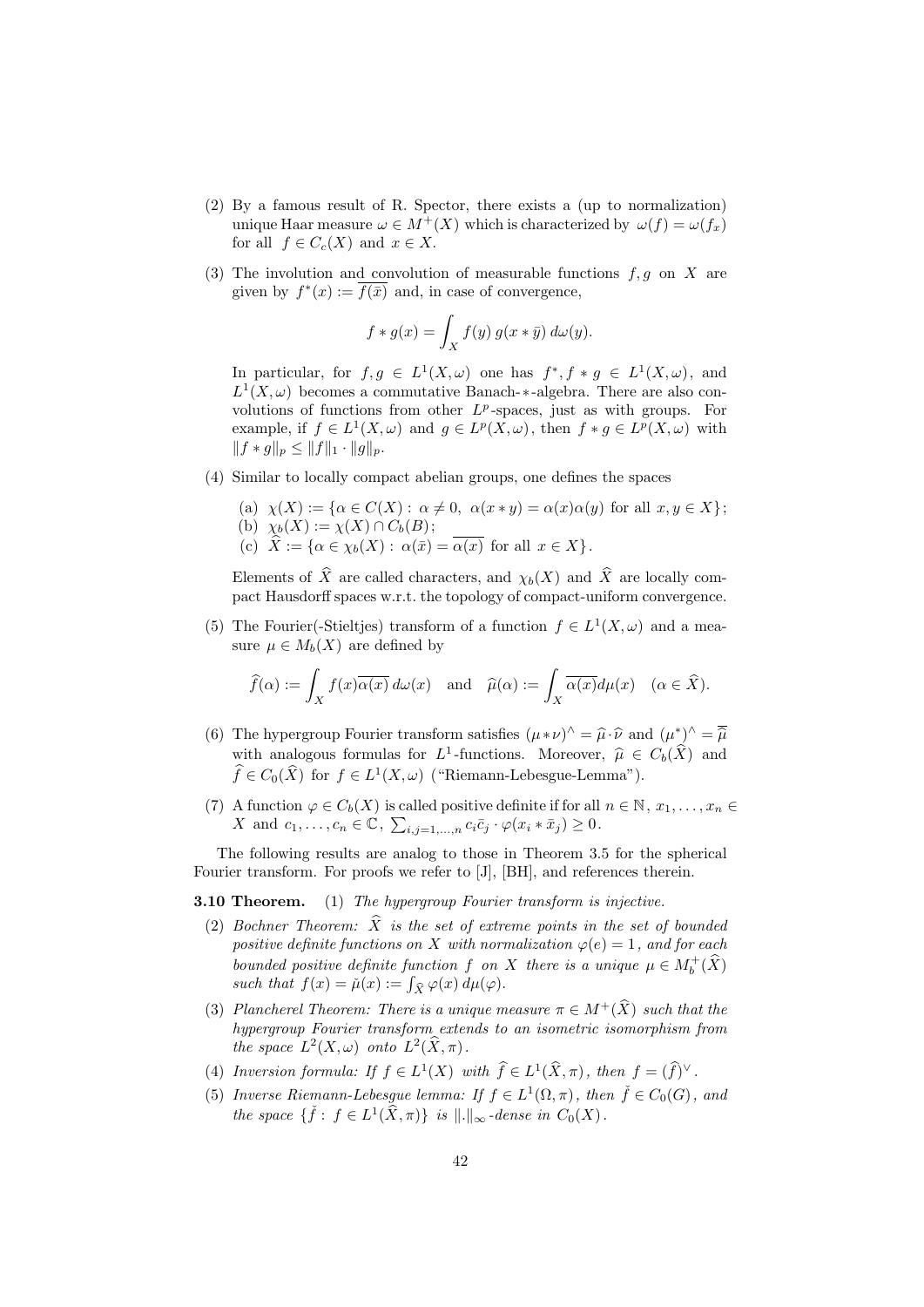Similar to Gelfand pairs we have  $supp \pi \subset \hat{X} \subset \chi_b(X) \subset \chi(X)$  where equality may always fail.

**3.11 Examples.** (1) Let  $(G, K)$  be a Gelfand pair and  $(X = G//K, *)$  the associated double coset hypergroup. Then the canonical projection of the Haar measure  $\omega_G$  of G onto X is a Haar measure of X. Moreover, we may identify  $\chi(X)$  and  $\Sigma$  by identification of biinvariant functions on G with functions on  $X$ . When doing so, the Plancherel measures of  $(G, K)$ and  $X$  are the same, and one has the inclusions

$$
supp \pi \subset \Omega \subset X \subset \chi_b(X) = \Sigma_b \subset \chi(X) = \Sigma.
$$

(2) For the Bessel-Kingman hypergroup  $X = (\mathbb{R}^d)^{O(d)}$ , the Haar measure (in standard normalization) is the image measure of the normalized Lebesgue measure  $(2\pi)^{-d/2}dx$  on  $\mathbb{R}^d$  under the mapping  $x \mapsto |x|$  and is given by

$$
d\omega_{\alpha}(r) = \frac{2^{-d/2}}{\Gamma(d/2)} r^{d-1} dr, \qquad \alpha = d/2 - 1.
$$

In practice, for a given Gelfand pair  $(G, K)$  or commutative hypergroup  $(X, *)$  there usually exists a natural way of constructing examples of spherical or multiplicative functions, respectively. However some additional particular techniques then often have to be employed to prove that these examples really form ALL of them. If there exists for example a sufficiently large class of underlying invariant differential operators, then one has to show that spherical (or multiplicative) functions are eigenfunctions of these operators which then leads to a complete description of these objects. This is for instance the case for Gelfand pairs associated with Riemannian symmetric spaces (see [Hel2]) and also for so-called one-dimensional Sturm-Liouville hypergroups (see Section 3.5.23 of [BH]). In some cases, there exists a further method to determine  $\Omega$  and  $\widehat{X}$ , which seems to be not well-known and which is as follows: Often it is possible to write down the Plancherel measure  $\pi$  explicitly, i.e.,  $\text{supp}\,\pi$  is known. On the other hand there exists a growth criterion which ensures that in the Gelfand pair setting  $supp \pi = \Omega$  and for commutative hypergroups  $supp \pi = \widehat{X}$  holds.

**3.12 Definition.** A hypergroup  $(X, *)$  with left Haar measure  $\omega$  has subexponential growth, if for each compact subset  $K \subset X$  and its powers  $K^n$  ( $n \in \mathbb{N}$ ), which are recursively defined by  $K^1 = K$  and

$$
K^{n+1} := K \ast K^n := \bigcup_{x \in K, y \in K^n} supp(\delta_x \ast \delta_y),
$$

and for each  $a > 1$ , the growth rate  $\omega(K^n) = o(a^n)$  holds.

- **3.13 Theorem.** (1) Let  $(X, *)$  be a commutative hypergroup with subexponential growth. Then  $supp \pi = \widehat{X} = \chi_b(X)$ .
	- 2) Let  $(G, K)$  be a Gelfand pair where G has subexponential growth. Then  $supp \pi = \Omega = \Sigma_b$ .

Proof. Part (1) is due to [Vog] and [V0]; see Theorem 2.5.12 of [BH] as a standard reference. In the case of a Gelfand pair  $(G, H)$ , we note that G has subexponential growth if and only if so has the double coset hypergroup  $(G//K, *)$ such that  $(2)$  is an obvious consequence of  $(1)$ .  $\Box$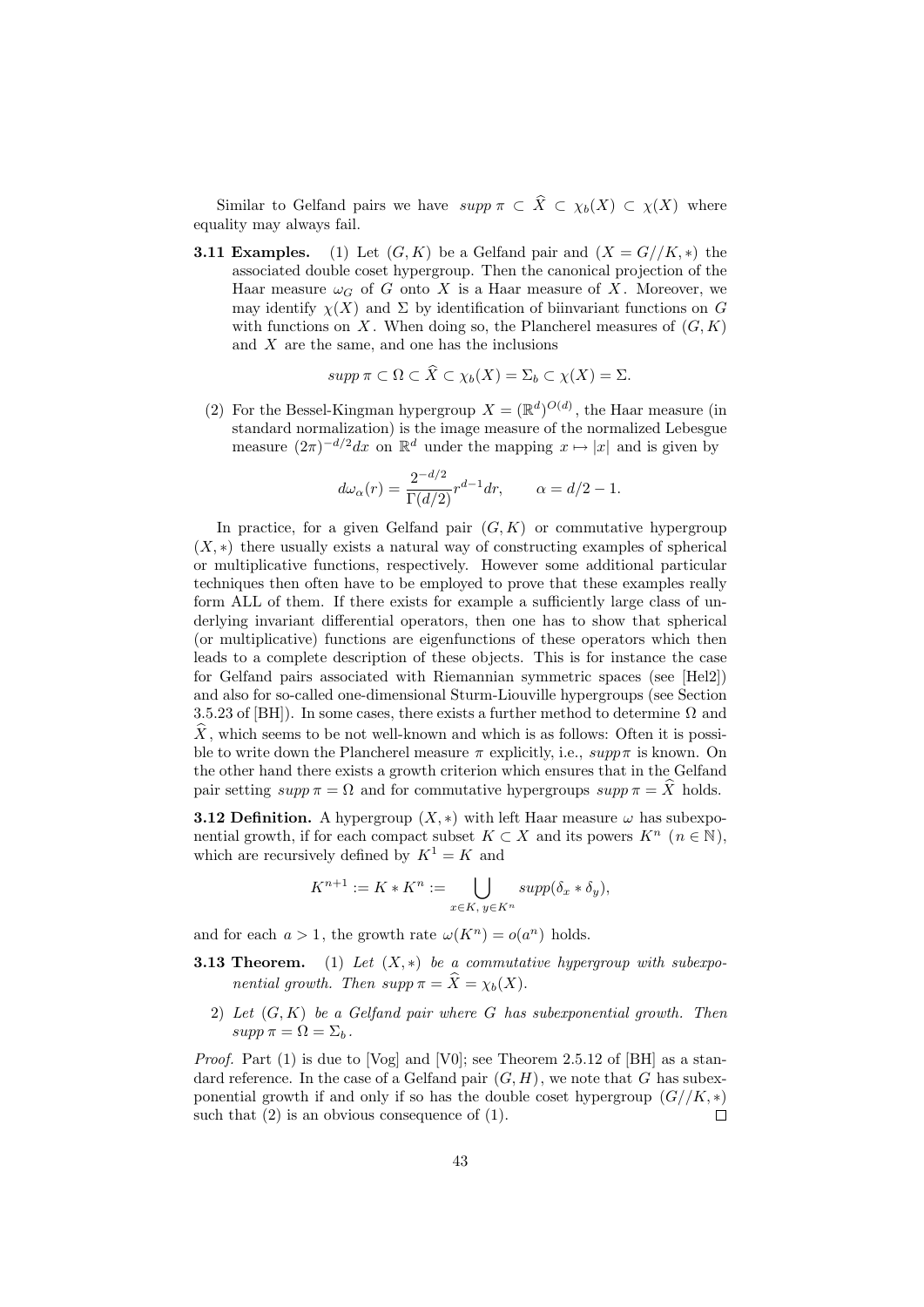**3.14 Example.** Consider the Gelfand pair  $(K \ltimes V, K)$  for a locally compact abelian group V as above. Then V is polynomially growing (see [Gr]), and thus  $K \ltimes V$  as well. Theorem 3.13 therefore implies  $supp \pi = \Omega = \Sigma_b$ .

We now turn to Gelfand pairs of Euclidean type. We shall in particular determine the dual space of the Bessel Kingman orbit hypergroups.

Let  $(V, \langle \ldots \rangle)$  be a finite-dimensional Euclidean vector space and  $K \subset O(V)$ a compact subgroup. Then by Example 3.8,  $(G = K \ltimes V, K)$  is a Gelfand pair,  $G/K$  may be identified with V, and  $G//K$  with the orbit space  $X := V^K$  in the obvious way. We thus have canonical projections

$$
G \quad \longrightarrow \quad G/K \simeq V \quad \longrightarrow \quad G//K \simeq V^K = X.
$$

A precise description of the spherical functions can be found in the recent paper of Wolf [Wo]. We introduce the complexification  $V_{\mathbb{C}}$  of V equipped with the extension of the scalar product as well as the complexification  $K_{\mathbb{C}} := K \cdot K_{\mathbb{C}}^0 \subset$  $O(n,\mathbb{C})$  where  $K_{\mathbb{C}}^{0}$  is the identity component of  $K_{\mathbb{C}}$  that corresponds to the complexified Lie algebra of the Lie algebra of the compact Lie group  $K$ .

The relevant results about the spherical functions of  $(G, K)$  or, in different language, the characters of the double coset hypergroup  $(X, *)$  are as follows:

#### **3.15 Theorem.** (1) For  $\lambda \in V_{\mathbb{C}}$ , the means

$$
\varphi_{\lambda}(x) := \int_{K} e^{-i\langle k.x, \lambda \rangle} d\omega_{K}(k) = \int_{K} e^{-i\langle x, k, \lambda \rangle} d\omega_{K}(k) \quad (x \in V)
$$

are continuous,  $K$ -invariant functions on  $V$ , and thus may be regarded as biinvariant functions  $\varphi_{\lambda} \in C(G||K)$  on G as well as functions  $\varphi_{\lambda} \in C(X)$ on the orbit space  $X$ . If doing so,

$$
\{\varphi_{\lambda} : \lambda \in V_{\mathbb{C}}\} = \Sigma = \chi(X). \tag{3.4}
$$

(2) For  $\lambda, \tilde{\lambda} \in V_{\mathbb{C}}$ , the equality  $\varphi_{\lambda} = \varphi_{\tilde{\lambda}}$  holds if and only if the orbit closures of  $\lambda$ ,  $\tilde{\lambda}$  under  $K_{\mathbb{C}}$  satisfy cl  $K_{\mathbb{C}}(\lambda) \cap cl$   $K_{\mathbb{C}}(\tilde{\lambda}) \neq \emptyset$ .

Moreover, for  $\lambda, \tilde{\lambda} \in V$ ,  $\varphi_{\lambda} = \varphi_{\tilde{\lambda}}$  holds if and only if  $K(\lambda) = K(\tilde{\lambda})$ .

(3)  $\{\varphi_{\lambda} : \lambda \in V\} = supp \pi = \Omega = \widehat{X} = \Sigma_b = \chi_b(X).$ 

*Proof.* It can be easily checked by computation that the  $\varphi_{\lambda}$  are spherical functions; see e.g.  $[F]$  or  $[Wo]$ . For equality in  $(3.4)$  as well as for part  $(2)$  we also refer to [Wo]. For a proof of (3) we also can refer to [Wo], but we here prefer the following argument: Note first that obviously  $\{\varphi_{\lambda} : \lambda \in V\} \subset \Omega$  holds, and that the quotient topology on  $V^K$  agrees with the topology of local-uniform convergence on  $\Omega$  after a suitable identification. Moreover, the  $L^2$ -isometry of the Fourier transform on V immediately implies that the projection  $\pi \in M^+(V^K)$ of the suitably normalized Lebesgue measure on  $V$  is in fact the Plancherel measure on  $\Omega$ . Theorem 3.13 and Example 3.14 now yield the equality. Г

**3.16 Example (Bessel-Kingman hypergroups).** Let  $V = \mathbb{R}^d$  and  $K =$  $O(d)$  as in Example 3.9. Then we may realize the associated orbit hypergroup as  $(X := [0, \infty), *)$  with the convolution there. Moreover, we have the Haar measure  $\omega_{\alpha} \in M^b([0,\infty))$  from Example 3.11(2).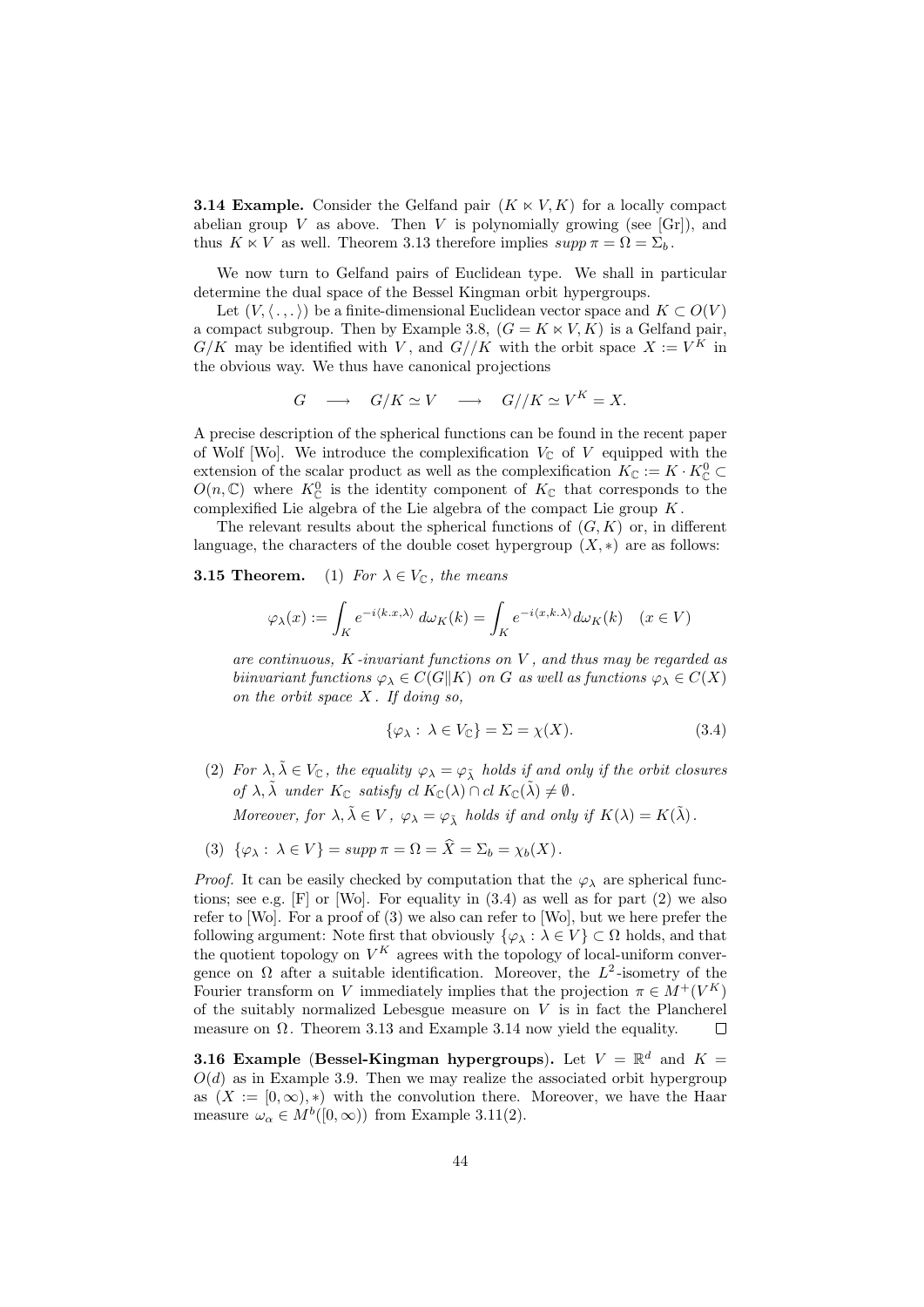By taking spherical polar coordinates in the integrals of part (1) of the preceding theorem and a well-known integral representation of the Bessel functions  $j_{\alpha}$  of Eq. (2.15) (see e.g. Eq. (1.71.6) of [Sz]), we see that the spherical functions are given by

$$
\varphi_{\lambda}(x) = \frac{\Gamma(\alpha+1)}{\Gamma(\alpha+1)/2\sqrt{\pi}} \int_{-1}^{1} e^{i\lambda x t} (1-t^2)^{\alpha-1/2} dt = j_{\alpha}(\lambda x)
$$
(3.5)

for  $\lambda \in \mathbb{C}$ ,  $x \ge 0$ ,  $\alpha = d/2 - 1$ . Here,  $\varphi_{\lambda} = \varphi_{\tilde{\lambda}}$  is equivalent to  $\lambda^2 = \tilde{\lambda}^2$ , and we conclude that  $\hat{X} = \chi_b(X) = {\varphi_\lambda : \lambda \in [0, \infty)}$  where we may identify  $\hat{X}$  with  $[0, \infty)$  in this way topologically. The construction of the Plancherel measure  $\pi$ in the proof above shows that  $\pi \in M^+([0,\infty))$  is also the spherical projection of the Lebesgue measure up to normalization and agrees thus with the Haar measure above up to normalization. This is no accident, as it might be derived easily from the symmetry of the functions  $\varphi_{\lambda}(x)$  in the variables  $\lambda, x$  that the Bessel-Kingman hypergroups are self-dual like the underlying groups  $\mathbb{R}^d$ .

We next observe that the Bessel functions  $j_{\alpha}$  and the associated function  $\varphi_{\lambda}(x) = \varphi_{\lambda}^{\alpha}(x)$  depend analytically on  $\alpha$  and that by a kind of analytical extension (see Section 3.4 where a more general case is treated), the product formula (3.3) as well as the positive integral representation (3.5) remain valid for all  $\alpha \in \mathbb{R}$  with  $\alpha > -1/2$  (with the degenerated case  $\alpha = -1/2$ ). These formulas then imply that for each  $\alpha \geq 1/2$ , there exists a unique so-called Bessel-Kingman hypergroup on  $[0, \infty)$  with the dual space  $\{\varphi_\lambda^\alpha : \lambda \in [0, \infty)\},\$ with 0 as identity, and the identity as involution. This hypergroups are also self dual, the Haar measure  $\omega_{\alpha}$  is given as in 3.11(2), and the Plancherel measure is equal to  $\omega_{\alpha}$  up to normalization.

We finally recapitulate that if  $K$  is a compact group of automorphisms acting continuously on some locally compact abelian group  $V$ , then the orbit space  $V^K$  becomes a commutative orbit hypergroup. This can be easily extended to the case where  $K$  is a compact group of automorphisms acting continuously on some commutative hypergroup  $(X, *)$ . This generalization will be crucial to explain how the Bessel hypergroup structures on matrix cones lead to continuous series of commutative hypergroup structures on Weyl chambers associated with Dunkl operators of type  $B_N$  in Section section-matrix-cones. We here collect some facts without proofs. For further details we refer to [J], where this concept is embedded in the more general context of orbital morphisms.

**3.17 Remark.** Let  $(X, *)$  be a commutative hypergroup with dual space  $\widehat{X}$ .

- (1) A homeomorphism  $k : X \to X$  is called a hypergroup automorphism if  $\delta_{k(x)} * \delta_{k(y)} = k(\delta_x * \delta_y)$  for all  $x, y \in X$ . It follows readily for such an automorphism, that  $k(e) = e$  and  $k(\bar{x}) =$  $\overline{k(x)}$  for  $x \in K$ . Moreover,  $k(\mu * \nu) = k(\mu) * k(\nu)$  for all  $\mu, \nu \in M_b(X)$ . Furthermore, if  $k_1, k_2$  are hypergroup automorphisms of  $(X, *)$ , then so are  $k_1^{-1}$  and  $k_1 k_2$ .
- (2) Now assume that  $K$  is a compact group of hypergroup automorphisms acting continuously on  $(X, *)$ . Then we may form the orbit space  $X^K :=$  ${K.x : x \in X}$  which is locally compact w.r.t. the quotient topology. It can be easily checked that

$$
M_b(X|K) := \{ \mu \in M_b(X) : k(\mu) = \mu \text{ for all } k \in K \}
$$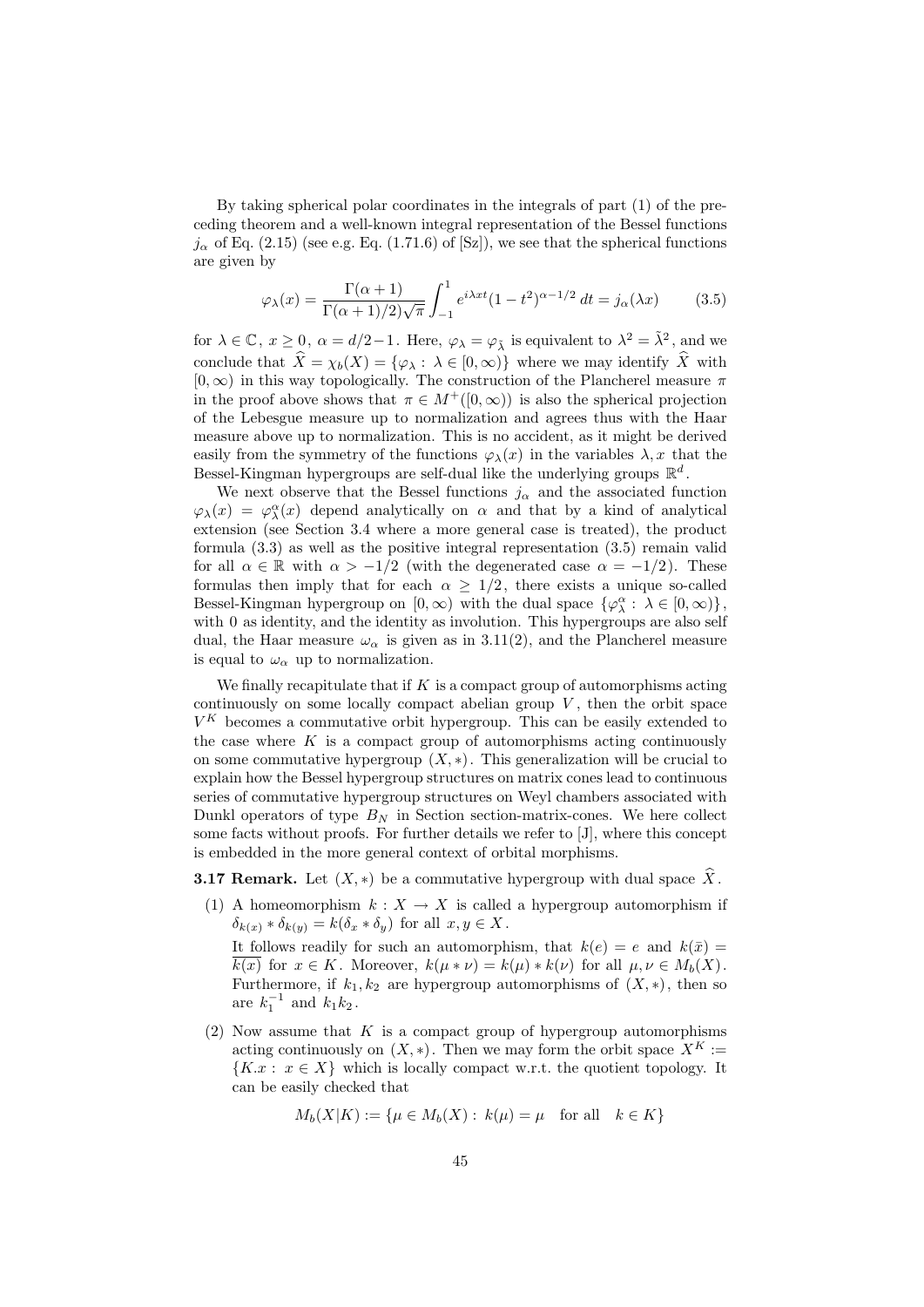is a Banach-∗-subalgebra of  $M_b(X)$  which is isometrically isomorphic as a Banach space with the Banach space  $M_b(X^K)$  by taking images of measures w.r.t. the canonical projection from  $X$  onto  $X^K$ . A transfer of the convolution on  $M_b(X|K)$  to  $M_b(X^K)$  then leads to a probability preserving convolution  $*$  on  $M_b(X^K)$ , and it can be easily checked that with this convolution,  $(X^K, *)$  becomes a commutative hypergroup with identity  $\{e\}$  and involution  $\overline{K.x} := K.\overline{x}$  for  $x \in X$ . Furthermore, if we define for  $\varphi \in \hat{X}$  the K-invariant function  $\varphi^K(x) := \int_K \varphi(k,x) d\omega_K(k)$ for  $x \in X$ , one obtains readily that  $\{\varphi^K : \varphi \in \widehat{X}\} \subset (X^K)^{\wedge}$ . Moreover, if X has subexponential growth, then so also has  $X^K$ , and the Plancherel measure  $\pi$  of  $X^K$  satisfies  $supp \pi = (X^K)^{\wedge}$ . This implies that similar as above in the group case the equality

$$
\{\varphi^K: \varphi \in \widehat{X}\} = (X^K)^\wedge
$$

holds; see Section 13 of [J] or the proof of Theorem 4.1 of [R8].

## 3.3 Bessel functions associated with root systems and symmetric spaces of Euclidean type

The radial parts of invariant differential operators on a Riemannian symmetric space can be expressed in terms of commuting algebras of Dunkl or Dunkl-Cherednik operators. The rational Dunkl operators are hereby related to symmetric spaces of the Euclidean type, and their spherical functions appear as Dunkl-type Bessel functions with certain discrete multiplicity values.

To explain this connection, let us start with the underlying concepts. For more background and detail the reader may consult the monographs [Hel1], [Hel2], or also [Ko], Chapt. I, II, III.

Let  $\frak g$  be a real semisimple Lie algebra, i.e., a Lie algebra over  $\mathbb R$  on which the Killing form B is nondegenerate. An involutive automorphism  $\theta$  of g is called a Cartan involution and the corresponding eigenspace decomposition  $\mathfrak{g} = \mathfrak{k} \oplus \mathfrak{p}$  into  $+1$  and  $-1$  eigenspaces of  $\theta$  is called a *Cartan decomposition* of  $\mathfrak g$  if B is negative definite on  $\mathfrak k$  and positive definite on  $\mathfrak p$ . In particular,  $(p, B)$  is a finite-dimensional Euclidean vector space. Cartan involutions exist and are all conjugate under inner automorphisms. Let G be a connected Lie group with Lie algebra g. Such a Lie group is called semisimple. It can be shown that the Cartan involution on  $\mathfrak g$  is the differential of a unique involutive automorphism of G, also denoted by  $\theta$ , and that the fixed point subgroup  $K := \{g \in G : \theta(g) = g\}$  is just the connected Lie subgroup of G with Lie algebra  $k$ . K is compact iff G has finite center; such a choice of G is always possible. If G has finite center and  $p \neq \{0\}$  then  $G/K$  is called a Riemannian symmetric space of the non-compact type.

3.18 Remark. The (irreducible) Riemannian symmetric spaces of non-compact type are completely classified, see Chapter X of [Hel1]. There are ten infinite classes of simply connected symmetric spaces, namely  $SL(n,\mathbb{C})/SU(n)$ ,  $SL(n,\mathbb{R})/SO(n)$ ,  $SL(n,\mathbb{H})/SP(n)$ ,  $SO(n,\mathbb{C})/SO(n)$ ,  $Sp(n,\mathbb{C})/Sp(n)$ , the Grassmann manifolds  $SO_0(p,q)/SO(p) \times SO(q)$ ,  $SU(p,q)/S(U(p) \times U(q))$  and  $Sp(p,q)/Sp(p) \times Sp(q)$ , as well as  $Sp(n,\mathbb{R})/U(n)$  and  $SO^*(2n)/U(n)$ .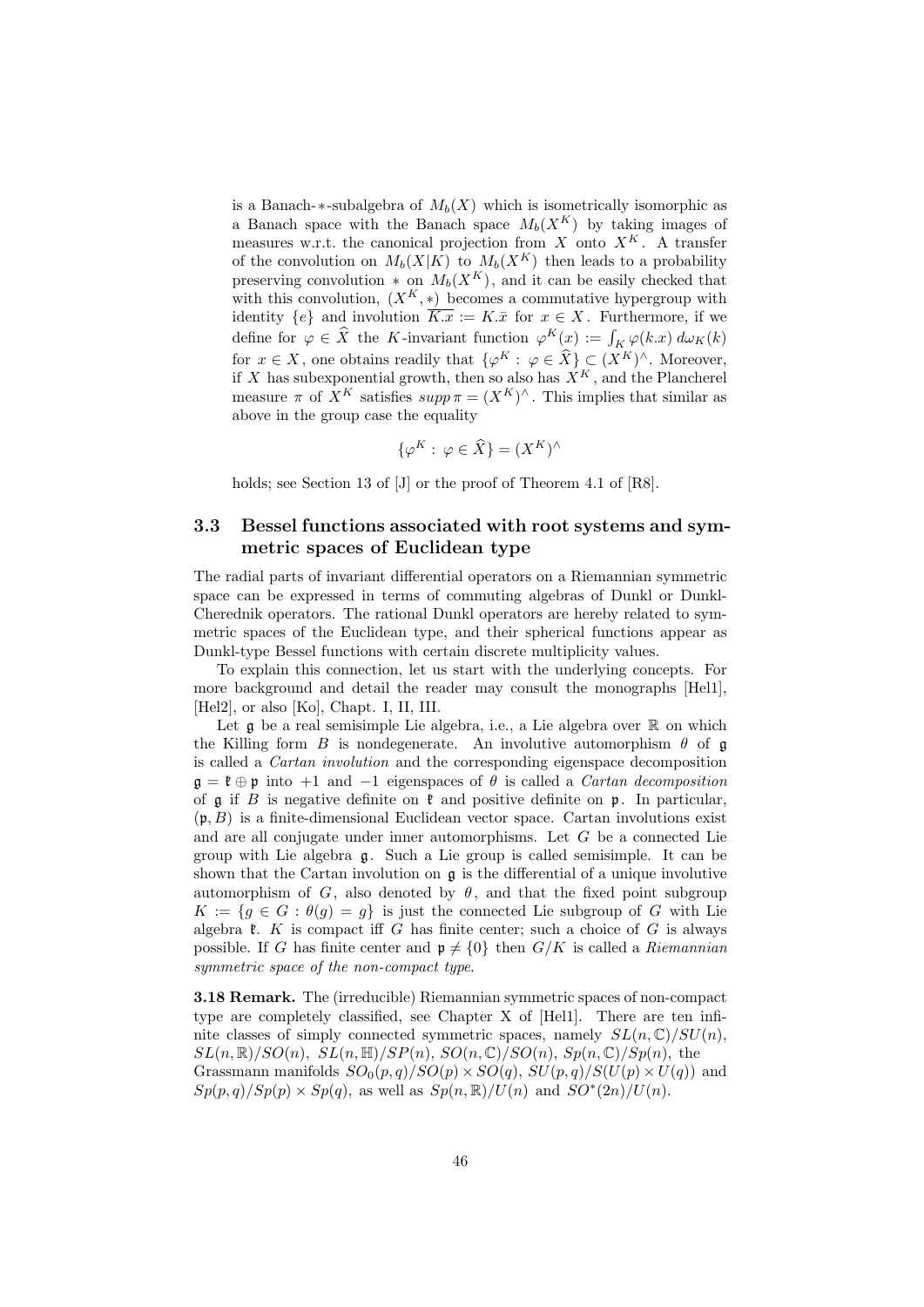In the situation described above,  $K$  acts on  $\mathfrak g$  via the adjoint representation Ad. We denote this action with  $Ad(k)X = k.X$ . Recall that

$$
\exp(k.X) = k \exp(X) k^{-1} \text{ for } X \in \mathfrak{g}, k \in K.
$$

As  $[\mathfrak{k},\mathfrak{p}] \subseteq \mathfrak{p}$ , K leaves p invariant, and acts via orthogonal transformations (with respect to the Killing form) on **p**. The semidirect product  $G_0 := K \times \mathfrak{p}$  is called the *Cartan motion group* associated with  $G/K$ , and  $G_0/K \cong \mathfrak{p}$  is called a symmetric space of Euclidean type.

Choose now a maximal abelian subspace  $\alpha$  of  $\beta$ . All such subspaces have the same dimension which is called the rank of  $G/K$ . For each  $\alpha$  in the dual space  $\mathfrak{a}^*$  of  $\mathfrak a$  let

$$
\mathfrak{g}_{\alpha} = \{ X \in \mathfrak{g} : [H, X] = \alpha(H)X \quad \forall H \in \mathfrak{a} \}.
$$

Those  $\alpha$  with  $\alpha \neq 0$  and  $\mathfrak{g}_{\alpha} \neq \{0\}$  are called the (restricted) roots of g w.r.t. **a**. The simultanous diagonalization of the commuting operators  $ad H$ ,  $H \in \mathfrak{a}$ leads to the root space decomposition

$$
\mathfrak{g}=\mathfrak{g}_0+\sum_{\alpha\in\Sigma}\mathfrak{g}_{\alpha}
$$

where  $\Sigma$  is the set of restricted roots. The spaces  $\mathfrak{g}_{\alpha}$  are called *root spaces*, and  $m_{\alpha} := \dim_{\mathbb{R}} \mathfrak{g}_{\alpha}$  is called the *multiplicity* of  $\alpha$ . We consider  $\Sigma$  as a subset of  $\alpha$ , identifying  $\alpha$  with its dual space via the Killing form. The set  $\Sigma$  is a crystallographic, but not neccesarily reduced root system in the Euclidean space  $(a, B) \cong (\mathbb{R}^N, \langle \cdot, \cdot \rangle)$ . Denote by W the associated Weyl group. The action of W on  $\alpha$  is obtained from the action of K on  $\mathfrak p$ , as follows: Consider the centralizer and the normalizer of  $a$  in  $K$ ,

$$
Z_K(\mathfrak{a}) := \{ k \in K : k.H = H \quad \forall H \in \mathfrak{a} \}
$$

$$
N_K(\mathfrak{a}) := \{ k \in K : k.\mathfrak{a} = \mathfrak{a} \}
$$

Then W is realized as the quotient  $N_K(\mathfrak{a})/Z_K(\mathfrak{a})$ . Each K-orbit in p meets  $\mathfrak{a}$ , and the orbit space  $\mathfrak{p}^K$  is homeomorphic to the closure of the Weyl chamber  $a_+$  corresponding to some fixed positive subsytem of  $\Sigma$ ,

$$
\mathfrak{p}^K \cong \overline{\mathfrak{a}_+}
$$

(see for instance [Hel2], Prop. I.5.18).

The *spherical functions* of the Euclidean symmetric space  $G_0/K$  are defined as the spherical functions of the Gelfand pair  $(G_0 = K \times \mathfrak{p}, K)$ . Equivalently, they can be characterized as follows: Denote by  $S(\mathfrak{p})^K$  the algebra of K-invariant polynomials on  $\mathfrak{p}$ , and by  $p(\partial)$  the constant coefficient differerential operator corresponding to  $p \in S(\mathfrak{p})$ . Then a function  $\varphi : \mathfrak{p} \to \mathbb{C}$  is spherical if and only if it is smooth and satisfies  $\varphi(0) = 1$  as well as

$$
p(\partial)\varphi = p(\lambda)\varphi \quad \forall p \in S(\mathfrak{p})^K
$$

with some  $\lambda \in \mathfrak{a}_{\mathbb{C}}$ . This just means that  $\varphi$  is a joint eigenfunction of all Kinvariant constant coefficient differential operators on  $\mathfrak{p}$ . Being K-invariant,  $\varphi$ can also be considered a W-invariant function on  $\alpha$  which is a joint eigenfunction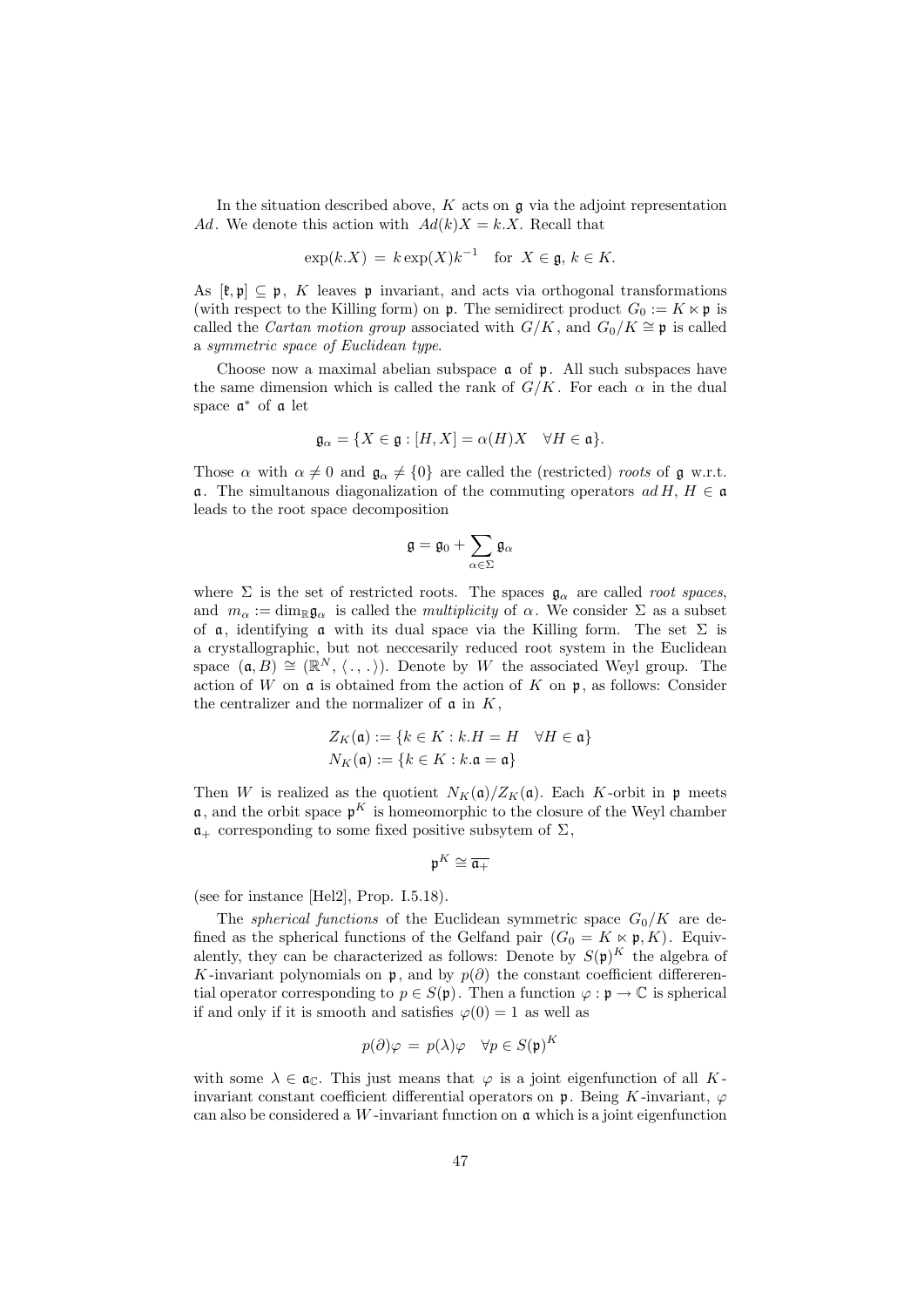of the K-radial parts of the operators from the commutative algebra  $\mathcal{D} =$  ${p(\partial), p \in S(\mathfrak{p})^K}$ . An important member of  $D$  is the Laplacian  $\Delta_{\mathfrak{p}}$ . Its radial part can be calculated as

$$
\text{Rad}(\Delta_{\mathfrak{p}}) = \Delta_{\mathfrak{a}} + \sum_{\alpha \in \Sigma_{+}} m_{\alpha} \frac{1}{\langle \alpha, . \rangle} \partial_{\alpha}
$$
 (3.6)

see [Hel2], Chapter II.

**3.19 Example.** For  $d \geq 2$  consider the Lorentz group  $G = SO_0(d, 1)$  with maximal compact subgroup  $K = SO(d)$ . The symmetric space  $G/K$  is a real hyperbolic space which can be topologically identified with the hyperboloid

$$
\mathbb{H}^d = \{x \in \mathbb{R}^{d+1} : x_1^2 + \ldots + x_d^2 - x_{d+1}^2 = 1, x_{d+1} > 0\}.
$$

In this case,  $G_0 = SO(d) \ltimes \mathbb{R}^d$  is the Euclidean motion group, where  $K = SO(d)$ acts in the subspace perpendicular to the  $x_{d+1}$ -axis. The symmetric space  $G_0/K$  is naturally identified with the vector space  $\mathbb{R}^d$  which is just the tangent space of  $G/K$  in the base point  $eK \cong (0,\ldots,0,1) \in \mathbb{H}^n$ . Moreover,  $\mathfrak{a} \cong \mathbb{R}$ and the rank of  $G/K$  is 1. The K-invariant differential operators are in this case exactly those which are algebraically generated by the Laplacian  $\Delta$  on  $\mathbb{R}^d$ . When considered as functions on  $\mathbb R$ , the spherical functions are characterized as the smooth and even eigenfunctions of the radial part of  $\Delta$ . These are precisely the Bessel functions  $\varphi_{\lambda}(x) = j_{d/2-1}(\lambda x)$  with  $\lambda \in [0, \infty)$ , c.f. Section 2.5.

The spherical functions of a Euclidean symmetric space  $G_0/K$  can be written down explicitly in terms of an integral representation of Harish-Chandra type (see [Hel2], Chap. IV). In fact, this is also an immediate consequence of Theorem 3.15:

3.20 Theorem. The spherical functions of the Euclidean symmetric space  $G_0/K$  are (as functions on  $\mathfrak{a}$ ) given by

$$
\varphi_{\lambda}(x)=\int_K e^{iB(\lambda,k.x)}dk
$$

where  $\lambda \in \mathfrak{a}_{\mathbb{C}}$  (the complexification of  $\mathfrak{a}$ ) and  $\varphi_{\lambda} = \varphi_{\tilde{\lambda}}$  iff  $\lambda$  and  $\tilde{\lambda}$  are in the same W-orbit in  $a_{\mathbb{C}}$ .

By a convexity theorem of Kostant, this integral formula can be written in the form

$$
\varphi_{\lambda}(x) = \int_{co(W,x)} e^{iB(\lambda,\xi)} d\nu_x(\xi)
$$

with a probability measure  $\nu_x$  on the convex hull  $co(W.x)$  of the Weyl group orbit of  $x$ . This generalizes the Mehler integral representation  $(3.5)$  in rank one.

Let us now proceed to the interpretation of the spherical functions  $\varphi_{\lambda}$  as Bessel functions of Dunkl type. We follow the expositions in [dJ4], [R6].

**3.21 Definition.** Let R denote the reduced root system obtained from  $\Sigma$  by normalizing all roots to unit length (so some roots in a component  $BC_n$  of  $\Sigma$ will coincide in R). Define the multiplicity k on R by  $k_{\alpha} := \frac{1}{2} \sum_{\beta \in \mathbb{R}} \sum_{\alpha \cap \Sigma_+} m_{\beta}$ .  $Data(R, k)$  obtained in this way from a symmetric space are called *geometric*.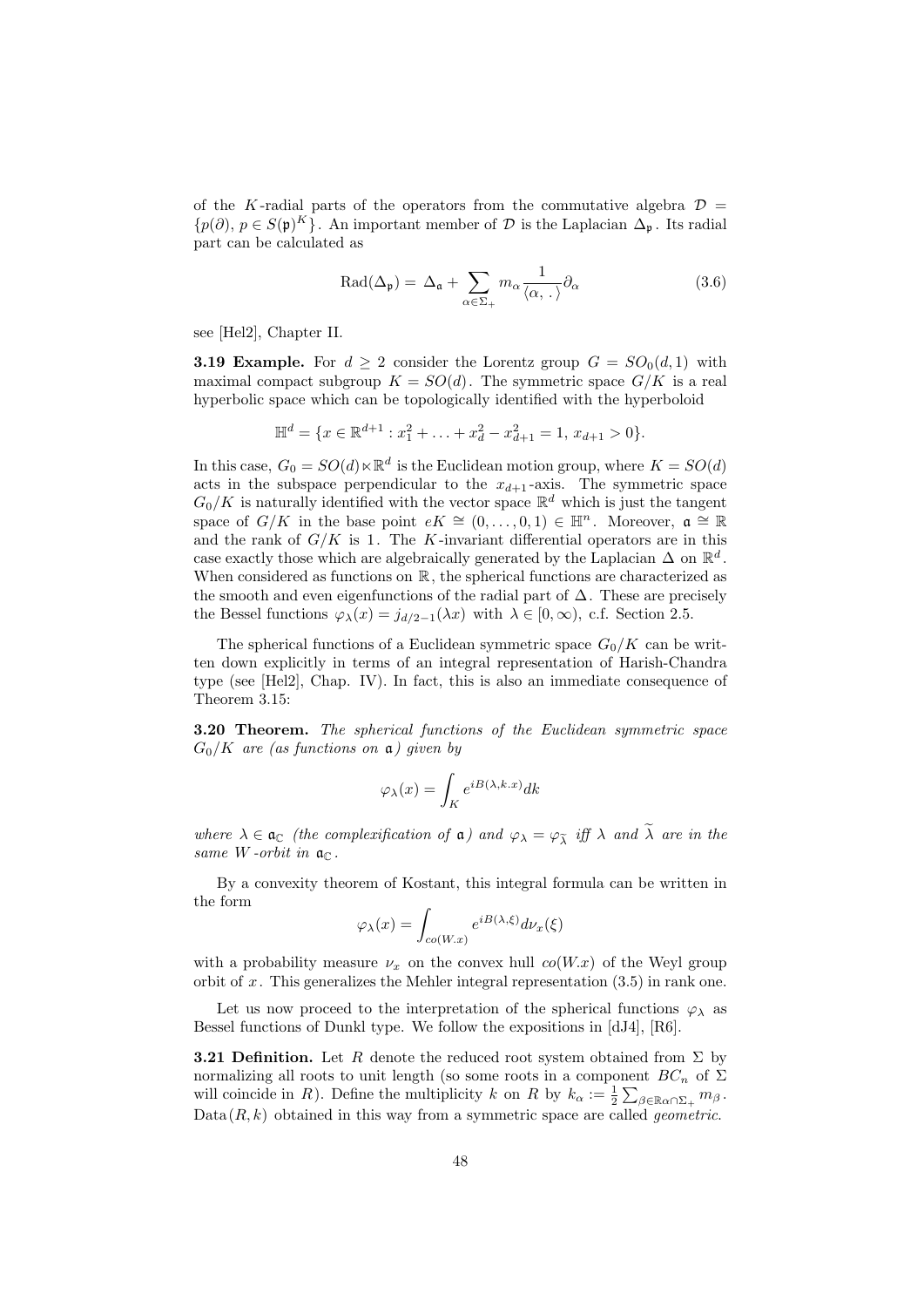Consider the Dunkl operators associated with  $R$  and  $k$ . Comparison of the radial part (3.6) with the W-invariant restriction of  $\Delta_k$  shows that

$$
\mathrm{Rad}(\Delta_{\mathfrak{p}})=\mathrm{Res}(\Delta_{k}).
$$

More general, there is a restriction isomorphism (the generalized Harish-Chandra isomorphism)

$$
\Phi: S(\mathfrak{p})^K \longrightarrow S(\mathfrak{a})^W
$$

where  $S(\mathfrak{a})^W$  denotes the algebra of W-invariant polynomials on  $\mathfrak{a}$  (called  $\mathcal{P}^W$ in Section 2.5). It can now be shown (see [dJ4] for the details) that for each  $p \in S(\mathfrak{p})^K,$ 

$$
\mathrm{Rad}(p(\partial)) = \Phi(p)(T(k)).
$$

From this and the uniqueness of the solution to both differential systems, it is not hard to see that as funtions on  $\mathfrak{a} \cong \mathbb{R}^N$ , the spherical functions of the flat symmetric space  $G_0/K$  are given by the Dunkl-type Bessel functions associated with  $R$  and  $k$ . That is

$$
\{\varphi : \mathbb{R}^N \to \mathbb{C} : \varphi \text{ spherical for } G_0/K\} = \{J_k(.,\lambda), \lambda \in \mathbb{R}^N\}.
$$

Thus, the positive integral representation of Theorem 2.31 for Bessel functions associated with arbitrary non-negative multiplicites generalizes the Harish-Chandra integral for spherical functions of Euclidean symmetric spaces.

To obtain a generalized translation with nice properties in Dunkl theory, product formulas for the Dunkl kernel and the Bessel function would be most desireable. Indeed, for the geometric cases, a positive product formula is guaranteed by the interpretation of Bessel functions as spherical functions. Let us briefly describe these matters.

Consider as above the Euclidean symmetric space  $G_0/K$  associated with  $G/K$  and the Bessel functions  $J_k$  with corresponding geometric data  $(R, k)$ . As described in Section 3.2, the convolution of K-biinvariant functions on  $G_0$ can be interpreted as the convolution of the commutative orbit hypergroup  $\mathfrak{p}^K$ which is given by

$$
\delta_{K,x} * \delta_{K,y} = \int_K \delta_{K,(x+K,y)} dk, \quad x, y \in \mathfrak{p}.
$$

Recall that each orbit K.x contains a unique element  $x_+ \in \overline{\mathfrak{a}_+}$  and that the mapping  $\mathfrak{p}^K \to \overline{\mathfrak{a}_+}, x \mapsto x_+$  is a homeomorphism. The above convolution therefore transfers to a hypergroup convolution on the closed Weyl chamber  $\overline{\mathfrak{a}_+}$ which we consider as a subset of  $\mathbb{R}^N$ . It is given by

$$
\delta_x * \delta_y = \int_K \delta_{(x+k.y)_+} dk.
$$

The neutral element of the hypergroup  $X = (\overline{\mathfrak{a}_{+}}, *)$  is 0 and the involution is given by  $\overline{x_+} = (-x)_+$ . Further, the space  $\chi(X)$  of continuous multiplicative functions and the dual space of  $X$  are

$$
\chi(X) = \{J_k(.,\lambda), \lambda \in \mathfrak{a}_{\mathbb{C}}\}; \quad \widehat{X} = \chi_b(X) = \{J_k(.,i\lambda), \lambda \in \mathfrak{a}_+\},
$$

c.f. Theorem 3.15. A Haar measure is given by the Dunkl-type weight function  $w_k$ . The restriction of the Dunkl transfrom to Weyl group invariant functions therefore coincides with the Fourier transform on the hypergroup  $X$ .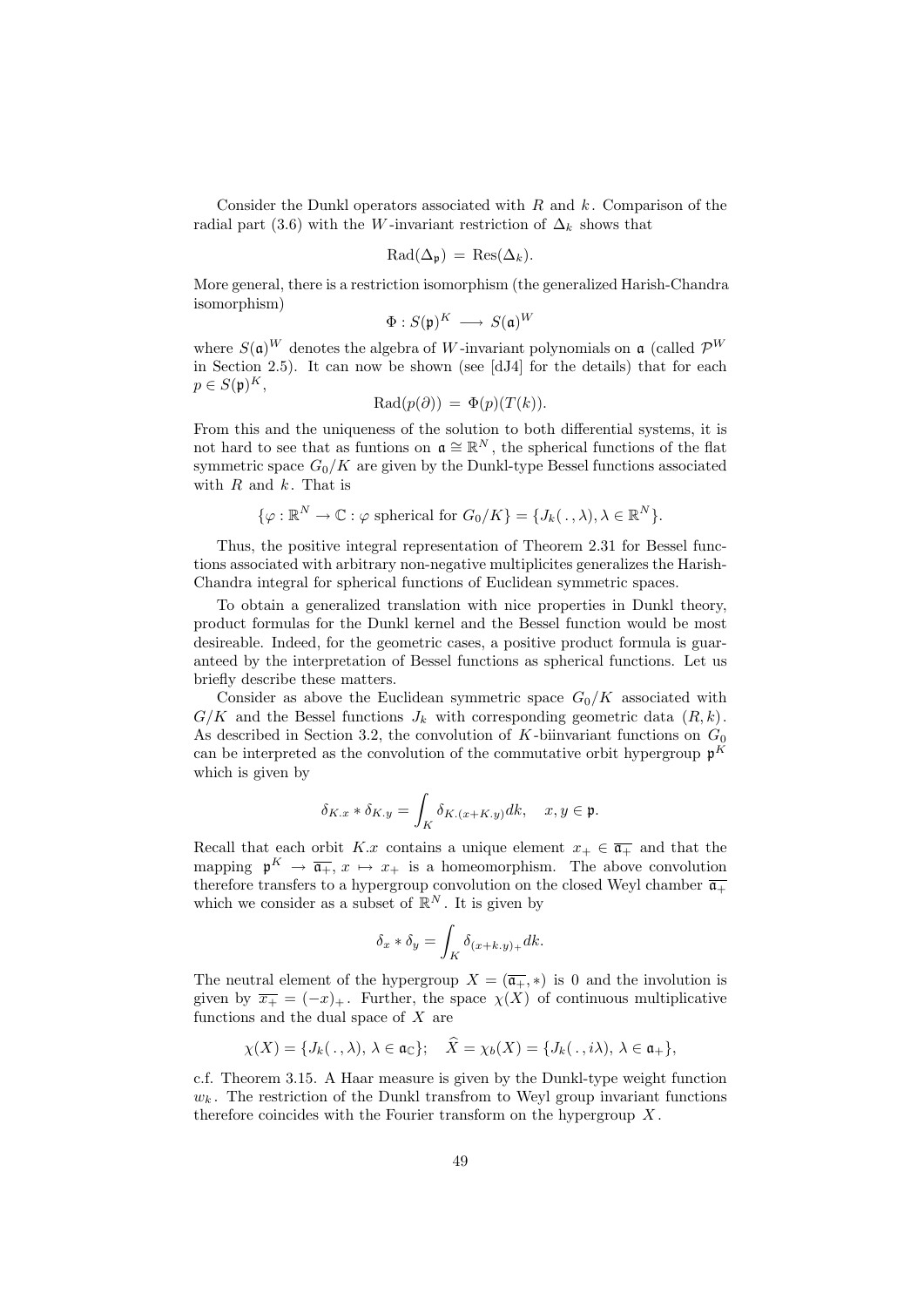**3.22 Example**  $(SL(N, \mathbb{C})/SU(N))$ . Consider the semisimple connected Lie group  $G = SL(N, \mathbb{C})$  with Lie algebra  $\mathfrak{g} = sl(N, \mathbb{C}) = \{x \in M_N(\mathbb{C}) : \text{tr}x = 0\}.$ The mapping  $\theta(x) = -x^*$  with  $x^* = \overline{x}^t$  is a Cartan involution on  $\mathfrak{g}$ , and the corresponding Cartan decompositon is  $\mathfrak{g} = \mathfrak{k} \oplus \mathfrak{p}$  with

| $\mathfrak{k} = \{x \in \mathfrak{g} : x^* = -x\}$       | (skew-Hermitian matrices) |
|----------------------------------------------------------|---------------------------|
| $\mathfrak{p} = \{x \in \mathfrak{g} : x^* = x\} =: H_N$ | (Hermitian matrices).     |

A possible choice for a maximal abelian subalgebra are the diagonal matrices

$$
\mathfrak{a} = \{x = \text{diag}(\xi_1, ..., \xi_N) : \xi_i \in \mathbb{R}, \sum_{i=1}^N \xi_i = 0\}
$$

which we identify with a subspace of  $\mathbb{R}^N$ . The adjoint action of the maximal compact subgroup  $K = exp\mathfrak{k} = SU(N)$  on  $\mathfrak{p} = H_N$  is given by conjugation,  $(u, x) \mapsto uxu^{-1}$ . Each matrix  $x \in H_N$  is unitarily equivalent to a unique diagonal matrix with the eigenvalues of  $x$  being ordered by size. Therefore the orbit  $H_N^K$  can be (actually topologically) identified with the closed set

$$
\overline{C} := \{ \xi = (\xi_1, \ldots, \xi_N) \in \mathbb{R}^N : \, \xi_1 \geq \ldots \geq \xi_N, \, \sum_{i=1}^N \xi_i = 0 \}.
$$

Notice that  $\overline{C}$  is a closed Weyl chamber of the symmetric group  $S_N$ , which is the Weyl group of the Riemannian symmetric space  $G/K$ . Indeed, the restriction of the K-action on  $H_N$  to  $\mathfrak a$  is realized by permutations of the diagonal entries. According to our general results, the spherical fucntions of the Euclidean symmetric space  $(K \ltimes H_N)/K$  are given by the functions

$$
\{\xi\mapsto J_1^A(\xi,\lambda),\ \lambda\in\mathfrak{a}_\mathbb{C}\}
$$

where  $J_1^A$  denotes the Bessel function associated with root system  $A_{N-1}$  and multiplicity  $k = 1$ . The value of  $k = 1$  results from the fact that  $SL(N, \mathbb{C})$  is a complex Lie group and therefore the real dimensions of all root spaces are equal to 2. The Bessel function  $J_1^A$  is given explicitly by

$$
J_1(\xi,\lambda) = c \sum_{w \in S_N} \frac{\text{sign}(w)}{\pi(\xi)\pi(\lambda)} e^{\langle \xi, w \lambda \rangle}
$$

where  $c \in \mathbb{C}$  is a constant,  $\langle ., . \rangle$  denotes the usual inner product in  $\mathbb{R}^N$  and  $\pi$  is the fundamental alternating polynomial

$$
\pi(\xi) = \prod_{i < j} (\xi_i - \xi_j).
$$

Indeed, this alternating sum representation for  $J_1^A$  follows from the explicit formula for the spherical functions of  $G/K$  in [Hel2], but it is also a special case of a general result for the Dunkl Bessel functions for arbitrary root systems with multiplicity  $k = 1$ . For a proof see Prop. 1.4. of [D6].

Let us finally take a look at the convolution of the orbit hypergroup  $H_N^K \cong \overline{C}$ . It is given by

$$
\delta_{\xi} * \delta_{\eta} = \int_{SU(N)} \delta_{\sigma(\xi + u\eta u^{-1})} du \quad (\xi, \eta \in \overline{C})
$$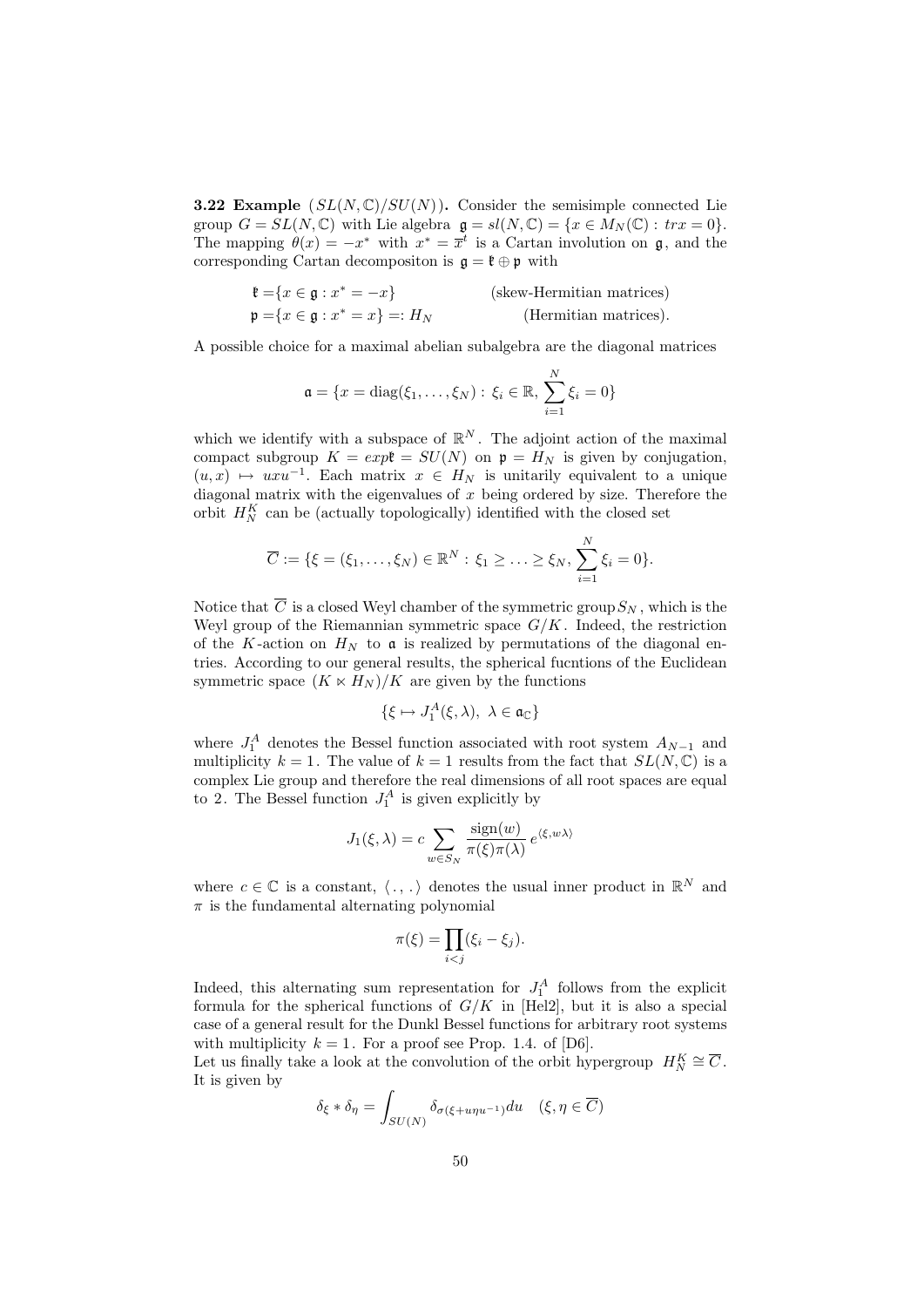where  $\xi$  and  $\eta$  are identified with the corresponding diagonal matrices, and  $\sigma(x)$ denotes the eigenvalues of  $x$  ordered by size. The convolution product describes the distribution of the spectra of the possible sums  $x+y$  of Hermitian matrices x, y with given spectra  $\sigma(x) = \xi$ ,  $\sigma(y) = \eta$ . The precise description of the support of the measure  $\delta_{\xi} * \delta_{\eta}$  had been a long-standing problem, formulated as Horn's conjecture, until it was completely solved only ten years ago by Klyachko, Knutson and Tao ([Kl], [KT]).

The following is a natural conjecture, which is however open so far in general:

**3.23 Remark.** Let R be a reduced root system in  $\mathbb{R}^N$  and  $k \geq 0$  a nonnegative multiplicity function. Choose a closed Weyl chamber  $\overline{C}$  of R. Then it is conjectured that the Bessel function  $J_k$  associated with R and k satisfies a product formula of the form

$$
J_k(x,\lambda)J_k(y,\lambda) = \int_{\overline{C}} J_k(\xi,\lambda)d\mu_{x,y}^k(\xi) \quad \forall \lambda \in \mathbb{C}^N
$$

with probability measures  $\mu_{x,y}^k \in M^1(\overline{C})$ , and that this product formula leads to a commutative hypergroup structure on  $\overline{C}$  with the functions  $x \mapsto J_k(x, i\lambda)$ as characters.

In Section 3.5 we shall present three continuous series of Dunkl structures where this conjecture is true, and where the convolution can be written in an explicite form. These examples are of type  $B$  and are obtained by interpolation of three discrete series of orbit hypergroup convolutions related to the Cartan motion groups of Grassmann manifolds over  $\mathbb{R}, \mathbb{C}$  and  $\mathbb{H}$ . We shall derive them from hypergroup algebras on cones of positive semidefinite matrices which have matrix Bessel fucntions as characters. These are the topic of the next following section.

### 3.4 Bessel hypergroups on matrix cones

In this section, we construct three series of Bessel hypergroups on cones of positive semidefinite matrices over one of the skew-fields  $\mathbb{F} = \mathbb{R}, \mathbb{C}$  or  $\mathbb{H}$ . Each of them is obtained from a discrete series of orbit hypergroup convolutions derived from radial analysis on matrix spaces with varying dimension. The main references for this section are [R8] and [FT]. For an introduction into the analysis on symmeric cones, we refer the reader to the monograph [FK]. We start with a geometric situation which generalizes the action of the orthogonal group in  $\mathbb{R}^d$  to a higher rank setting:

For natural numbers  $p \geq q$ , consider the matrix space  $M_{p,q} = M_{p,q}(\mathbb{F})$ of  $p \times q$  matrices over F. We regard  $M_{p,q}$  as a real vector space of dimension  $d = \dim_{\mathbb{R}} \mathbb{F}$ , equipped with the inner product  $\langle x, y \rangle = \text{Re}\,tr(x^*y)$  (where  $x^* = \overline{x}^t$ denotes the conjugate transpose) and the norm  $||x|| = \sqrt{tr(x^*x)}$ . Let further  $H_q = H_q(\mathbb{F}) = \{x \in M_{q,q}(\mathbb{F}) : x = x^*\}\$  denote the space of Hermitian  $q \times q$ matrices and

$$
\Pi_q = \Pi_q(\mathbb{F}) := \{x^2 : x \in H_q\} \subset H_q
$$

the closed cone of positive semidefinite matrices over  $\mathbb{F}$ . Its interior  $\Omega_q$ , consisting of the strictly positve matrices, is a symmetric cone in the sense of [FK].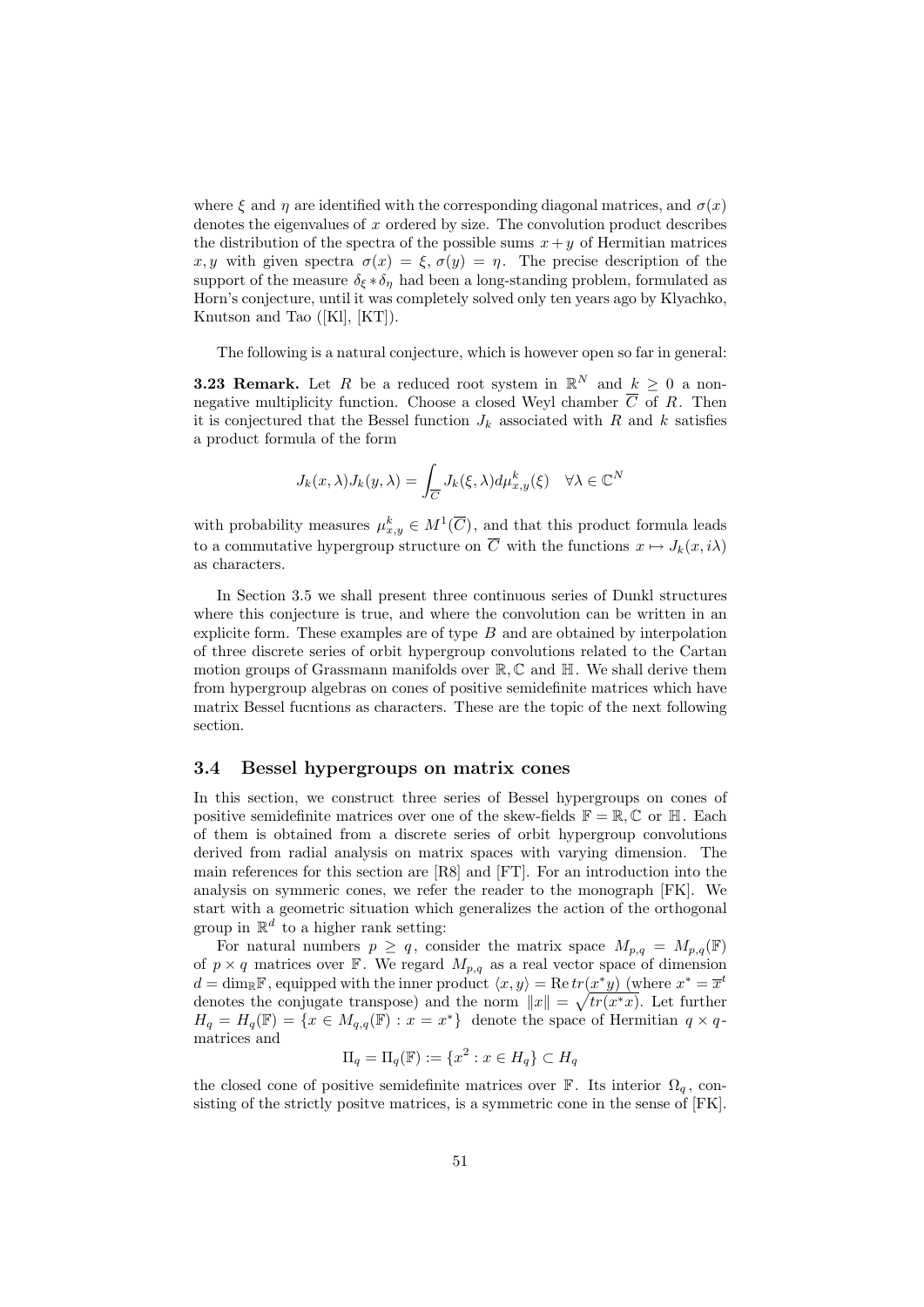The unitary group  $U_p = U(p, \mathbb{F})$  over  $\mathbb{F}$  acts on  $M_{p,q}$  by multiplication from the left as a closed subgroup of the orthogonal group of  $M_{p,q}$ ,

$$
U_p \times M_{p,q} \to M_{p,q}, \quad (u, x) \mapsto ux.
$$

It is easy to see that the orbit space  $M_{p,q}^{U_p}$  for this action can be topologically identified with the cone  $\Pi_q$  via  $U_p.x \mapsto$ √ or this action can be topologically<br> $\overline{x^*x}$  =: |x|. Here for  $r \in \Pi_q$ ,  $\sqrt{r}$ denotes the unique positive semidefinite square root of r.

The additive group structure on  $M_{p,q}$  induces an orbit hypergroup convolution on  $\Pi_q$ . To obtain the convolution, Haar measure and dual space of this hypergroup, we apply the results of Section 3.2. The calculation of the convolution is similar as for  $(\mathbb{R}^d)^{O(d)}$  in Example 3.9. For  $r, s \in \Pi_q$  we obtain

$$
(\delta_r * \delta_s)(f) = \int_{U_p} f(|\sigma_0 r + u \sigma_0 s|) du
$$

with the block matrix  $\sigma_0 := \begin{pmatrix} I_q \\ 0 \end{pmatrix}$ 0  $\Big) \in M_{p,q}$ . The orbit of  $\sigma_0$  is the Stiefel manifold

$$
\Sigma_{p,q} = \{ x \in M_{p,q} : x^*x = I_q \}
$$

and one obtains

$$
(\delta_r * \delta_s)(f) = \int_{\Sigma_{p,q}} f\left(\sqrt{r^2 + s^2 + r\tilde{\sigma}s + (r\tilde{\sigma}s)^*}\right) d\sigma \tag{3.7}
$$

where  $d\sigma$  is the normalized surface measure on  $\Sigma_{p,q}$  and  $\widetilde{\sigma} = \sigma_0^* \sigma$  is the  $q \times q$ -<br>matrix whose rows are given by the first g rows of  $\sigma$ . The noutral element of matrix whose rows are given by the first q rows of  $\sigma$ . The neutral element of the orbit hypergroup  $(\Pi_q, *)$  is 0, and the involution is the identity mapping (because  $x \in M_{p,q}$  and  $-x$  are in the same  $U_p$ -orbit). A Haar measure is provided by the image measure of the Lebesgue measure on  $M_{p,q}$  under the mapping  $x \mapsto |x|$ . Calculation in polar coordinates gives

$$
\omega(f) = c \int_{\Pi_q} f(\sqrt{r}) \Delta(r)^\gamma dr
$$

where  $c > 0$  is a constant,  $\Delta(r)$  is the determinant of r (in case  $\mathbb{F} = \mathbb{R}$ , the Dieudonne determinant), and  $\gamma = \frac{d}{2}(p-q+1)-1$ . The dual space turns out to consist of Bessel functions associated with the symmetric cone  $\Omega_q$ . These are hypergeometric funtions of matrix argument defined in terms of the spherical functions of  $\Omega_q$ , see [FT]. The spherical polynomials of  $\Omega_q$  are parameterized by partitions  $\lambda = (\lambda_1 \geq \ldots \geq \lambda_q) \in \mathbb{Z}_+^q$ , for which we write  $\lambda \geq 0$  for short. They are given, up to normalization, by

$$
Z_{\lambda}(x) = c_{\lambda} \int_{U_q} \Delta_{\lambda}(uxu^{-1}) du, \quad x \in H_q
$$

with the power functions

$$
\Delta_{\lambda}(x) = \Delta_1(x)^{\lambda_1 - \lambda_2} \Delta_2(x)^{\lambda_2 - \lambda_3} \cdot \ldots \cdot \Delta_q(x)^{\lambda_q}.
$$

The  $\Delta_i(x)$  are the principal minors of  $\Delta(x)$ , and the constant  $c_\lambda > 0$  can be chosen such that

$$
(\operatorname{tr} x)^k = \sum_{\lambda \ge 0, |\lambda| = k} Z_{\lambda}(x).
$$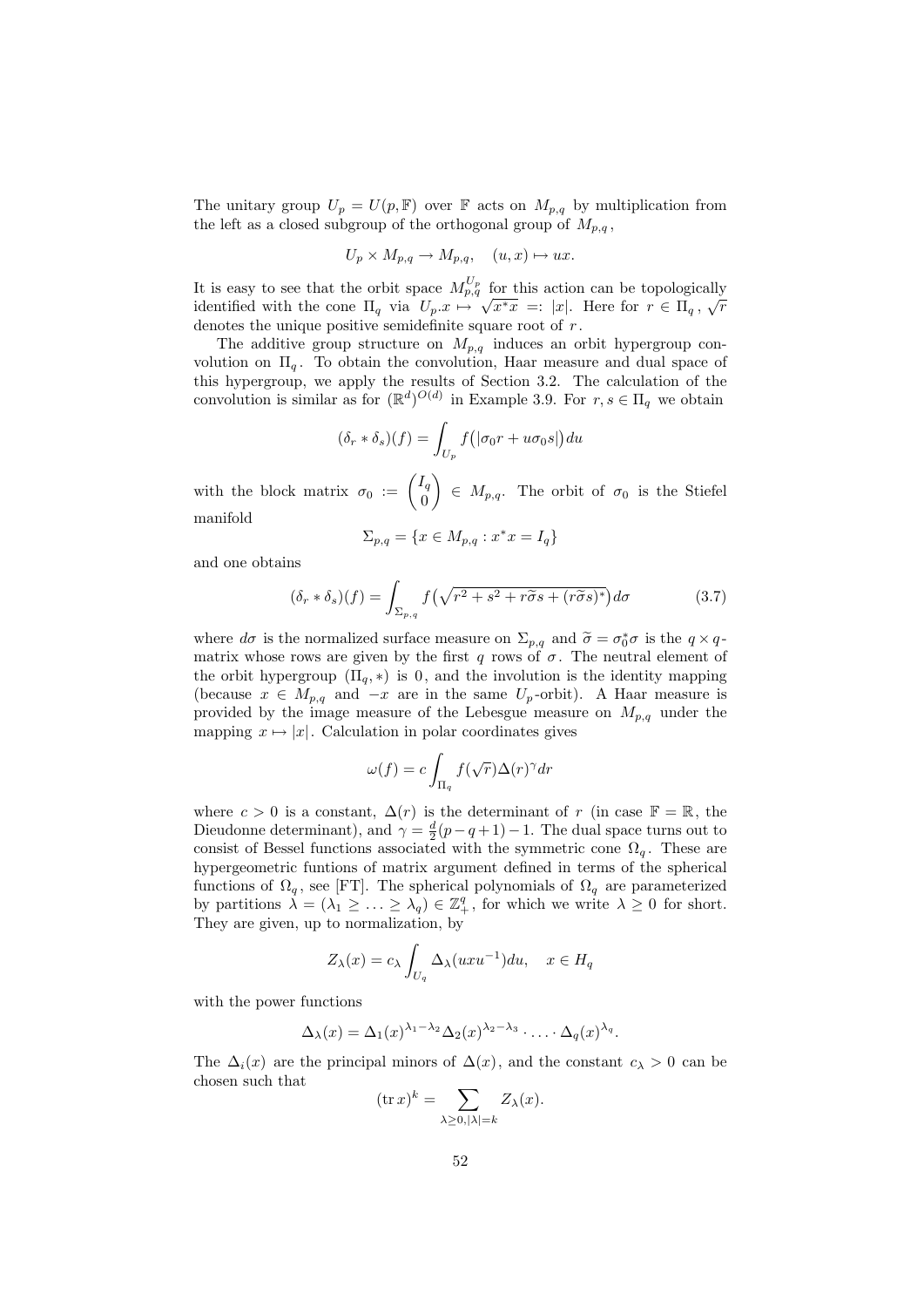The polynomial  $Z_{\lambda}$  is homogeneous of degree  $|\lambda|$  and invariant under conjugation by  $U_q$ . It therefore depends only on the eigenvalues of its argument.

**3.24 Definition.** The Bessel functions  $\mathcal{J}_{\mu}$  associated with  $\Omega_{q}$  are defined on  $H<sub>q</sub>$  by

$$
\mathcal{J}_{\mu}(x) = {}_0F_1(\mu; -x) := \sum_{\lambda \geq 0} \frac{(-1)^{\vert \lambda \vert}}{(\mu)_{\lambda} \vert \lambda \vert!} Z_{\lambda}(x)
$$

where  $\mu \in \mathbb{C}$  is an index with  $\text{Re}\mu > \frac{d}{2}(q-1)$  and  $(\mu)_{\lambda}$  denotes the generalized Pochhammer symbol

$$
(\mu)_\lambda:=\prod_{j=1}^q\bigl(\mu-\frac{d}{2}(j-1)\bigr)_{\lambda_j}.
$$

If  $q = 1$  then  $J_{\mu}$  does not depend on d and is given by

$$
\mathcal{J}_{\mu}\left(\frac{x^2}{4}\right) = j_{\mu-1}(x) \quad (x \in \mathbb{R}).
$$

**3.25 Lemma.** The dual space of the orbit hypergroup  $M_{p,q}^{U_p} \cong \Pi_q$  consists of the Bessel functions

$$
\varphi_s(r) = \mathcal{J}_{\mu}\left(\frac{1}{4}sr^2s\right), \ s \in \Pi_q,
$$

with index  $\mu = pd/2$ .

Proof. According to Theorem 3.15, the dual space is given by the functions  $\varphi_s, s \in \Pi_q$  with

$$
\varphi_s(r) = \int_{U_p} e^{-i(u\sigma_0 r|\sigma_0 s)} du = \int_{\Sigma_{p,q}} e^{-i(\sigma|\sigma_0 s r)} d\sigma.
$$
 (3.8)

By Propos. XVI.2.2 of [FK] they coincide with the stated Bessel functions.  $\Box$ 

The hypergroup Fourier transform on  $M_{p,q}^{U_p}$  is a Hankel transform involving the Bessel function  $\mathcal{J}_{\mu}$  with  $\mu = pd/2$ . It coincides with the (group) Fourier transform of  $U_p$ -radial functions on  $M_{p,q}$ . An  $L^2$ -theory for the Hankel transform with a continuous range of real indices  $\mu$  was established in [FT] in the general setting of symmetric cones. (In [Her], this had been done for  $\mathbb{F} = \mathbb{R}$ .) In our setting, the result is as follows:

**3.26 Theorem.** Let  $\mu > \frac{d}{2}(q-1)$  and define the measure  $\omega_{\mu}$  on  $\Pi_q$  by

$$
\omega_{\mu}(f) = \frac{2^{-\mu q}}{\Gamma_{\Omega_q}(\mu)} \int_{\Omega_q} f(\sqrt{r}) \Delta(r)^{\gamma} dr
$$

where  $\gamma = \mu - \frac{d}{2}(q-1) - 1$  and  $\Gamma_{\Omega_q}$  is the gamma function of the cone  $\Omega_q$  (see  $|FK|$ ). Put

$$
\varphi_s^{\mu}(r) := \mathcal{J}_{\mu}\left(\frac{1}{4}sr^2s\right) = \varphi_r^{\mu}(s).
$$

Then the Hankel transform

$$
f \mapsto \hat{f}^{\mu}, \quad \hat{f}^{\mu}(s) = \int_{\Pi_q} f(r) \varphi_s^{\mu}(r) d\omega_{\mu}(r)
$$

is an isometric and self-dual isomorphism of  $L^2(\Pi_q, \omega_\mu)$ .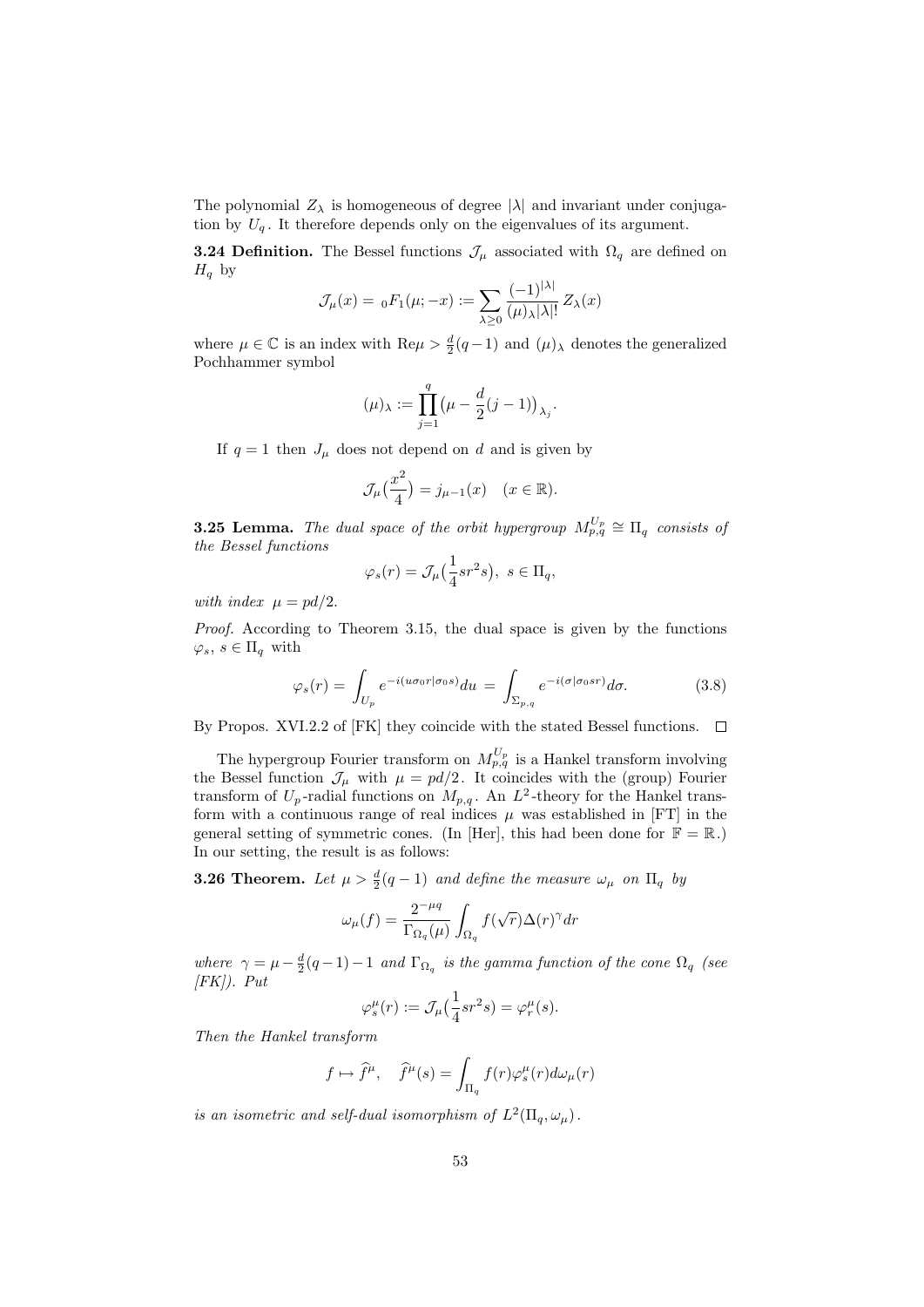We shall now complement this result by a hypergroup structure within a slightly smaller range of indices. The decisive obeservation is that the integrand in convolution formula (3.7) does not depend on the complete matrix  $\sigma$  but depends only the truncation  $\tilde{\sigma}$ . This matrix is contained in the closure of the matrix ball

$$
D_q := \{ v \in M_{q,q} : v^*v < I \}
$$

 $(r < s$  means that  $s - r$  is positive definite). By a corresponding splitting of coordinates on the Stiefel manifold, one obtains the convolution formula in a different form with  $D_q$  as domain of integration. The dimension parameter p then occurs as an exponent in the density of the integral. Let

$$
\varrho := d\left(q - \frac{1}{2}\right) + 1 \quad \text{and} \quad \kappa_{\mu} := \int_{D_q} \Delta (I - v^* v)^{\mu - \varrho} dv
$$

for  $\mu \in \mathbb{R}$  with  $\mu > \rho - 1$ . The decisive splitting lemma, which requires  $p \geq 2q$ , is as follows:

**3.27 Lemma.** Let  $p \geq 2q$  and put  $\mu := pd/2$ . Then for  $f \in C(\Sigma_{p,q})$  of the form

$$
f(\sigma) = F(\widetilde{\sigma}), \quad \widetilde{\sigma} = \sigma_0^* \sigma
$$

one has

$$
\int_{\Sigma_{p,q}} f d\sigma = \frac{1}{\kappa_{\mu}} \int_{D_q} F(v) \,\Delta (I - v^*v)^{\mu - \varrho} dv.
$$

with an (explicitly known) normalization constant  $\kappa_{\mu} > 0$ .

Rewriting the convolution formula of the orbit hypergroups on  $\Pi_q$  in this way allows to extend the product formula of the Bessel functions and the associated hypergroup structure to a continuous range of indices  $\mu$ . The basic technique for this is analytic continuation with respect to  $\mu$  from the discrete values  $\mu = pd/2$ into the full half-plane  $\{\mu \in \mathbb{C} : \text{Re}\,\mu > \rho - 1\}$  by use of Carlson's Phragmen-Lindelöf-type Theorem (see [Ti], p.186). This gives three continuous series of commutative hypergroup structures on  $\Pi_q$  (corresponding to  $d = 1, 2, 4$ ) which interpolate those occuring as orbit hypergroups for the indices  $\mu = pd/2$ . The following theorem contains the main results of [R8]:

### **3.28 Theorem.** Let  $\mu \in \mathbb{R}$  with  $\mu > \varrho - 1$ .

(a) The assignment

$$
(\delta_r *_\mu \delta_s)(f) := \frac{1}{\kappa_\mu} \int_{D_q} f(\sqrt{r^2 + s^2 + rvs + sv^*r}) \Delta(I - v^*v)^{\mu - \varrho} dv
$$

defines a commutative hypergroup  $X_{\mu} = (\Pi_q, *_{\mu})$  with neutral element 0 and the identity mapping as involution. For  $\mu = pd/2$  with  $p \geq 2q$ ,  $X_{\mu}$ is the orbit hypergroup  $M_{p,q}^{U_p}$ . The support of  $\delta_r *_{\mu} \delta_s$  satisfies

$$
supp (\delta_r *_\mu \delta_s) \subseteq \{ t \in \Pi_q : ||t|| \le ||r|| + ||s|| \}.
$$

- (b) A Haar measure of  $X_u$  is given by the measure  $\omega_u$  from Theorem 3.26.
- (c) The dual space is given by  $\widehat{X}_{\mu} = {\varphi_s^{\mu}(r) = \mathcal{J}_{\mu}(\frac{1}{4}sr^2s) : s \in \Pi_q}.$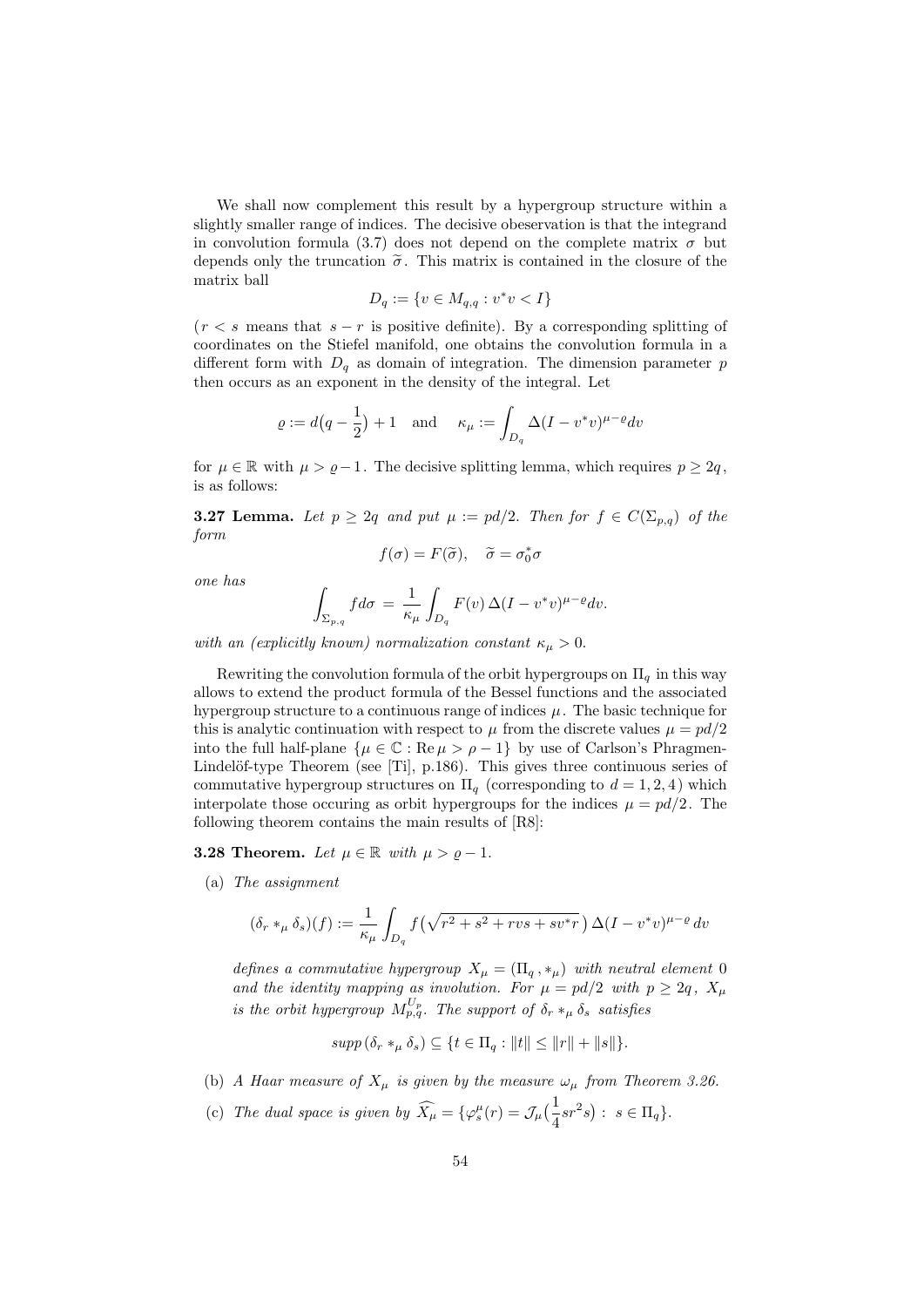## (d) When identifying  $X_{\mu}$  with its dual via  $s \mapsto \varphi_s^{\mu}$ , the Plancherel measure of  $X_\mu$  coincides with  $\omega_\mu$ .

Part (c) is based on the analytic extension of the product formula for the Bessel functions, but one also has to make sure that there are no further characters apart from the Bessel functions  $\varphi_s^{\mu}, s \in \Pi_q$ . For this, the Plancherel Theorem 3.26 as well as subexponential growth of the hypergroup are needed. For details, see [R8].

For  $\mu = \varrho - 1 = \frac{d}{2}(2q - 1)$ , which corresponds to the orbit hypergroup  $M_{p,q}^{U_p}$ with  $p = 2q-1$ , the integral defining the convolution  $*_\mu$  becomes singular. The degenerate version of the convolution formula can be calculated after a suitable change of coordinates; this is carried out in [R8].

## 3.5 Hypergroups for Dunkl-type Bessel functions of type B

In the last section we saw that the cone  $\Pi_q$  carries a continuously parametrized family of commutative hypergroup structures  $*_\mu$  with  $\mu > \varrho - 1$ , as well as additional orbit hypergroup structures for  $\mu = pd/2$ ,  $p \geq q$  an integer. Let

$$
\mathcal{M}_q := \left\{ \frac{pd}{2}, \, p = q, q+1, \dots \right\} \cup (\rho - 1, \infty).
$$

In this section we study structures depending only on the matrix spectra. Under the mapping  $r \mapsto \text{spec}(r)$ , the hypergroup convolutions  $*_\mu$  on the matrix cone  $\Pi_q$  induce a (in part) continuous series of hypergroup convolutions on a Weyl chamber of type  $B_q$ . The characters turn out to be Dunkl-type Bessel functions. These hypergroups extend the harmonic analysis for Cartan motion groups associated with the Grassmann manifolds  $U(p,q)/U_p \times U_q$ .

We start with the geometric setting. Let  $G = U(p,q)$  denote the indefinite unitary group of index  $(p, q)$  over  $\mathbb{F}$  with  $p \geq q$ . Its maximal compact subgroup K is naturally isomorphic with  $U_p \times U_q$ . We may identify  $M_{p,q}$  with the tangent space of the Riemannian symmetric space  $G/K$  in the coset  $eK$ . This identification induces an action of  $U_p \times U_q$  on  $M_{p,q}$  according to

$$
((u,v),x) \mapsto uxv^{-1}, \quad u \in U_p, \, v \in U_q. \tag{3.9}
$$

The associated orbit space is canonically parametrized by the possible singular spectra of matrices from  $M_{p,q}$  and is homeomorphic to

$$
\Xi_q = \{ \xi \in \mathbb{R}^q : \xi_1 \geq \ldots \geq \xi_q \geq 0 \}
$$

which is a closed Weyl chamber of type  $B_q$ . The action 3.9 induces an action of  $U_q$  on the cone  $\Pi_q = \{x^*x : x \in M_{p,q}\}\$  by conjugation  $(v,r) \mapsto vrv^{-1}$ , which again leads to the chamber  $\Xi_q$  orbit space. From the explicit formula for the hypergroup convolution  $*_\mu$  on  $\Pi_q$  one readily sees that the mapping  $r \mapsto vrv^{-1}$ is a hypergroup automorphism in the sense of Remark 3.17. Therefore each convolution  $*_\mu$  with  $\mu \in \mathcal{M}$  induces a commutative hypergroup convolution  $\circ_\mu$ on  $\Xi_q$  by taking image measures under the canonical mapping

$$
\sigma: \Pi_q \to \Xi_q, r \mapsto \sigma(r),
$$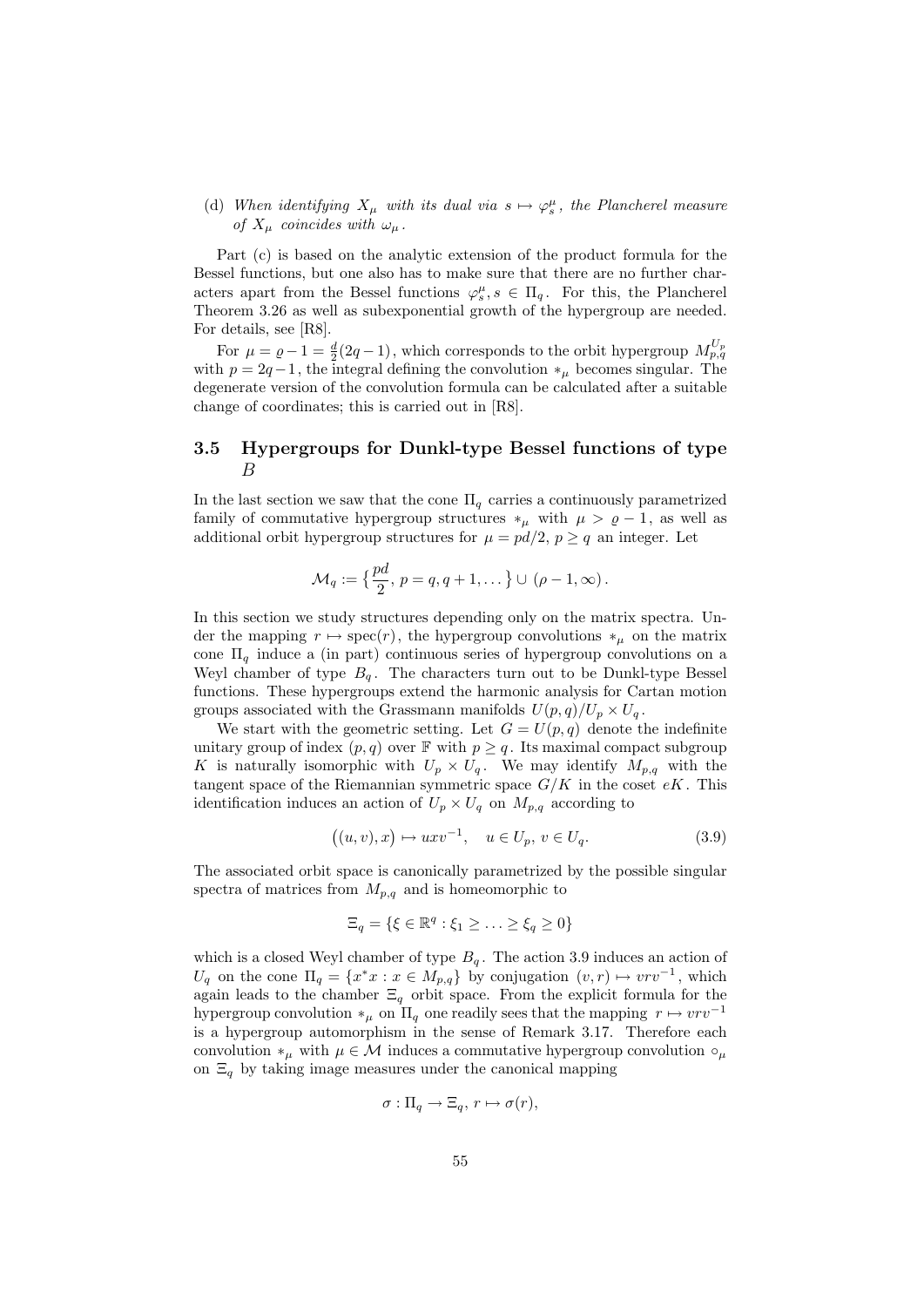where  $\sigma(r)$  denotes the set of eigenvalues of r ordered by size. In the next theorem, we summarize the results obtained in [R8]; for convenience of notation,  $\xi \in \Xi_q$  will be identified with the associated diagonal matrix from  $\Pi_q$ .

**3.29 Theorem.** (1) For fixed  $d \in \{1,2,4\}$  and each  $\mu \in \mathcal{M}_q$  the chamber  $\Xi_q$  carries a commutative hypergroup structure  $Y_\mu = (\Xi_q, \circ_\mu)$  with convolution

$$
(\delta_{\xi} \circ_{\mu} \delta_{\eta})(f) = \int_{U_q} (f \circ \sigma)(\xi *_{\mu} v \eta v^{-1}) dv.
$$

The neutral element is 0 and the involution is given by the identity mapping.

(2) A Haar measure on  $Y_\mu$  is given by

$$
\widetilde{\omega}_{\mu} = d_{\mu} h_{\mu}(\xi) d\xi \quad with \quad h_{\mu}(\xi) = \prod_{i=1}^{q} \xi_i^{2\gamma+1} \prod_{i < j} (\xi_i^2 - \xi_j^2)^d
$$

It is the image measure of  $\omega_{\mu}$  under the mapping  $\sigma : r \mapsto \sigma(r)$ .

(3) The dual space  $\widehat{Y}_{\mu}$  is parametrized by the chamber  $\Xi_q$  and consists of the functions

$$
\psi_{\xi}^{\mu}(\eta) = \int_{U_q} \varphi_{\xi}^{\mu}(v\eta v^{-1}) dv = J_k^B(\xi, i\eta), \quad \xi \in \Xi_q
$$

where  $J_k^B$  is the Dunkl-type Bessel function associated with  $R = B_q$  and the multiplicity k is given by  $k = (k_1, k_2) = (\mu - \frac{d}{2}(q-1) - \frac{1}{2}, \frac{d}{2})$ . Here  $k_1$  and  $k_2$  are the parameters on the roots  $\pm e_i$  and  $\pm e_i \pm e_j$ , respectively.

(4) Under the identifictation of  $Y_\mu$  with its dual via  $\mu \mapsto \psi_{\xi}^{\mu}$ , the Plancherei measure of  $Y_\mu$  coincides with the Haar measure  $\tilde{\omega}_\mu$ .

In particular, the Bessel function  $J_k^B$  in this case satisfies the positive product formula

$$
J_k^B(\xi, z) J_k^B(\eta, z) = \int_{\Xi_q} J_k^B(\zeta, z) d(\delta_\xi \circ_\mu \delta_\eta)(\zeta) \quad \forall \xi, \eta \in \Xi_q, \, z \in \mathbb{C}^q.
$$

Let us briefly comment on the proof of the second identity in part (3), that is the identification of the characters of  $Y_\mu$  with Dunkl-type Bessel functions of type  $B_q$ . Firstly, one needs the fact that the spherical polynomials  $Z_\lambda$  in the series representation of  $\mathcal{J}_\mu$  satisfy the product formula

$$
\frac{Z_{\lambda}(r)Z_{\lambda}(s)}{Z_{\lambda}(I)} = \int_{U_q} Z_{\lambda}(\sqrt{r}usu^{-1}\sqrt{r})du \quad \forall r, s \in \Pi_q,
$$

see [FK], Cor. XI.3.2. This leads to an expresssion of  $\psi_{\xi}^{\mu}$  as a hypergometric series of tpye  $_0F_1$  of two arguments. Secondly, the obtained series can be identified, by a result of [BF1], as a Dunkl-type Bessel function. For details see [R8].

In the geometric cases  $\mu = pd/2$ , the convolution of the hypergroup  $Y_\mu$ coincides with the convolution of the Gelfand pair  $(U_p \times U_q) \times M_{p,q}/(U_p \times U_q)$ , and the support of the probability measure  $\delta_{\xi} \circ_{\mu} \delta_{\eta}$  on  $\Xi_{q}$  describes the set of possible singular spectra of sums  $x + y$  with matrices  $x, y \in M_{p,q}$  having given singular spectra  $\xi$  and  $\eta$ .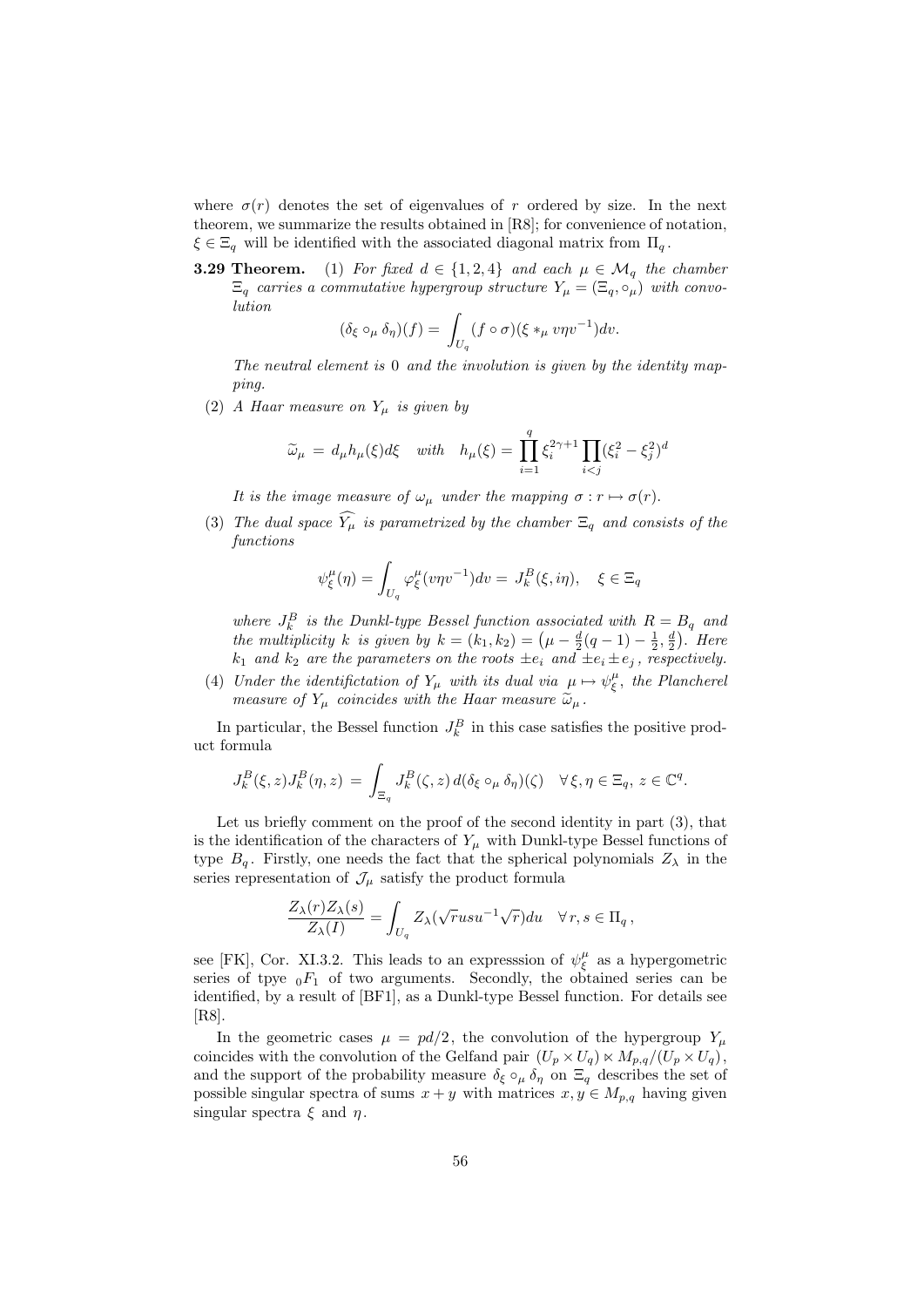## 4 Markov processes

The main object of this chapter are Markov processes on  $\mathbb{R}^N$  and closed Weyl chambers  $\overline{C} \subset \mathbb{R}^N$  whose transition probabilities are related with Dunkl theory. The most prominent examples are the so-called Dunkl processes on  $\mathbb{R}^N$ which are generated by the Dunkl-Laplacians  $\Delta_k$  as well as their symmetrized counterparts on  $\bar{C}$  which are diffusions and called Dunkl-Bessel processes.

The concept of general Markov processes on  $\mathbb{R}^N$  related with Dunkl theory in [RV1] is motivated by random walks on groups which can be studied via group representations, characters and the Fourier transform, as well as random walks on hypergroups. These topics are connected in several respects.

First, under suitable symmetry assumptions and up to projections, the same processes appear as random walks on groups, as random walks on hypergroups, and as processes on Weyl chambers  $\bar{C}$  on different levels after taking projections. These relations on the level are caused in fact by the algebraic relations between the underlying state spaces explained in the preceding Chapter.

Second, the very concept of Markov processes on  $\mathbb{R}^N$  related with Dunkl theory as well as the concept of random walks on hypergroups may be regarded within a common frame, namely Markov processes on a state space which admits an integral transform. In Dunkl theory, this transform will be the Dunkl transform, and in case of commutative hypergroups, the hypergroup Fourier transform. This concept of an integral transform allows somehow a common diagonalization of all associated transition operators. We develop this concept in Section 4.2 and show in the further sections how this concept leads to interesting martingales and martingale characterizations. The main emphasis will be on Markov processes on  $\mathbb{R}^N$  related with Dunkl theory and Dunkl processes.

### 4.1 Random walks on groups and hypergroups

In this section we briefly recall the concepts of random walks on groups and hypergroups.

**4.1 Definition.** Let G be a locally compact group with identity  $e$ .

Let  $(Y_n)_{n>1}$  be a sequence of G-valued independent random variables with laws  $\mu_n \in M^1(G)$ . Then we form the right random walk  $(X_n := Y_1 \dots Y_n)_{n \geq 1}$ (with the convention  $X_0 = e$ ). This process is a Markov process on G starting in e with transition probabilities

$$
P(X_{n+1} \in A | X_n = x) = (\delta_x * \mu_{n+1})(A) \quad (n \ge 0, x \in G, A \in \mathcal{B}(G)).
$$

In continuous time, we proceed as follows: A G-valued process  $(X_t)_{t\geq0}$  is called a random walk in continuous time (or a process with right-independent increments), if for all  $n \in \mathbb{N}$ ,  $0 = t_0 < t_1 < \ldots < t_n$ , the random variables  $X_{t_0}, X_{t_0}^{-1}X_{t_1}, \ldots, X_{t_{n-1}}^{-1}X_{t_n}$  are independent. Denoting the laws of  $X_s^{-1}X_t$  by  $\mu_{s,t}$  for  $0 \leq s \leq t$ , we obtain that  $(X_t)_{t>0}$  is a Markov process on G with initial distribution  $P_{X_0}$  and transition probabilities

$$
P(X_t \in A \mid X_s = x) = (\delta_x * \mu_{s,t})(A) \quad (0 \le s \le t, x \in G, A \in \mathcal{B}(G)).
$$

This characterization of random walks on groups in discrete or continuous time as Markov process with translation invariant transition kernels motivates: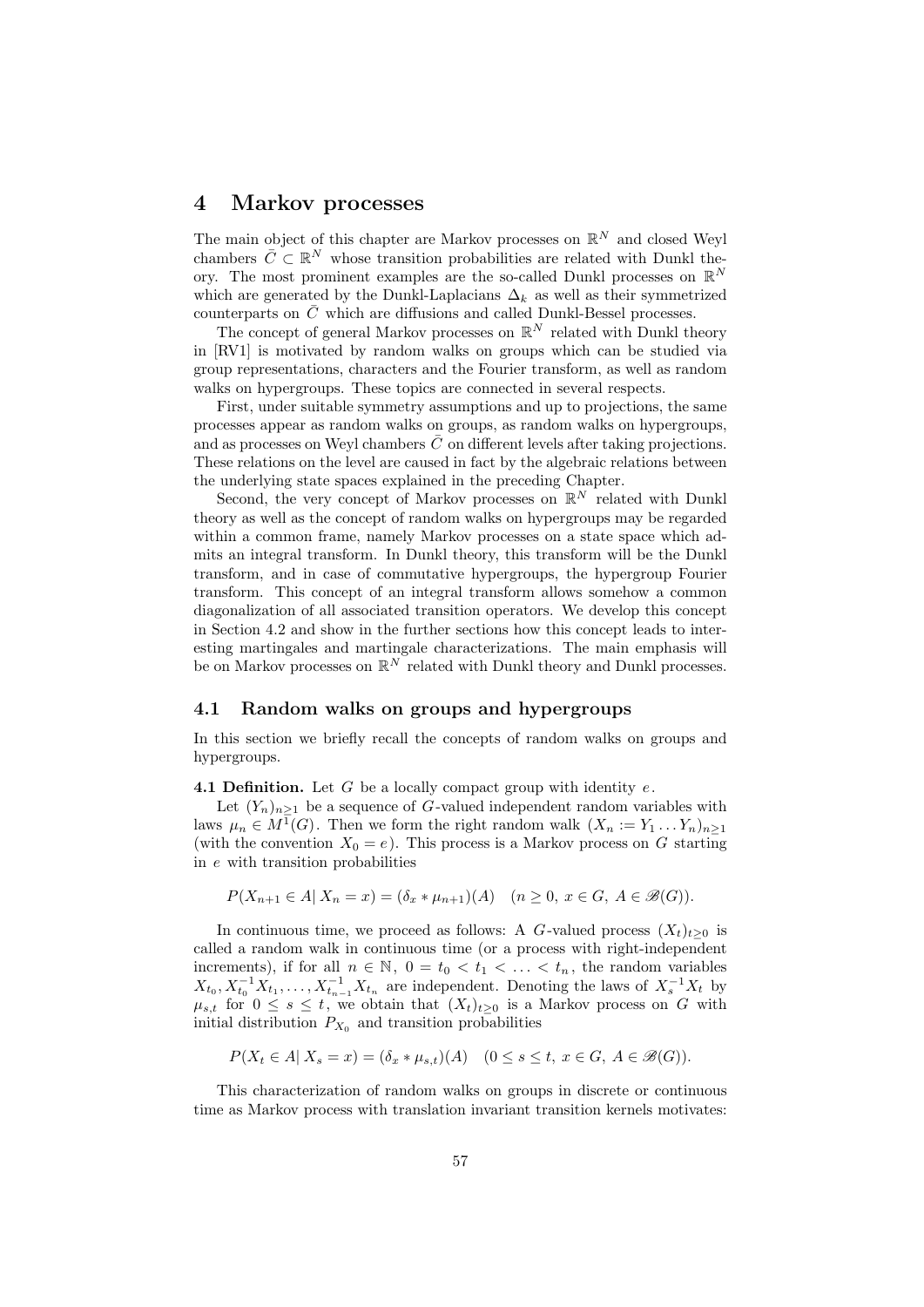**4.2 Definition.** Let  $(X, *)$  be a (always second countable) hypergroup, and let  $I = \mathbb{Z}_+$  or  $I = [0, \infty)$ . A X-valued Markov process  $(X_t)_{t \in I}$  is called a random walk on X, if for all  $s \le t \in I, x \in X$ , and  $A \in \mathcal{B}(X)$ ,

$$
P(X_t \in A | X_s = x) = (\delta_x * \mu_{s,t})(A)
$$

for a suitable family  $(\mu_{s,t})_{s\leq t\in I}$  of probability measures on X.

It can be easily checked that the  $\mu_{s,t}$  form a so-called hemigroup, i.e., for  $s \le t \le u \in I$ , we have  $\mu_{s,t} * \mu_{t,u} = \mu_{s,u}$ . Moreover, for  $t \in I$ , the law of  $X_t$  is given by  $P_{X_0} * \mu_{0,t}$  as in the group case. Moreover, standard arguments on the construction of Markov processes ensure that for a given initial law and a given hemigroup  $(\mu_{s,t})_{s\leq t\in I}\subset M^1(X)$  there always exists an associated random walk on a suitable probability space.

We next turn to relations between random walks on different groups or hypergroups.

**4.3 Example.** Let  $(G, K)$  be a Gelfand pair and  $(X_t)_{t \in I}$  a random walk on G starting in e such that all transition probabilities  $\mu_{s,t}$  are K-biinvariant, i.e., contained in  $M^1(G||K)$ . We then say that  $(X_t)_{t\in I}$  is a K-biinvariant random walk on  $G$ . It is well-known that K-biinvariant random walks on  $G$  may be analyzed via spherical Fourier transform. In particular, central limit theorems are often derived in this way similar to the classical approach on the group  $\mathbb{R}^N$ .

We may regard this approach also as follows: Consider the double coset hypergroup  $(X = G//K, *)$  and the canonical projection  $p : G \to G//K$ . It can be easily checked (see below) that the process  $(p(X_t))_{t\in I}$  then is a random walk on the commutative hypergroup  $(X = G//K, *)$ . In this way, an investigation of this random walk on  $(X = G//K, *)$  via the hypergroup Fourier transform corresponds precisely to the study of  $K$ -biinvariant random walks on  $G$  via the spherical Fourier transform.

**4.4 Lemma.** In the preceding setting,  $(p(X_t))_{t\in I}$  is a random walk on the commutative hypergroup  $(X = G//K, *)$  associated with the hemigroup  $(p(\mu_{s,t}))_{s \le t \in I}$ .

*Proof.* Let  $(\mathcal{F})_{t\in I}$  be the canonical filtration of the Markov process  $(X_t)_{t\in I}$  on G defined on some probability space  $(\Omega, \mathcal{A}, P)$ , and let  $(\mathcal{F})_{t \in I}$  be the canonical filtration of  $(p(X_t))_{t\in I}$ . Fix  $s \le t \in I$  and  $A \in \mathcal{B}(X)$ . We first note that the function  $x \longmapsto (\delta_x * \mu_{s,t})(p^{-1}(A))$  on G is K-biinvariant. This implies

$$
(\delta_x * \mu_{s,t})(p^{-1}(A)) = (\delta_{p(x)} * p(\mu_{s,t}))(A) \text{ for all } x \in G.
$$

Therefore, by the Markov property of  $(X_t)_{t\in I}$ ,

$$
P(p(X_t) \in A | \mathcal{F}_s) = P(X_t \in p^{-1}(A) | X_s) = (\delta_{X_s} * \mu_{s,t})(p^{-1}(A))
$$
  
=  $(\delta_{p(X_s)} * p(\mu_{s,t}))(A)$ 

a.s.. This implies that

$$
P(p(X_t) \in A | \tilde{\mathcal{F}}_s) = P(p(X_t) \in A | p(X_s)) = (\delta_{p(X_s)} * p(\mu_{s,t}))
$$

a.s. as claimed.

There exists the following variant of the preceding example:

 $\Box$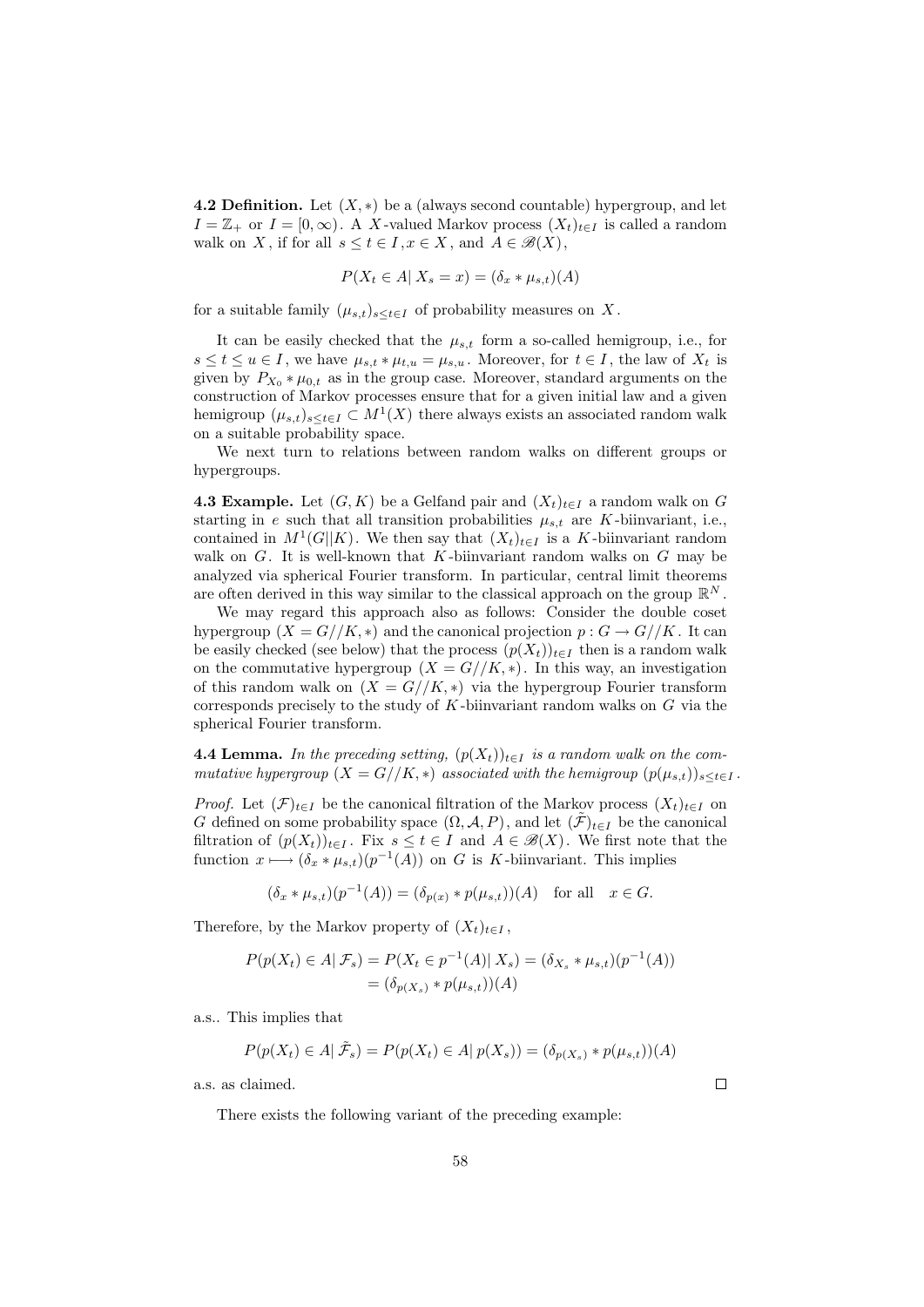**4.5 Example.** Let  $V$  be a locally compact abelian group on which a compact group K of automorphisms acts continuously. Let  $(X_t)_{t\in I}$  be a random walk on  $V$  starting in the identity  $e$  such that its transition probabilities are  $K$ invariant, i.e., for all  $0 \le s \le t$  and  $k \in K$ ,  $k(\mu_{s,t}) = \mu_{s,t}$ . We then say that  $(X_t)_{t\in I}$  is K-invariant.

Consider the commutative orbit hypergroup  $(V^K, *)$  and the associated canonical projection  $p: V \to V^K$ . In the same way as in the preceding lemma it may be checked that then  $(p(X_t))_{t \in I}$  is a random walk on  $(V^K, *)$  starting in the identity with transition probabilities  $(p(\mu_{s,t}))_{s \le t \in I} \subset M^1(V^K)$ .

- **4.6 Examples.** (1) Let  $V = \mathbb{R}^N$  and  $K = O(N)$ . Then  $V^k \simeq [0, \infty)$ , and the radial parts of  $O(N)$ -invariant random walks on  $\mathbb{R}^N$  are random walks on the Bessel-Kingman hypergroup of index  $\alpha = N/2 - 1$ . In particular, this holds for Bessel processes as radial parts of Brownian motions.
- (2) Let  $V = M_{p,q}(\mathbb{F})$  with  $p, q \in \mathbb{N}$  and  $\mathbb{F} = \mathbb{R}, \mathbb{C}, \mathbb{H}$ . Let  $K := U_p(\mathbb{F})$  act on V from the left. Then, by Section 3.4 ),  $V^K \simeq \Pi_q$ , where the canonical projection  $p: V \to V^K$  is given by  $p(x) = (x^*x)^{1/2}$ . Therefore, if  $(X_t)_{t \in I}$ is an K-invariant random walk on  $M_{p,q}(\mathbb{F})$ , then  $((X_t^*X_t)^{1/2})_{t\in I}$  is a random walk on the matrix Bessel hypergroup  $(M_{p,q}(\mathbb{F}), *)$  with index  $\mu = pd/2$ . In particular, Wishart processes with these shape parameters may be regarded as random walks on these hypergroups. The reader should be careful with a different norming of these processes in the literature; see [B] and [V2].
- (3) Let  $V = H_n(\mathbb{F})$  the space of all Hermitian matrices on which  $K = U_n(\mathbb{F})$ acts by conjugation. Then  $V^K$  may be identified with the Weyl chamber  $\overline{C}_n$  of type  $A_{n-1}$  by taking the ordered spectrum. If  $(X_t)_{t\in I}$  is an  $U_n(\mathbb{F})$ -conjugation invariant random walk on  $H_n(\mathbb{F})$ , then its spectral part forms a random walk on the associated orbit hypergroup  $(\bar{C}_n, *)$  which is associated with Dunkl theory of type  $A_{n-1}$  with multiplicity  $k = 1$ .

Similar interpretations exist for the root systems  $B_n, C_n, D_n$ .

The concept of Example 4.5 may be easily transferred to the case where  $V$  is a commutative hypergroup: Let  $(X, *)$  be a commutative hypergroup on which a compact group of hypergroup automorphisms acts continuously. Let  $(X_t)_{t\in I}$ be a random walk on  $(X, *)$  starting in the identity e such that its transition probabilities are K-invariant, i.e., for all  $0 \le s \le t$  and  $k \in K$ ,  $k(\mu_{s,t}) = \mu_{s,t}$ . We then say that  $(X_t)_{t\in I}$  is K-invariant. Consider the commutative orbit hypergroup  $(X^K, *)$  and the associated canonical projection  $p : X \to X^K$ . As above,  $(p(X_t))_{t\in I}$  then is a random walk on  $(V^K, *)$  starting in the identity with transition probabilities  $(p(\mu_{s,t}))_{s\leq t\in I} \subset M^1(V^K)$ .

**4.7 Example.** Consider the matrix Bessel hypergroup  $(\Pi_a(\mathbb{F}), *)$  of some admissable index  $\mu$  as in Section 3.4. As explained there, the group  $U_{\alpha}(\mathbb{F})$  acts on  $\Pi_q(\mathbb{F})$  by conjugation as a group of hypergroup automorphisms, and the associated orbit space can be identified with the Weyl chamber  $\bar{C}_q$  of type  $B_q$ . Therefore, the spectrum of  $U_q(\mathbb{F})$ -conjugation invariant random walks on the Bessel hypergroup  $(\Pi_q(\mathbb{F}),*)$  are random walks on the associated orbit hypergroup structures on  $\overline{C}_q$  which belong, by Section 3.4, to Dunkl theory with multiplicities  $k_1 = \mu - d(q-1)/2 - 1/2$  and  $k_2 = d/2$  with  $d = dim_{\mathbb{R}} \mathbb{F}$ .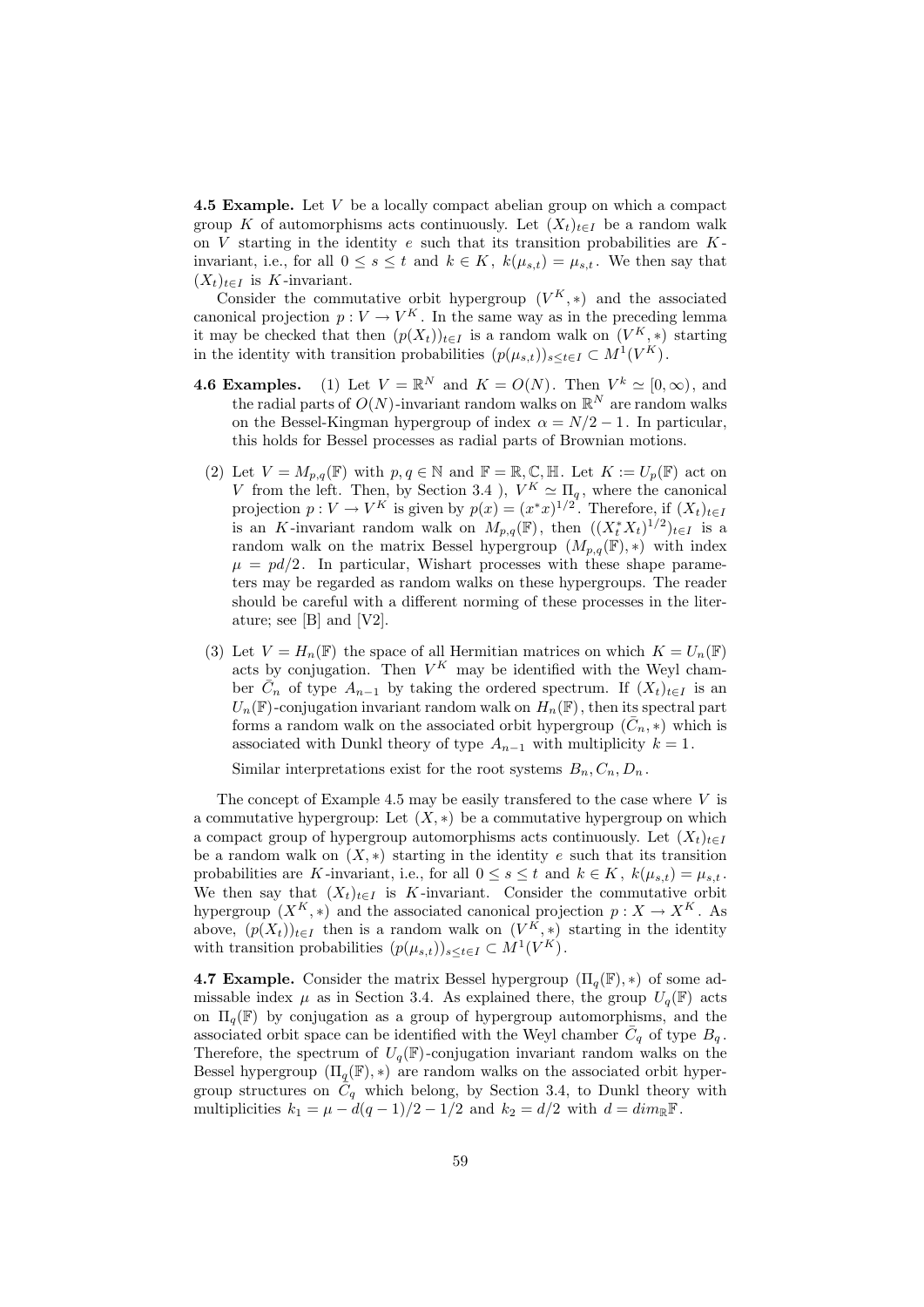In summary, projections of sufficiently symmetric classical random walks on the Euclidean space  $M_{p,q}(\mathbb{F})$  appear as random walks on different levels: As random walks on the matrix Bessel hypergroup  $(\Pi_q(\mathbb{F}), *)$  of index  $\mu = pd/2$ , as random walks on the commutative hypergroup on the Weyl chamber  $\overline{C}_q$  of type  $B_q$  which is associated with Dunkl theory with the multiplicities above, and finally as random walks on the one-dimensional Bessel-Kingman hypergroup  $[0,\infty)$  of index  $\alpha = dpq/2 - 1$ .

### 4.2 Markov processes related with integral transforms

In this section we introduce a concept which allows to study many features of random walks on commutative hypergroups as well as of Markov processes on  $\mathbb{R}^N$ , which are related with the Dunkl transform, within of a common frame. The concept is that of processes related with an abstract integral transform on the underlying state space. This transform will be either the Dunkl transform or the Fourier transform on a commutative hypergroup. Further integral transforms related with suitable families of special functions are also possible.

The following definition is suitable for our purposes:

4.8 Definition. Let X be a second countable, locally compact space, and  $(\varphi_{\lambda})_{\lambda \in \widehat{X}}$  a family of functions in  $C_b(X)$  labeled by some further locally compact space  $\widehat{X}$  with  $|\varphi_{\lambda}(x)| \leq 1$  for  $x \in X, \lambda \in \widehat{X}$ . The triple  $T = (X, \widehat{X}, (\varphi_{\lambda})_{\lambda \in \widehat{X}})$ will be called an abstract integral transform, if the following holds:

- (1) The mapping  $\lambda \mapsto \varphi_{\lambda}$  is continuous w.r.t. compact-uniform topology on  $C_b(X)$ .
- (2) There exists  $e \in X$  with  $\varphi_{\lambda}(e) = 1$  for all  $\lambda \in \hat{X}$ , and  $\hat{e} \in \hat{X}$  with  $\varphi_{\widehat{e}}(x) = 1$  for all  $x \in X$ .
- (3) Riemann-Lebesgue Lemma: There exists  $\pi \in M^+(\widehat{X})$  such that for all  $f \in L^1(\widehat{X}, \pi)$ , the function  $\check{f}(x) := \int_{\widehat{X}} f(\lambda) \varphi_\lambda(x) d\pi(\lambda)$  satisfies  $\check{f} \in$  $C_0(X)$ , and  $\{\check{f} : f \in L^1(\hat{X}, \pi)\}\$ is  $\|.\|_{\infty}$ -dense in  $C_0(X)$ .
- **4.9 Examples.** (1) Let  $X = \hat{X} = \mathbb{R}^N$ ,  $e = \hat{e} = 0$ ,  $d\pi(x) = w_k(x)dx$ , and  $(x, (x) := F_k(-ix))$  the Dunkl kernel for some multiplicity  $k > 0$ . Then  $\varphi_{\lambda}(x) := E_k(-ix, \lambda)$  the Dunkl kernel for some multiplicity  $k \geq 0$ . Then all axioms above are satisfied by Section 2.5.
- (2) Let X be a (from now on always second countable) commutative hypergroup with neutral element e, dual space  $\hat{X}$ , and Plancherel measure  $\pi$ . Taking  $\varphi_{\lambda}(x) := \overline{\lambda(x)}$  for  $\lambda \in \widehat{X}$ ,  $x \in X$  and  $\widehat{e} \equiv 1$ , we obtain all axioms above from Section 3.2.
- (3) By interchanging the roles of the commutative hypergroup  $X$  and its dual  $\hat{X}$  and taking the Haar measure instead of  $\pi$ , one also obtains also all axioms above from Section 3.2.

We collect a few obvious properties of abstract integral transforms:

- **4.10 Proposition.** (1) The integral transform  $M_b(X) \to C_b(\widehat{X})$ ,  $\mu \mapsto \widehat{\mu}$ with  $\widehat{\mu}(\lambda) = \int_X \varphi_\lambda(x) d\mu(x)$  is injective.
	- (2) For  $\mu \in M_b(X)$  and  $f \in L^1(\widehat{X}, \pi)$ ,  $\int_X \check{f} d\mu = \int_{\widehat{X}} f \widehat{\mu} d\pi$ .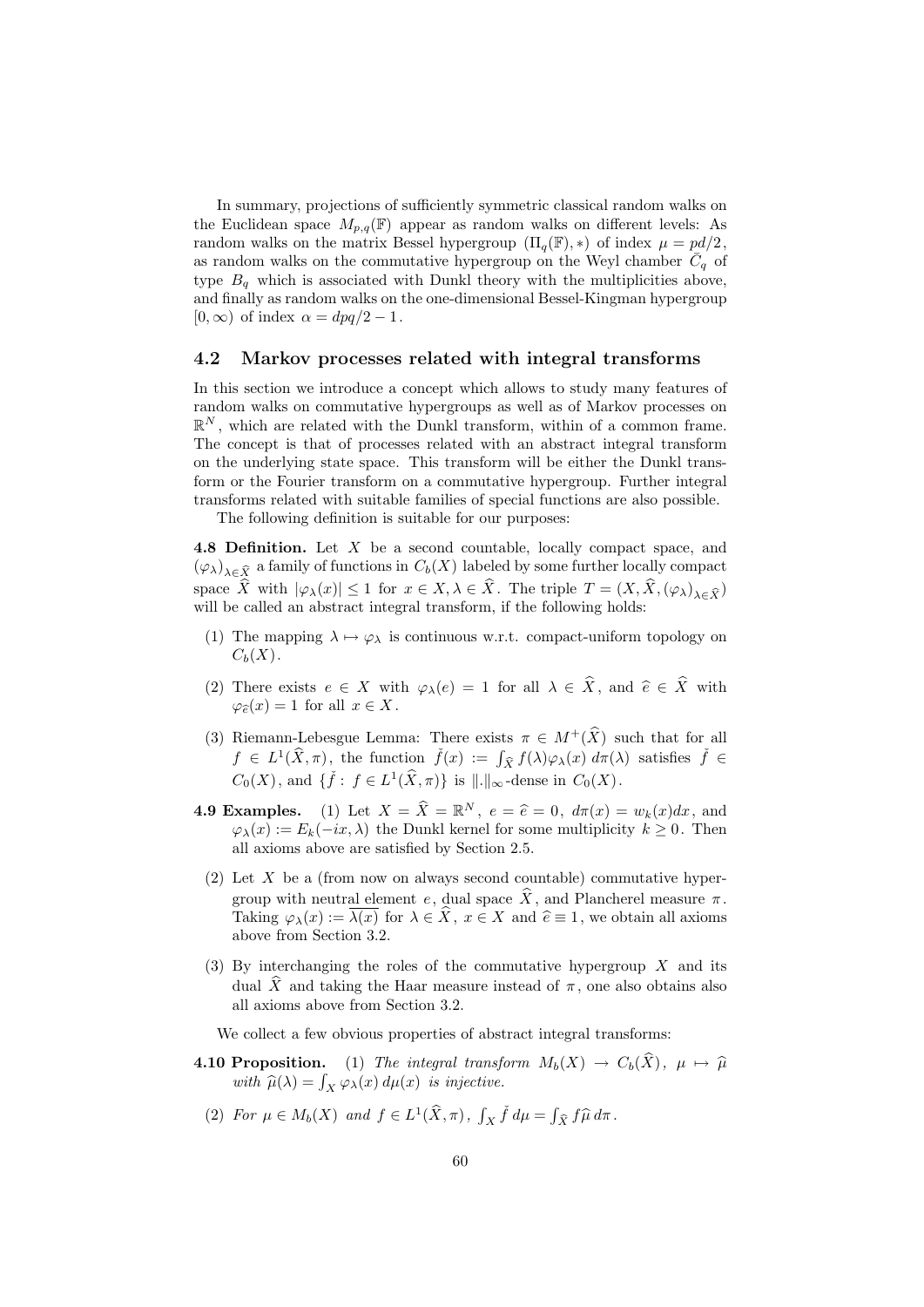#### (3) The  $\varphi_{\lambda}$  separate points of X, and e is unique.

*Proof.* (2) is clear and leads together with  $4.8(1)$  and  $4.8(3)$  to (1). Part (3) is then clear. П

Up to a further technical restriction, the axioms are also strong enough in order to yield Lévy's continuity theorem in a strong version:

# **4.11 Theorem.** Let  $(\mu_n)_{n \in \mathbb{N}} \subset M_b^+(X)$ .

- (1) If  $(\mu_n)_{n \in \mathbb{N}}$  converges weakly to  $\mu \in M_b^+(X)$ , then  $(\widehat{\mu}_n)_{n \in \mathbb{N}}$  converges to  $\widehat{\mu}$  pointwise.
- (2) If  $(\widehat{\mu}_n)_{n\in\mathbb{N}}$  tends pointwise to a  $\mathbb C$ -valued function  $\varphi$  on  $\widehat{X}$  continuous at  $\hat{e}$  and if  $\hat{e} \in supp \pi$  holds, then there is a unique  $\mu \in M_b^+(X)$  with  $\widehat{\mu} = \varphi$ , and  $(\mu_n)_{n \in \mathbb{N}}$  tends weakly to  $\mu$ .

Notice that the additional condition in (2) holds in the Dunkl setting and precisely for the commutative hypergroups where the identity character is contained in  $supp \pi$ . This is the case for all commutative hypergroups with subexponential growth and in particular for all double coset hypergroups of Euclidean type in Chapter 3.2 as well as for all Bessel hypergroups on matrix cones.

*Proof.* Part  $(1)$  is obvious. For the proof of  $(2)$  we use the well-known approach of Siebert which works for commutative groups and hypergroups; see e.g. Section 4.2 of [BH]: By the assumptions,  $\lim_n ||\mu_n|| = \lim_n \hat{\mu}_n(\hat{e}) = \varphi(\hat{e})$ . Therefore, by a compactness argument, there is a  $\sigma(M_b(X), C_0(X))$ -convergent subsequence  $(\mu_{n_k})_k$  with some limit  $\mu \in M_b^+(X)$ . Therefore, by Proposition 4.10(2), we obtain for all  $g \in L^1(\hat{X}, \pi)$  that  $\lim_k \int_{\hat{X}} g \hat{\mu}_{n_k} d\pi = \int_{\hat{X}} g \hat{\mu} d\pi$ . Moreover, as  $\|\widehat{\mu}_n\|_{\infty}$  remains bounded, this limit is also equal to  $\int_{\widehat{X}} g\varphi \,d\pi$ . As  $\varphi$  and  $\widehat{\mu}$ <br>are continuous at  $\widehat{\varepsilon} \in \operatorname{sum} \pi$ , we conclude that  $\varphi(\widehat{\varepsilon}) = \widehat{\mu}(\widehat{\varepsilon})$ . This shows that are continuous at  $\hat{e} \in supp \pi$ , we conclude that  $\varphi(\hat{e}) = \hat{\mu}(\hat{e})$ . This shows that  $\lim_{k} ||\mu_{n_k}|| = ||\mu||$ , i.e.,  $(\mu_{n_k})_k$  tends weakly to  $\mu$ . Therefore,  $\hat{\mu} = \varphi$ , i.e.,  $\mu$  is determined uniqually and independent of the subsequence. As the eleccion determined uniquely and independent of the subsequence. As the closed unit ball in  $M_b^+(X)$  is compact and metrizable w.r.t.  $\sigma(M_b^+(X), C_0(X))$ , we readily obtain that  $(\mu_n)_n$  converges to  $\mu$ .  $\Box$ 

We notice that for commutative hypergroups  $X$  the following weaker continuity result holds (see Section 4.2 of [BH]): If for measures  $\mu_n, \mu \in M_b^+(X)$ ,  $\hat{\mu}_n$  tends pointwise to  $\hat{\mu}$  on  $\hat{X}$ , then  $\mu_n$  tends weakly to  $\mu$ .

In any case, all versions of Lévy's continuity theorem are strong enough for application in probability, e.g., in order to derive CLTs. We do not go into details and refer to [BH] for applications to random walks on hypergroups.

We next turn to Markov kernels associated with abstract integral transforms. For this we fix an abstract integral transform  $T = (X, \hat{X}, (\varphi_\lambda)_{\lambda \in \hat{X}})$ .

**4.12 Definition.** A Markov kernel  $P: X \times \mathcal{B}(X) \to [0,1]$  is called related with  ${\cal T}$  if

$$
P(x,.)^{()}(\lambda) = P(e,.)^{()}(\lambda) \cdot \varphi_{\lambda}(x) \quad \text{for all } x \in X, \lambda \in \widehat{X}.
$$
 (4.1)

**4.13 Examples.** (1) Let X be a commutative hypergroup with dual  $\hat{X}$ . Let  $\mu \in M^1(X)$ . It can be easily checked that  $P_\mu(x, A) := \mu * \delta_x(A)$  establishes a "translationinvariant" Markov kernel on  $X$ . This kernel is obviously related with the hypergroup Fourier transform.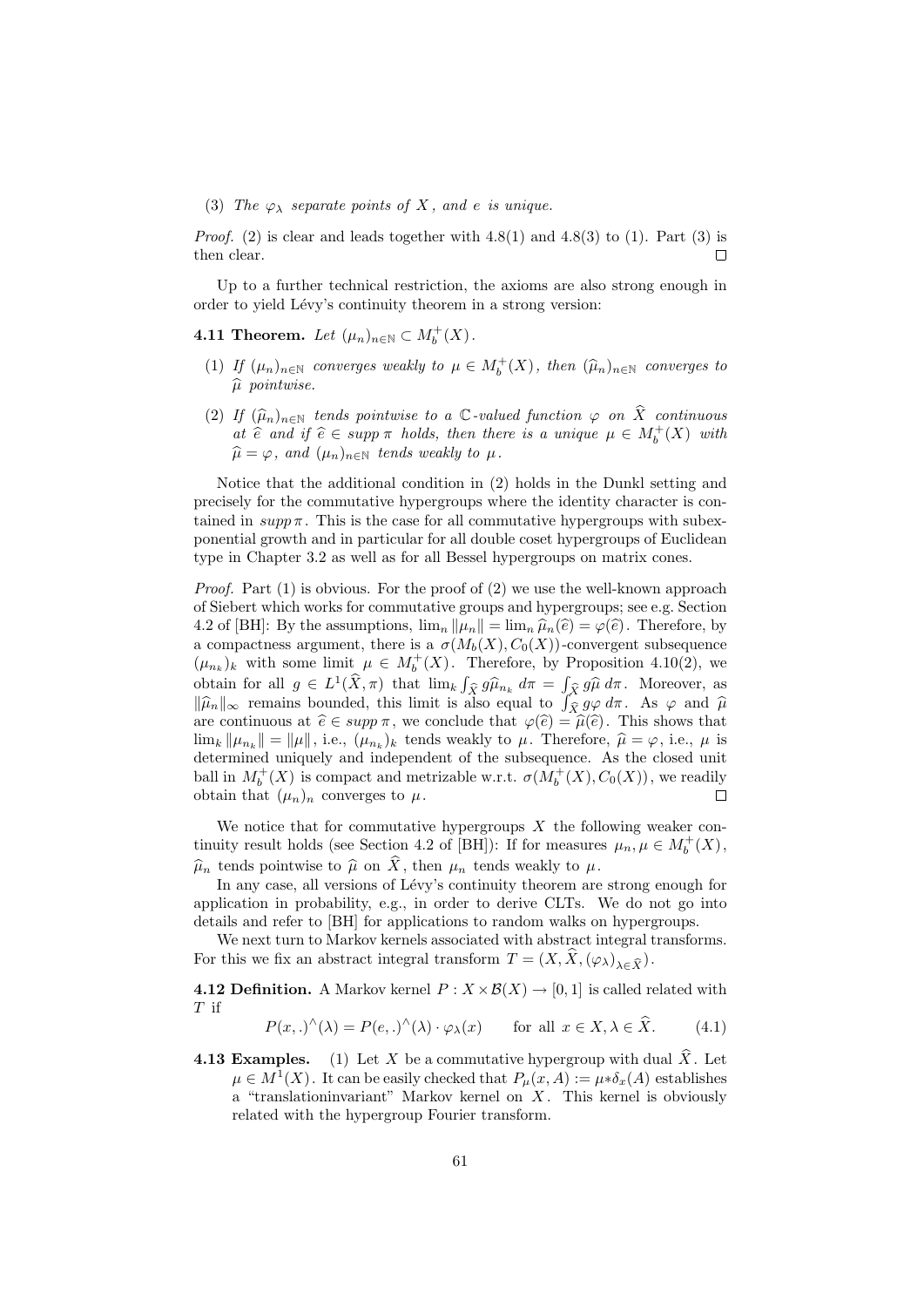(2) For  $X = \hat{X} = \mathbb{R}^N$  and the Dunkl transform, condition (4.1) can be translated easily. We then obtain the notion of a kernel  $P$  related with the Dunkl transform. For multiplicity  $k = 0$ , i.e., the group case, this notion agrees by the injectivity of the classical Fourier transform with the usual notion of translation invariant kernels on  $\mathbb{R}^N$ . We notice that it is an open problem, for which probability measures  $\mu \in M^1(\mathbb{R}^N)$  precisely there exists a Markov kernel P on  $\mathbb{R}^N$  with  $\mu = P(0, .)$ . On the other hand there exist many examples like all pseudo-radial probability measures on  $\mathbb{R}^N$  in the sense of Section 2.8, which in particular includes the Dunkl Gaussians.

We next collect basic properties of such Markov kernels.

**4.14 Lemma.** Let P and Q be Markov kernels related with the abstract integral transform as above.

- (1)  $Pf(x) := \int_X f(y) P(x, dy)$  defines a bounded linear operator on  $C_0(X)$ .
- (2) The composition  $P \circ Q$  with  $P \circ Q(x, A) = \int_X Q(z, A) P(x, dz)$  is a Markov  $kernel$  on  $X$  related with  $T$ , and

$$
((P \circ Q)(x,.))^{\wedge}(\lambda) = Q(e,.)^{\wedge}(\lambda) \cdot P(e,.)^{\wedge}(\lambda) \cdot \varphi_{\lambda}(x) \text{ for } x \in X, \lambda \in \widehat{X}. \tag{4.2}
$$

In particular,  $P \circ Q = Q \circ P$ .

*Proof.* For (1), it suffices to check  $P f \in C_0(X)$  for  $f \in C_0(X)$ . As  $\{ \check{g} : g \in C_0(X) \}$  $L^1(\hat{X}, \pi)$  is  $\|\cdot\|_{\infty}$ -dense in  $C_0(X)$ , it suffices by an  $\epsilon$ -estimate, to do this for  $f = \check{g}, g \in L^1(\hat{X}, \pi)$ . In this case we obtain from Proposition 4.10(2)

$$
Pf(x) = \int_X \check{g}(y) P(x, dy) = \int_{\widehat{X}} g(\lambda) \cdot P(x,.)^\wedge(\lambda) d\pi(\lambda)
$$

$$
= \int_{\widehat{X}} g(y) \cdot \varphi_\lambda(x) P(e,.)^\wedge(\lambda) d\pi(\lambda) = (g \cdot P(e,.)^\wedge)^\vee(x)
$$

which is a function in  $C_0(X)$  by our axioms. This implies (1). (2) is easy to check; compare e.g. with Lemma 4.2 of [RV1]. Г

We now turn to families of Markov kernels on X and associated Markov processes related to an abstract integral transform  $T$ . For this fix a time area  $I = [0, \infty)$  or  $I = \mathbb{Z}_+$ , and put  $S := \{(s, t) : s, t \in I, s \le t\}.$ 

**4.15 Definition.** A family  $(P_{s,t})_{s\leq t\in I}$  of Markov kernels on X related to T is called a (continuous) hemigroup of Markov kernels related with  $T$ , if

- (1) for all  $s \leq t \leq u \in I$ ,  $P_{s,t} \circ P_{t,u} = P_{s,u}$ ,
- (2)  $P_{t,t}$  is the trivial kernel for  $t \in I$ , and
- (3) the mapping  $S \to M^1(X)$ ,  $(s,t) \mapsto P_{s,t}(0,.)$ , is weakly continuous.

In particular, if in addition  $P_{s,t} = P_{s+u,t+u}$  for all  $(s,t) \in S$  and  $u \in I$ , then we may put  $P_t := P_{0,t}$  for  $t \in I$  and obtain a continuous semigroup  $(P_t)_{t \in I}$  of Markov kernels related with  $T$ .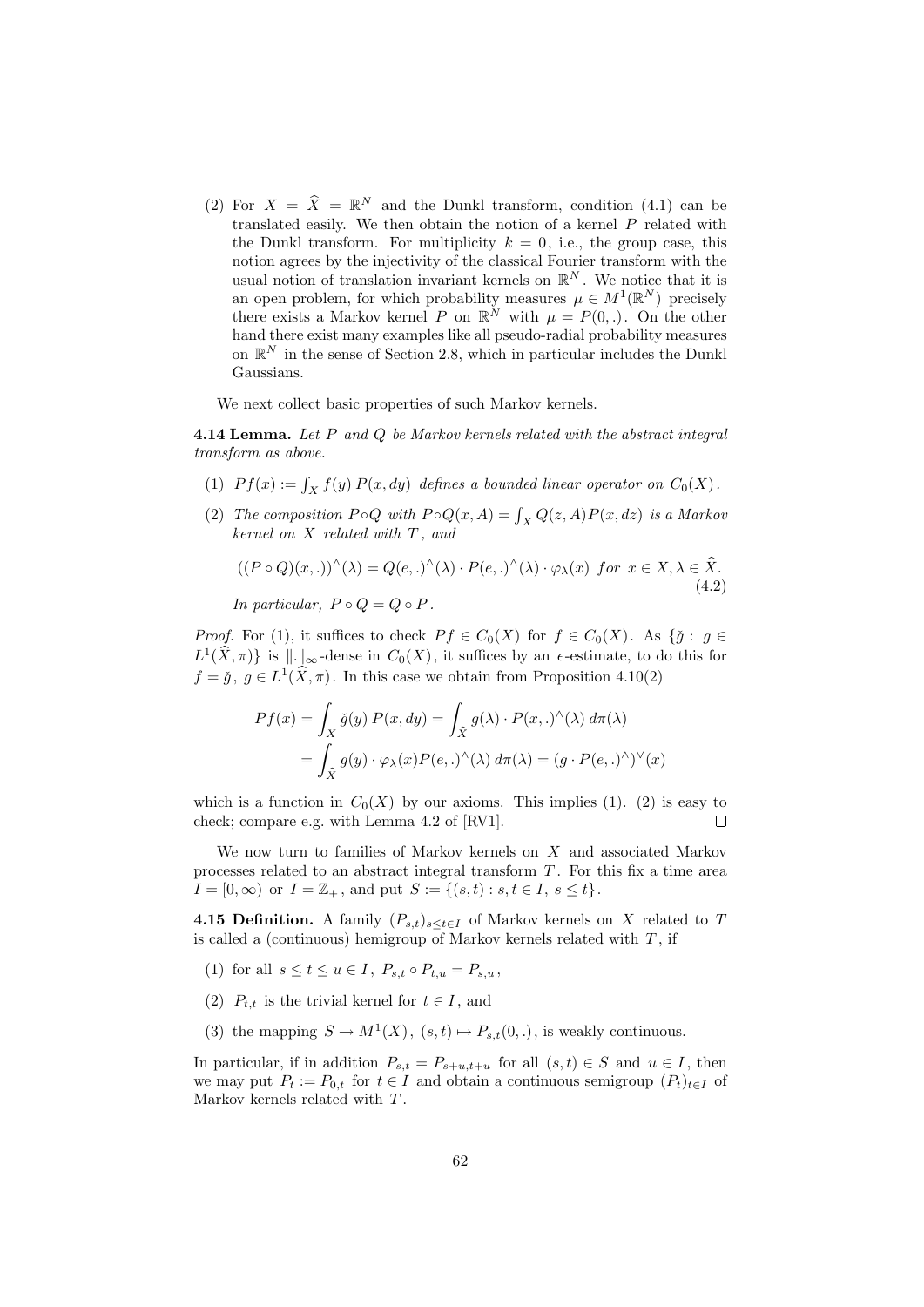Assume that a hemigroup  $(P_{s,t})_{s\leq t\in I}$  of Markov kernels on X related to T as well as a starting probability  $\mu \in M^1(X)$  are given. Then we can construct in a canonical way an associated Markov process on  $X$ . Such processes will be called Markov processes on  $X$  related with the integral transform  $T$ . In the case of a semigroup we obtain time-homgoeneous Markov processes on  $X$ related with  $T$ ; they are analogs of Lévy processes.

- **4.16 Examples.** (1) Let  $(\mu_t)_{t\geq 0} \subset M^1(X)$  be a convolution semigroup on a commutative hypergroup X, i.e.,  $\mu_s * \mu_t = \mu_{s+t}$  for  $s, t \geq 0$  with  $\mu_0 = \delta_e$ , and  $[0, \infty) \to M^1(X)$ ,  $t \mapsto \mu_t$  is weakly continuous. Then the kernels  $P_t(x, A) := \mu_t * \delta_x(A)$  ( $x \in X$ ,  $A \in \mathcal{B}(X)$ ) form a semigroup of Markov kernels related to the hypergroup Fourier transform.
	- (2) For any root system and any multiplicity  $k \geq 0$ , the Dunkl heat kernels  $P_t(x, dy) = \Gamma_k(t, x, y) w_k(y) dy$  on  $\mathbb{R}^N$  of Chapter 2.6 with

$$
\Gamma_k(t, x, y) := \frac{1}{(2t)^{\gamma + N/2} c_k} e^{-(|x|^2 + |y|^2)/4t} E_k\left(\frac{x}{\sqrt{2t}}, \frac{y}{\sqrt{2t}}\right), \quad x, y \in \mathbb{R}^N,
$$

and  $t > 0$  form (together with the trivial kernel  $P_0$ ) a semigroup of Markov kernels related to the Dunkl transform.

**4.17 Remark.** If  $\widehat{X}$  is connected (which is for instance the case in Dunkl theory), then condition (2) of Definition 4.15 holds automatically. In fact,  $P_{t,t} =$  $P_{t,t} \circ P_{t,t}$  and Lemma 4.14(2) ensure that  $P_{t,t}(e,.)^{\wedge}$  is a  $\{0,1\}$ -valued function with  $P_{t,t}(e,.)^{\wedge}(\hat{e}) = 1$ , and hence  $P_{t,t}(e,.)^{\wedge} \equiv 1$  which implies together with the injectivity of the integral transform the assertion.

**4.18 Lemma.** Let  $(P_{s,t})_{s\leq t\in[0,\infty)}$  be a hemigroup of Markov kernels on X related with T. Then for all  $(s,t) \in S$  and  $\lambda \in \hat{X}$ ,  $P_{s,t}(e,.)^{\wedge}(\lambda) \neq 0$ .

*Proof.* For  $\lambda \in \hat{X}$ , the mapping  $(s, t) \mapsto P_{s,t}(e,.)^{\wedge}(\lambda) \neq 0$  is continuous with  $P_{t,t}(e,.)\hat{ }(\lambda) = 1$  and  $P_{s,t}(e,.)\hat{ }(\lambda) \cdot P_{t,u}(e,.)\hat{ }(\lambda) = P_{s,u}(e,.)\hat{ }(\lambda)$ . Therefore,  $P_{s,t}(e,.)^{\wedge}(\lambda) = 0$  immediately would lead to a contradiction.  $\Box$ 

We now restrict our attention to the time-homogeneous case.

4.19 Remark. The arguments of the proof of 4.18 imply for a semigroup  $(P_t)_{t>0}$  of Markov kernels on X that there exists a function  $\psi : \widehat{X} \to \mathbb{C}$  with  $P_t(e,.)^{\hat{ }}(\lambda) = e^{-t\psi(\lambda)}$  for  $t \geq 0$ ,  $\lambda \in \hat{X}$ . The function  $\psi$  satisfies  $\text{Re}\,\psi \geq 0$  and

$$
\psi(\lambda) = \lim_{t \downarrow 0} \frac{1}{t} (1 - P_t(0,.)^\wedge(\lambda)) \qquad (\lambda \in \widehat{X}). \tag{4.3}
$$

Moreover,  $\psi$  is continuous because of

$$
\left(\int_0^\infty e^{-t} P_t(e,.) dt\right)^\wedge(\lambda) = \int_0^\infty e^{-t} e^{-t\psi(\lambda)} dt = (1 + \psi(\lambda))^{-1}.
$$

 $\psi$  is called the negative definite function associated with  $(P_t)_{t>0}$ .

**4.20 Proposition.** Each semigroup  $(P_t)_{t\geq0}$  of kernels on X related to T is a Feller semigroup, i.e., for  $f \in C_0(X)$  and  $t \geq 0$ ,  $P_t f \in C_0(X)$ , and

$$
\lim_{t \to 0} \|P_t f - f\|_{\infty} = 0 \quad \text{for} \quad f \in C_0(X). \tag{4.4}
$$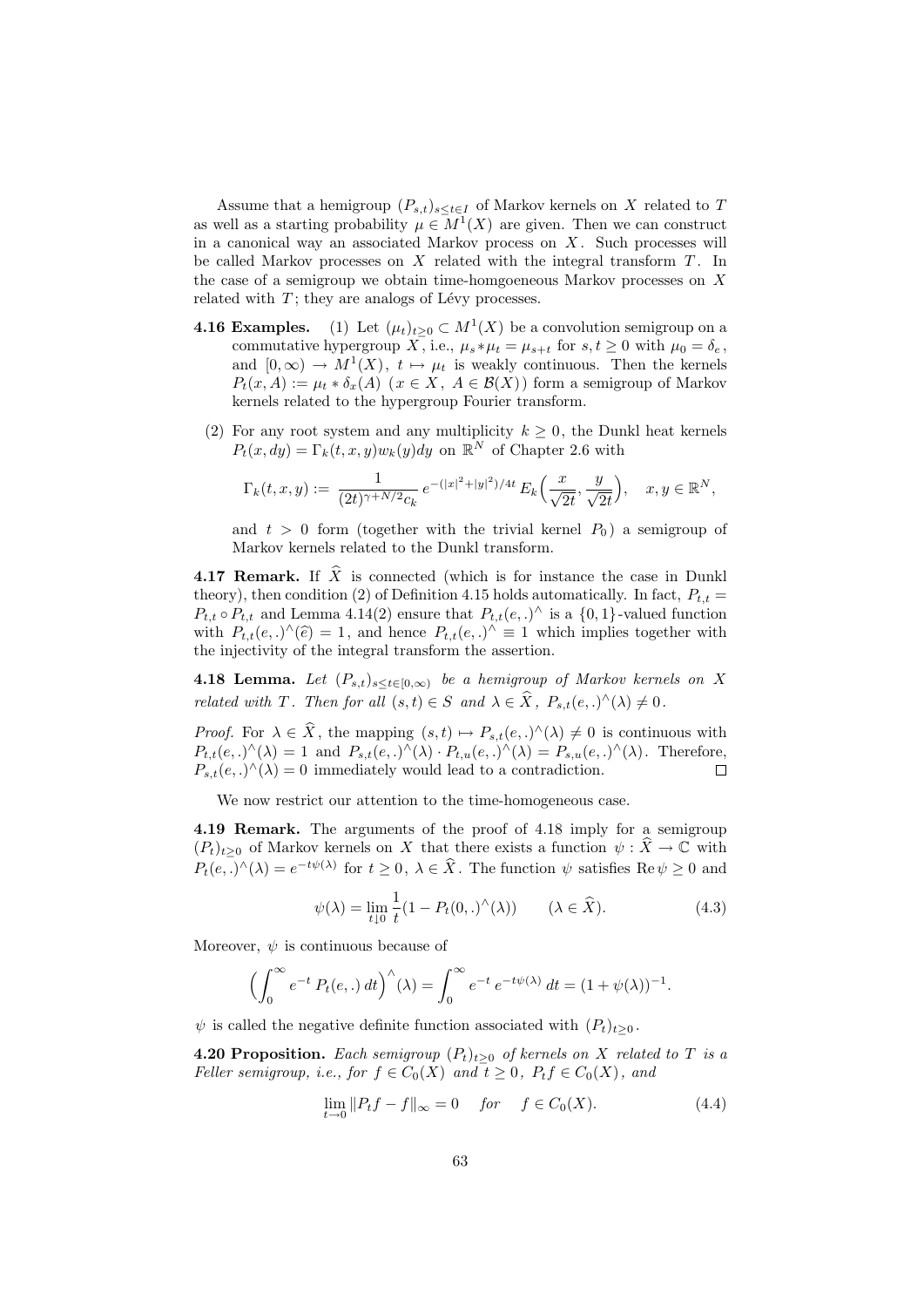*Proof.* It suffices to check (4.4). Taking  $f = \check{g}$ ,  $g \in L^1(\check{X}, \pi)$ , we have

$$
|P_t f(x) - f(x)| = \left| \int_{\widehat{X}} g(\lambda) \left( P_t(e, 0)^\wedge(\lambda) - 1 \right) \psi_\lambda(x) \, d\pi(\lambda) \right|
$$
  

$$
\leq \int_{\widehat{X}} |g(\lambda)| \, |P_t(e, 0)^\wedge(\lambda) - 1| \, d\pi(\lambda)
$$

which tends for  $t \to 0$  to 0 independent of x. In other words, (4.4) holds for  $f = \check{g}$ ,  $g \in L^1(\hat{X}, \pi)$ . As the space of these functions is  $\|.\|_{\infty}$ -dense in  $C_0(X)$ , and the operators  $P_t$  on  $C_0(X)$  satisfy  $||P_t|| \leq 1$ , (4.4) follows by an  $\epsilon$ -argument for  $f \in C_0(X)$ .  $\Box$ 

Proposition 4.20 together with the theorem of Dynkin-Kinney-Blumenthal (see, e.g.,  $[Dy]$ ) imply:

4.21 Corollary. Each time-homogeneous Markov process related with an ab $stract$  integral transform admits a càdlàg modification, i.e. a modification with right continuous paths and left limits.

Let  $(P_t)_{t>0}$  be a semigroup of Markov kernels on X related to some abstract integral transform  $T$ . As this semigroup forms a positive contraction semigroup on  $C_0(X)$ , we introduce the generator

$$
Lf := \lim_{t \to 0} \frac{1}{t} (P_t f - f)
$$

which is a closed operator with a  $\|.\|_{\infty}$ -dense domain in  $C_0(X)$  by the Hille-Yoshida theory. We also define the following extended domains:

 $D(L) := \{ f \in C(X) : \frac{1}{t}(P_t f - f) \text{ converges uniformly on } X \text{ for } t \to 0 \},$ 

and

$$
D_b(L) := D(L) \cap C_b(X), \quad D_0(L) := D(L) \cap C_0(X).
$$

 $D_0(L)$  is the domain of L on  $C_0(X)$ , and  $Lf \in C_0(X)$  for  $f \in D_0(L)$ . Moreover, for  $t > 0$ ,  $x \in X$  and  $\lambda \in \widehat{X}$ ,

$$
P_t \varphi_\lambda(x) = P_t(x,.)^\wedge(\lambda) = P_t(e,.)^\wedge(\lambda) \varphi_\lambda(x) = P_t \varphi_\lambda(e) \cdot \varphi_\lambda(x)
$$

and hence

$$
\lim_{t \to 0} \frac{1}{t} (P_t \varphi_\lambda(x) - \varphi_\lambda(x)) = -\psi(\lambda) \varphi_\lambda(x)
$$

uniformly with the negative definite function  $\psi$  of Remark 4.19. In particular, we have  $\{\varphi_{\lambda} : \lambda \in \widehat{X}\}\subset D_b(L)$  with  $L\varphi_{\lambda} = -\psi \cdot \varphi_{\lambda}$ .

We next introduce a notion of Gaussian semigroups analog to locally compact groups, which also works for commutative hypergroups.

**4.22 Definition.** Let  $(P_t)_{t>0}$  be a semigroup of Markov kernels on X related with some abstract integral transform with the generator  $L$  on  $C_0(X)$ .

(1)  $(P_t)_{t>0}$  is called Gaussian if

$$
\lim_{t \to 0} \frac{1}{t} P_t(e, X \setminus U) = 0 \quad \text{for all open subsets } U \subset X \text{ with } e \in U.
$$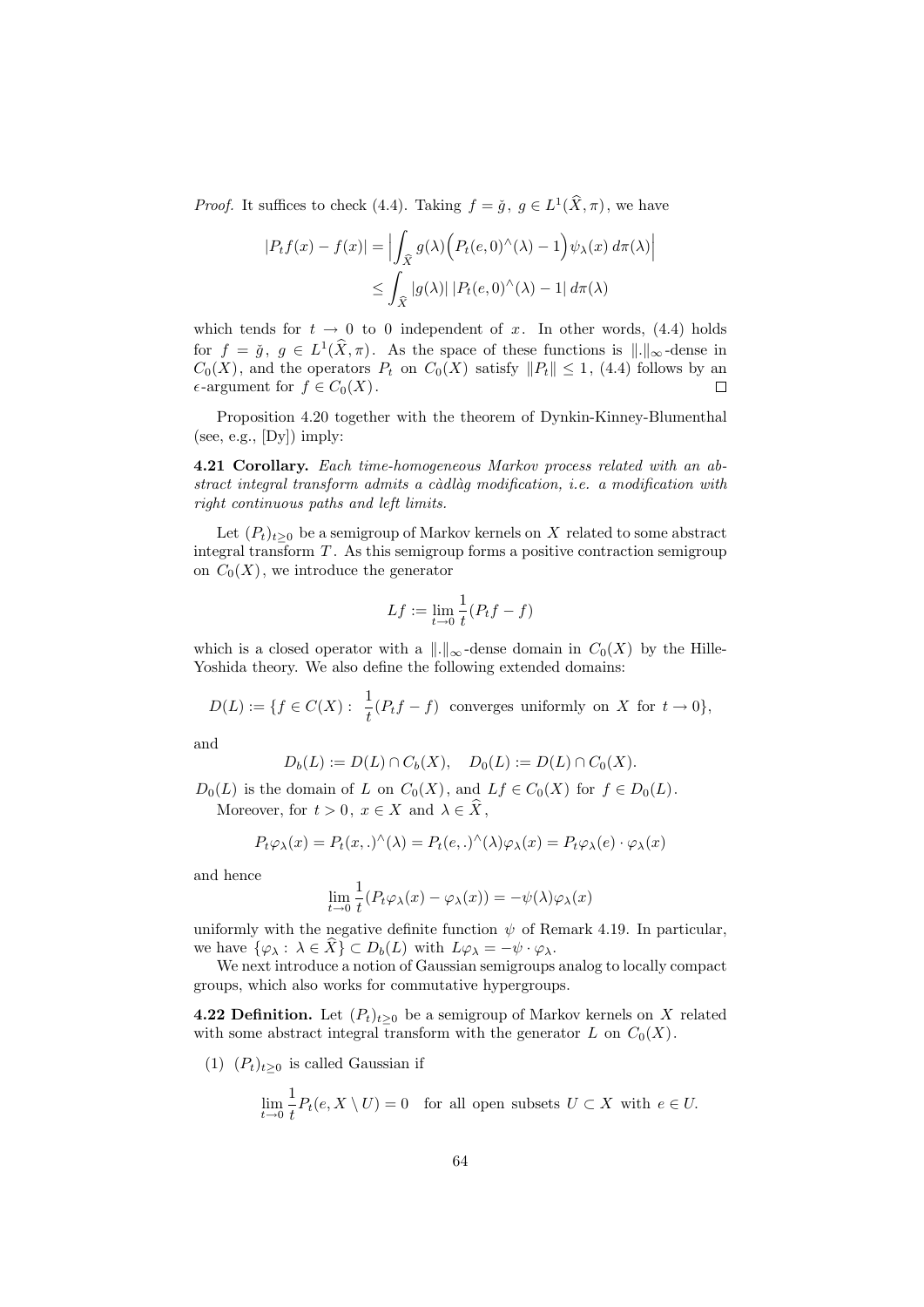(2) L is called of local type if  $supp(Lf) \subset supp f$  for all  $f \in D_c(L)$ .

It is well-known from the theory of Feller processes (see e.g. [Dy]) that its generator  $L$  is of local type if and only if each associated Feller process admits an a.s. continuous modification. Moreover, the following characterization of Gaussian processes on commutative hypergroups, which is analog to the group case, can be found in [ReV].

**4.23 Theorem.** Let  $(\mu_t)_{t\geq0} \subset M^1(X)$  be a convolution semigroup on a commutative hypergroup  $X$ . Then the following are equivalent:

- (1)  $(\mu_t)_{t\geq0}$  is Gaussian, i.e., the associated semigroup of kernels is Gaussian.
- $(2)$  L is of local type.
- (3) Each Lévy process on X associated with  $(\mu_t)_{t>0}$  admits an a.s. continuous modification.

This equivalence is not longer valid for time-homogeneous Markov processes related with abstract integral transforms. In fact, for multiplicities  $k \geq 0$ , the heat kernels of Dunkl type satisfy

$$
P_t(0, dy) = \frac{1}{(2t)^{\gamma + N/2} c_k} e^{-|y|^2/4t} w_k(y) dy,
$$

i.e., like classical Gaussian kernels they are Gaussian in the sense of 4.22(1). On the other hand, the generator of this heat semigroup is the Dunkl Laplacian, which is obviously of local type if and only if  $k \equiv 0$  holds. Therefore, taking Theorem 4.23 into account, we conclude:

**4.24 Corollary.** For any root system and any multiplicity  $k \geq 0$  with  $k \neq$ 0, there exists no commutative hypergroup structure on  $\mathbb{R}^N$  with the Dunkl transform as hypergroup Fourier transform.

We notice that for  $N = 1$ , explicit formulas for the Dunkl convolution are known ([R1] and [Ros]; see Chapter 2.8), which immediately show that this convolution is not positivity preserving.

### 4.3 Martingales associated with integral transforms

Let  $T = (X, \hat{X}, (\varphi_\lambda)_{\lambda \in \hat{X}})$  be an abstract integral transform as introduced in the preceding section. We here construct martingales related to Markov processes on X related with T in a canonical way by using the functions  $\varphi_{\lambda}$  which play the role of characters.

For the classical Brownian motion on the group  $\mathbb{R}^N$ , the following martingale characterization can be found in many textbooks on stochastic analysis as a preparation to the Lévy characterization of Brownian motion. Extensions of this characterization to Lévy processes on locally compact groups or commutative hypergroups can be found e.g. in [ReV], [V1], [HP]. Moreover, a version for processes on  $\mathbb{R}^N$  related with the Dunkl transform, can be found in [RV1].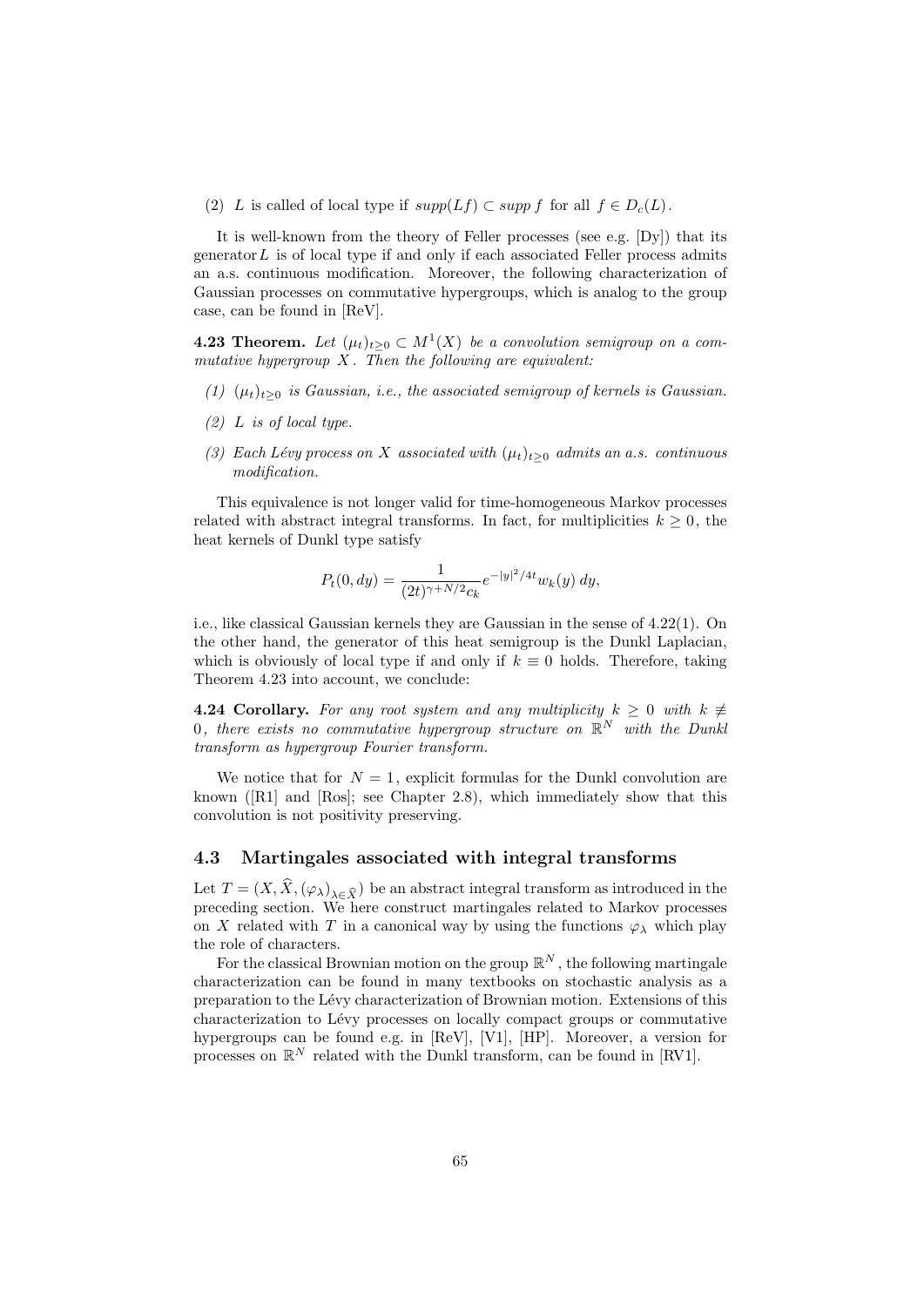**4.25 Theorem.** Let  $I = [0, \infty)$  or  $I = \mathbb{Z}_+$ . Let  $(P_{s,t})_{s \le t \in I}$  a hemigroup of Markov kernels on X related to T. Then an arbitrary stochastic process  $(X_t)_{t\in I}$ on X is a Markov process related with the hemigroup  $(P_{s,t})_{s\leq t\in I}$  if and only if

$$
\left(\frac{1}{P_{0,t}(e,.)^\wedge(\lambda)} \cdot \varphi_\lambda(X_t)\right)_{t \ge 0} \tag{4.5}
$$

is a martingale for each  $\lambda \in \widehat{X}$  w.r.t. the canonical filtration  $(\mathcal{F}_t)_{t\in I}$  of  $(X_t)_{t\in I}$ .

*Proof.* Notice first that  $P_{s,t}(x,.)^{\wedge}(\lambda) \neq 0$  for all  $t \geq s \geq 0$ ,  $x \in X, \lambda \in \widehat{X}$ by Lemma 4.18. This ensures that the processes above are well-defined. Let  $(\Omega, \mathcal{A}, P)$  be the probability space on which the process  $(X_t)_{t \in I}$  is defined.

To check the only-if-part, take  $s, t \in I$  and  $\lambda \in \widehat{X}$ . Then for a.e.  $\omega \in \Omega$ ,

$$
E(\varphi_{\lambda}(X_{s+t})|\mathcal{F}_s)(\omega) = E(\varphi_{\lambda}(X_{s+t})|X_s)(\omega) = \int_X \varphi_{\lambda}(x) P_{s,s+t}(X_s(\omega), dx)
$$
  
=  $\varphi_{\lambda}(X_s(\omega)) \cdot P_{s,s+t}(e,.)^{\wedge}(\lambda).$ 

Hence, as  $P_{0,s+t}(e,.)^{\wedge} = P_{0,s}(e,.)^{\wedge} \cdot P_{s,s+t}(e,.)^{\wedge}$ , the process (4.5) is a martingale.

To check the if-part, take again  $s, t \in I$  and  $\lambda \in \hat{X}$ . Then, by our assumption and the preceding equation,

$$
E(\varphi_{\lambda}(X_{s+t})|\mathcal{F}_s) = \varphi_{\lambda}(X_s) \cdot P_{s,s+t}(e,.)^{\wedge}(\lambda). \quad \text{a.s..}
$$

Now take  $F \in \mathcal{F}_s$  with  $P(F) > 0$ . Define the probability measure  $P_F$  on  $(\Omega, \mathcal{A})$  by  $P_F(A) := \frac{P(A \cap F)}{P(F)}$ . The distributions  $\mu_s^F, \mu_{s+t}^F \in M^1(X)$  of  $X_s$  and  $X_{s+t}$  w.r.t.  $P_F$  satisfy

$$
(\mu_{s+t}^F)^\wedge(\lambda) = \int_X \varphi_\lambda(y) \, d\mu_{s+t}^F(y) = \frac{1}{P(F)} \int_F \varphi_\lambda(X_{s+t}) \, dP
$$
  
= 
$$
\frac{1}{P(F)} \int_F E(\varphi_\lambda(X_{s+t}) | \mathcal{F}_s) \, dP
$$
  
= 
$$
\frac{1}{P(F)} \int_F P_{s,s+t}(e,.)^\wedge(\lambda) \cdot \varphi_\lambda(X_s) \, dP
$$
  
= 
$$
P_{s,s+t}(e,.)^\wedge(\lambda) \cdot (\mu_s^F)^\wedge(\lambda) = (P_{s,s+t} \circ \mu_s^F)^\wedge(\lambda).
$$

As this holds for all  $\lambda \in X$ , the injectivity of our integral transform yields that  $\mu_{s+t}^F = P_{s,s+t} \circ \mu_s^F$ . Hence, for each Borel set  $B \subset X$  and each  $F \in \mathcal{F}_s$ ,

$$
\int_{F} 1_{\{X_{s+t} \in B\}} dP = P(\{X_{s+t} \in B\} \cap F) = P(F) \cdot \mu_{s+t}^{F}(B)
$$

$$
= P(F) \cdot (P_{s,s+t} \circ \mu_{s}^{F})(B) = \int_{F} P_{s,s+t}(X_{s}(\omega), B) dP(\omega).
$$

As  $\omega \mapsto P_t(X_s(\omega), B)$  is  $\sigma(X_s)$ -measurable and  $\mathcal{F}_s \supset \sigma(X_s)$ , we obtain

$$
P(X_{s+t} \in B | \mathcal{F}_s) = P(X_{s+t} \in B | X_s) = P_{s,s+t}(X_s, B)
$$
 a.s.

for Borel sets  $B \subset \mathbb{R}^N$ . Hence,  $(X_t)_{t \in I}$  is a Markov process associated with the hemigroup  $(P_{s,t})$  as claimed.  $\Box$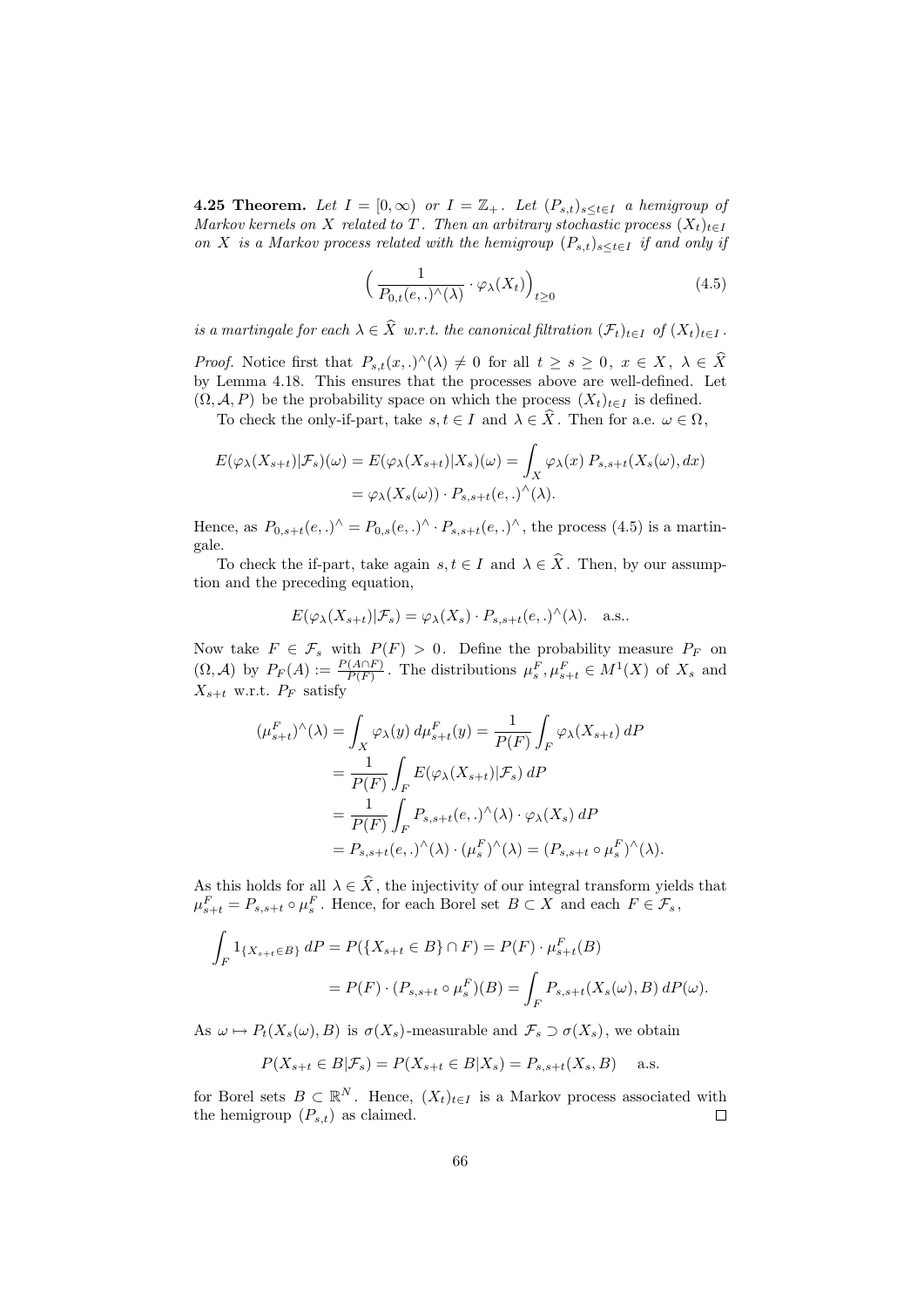We next rewrite Theorem 4.25 in the time-homogeneous case, where we shall employ the negative definite function  $\psi \in C(X)$  of a semigroup  $(P_t)_{t\geq 0}$ of kernels related to the integral transform T .

**4.26 Lemma.** Let  $(P_t)_{t\geq 0}$  be a semigroup of Markov kernels on X related with the integral transform  $(X, \hat{X}, (\varphi_{\lambda})_{\lambda \in \hat{X}})$  and with negative definite function  $\psi \in C(X)$ . Let  $(X_t)_{t>0}$  be a càdlàg process on X. Then, for each  $\lambda \in \hat{X}$ ,  $\left(\frac{1}{P_t(e,.)^{\wedge}(\lambda)}\cdot\varphi_{\lambda}(X_t)\right)_{t\geq 0}$  is a martingale if and only if so is

$$
\left(X_t^{\lambda} := \varphi_{\lambda}(X_t) + \psi(\lambda) \cdot \int_0^t \varphi_{\lambda}(X_s) \, ds\right)_{t \ge 0}.
$$

Proof. By a boundedness argument, both processes are martingales if and only if the are local  $L^2$ -martingale.

Assume now that  $((P_t(e,.)^{\wedge}(-\lambda))^{-1} \cdot \varphi_{\lambda}(X_t))_{t \geq 0}$  is a local  $L^2$ -martingale. Then  $(\varphi_{\lambda}(X_t))_{t>0}$  is a semimartingale, and Ito integration yields

$$
d(\varphi_{\lambda}(X_t)e^{t\psi(\lambda)}) = e^{t\psi(\lambda)}d\varphi_{\lambda}(X_t) + \varphi_{\lambda}(X_{t-})de^{t\psi(\lambda)}
$$
  
=  $e^{t\psi(\lambda)} \cdot (d\varphi_{\lambda}(X_t) + \psi(\lambda)\varphi_{\lambda}(X_t)dt).$  (4.6)

Therefore,  $d\varphi_\lambda(X_t)+\psi(\lambda)\varphi_\lambda(X_t)dt=e^{-t\psi(\lambda)}\cdot d(\varphi_\lambda(X_t)e^{t\psi(\lambda)})$  is the differential of a local  $L^2$ -martingale as claimed.  $\Box$ 

The converse direction is similar.

We next give a martingale characterization of time-homogeneous Markov processes  $(X_t)_{t\geq0}$  on X associated with a specific semigroup  $(P_t)_{t\geq0}$  with generator L in the spirit of the martingale problem of Stroock and Varadhan [SV]. For this, we define for any càdlàg process  $(X_t)_{t\geq0}$  on X and  $f\in D(L)$  the C–valued process

$$
\Pi_X^{L,f} = \left(f(X_t) - f(X_0) - \int_0^t L(f)(X_s)ds\right)_{t \ge 0}.\tag{4.7}
$$

**4.27 Theorem.** Let  $(P_t)_{t>0}$  be a semigroup of Markov kernels on X related with  $(X, X, (\varphi_{\lambda})_{\lambda \in \widehat{X}})$  and with negative definite function  $\psi$  and generator L.<br>Then the following are equivalent for any càdlàg process  $(X_t)_{t \geq 0}$  on X.

- (1)  $(X_t)_{t\geq0}$  is Markov process associated with the semigroup  $(P_t)_{t\geq0}$ .
- (2) For each  $\lambda \in \hat{X}$ , the process  $\left( \frac{1}{P_t(e,.)^{\wedge}(-\lambda)} \cdot \varphi_{\lambda}(X_t) \right)_{t \geq 0}$  is a martingale.
- (3)  $(\varphi_\lambda(X_t) + \psi(\lambda) \cdot \int_0^t \varphi_\lambda(X_s) ds)_{t \geq 0}$  is a martingale for each  $\lambda \in \widehat{X}$ .
- (4)  $\Pi_X^{L,\varphi_\lambda}$  is a martingale for each  $\lambda \in \widehat{X}$ .
- (5)  $\Pi_X^{L,f}$  is a martingale for each  $f \in D_b(L)$ .

*Proof.* The equivalence of  $(1)$ ,  $(2)$  and  $(3)$  follows from 4.25 and 4.26. Moreover,  $(3) \Leftrightarrow (4) \Leftarrow (5)$  is obvious, and  $(1) \Rightarrow (5)$  is just the well-known Dynkin formula, see e.g. Prop. 4.1.7 of [EK]. П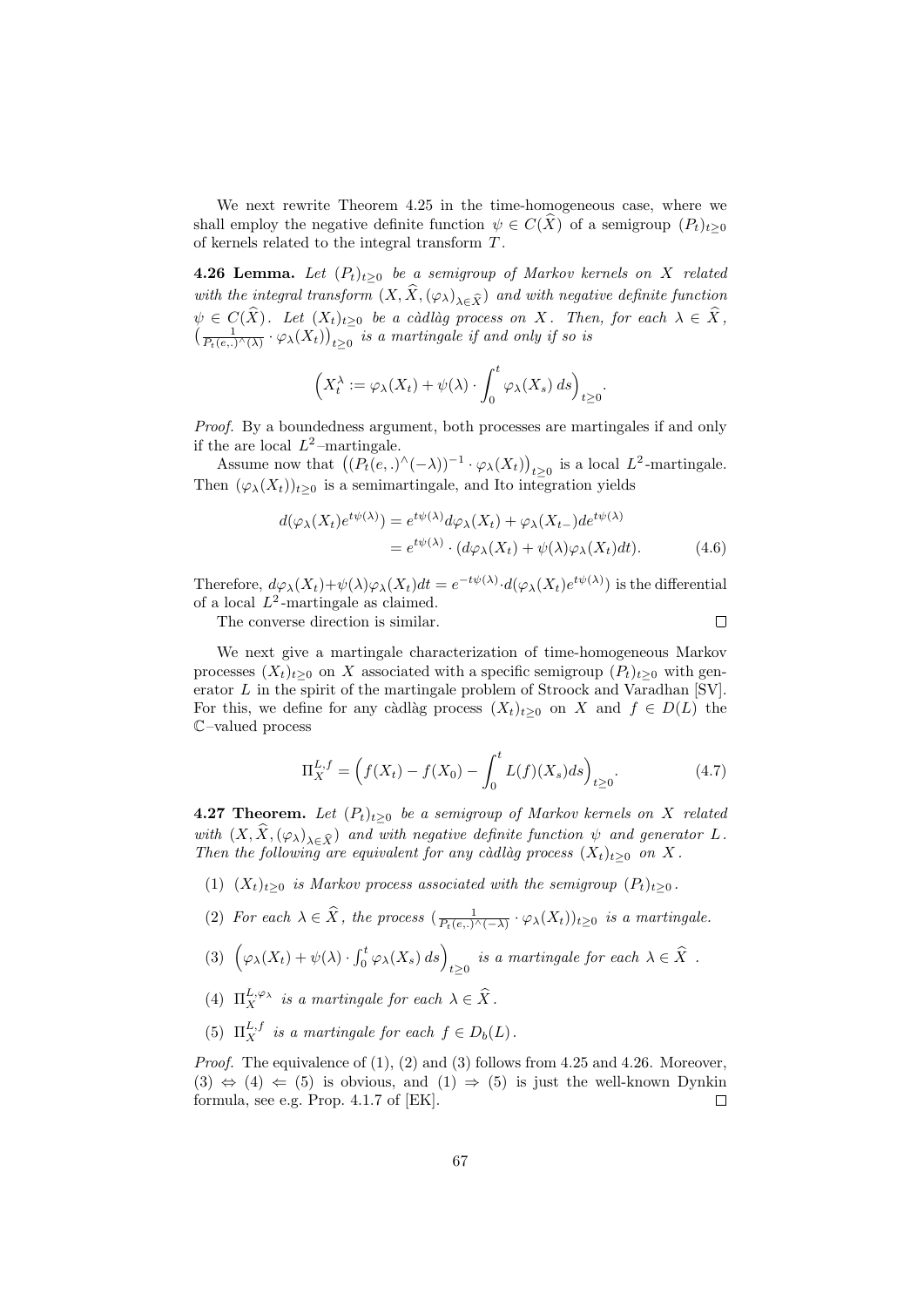Now consider a arbitrary root system on  $\mathbb{R}^N$  with multiplicity  $k \geq 0$ , and the generator  $\Delta_k$  of the heat semigroup  $(P_t)_{t\geq0}$  of Dunkl type on  $\mathbb{R}^N$ . As  $\Delta_k$ is a second-order differential-difference operator, it is more convenient here to restrict our attention to the subspaces  $C_0^2(\mathbb{R}^N)$ ,  $C_b^2(\mathbb{R}^N)$ , and  $C^2(\mathbb{R}^N)$  instead of the domains  $D_0(\Delta_k)$ ,  $D_b(\Delta_k)$  and  $D(\Delta_k)$ . Moreover, it is possible to take test functions  $f$  above which depend on the time. If we define

$$
\Pi_X^{\Delta_k, f} = \left( f(X_t, t) - f(X_0, 0) - \int_0^t \left( \frac{\partial}{\partial s} + \Delta_k \right) f(X_s, s) \, ds \right)_{t \ge 0}
$$

for  $f \in C^{2,1}(\mathbb{R}^N \times [0,\infty))$ , the characterization above may be rewritten as follows by using standard techniques (see Theorem 6.4 of [RV1]):

**4.28 Theorem.** Let  $(P_t)_{t\geq0}$  be the heat semigroup of Dunkl type on  $\mathbb{R}^N$  with generator  $\Delta_k$ . Then the following statements are equivalent for any càdlàg process  $(X_t)_{t\geq 0}$  on  $\mathbb{R}^N$  whose radial part  $(|X_t|)_{t\geq 0}$  is continuous.

- (1) X is a Markov process associated with  $(P_t)_{t\geq 0}$ .
- (5)  $\Pi_X^{\Delta_k, f}$  is a martingale for each  $f \in C_c^2(\mathbb{R}^N)$ .
- (5')  $\Pi_X^{\Delta_k, f}$  is a martingale for each  $f \in C_c^{2,1}(\mathbb{R}^N \times [0, \infty))$ .
- (6)  $\Pi_X^{\Delta_k, f}$  is a local martingale for each  $f \in C^2(\mathbb{R}^N)$ .
- (6')  $\Pi_X^{\Delta_k, f}$  is a local martingale for each  $f \in C^{2,1}(\mathbb{R}^N \times [0,\infty))$ .

For a detailed discussion of Dunkl processes, i.e., Markov processes on  $\mathbb{R}^N$ associated with the Dunkl heat semigroup  $(P_t)_{t>0}$ , we refer to [Chy], [GY1], [GY2], [GY3], and to the surveys [CGY],[De] in this volume.

We finally note that a similar result is available for Gaussian processes on Sturm-Liouville hypergroups, see [ReV].

### 4.4 Moment functions

In this section we consider a further approach to functions  $f \in C(X)$  which lead to martingales for Markov processes on  $X$  related to abstract integral transforms. Remember, that in Theorem 4.25 we used the functions  $\varphi_{\lambda}$  which have multiplicative properties and which replace exponentials on the group  $\mathbb{R}^N$ . We now introduce analogs of polynomials, i.e. functions with additive properties. We begin with an example:

**4.29 Example.** Consider the usual group  $X = \mathbb{R}^N$  with characters  $\varphi_\lambda(x) =$  $e^{-i\langle\lambda,x\rangle}, \lambda \in \mathbb{R}^n = \hat{X}$ . Then for  $\nu \in \mathbb{Z}_+$ , the monomials  $m_{\nu}(x) := x^{\nu}$  satisfy

$$
m_{\nu}(x) = i^{|\nu|} \cdot \partial_{\lambda}^{\nu} \varphi_{\lambda}(x)|_{\lambda=0}
$$
 and  $\varphi_{\lambda}(x) = \sum_{\nu \in \mathbb{Z}_{+}} (-i)^{|\nu|} \frac{m_{\nu}(x)}{\nu!} \lambda^{\nu}$ 

as well as the Leibniz rule

$$
m_{\nu}(x+y) = \sum_{\rho \in \mathbb{Z}_+, \rho \le \nu} {\nu \choose \rho} m_{\rho}(x) \cdot m_{\nu-\rho}(y).
$$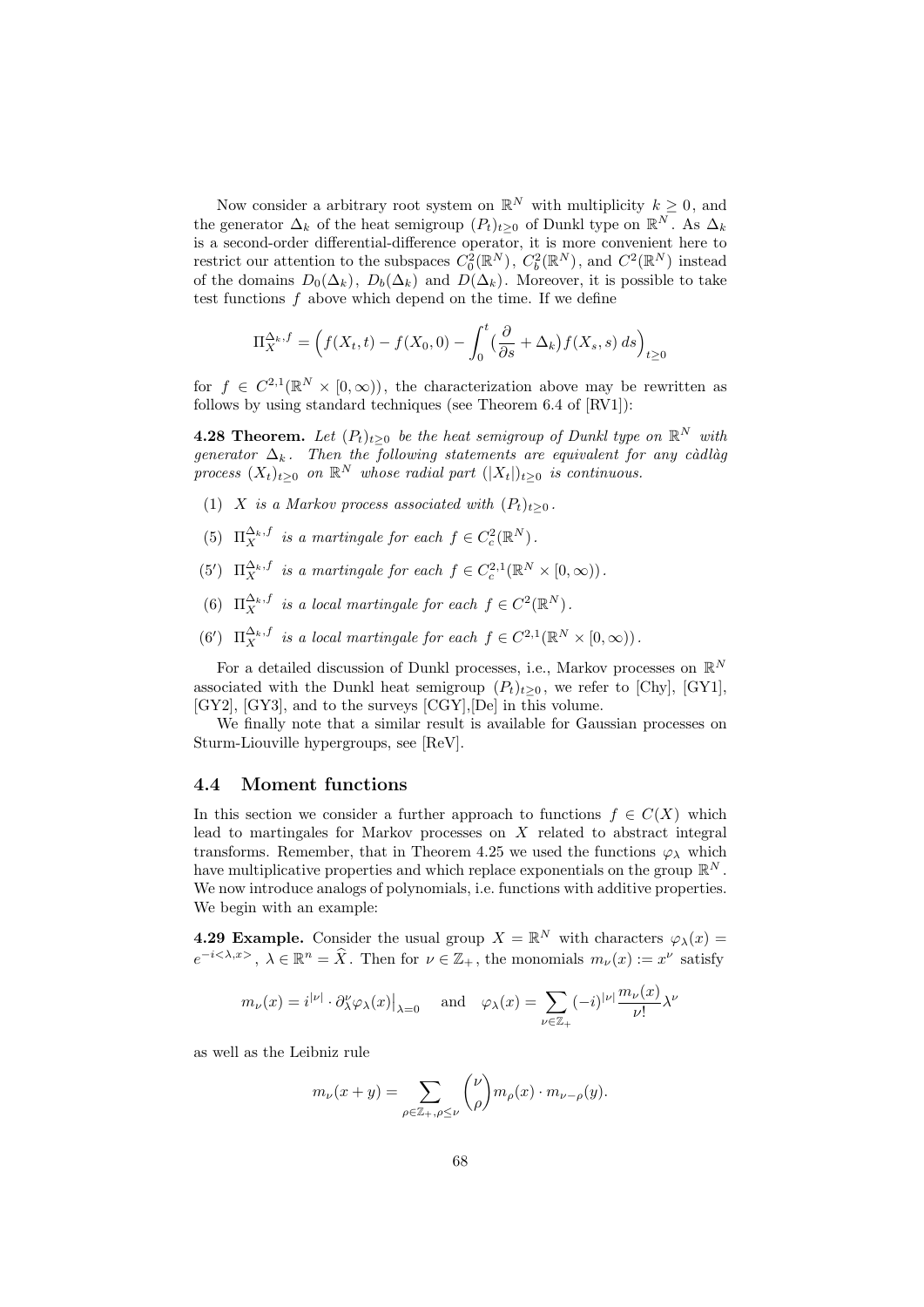The Leibniz rule can be used to introduce so-called moment functions on commutative hypergroups; see, e.g., [Z1], [Z2], [ReV], and Ch. 7.2 of [BH]:

**4.30 Definition.** Let X be a commutative hypergroup. Define  $m_0 \equiv 1$ .

(1) A finite sequence  $(m_i)_{i=1,...,n} \subset C(X)$  is called a sequence of moment functions of length  $n \in \mathbb{N}$  if

$$
(\delta_x * \delta_y)(m_i) = \sum_{j=0}^i \binom{i}{j} m_j(x) m_{i-j}(y) \qquad (i = 1, \dots, n; \ x, y \in X). \tag{4.8}
$$

(2) For a fixed sequence  $(m_i)_{i=1,...,n}$  of moment functions, define the space

$$
M_n^1(X) := \{ \mu \in M^1(X) : m_i \in L^1(X, \mu) \text{ for all } 0 \le i \le n \}
$$

of probability measures for which all moments up to the  $n$ -th exist.

We collect a few basic results for moment functions on commutative hypergroups  $X$  from [ReV]:

- **4.31 Remark.** (1) If  $(m_i)_{i=1,\ldots,n}$  is a sequence of measurable, locally bounded functions on X satisfying (4.8), then all  $m_i$  are continuous.
	- (2) By induction, moment functions satisfy  $m_i(e) = 0$  for  $i = 1, \ldots, n$ .
	- (3) If  $\mu, \nu \in M_n^1(X)$ , then  $\mu * \nu \in M_n^1(X)$  and

$$
\mu * \nu(m_i) = \sum_{j=0}^{i} {i \choose j} \mu(m_j) \cdot \nu(m_{i-j}) \text{ for } 0 \le i \le n.
$$
 (4.9)

(4) If  $(\mu_t)_{t\geq 0} \subset M_n^1(X)$  is a convolution semigroup on X, then the functions  $f_i: [0, \infty) \to \mathbb{R}, t \mapsto \int_X m_i d\mu_t$  satisfy

$$
f_i(s+t) = \sum_{j=0}^i \binom{i}{j} f_j(s) \cdot f_{i-j}(t) \qquad (0 \le i \le n, \ s, t \ge 0). \tag{4.10}
$$

Moreover, if the  $f_i$  are continuous at  $t = 0$ , induction yields that the  $f_i$ are polynomials with

$$
f_i(t) = \sum_{j=1}^i c_{i,j} t^{i+1-j} \quad (1 \le i \le n, \ t \ge 0)
$$

for unique  $c_{i,j} \in \mathbb{R}$ . Moreover, the generator L of the reflected semigroup  $(\mu_t^{-})_{t\geq 0}$  satisfies

$$
Lm_i(x) = \sum_{j=0}^{i-1} m_j(x) {i \choose j} c_{i-j, i-j} \text{ for } 1 \le i \le n, x \in X.
$$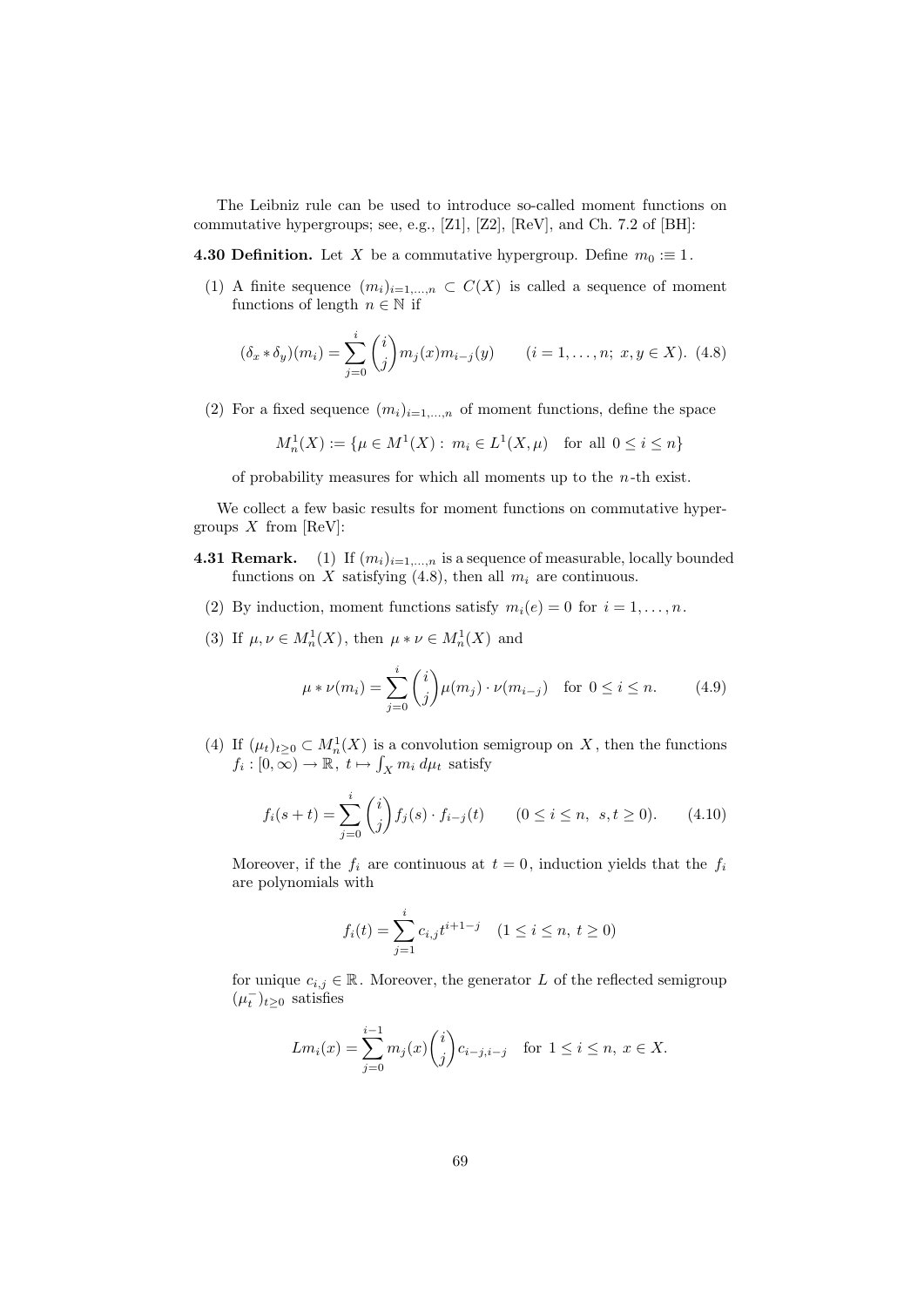In practice, first and second moments play the most prominent role. Under the conditions of Remark 4.31(4) we have for  $m_1, m_2$  and a convolution semigroup  $(\mu_t^-)_{t\geq 0}$  with  $\lim_{t\to 0} \int_X m_i d\mu_t = 0$  for  $i = 1, 2$  that

$$
\int_{X} m_1 d\mu_t = c_1 t \quad \int_{X} m_2 d\mu_t = c_1^2 t^2 + c_2 t \quad (t \ge 0), \quad \text{and} \tag{4.11}
$$

$$
Lm_1(x) = c_1
$$
,  $Lm_2(x) = 2c_1m_1(x) + c_2$  for  $x \in X$ . (4.12)

Moreover, we can construct martingales from moment functions. Here is a result for the first and second moments due to [Z2] which can be easily checked:

**4.32 Lemma.** Let  $(X_t)_{t>0}$  be a Lévy process on X associated with  $(\mu_t)_{t>0} \subset$  $M_2^1(X)$  in the setting above. Then  $(m_1(X_t) - E(m_1(X_t))_{t \geq 0}$  and

$$
(m_2(X_t) - 2m_1(X_t) \cdot E(m_1(X_t)) - E(m_2(X_t)) + 2E(m_1(X_t))^2)_{t \ge 0}
$$

are martingales.

Clearly, these result may be extended to higher moments. We mention that Lemma 4.32 together with martingale convergence theorems can be used to derive strong limit theorems for the processes  $(X_t)_{t\geq 0}$  for  $t \to \infty$ . For details see the monograph [BH].

We next turn to the question, how we can construct examples moment functions on given hypergroups, and how the concept of moment functions can be lifted to abstract integral transforms. Motivated by the observations for the group  $\mathbb{R}^N$  in 4.29, we introduce the following notion:

**4.33 Definition.** An abstract integral transform  $T = (X, \hat{X}, (\varphi_\lambda)_{\lambda \in \hat{X}})$  is called differentiable, if the following holds:

- (1)  $\hat{X}$  is a closed subset on  $\mathbb{R}^N$  with  $\hat{e} = 0 \in \hat{X}$ .
- (2) There exist  $\zeta_1, \ldots, \zeta_N \in \mathbb{R}^N$  and  $\epsilon > 0$  with  $t_1\zeta_1 + \ldots + t_N\zeta_N \in \widehat{X}$  for  $t_1, \ldots, t_N \in [0, \epsilon]$ .
- (3) For  $\nu \in \mathbb{Z}_+^n$  and  $x \in X$  the directional derivatives w.r.t.  $\lambda$

$$
m_{\nu}(x) := i^{|\nu|} \cdot \partial_{\zeta}^{\nu} \varphi_{\lambda}(x)|_{\lambda=0} := i^{|\nu|} \cdot \partial_{\zeta_1}^{\nu_1} \dots \partial_{\zeta_N}^{\nu_N} \varphi_{\lambda}(x)|_{\lambda=0}
$$

exist, and  $m_{\nu}$  is continuous on X.

For an abstract integral transform, the functions  $(m_{\nu})_{\nu\in\mathbb{Z}_{+}^{n}}$  are called moment functions.

**4.34 Examples.** (1) For the group  $\mathbb{R}^N$ , we have  $\varphi_\lambda(x) = e^{-i \langle \lambda, x \rangle}$ ,  $\lambda \in$  $\mathbb{R}^n = \hat{X}$ . Taking the  $\zeta_k$  as unit vectors  $e_k$ , we obtain  $m_{\nu}(x) = x^{\nu}$ .

(2) Consider the Bessel-Kingman hypergroup on  $X = [0, \infty)$  of index  $\alpha \geq$  $-1/2$  with  $\hat{X} = [0,\infty)$  and the characters  $\varphi_{\lambda}(x) := j_{\alpha}(\lambda x)$  with the normalized Bessel function

$$
j_{\alpha}(z) = \sum_{k=0}^{\infty} (-1)^k \frac{\Gamma(\alpha+1)}{2^{2k} k! \Gamma(\alpha+k+1)} z^{2k} \quad (z \in \mathbb{C}).
$$
 (4.13)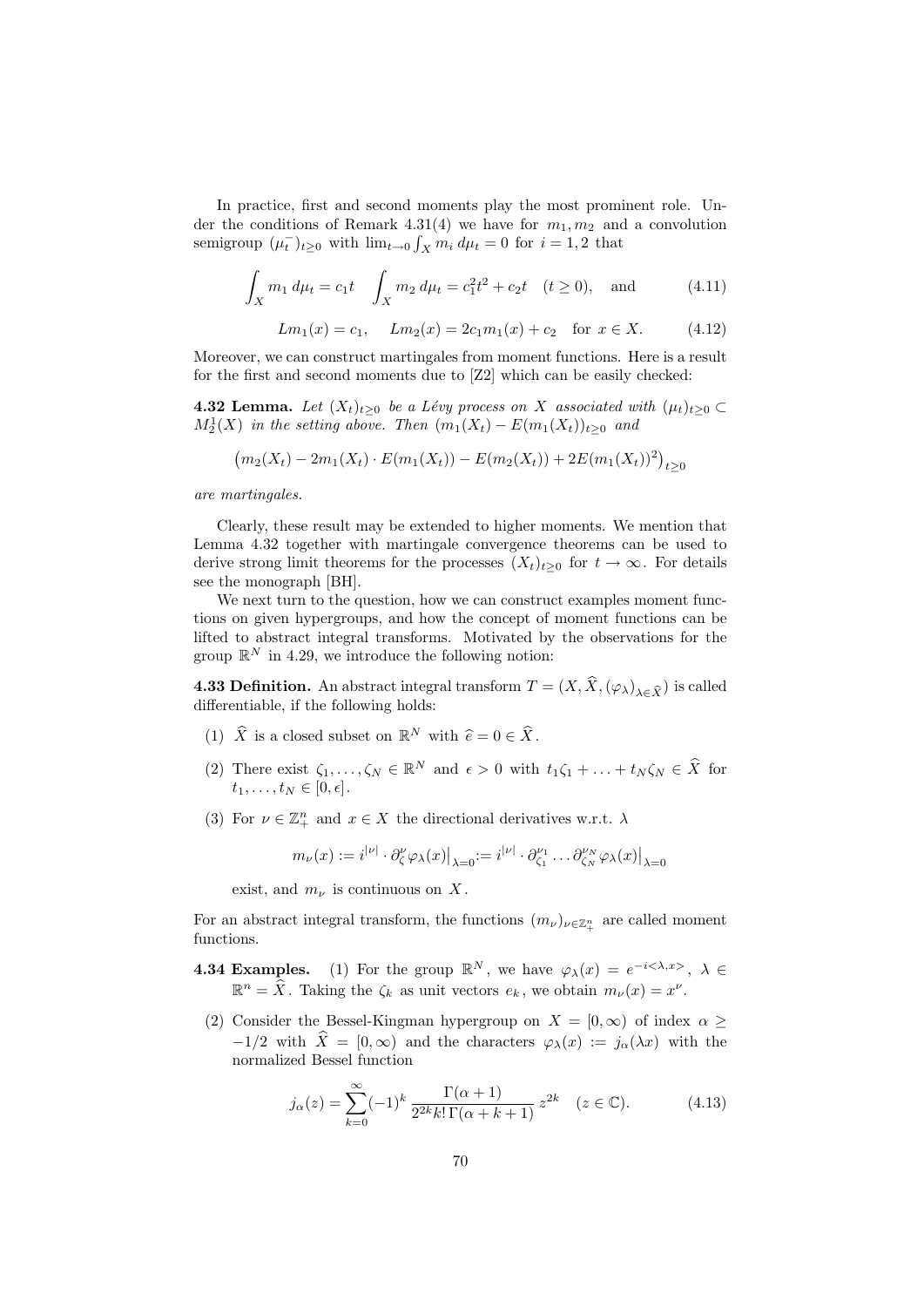Then we obtain the moment functions  $m_{2n+1} \equiv 0$  and

$$
m_{2n}(x) := \frac{\Gamma(\alpha+1)(2n)!}{2^{2n} n! \Gamma(\alpha+n+1)} x^{2n}
$$
\n(4.14)

for  $n \in \mathbb{Z}_+$  in the sense of the preceding definition.

(3) Consider the Bessel hypergroups on the matrix cones  $\Pi_q$  introduced in Chapter 3.4. A complete system of moment functions is given here in [V2]. Moreover, applications to strong laws of large numbers for random walks in this setting are also given there.

Before turning to moment functions associated with Dunkl kernels, we notice that the Leibniz rule for partial derivatives leads to:

**4.35 Lemma.** Let X be a commutative hypergroup with dual  $\widehat{X}$  such that the hypergroup Fourier transform is differentiable in the sense of 4.33. Then, for any nonnegative linear combination  $\zeta$  of the vectors  $\zeta_1, \ldots, \zeta_N \in \mathbb{R}^N$  in 4.33(2), the functions  $m_n(x) := \frac{\partial^n_x \varphi_\lambda}{\partial x} = 0$  ( $n \in \mathbb{Z}_+$ ) with partial derivatives w.r.t.  $\lambda$  form moment functions in the sense of Definition 4.30(1).

For Markov kernels associated with a differentiable integral transform, this additivity reads as follows:

**4.36 Lemma.** Let  $P, Q$  be Markov kernels on  $X$  related with the differentiable integral transform  $(X, \widehat{X}, (\varphi_{\lambda})_{\lambda \in \widehat{X}})$ . Assume that for some  $n \in \mathbb{N}$  and all  $x \in X$ , the measures  $P(x, .), Q(x, .), Q \circ P(x, .)$  are contained in

$$
M_n^1(X) := \{ \mu \in M^1(X) : \nu \in L^1(X, \mu) \text{ for } |\nu| \le n \}. \tag{4.15}
$$

Then, for all  $x \in X$  and  $\nu \in \mathbb{Z}_+^N$  with  $|\nu| \leq n$  and with the notion  $m_{\nu}(\mu) :=$  $\int_X m_\nu \, d\mu$ ,

(1) 
$$
m_{\nu}(P(x,.)) = \sum_{\rho \le \nu} {\nu \choose \rho} m_{\rho}(P(e,.)) \cdot m_{\nu-\rho}(x),
$$
  
\n(2)  $m_{\nu}(Q \circ P(x,.)) = \sum_{\rho \le \nu} {\nu \choose \rho} m_{\rho}(P(x,.)) \cdot m_{\nu-\rho}(Q(e,.)).$ 

Proof. (1) follows from the Leibniz rule; in fact, as we may interchange differentiation and integration, we observe by differentiation w.r.t.  $\lambda$  that

$$
m_{\nu}(P(x,.)) = i^{|\nu|} \cdot \partial_{\zeta}^{\nu} \left( P(e,.)^{\wedge}(\lambda) \cdot \varphi_{\lambda}(x)) \right) \Big|_{\lambda=0}
$$
  
= 
$$
\sum_{\rho \leq \nu} {\nu \choose \rho} i^{|\rho|} \cdot \partial_{\zeta}^{\rho} (P(e,.)^{\wedge}(\lambda)) \Big|_{\lambda=0} \cdot i^{|\nu|-|\rho|} \cdot \partial_{\zeta}^{\nu-\rho} \varphi_{\lambda}(x) \Big|_{\lambda=0}
$$
  
= 
$$
\sum_{\rho \leq \nu} {\nu \choose \rho} m_{\rho}(P(e,.)) \cdot m_{\nu-\rho}(x).
$$

Part (2) can be checked in the same way by using Lemma 4.14(2).

 $\Box$ 

As in Lemma 4.32, we can construct martingales: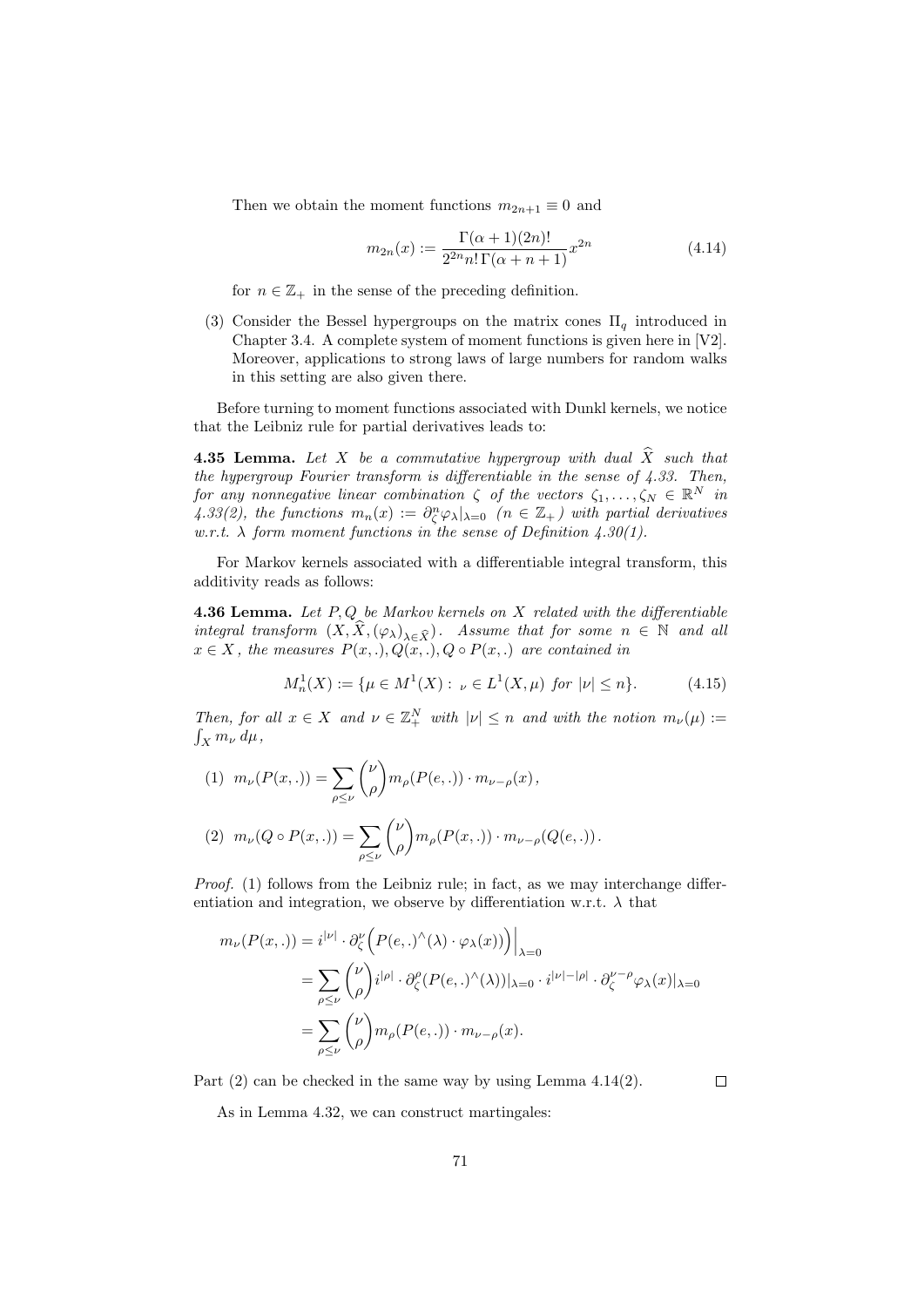**4.37 Proposition.** Let  $(P_t)_{t\geq 0}$  be a semigroup of Markov kernels related with the differentiable integral transform  $(X, \widehat{X}, (\varphi_\lambda)_{\lambda \in \widehat{X}})$  with negative definite function  $\psi$ , and let  $(X_t)_{t>0}$  be an associated Markov process on X with canonical filtration on the underlying probability space  $(\Omega, \mathcal{A}, P)$ . Then the moment functions of Section 4.33 satisfy:

(1) If the measures  $P_{X_0}$  and  $P_t(x,.)$  are contained in  $M_1^1(X)$  for  $t > 0$ and  $x \in X$  in the sense of (4.15), then for  $l = 1, ..., N$ , the process  $(m_{e_l}(X_t) - E(m_{e_l}(X_t)))_{t \geq 0}$  is a martingale with

$$
E(m_{e_l}(X_t)) = E(m_{e_l}(X_0)) - it \cdot \partial_{\zeta_l} \psi(0) \quad for \quad t \ge 0.
$$

(2) If the measures  $P_{X_0}$  and  $P_t(x,.)$  are contained in  $M_2^1(X)$  for  $t > 0$  and  $x \in X$ , then for  $l, j = 1, \ldots, N$ ,

$$
\left(m_{e_l+e_j}(X_t) - m_{e_l}(X_t) E(m_{e_j}(X_t)) - m_{e_j}(X_t) E(m_{e_l}(X_t))\right) + E(m_{e_l}(X_t)) E(m_{e_j}(X_t)) - E(m_{e_l+e_j}(X_t))\right)_{t \ge 0}
$$

is a martingale. In particular, the "modified variances"

$$
V^{l}(X_{t}) := E(m_{2e_{l}}(X_{t})) - E(m_{e_{l}}(X_{t}))^{2}
$$

satisfy  $V_k^l(X_t) = V_k^l(X_0) + t \cdot \partial_{\zeta_l}^2 \psi(0)$  for  $t \geq 0$ .

*Proof.* (1) We have  $\psi(0) = 0$  and  $P_t(e,.)^{\wedge} = e^{-t\psi}$  for  $t \geq 0$ . Therefore, by the dominated convergence theorem,

$$
m_{e_l}(P_t(e,.)) = i \cdot \partial_{\zeta_l}(P_t(e,.)^{\wedge})(0) = -it \partial_{\zeta_l}\psi(0).
$$

Now take  $s, t \geq 0$ . The preceding lemma ensures that for a.a.  $\omega \in \Omega$ ,

$$
E(m_{e_l}(X_{s+t})|\mathcal{F}_t)(\omega) = \int_X m_{e_l} dP_t(X_s(\omega), .)
$$
  
=  $m_{e_l}(P_t(e, .)) + m_{e_l}(X_s(\omega))$   
=  $-it \cdot \partial_l \psi(0) + m_{e_l}(X_s(\omega)).$  (4.16)

If we take the usual expectation of both sides with  $s = 0$ , we obtain the claimed formula for  $E(m_{e_l}(X_t))$ , and that  $(m_{e_l}(X_t) - E(m_{e_l}(X_t)))_{t \geq 0}$  is a martingale.

(2) can be shown in a similar way; c.f. Proposition 7.5 of [RV1].

We now turn to moment functions in the sense of 4.33 for the Dunkl transform. Recall that the Dunkl kernel  $E_k$  is analytic on  $\mathbb{C}^{N \times N}$ , i.e., there there exist unique analytic functions  $m_{\nu}$  ( $\nu \in \mathbb{Z}_{+}^{N}$ ) with

$$
E_k(x, y) = \sum_{\nu \in \mathbb{Z}_+^N} \frac{m_{\nu}(x)}{\nu!} y^{\nu} \qquad (x, y \in \mathbb{C}^N)
$$
 (4.17)

 $\Box$ 

with

$$
m_{\nu}(x) = (\partial_y^{\nu} E_k(x, y))|_{y=0} = i^{|\nu|} (\partial_y^{\nu} E_k(x, -iy))|_{y=0}.
$$
 (4.18)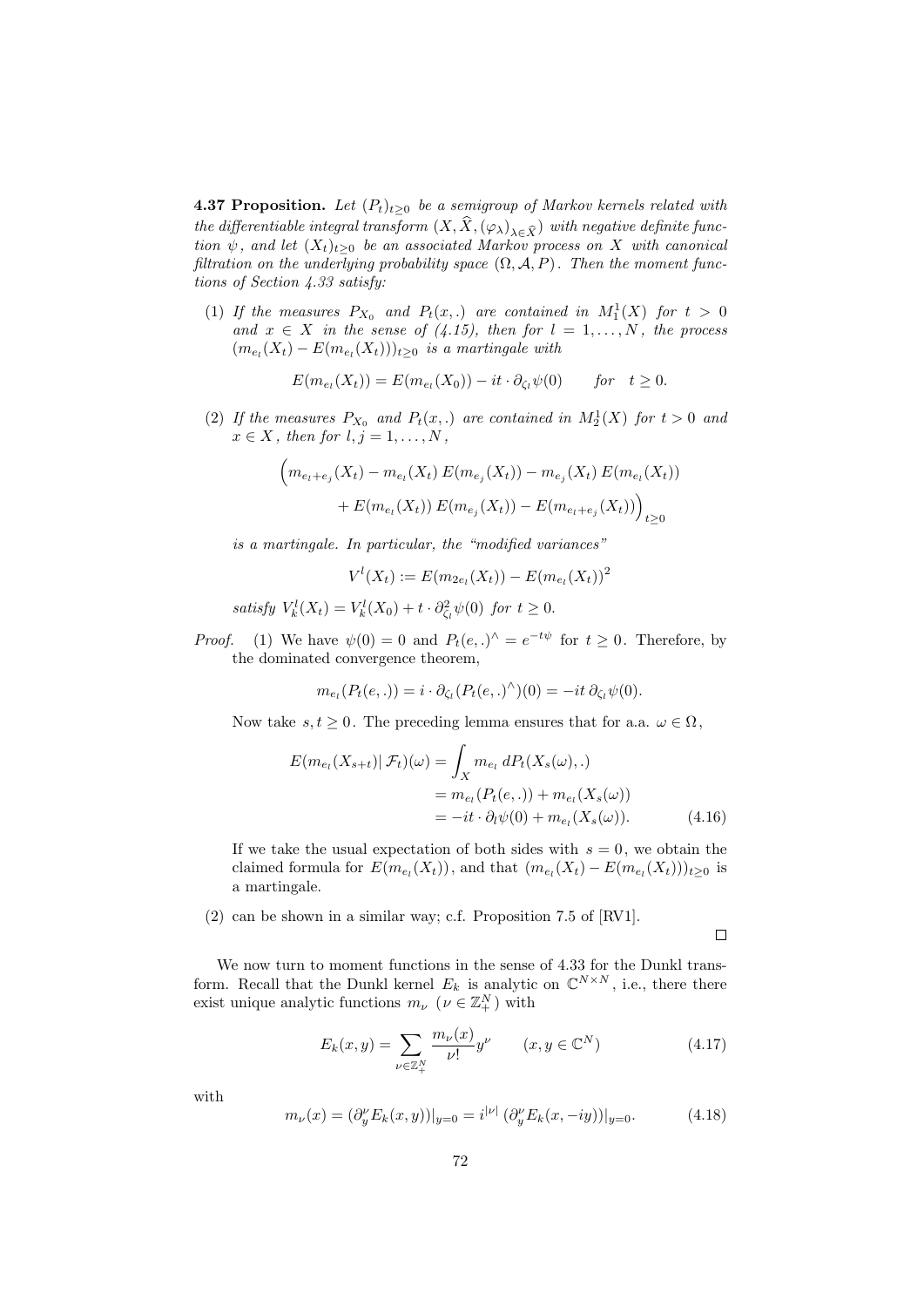Therefore, the  $m_{\nu}$  are moment functions in the sense of 4.33.

We denote the j-th unit vector by  $e_j \in \mathbb{Z}_+^N$ , and the the moment functions of order 1 and 2 by  $m_{e_j}$  and  $m_{e_j+e_k}$   $(j, k = 1, ..., N)$ .

¿From the description of the Dunkl kernel  $E_k$  via the intertwiner  $V_k$  (see the definition of the Dunkl kernel!) we immediately obtain

$$
m_{\nu}(x) = V_k(x^{\nu}) \qquad \text{for} \quad \nu \in \mathbb{Z}_+^N. \tag{4.19}
$$

In particular, for each  $n \in \mathbb{Z}_+$  the moment functions  $m_{\nu}$  with  $|\nu| = n$  form a basis of the space  $\mathcal{P}_n$  of all homogeneous polynomials of degree n. This in particular implies that a measure  $\mu \in M^1(\mathbb{R}^N)$  is contained in  $M_n^1(\mathbb{R}^N)$  (i.e., it has moments up to order  $n$  in the meaning above) if and only if it has usual moments up to order  $n$ .

Moreover, via the recurrence relation for  $V_k$  in the beginning of Chapter 2.4 (see [D4], [DX]) it is possible to compute the moment functions  $m_{\nu}$ .

**4.38 Examples.** (1) If  $k = 0$ , then  $E_k(x, y) = e^{< x, y>}\$  and  $m_\nu(x) = x^\nu$ .

(2) If  $N = 1$ ,  $W = \mathbb{Z}_2$  and  $k \geq 0$ , then the explicit form of  $E_k$  in terms of Bessel functions (see Example 2.29 and compare with (2.7)) implies

$$
m_{2n}(x) = \frac{\Gamma(k+1/2) (2n)!}{\Gamma(n+k+1/2) 2^{2n} n!} x^{2n}
$$

$$
m_{2n+1}(x) = \frac{\Gamma(k+1/2) (2n+1)!}{\Gamma(n+k+3/2) 2^{2n+1} n!} x^{2n+1}
$$

(3) The  $A_{N-1}$ -case: For the symmetric group  $W = S_N$  and multiplicity  $k \in [0, \infty)$ , some computation with the intertwiner yields

$$
m_{e_l}(x) = V_k x_l = \frac{1}{1 + kN} \left( x_l + k \sum_{i=1}^N x_i \right). \tag{4.20}
$$

.

for the moment functions of first order and similar formulas for that of second order; see Section 7.1 of [RV1] for details.

(4) The  $B_N$ -case: Here the multiplicity consists of two parameters  $k_0, k_1 \geq$ 0, and it follows (see [D7] and [RV1]) that for  $l, j \in \{1, ..., N\}$ ,

$$
m_{e_l}(x) = V_k x_l = \frac{x_l}{1 + 2k_1 + 2k_0(N - 1)},
$$
  
\n
$$
m_{e_l + e_j} = V_k(x_l x_j) = \frac{x_l x_j}{1 + 2k_1 + 2k_0(N - 1)},
$$
 for  $l \neq j$ ,  
\n
$$
m_{2e_l}(x) = V_k x_l^2 = \frac{x_l^2 + k_0 \sum_{i=1}^N x_i^2}{(1 + Nk_0)(1 + 2(N - 1)k_0 + 2k_1)}.
$$

We next collect some properties of moment functions. We mention that similar results are also available for Sturm-Liouville hypergroups on  $[0, \infty)$ ; see [BH], [ReV], [Z1], [Z2].

**4.39 Proposition.** For all 
$$
x \in \mathbb{R}^N
$$
,  $\nu \in \mathbb{Z}_+^N$ , and  $l \in \{1, ..., N\}$ .

(1)  $T_l m_{\nu+e_l} = (\nu_l + 1) \cdot m_{\nu}$ .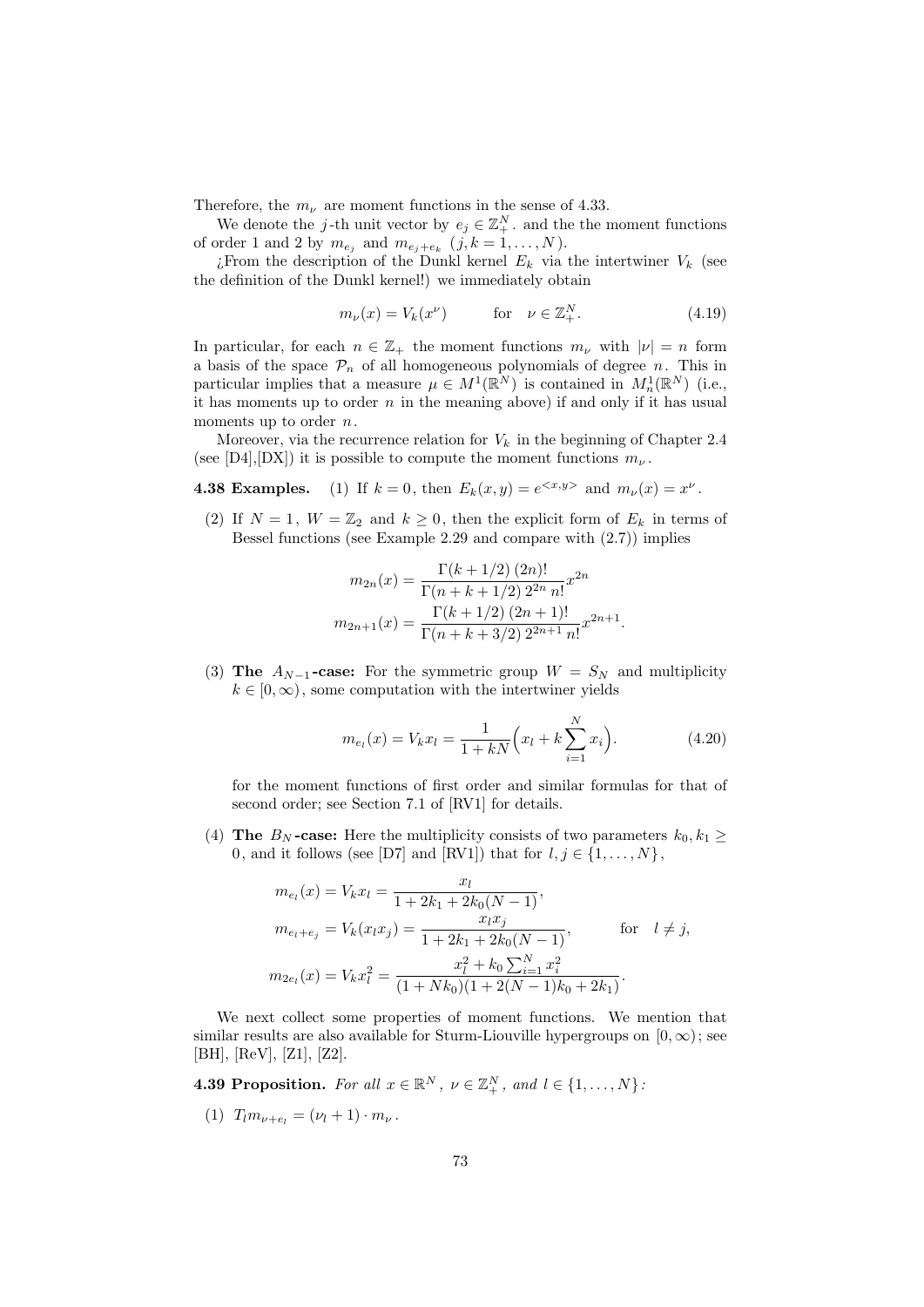- (2)  $|m_{\nu}(x)| \leq |x|^{\nu}$  and  $0 \leq m_{\nu}(x)^{2} \leq m_{2\nu}(x)$ .
- (3) Taylor formula: If  $f \in C^{(n)}(\mathbb{R}^N)$  for  $n \in \mathbb{N}$ , then

$$
f(y) = \sum_{\nu \in \mathbb{Z}_+^N, \ |\nu| \le n} \frac{m_{\nu}(y)}{\nu!} T^{\nu} f(0) + o(|y|^n) \qquad \text{for} \quad y \to 0.
$$

Moreover, if  $f: \mathbb{C}^N \to \mathbb{C}$  is analytic in a neighborhood of 0, then

$$
f(y) = \sum_{n=0}^{\infty} \sum_{|\nu|=n} \frac{m_{\nu}(y)}{\nu!} T^{\nu} f(0)
$$

where the series converges absolutely and locally uniformly.

*Proof.* (1) The properties of  $V_k$  and (4.19) yield

$$
T_l m_{\nu+e_l} = T_l V_k x^{\nu+e_l} = V_k \partial_l x^{\nu+e_l} = (\nu_l + 1) \cdot V_k x^l = (\nu_l + 1) \cdot m_{\nu}.
$$

(2) The positive integral representation of  $E_k$  in Theorem 2.22 together with (4.18) imply that for  $x \in \mathbb{R}^N$  there exists  $\mu_x \in M^1(\mathbb{R}^N)$  with  $supp \mu_x \subset$  ${z \in \mathbb{R}^N : |z| \leq |x|}$  and

$$
m_{\nu}(x) = \int_{\mathbb{R}^N} y^{\nu} d\mu_x(y) \quad \text{for all} \quad \nu \in \mathbb{Z}_+^N, \ x \in \mathbb{R}^N.
$$

The first inequality is now clear from the support condition on  $\mu_x$  while the second one follows from Jensen's inequality.

(3) See Corollary 2.17.

**4.40 Example.** Let  $(X_t)_{t\geq0}$  be a Dunkl process on  $\mathbb{R}^N$  with  $X_0 = 0$  associated with the Dunkl heat semigroup  $(P_t^{\Gamma})_{t\geq 0}$ . In this case, all moments exists, and

$$
P_t^{\Gamma}(0,.)^{\wedge}(y) = e^{-t|y|^2} = \sum_{\nu \in \mathbb{Z}_+^N} \frac{(-t)^{|\nu|}}{\nu!} y^{2\nu} \quad \text{for} \quad t \ge 0, \ y \in \mathbb{R}^N.
$$

This yields that

$$
E(m_{2\nu}(X_t)) = m_{2\nu}(P_t^{\Gamma}(0,.)) = \frac{(2\nu)!}{\nu!} t^{|\nu|} \qquad (\nu \in \mathbb{Z}_+^N, t \ge 0)
$$
 (4.21)

and  $E(m_{\nu}(X_t)) = 0$  whenever at least one component of  $\nu$  is odd.

Proposition 4.37(1) now implies that the processes  $(m_{e_l}(X_t))_{t\geq 0}$  are martingales for  $l \in \{1, ..., N\}$ . Moreover, as the  $m_{e_l}$  form a basis of the space  $\mathcal{P}_1$ of all homogeneous polynomials of degree 1,  $(X_t)_{t>0}$  itself is an N-dimensional martingale.

Moreover, Proposition 4.37(2) and  $E(m_{e_l}(X_t)) = 0$  show that

$$
(m_{e_l+e_j}(X_t) - E(m_{e_l+e_j}(X_t)))_{t \ge 0}
$$

is a martingale for  $l, j \in \{1, ..., N\}$ . As the moment functions  $m_{e_j+e_l}$  form a basis of  $\mathcal{P}_2$ , it follows that for all  $l, j \in \{1, ..., N\}$ , the processes

$$
(X^l_t\cdot X^j_t-E(X^l_t\cdot X^j_t))_{t\geq 0}
$$

are martingales. For higher moments, results of this type are more complicated and will be considered in the next section.

 $\Box$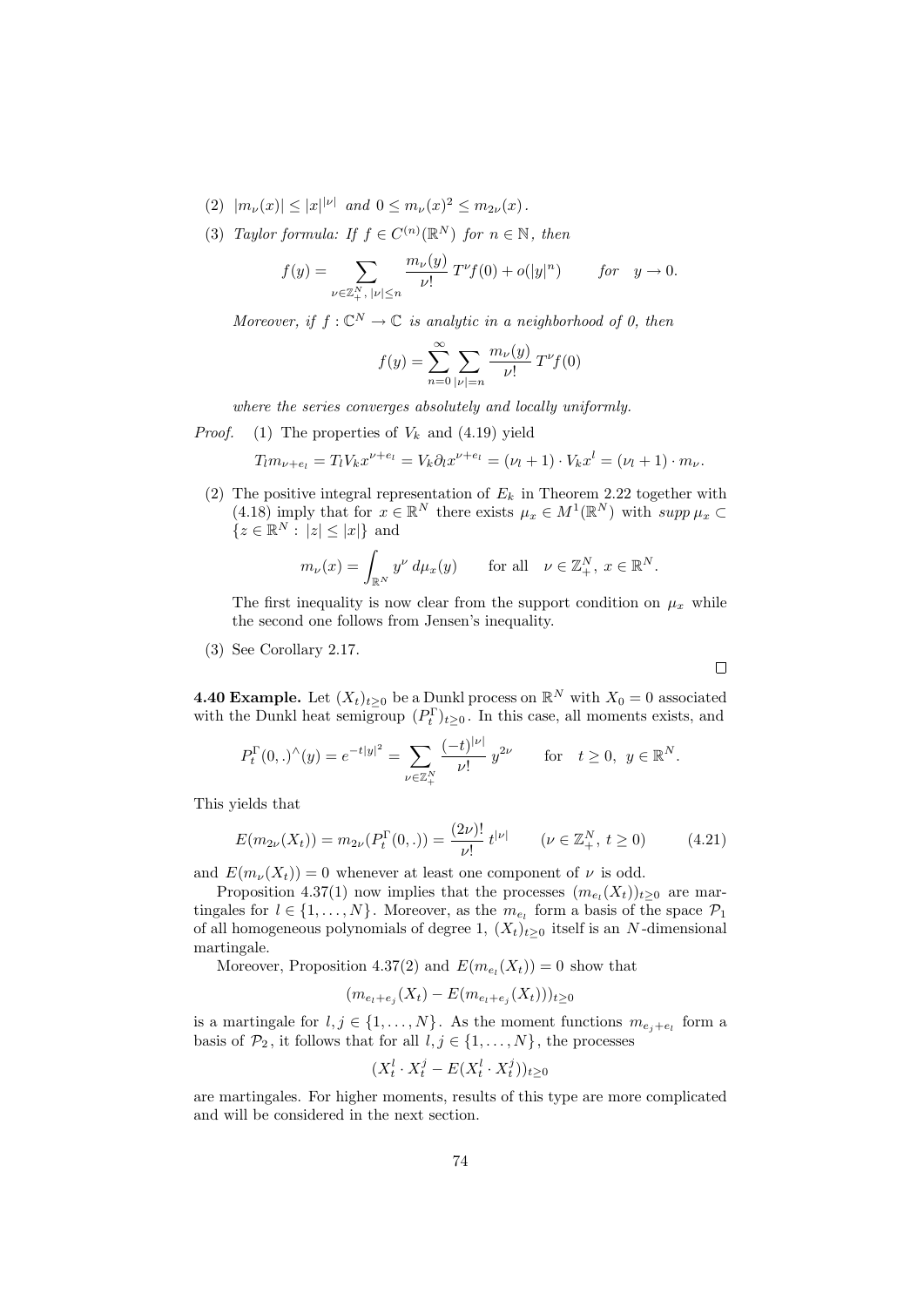## 4.5 General Appell characters

Let  $(X_t)_{t>0}$  be time-homogeneous Markov process on X associated with some abstract integral transform as above. Based on concept of moment functions and certain generating functions, we construct a system  $(R_{\nu})_{\nu \in \mathbb{Z}_{+}^{N}}$  of functions on  $\mathbb{R} \times X$  associated with  $(X_t)_{t\geq 0}$  such that the processes  $(R_\nu(t, X_t))_{t\geq 0}$  become martingales. These systems, called Appell characters, generalize the well-known heat polynomials, which are connected with Brownian motion and given in terms of classical Hermite polynomials.

The concept of Appell characters is quite old and has its origin in umbral calculus; see for instance [FS], [Rom].

We begin with a general definition. Later we shall restrict our attention mainly to Dunkl processes.

**4.41 Definition.** Let  $(P_t)_{t>0}$  be a semigroup of Markov kernels related with the differentiable integral transform  $(X, \hat{X}, (\varphi_{\lambda})_{\lambda \in \hat{X}})$  with negative definite function  $\psi \in C(\hat{X})$ : we use the notions of 4.33 and assume that  $P_t(x,.) \in M_n^1(X)$ for  $t \geq 0$  and  $x \in X$ , i.e., that all moments up to order  $n \geq 1$  exist. We know from the preceding section that  $P_t(e,.)^{\wedge} = e^{-t\psi} \in C^n(\widehat{X})$  for  $t \geq 0$ . Therefore,

$$
\lambda \longmapsto \frac{\varphi_{\lambda}(x)}{P_t(e,.)^{\wedge}(\lambda)} = \varphi_{\lambda}(x) \cdot e^{t\psi(\lambda)}
$$

is *n*-times continuously differentiable for  $t \geq 0$ ,  $x \in X$ . By Taylor's formula,

$$
\varphi_{\lambda}(x) \cdot e^{t\psi(\lambda)} = \sum_{\nu \in \mathbb{Z}_+^N, |\nu| \le n} \frac{(-i\lambda)^{\nu}}{\nu!} R_{\nu}(t, x) + o(|\lambda|^n) \quad \text{for } y \to 0; \qquad (4.22)
$$

with unique functions

$$
R_{\nu}(t,x) = i^{|\nu|} \partial_{\zeta}^{\nu} \left( \varphi_{\lambda}(x) \cdot e^{t\psi(\lambda)} \right) \Big|_{\zeta=0}
$$
  

$$
= i^{|\nu|} \sum_{\rho \in \mathbb{Z}_{+}^{N}, \rho \leq \nu} {\nu \choose \rho} \partial_{\zeta}^{\rho} (\varphi_{\lambda}(x)) \Big|_{\lambda=0} \cdot \partial_{\zeta}^{\nu-\rho} (e^{t\psi(\lambda)}) \Big|_{y=0}
$$
  

$$
= \sum_{\rho \in \mathbb{Z}_{+}^{N}, \rho \leq \nu} {\nu \choose \rho} m_{\rho}(x) \cdot a_{\nu-\rho}^{\psi}(t) \tag{4.23}
$$

by Definition 4.33 with the polynomials

$$
a^{\psi}_{\rho}(t) := i^{|\rho|} \cdot \partial^{\rho}_{\zeta}(e^{t\psi(y)})\big|_{\lambda=0} \qquad (\rho \in \mathbb{Z}_{+}^{N}, \ |\rho| \le n) \tag{4.24}
$$

in t of degree at most  $|\rho|$ . Note that  $a^{\psi}_{\nu}(-t) = m_{\nu}(P_t(e,.)) \in \mathbb{R}$  holds for  $t \geq 0$ . The functions  $R_{\nu}$  will be called *Appell characters* associated with the semigroup  $(P_t)_{t\geq0}$ .

We next collect some basic properties of Appell characters:

**4.42 Lemma.** In the setting above, the following holds for  $\nu \in \mathbb{Z}_+^N$  with  $|\nu| \leq n$ .

(1) Inversion formula: For all  $x \in X$  and  $t \in \mathbb{R}$ ,

$$
m_{\nu}(x) = \sum_{\rho \in \mathbb{Z}_+^N, \ \rho \le \nu} {\nu \choose \rho} R_{\rho}(t,x) \cdot a_{\nu-\rho}^{\psi}(-t).
$$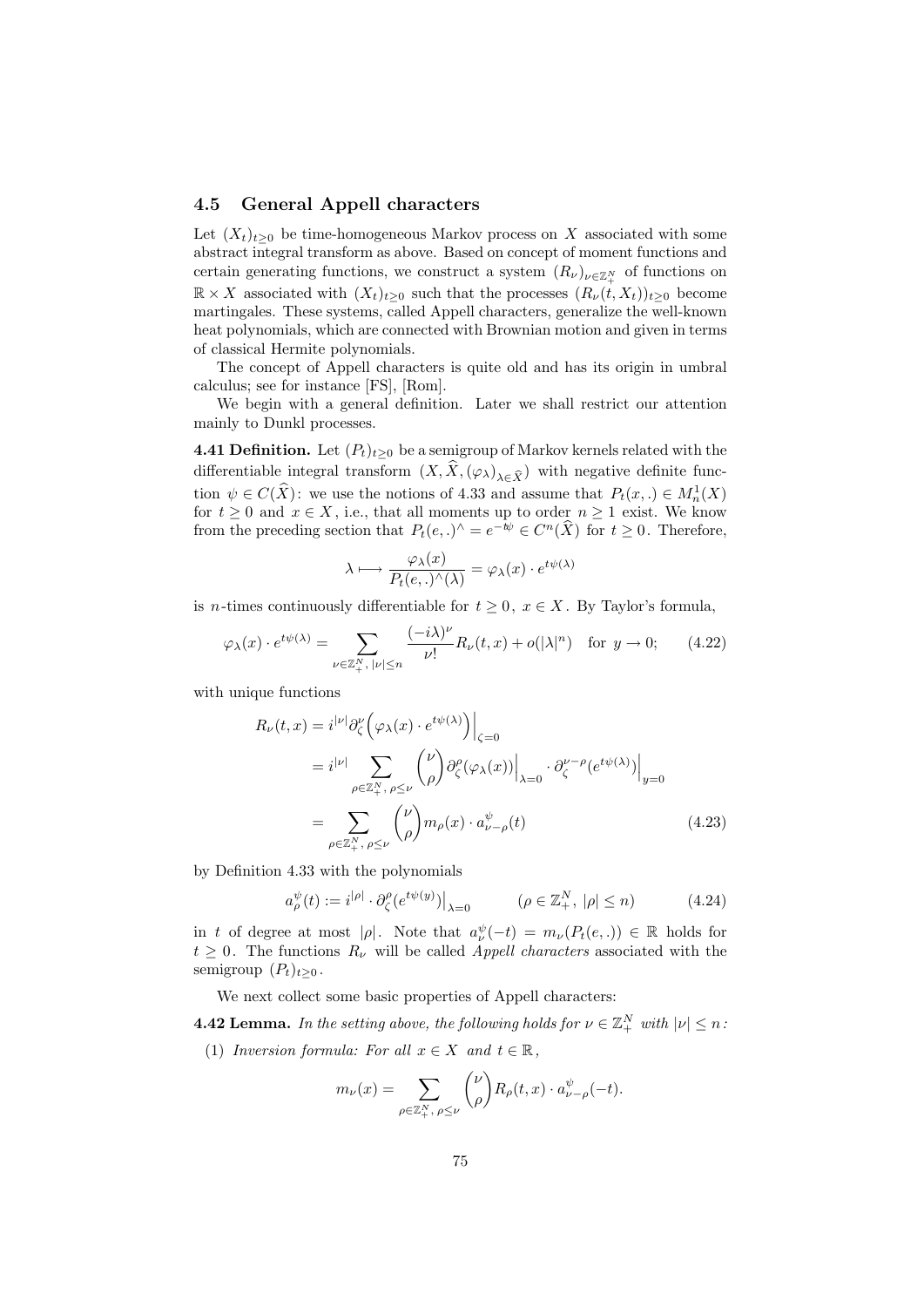(2) For 
$$
x \in X
$$
 and  $t \ge 0$ ,  $\int_X R_\nu(t, y) dP_t(x, dy) = m_\nu(x)$ .

*Proof.* (1) Write down the Taylor expansion of order n of

$$
\varphi_{\lambda}(x) = e^{-t\psi(\lambda)} \cdot (\varphi_{\lambda}(x) \cdot e^{t\psi(\lambda)})
$$

as above in two ways and compare the coefficients; see Lemma 8.1 of [RV1].

(2) Recall that  $a^{\psi}_{\nu}(-t) = m_{\nu}(P_t(e,.))$ . Eq. (4.23) and Lemma 4.36(1) yield

$$
\int_{X} R_{\nu}(t, y) dP_{t}(x, dy) = \sum_{\rho \leq \nu} {\nu \choose \rho} a_{\nu - \rho}^{\psi}(t) \cdot \int_{X} m_{\rho}(y) dP_{t}(dy)
$$

$$
= \sum_{\rho \leq \nu} {\nu \choose \rho} a_{\nu - \rho}^{\psi}(t) \cdot \left( \sum_{\varphi \leq \rho} {\rho \choose \varphi} m_{\varphi}(P_{t}(e, .)) \cdot m_{\rho - \varphi}(x) \right)
$$

$$
= \sum_{\rho \leq \nu} {\nu \choose \rho} a_{\nu - \rho}^{\psi}(t) \cdot \left( \sum_{\varphi \leq \rho} {\rho \choose \varphi} a_{\psi}^{\varphi}(-t) \cdot m_{\rho - \varphi}(x) \right).
$$

The assertion now follows from Part (1).

$$
\qquad \qquad \Box
$$

**4.43 Remark.** For Dunkl theory on  $X = \mathbb{R}^N$ , part (1) of the preceding result implies that for  $t \in \mathbb{R}$  and suitable  $l \in \mathbb{N}$ , the  $(R_{\nu}(t, .))_{\nu \in \mathbb{Z}_{+}^{N}, |\nu| \leq l}$  form a basis of the space  $\bigoplus_{j=0}^{l} \mathcal{P}_j$  of all polynomials of degree at most l.

Moreover, for all  $x \in \mathbb{R}^N$ ,  $t \in \mathbb{R}$ , and  $j \in \{1, ..., N\}$ ,

$$
T_j R_{\nu+e_j}(t, x) = (\nu_j + 1) \cdot R_{\nu}(t, x)
$$
\n(4.25)

where  $T_j$  acts with respect to the variable x.

In fact, the expansion of  $R_{\nu}$  and Proposition 4.39(1) yield

$$
T_j R_{\nu+e_j} = \sum_{\rho \le \nu+e_j} {\nu+e_j \choose \rho} T_j m_\rho \cdot a_{\nu+e_j-\rho}^{\psi} = \sum_{\rho \le \nu} {\nu+e_j \choose \rho+e_j} (\rho_j+1) m_\rho \cdot a_{\nu-\rho}^{\psi}
$$
  
=  $(\nu_j+1) \cdot \sum_{\rho \le \nu} {\nu \choose \rho} m_\rho \cdot a_{\nu-\rho}^{\psi} = (\nu_j+1) \cdot R_\nu.$ 

We return to the general setting:

**4.44 Theorem.** Let  $n \geq 1$  and  $(P_t)_{t\geq 0}$  a semigroup of Markov kernels on X as in Definition 4.41 above. Let  $(X_t)_{t\geq 0}$  be an associated Markov process with the following property:

(\*) There exists  $\epsilon > 0$  with  $\zeta = \sum_{j=1}^n t_j \zeta_j \in \widehat{X}$  for all  $0 \le t_j \le \epsilon$  (j =  $1, \ldots, N$ ) and the directions  $\zeta_1, \ldots, \zeta_N \in \mathbb{R}^n$  in 4.33, and for all  $\nu \in \mathbb{Z}_+^N$ with  $|\nu| \leq n$ , the functions

$$
x\mapsto \sup_{\lambda=\sum_{j=1}^n t_j\zeta_j, 0\le t_j\le \epsilon}|\partial_\zeta^\nu \varphi_\lambda(x)|
$$

are integrable w.r.t. the distributions  $P_{X_t}$  of all random variables  $X_t$ .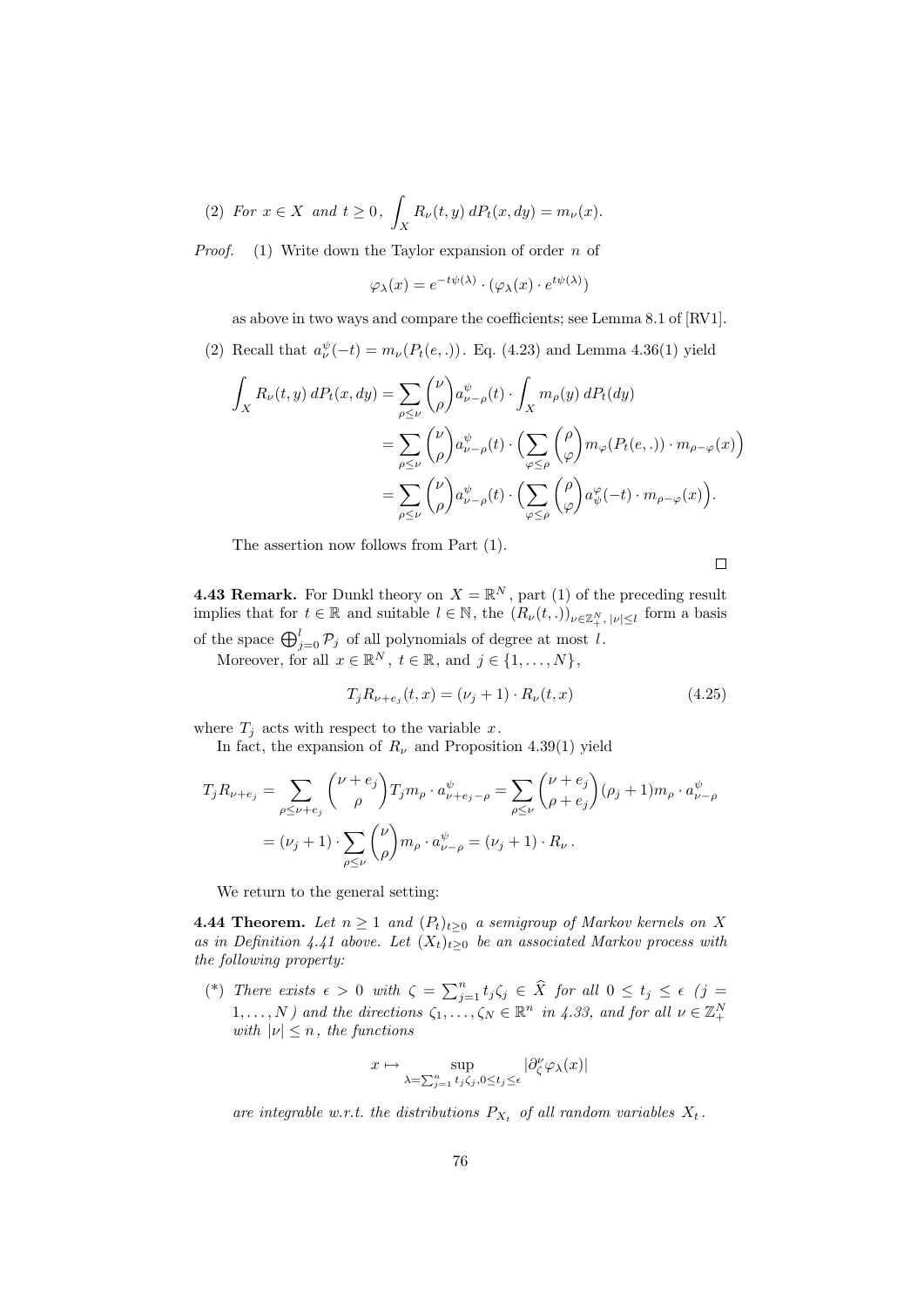Then for each  $\nu \in \mathbb{Z}_+^N$  with  $|\nu| \leq n$ ,  $(R_\nu(t, X_t))_{t \geq 0}$  is a martingale.

*Proof.* We prove more generally by induction on  $|\nu|$  that for each  $\lambda \in \hat{X}$  and  $\nu \in \mathbb{Z}_+^N$  with  $|\nu| \leq n$ , the process

$$
\left(W_t^{\nu,\lambda} := \partial_{\zeta}^{\nu}(\varphi_{\lambda}(X_t) \cdot e^{t\varphi(\lambda)})\right)_{t \ge 0}
$$
\n(4.26)

is a martingale for  $\lambda = \sum_{j=1}^n t_i \zeta_i$  with  $0 \le t_j < \epsilon$ . The theorem then follows for  $\lambda=0$  .

In fact, the case  $\nu = 0$  follows from Proposition 4.25. For the induction step, consider some direction  $\zeta_j$  as in Definition and assume that  $W_t^{\nu,\lambda}$  is a martingale for all  $\lambda \in \mathbb{R}^N$  as above and some  $\nu \in \mathbb{Z}_+^N$  with  $|\nu| \leq n$ . To prove that  $(W_t^{\nu+e_j,\lambda})_{t\geq 0}$  is a martingale for these  $\lambda$ , we observe that for  $t\geq 0$ ,

$$
\lim_{h \to 0} \frac{1}{h} \Big( W_t^{\nu, \lambda} - W_t^{\nu, \lambda + h \cdot \zeta_j} \Big) = W_t^{\nu + e_j, y}
$$
 pointwise.

Moreover, by the mean value theorem, we find  $r \in [0, h]$  with

$$
\left| \frac{1}{h} \left( W_t^{\nu, \lambda} - W_t^{\nu, \lambda + h \cdot \zeta_j} \right) \right| = \left| W_t^{\nu + e_j, \lambda + r \cdot \zeta_j} \right|.
$$
 (4.27)

Condition (\*) ensures that the dominated convergence theorem may be applied to the limit above, and hence

$$
\lim_{h \to 0} \left\| \frac{1}{h} \left( W_t^{\nu, \lambda} - W_t^{\nu, \lambda + h \cdot \zeta_j} \right) - W_t^{\nu + e_j, \lambda} \right\|_1 = 0 \quad \text{for all } t \ge 0.
$$

It follows for the canonical filtration  $(\mathcal{F}_t)_{t>0}$  of  $(X_t)_{t>0}$  that for  $s, t \geq 0$ ,

$$
E\Big(\frac{1}{h}\Big(W_{s+t}^{\nu,\lambda} - W_{s+t}^{\nu,\lambda+h\cdot\zeta_j}\Big)\Big|\mathcal{F}_t\Big) \longrightarrow E(W_{s+t}^{\nu+e_j,\lambda}|\mathcal{F}_t) \qquad \text{a.s}
$$

Hence,  $(W_t^{\nu+e_j,\lambda})_{t\geq 0}$  is a martingale.

- $\Box$
- **4.45 Remarks.** (1) For concrete abstract integral transforms, condition  $(*)$ above can be simplified considerably.

For instance, using bounds for derivatives of Dunkl kernels (see Corollary 2.32), it can be easily checked that in the Dunkl setting condition (\*) holds if and only if all distributions  $P_{X_t}$  of the process admit moments up to order  $n$ ; c.f. also the proof of Theorem 8.2 of [RV1].

Moreover, for Sturm-Liouville hypergroups on  $[0, \infty)$ , an analog result is available; we refer to [Z1], [Z2], [ReV], and Section 7.2 of [BH]. In particular, for the Bessel hypergroups on  $[0, \infty)$ , the same result is available as in the Dunkl setting; see also below.

- (2) For  $|\nu|=1, 2$ , the martingales  $R_{\nu}(t, X_t)$  of the theorem above agree with the martingales of Proposition 4.37.
- (3) Consider the Dunkl setting. Then for each polynomial  $f \in \mathcal{P}$ , the polynomial function  $u(x,t) := e^{t\Delta_k} f(x)$  satisfies  $u_t = \Delta_k u$  on  $\mathbb{R}^N \times \mathbb{R}$  (see e.g. Theorem 3.1(2) of [RV1]). This fact together with Proposition 4.55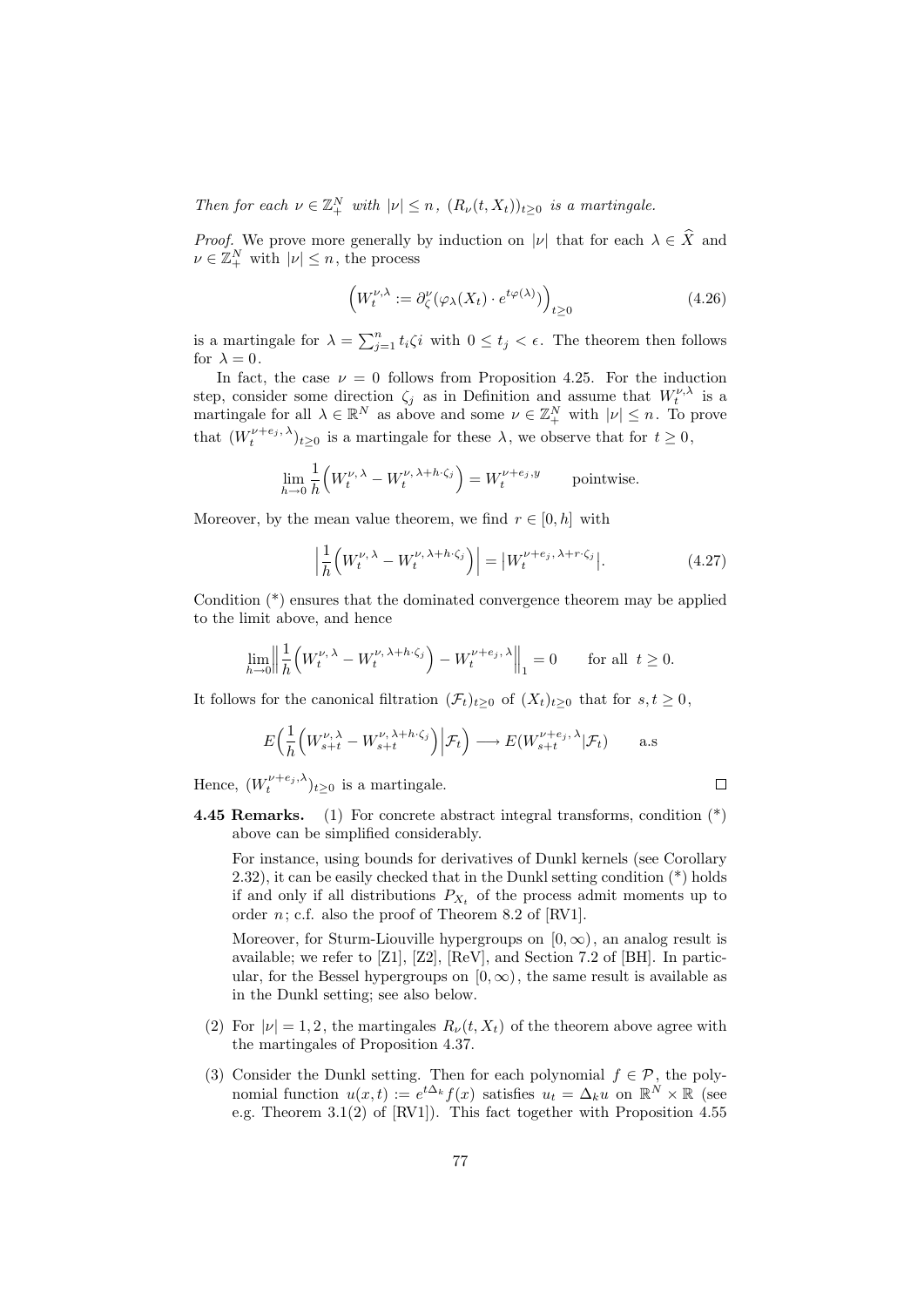below thus imply that the Appell characters  $R_{\nu}^{\Gamma}$  for the Dunkl heat semigroup satisfy

$$
(\partial_t + \Delta_k)R_{\nu}^{\Gamma} = 0,
$$

i.e., they form so-called heat polynomials for the Dunkl heat semigroup. This again reflects the close connection between Theorems 4.44 and 4.27.

(4) In the Dunkl setting there is a close connection between general Appell characters  $R_{\nu}$  and the intertwiner  $V_k$ : Let  $n \geq 0$  and  $(P_t^k)_{t \geq 0}$  a semigroup of Dunkl-Markov kernels on  $\mathbb{R}^N$  such that  $P_t^k(x,.) \in M_n^1(\mathbb{R}^N)$ for  $t \geq 0$  and  $x \in \mathbb{R}^N$ . Let  $R_{\nu}^k$  be the associated Appell characters for  $|\nu| \leq n$ . By Theorem 2.22(2), there exist probability measures  $\mu_x \in M^1(\mathbb{R}^N)$  such that the negative definite function  $\psi$  associated with  $(P_t^k)_{t\geq 0}$  satisfies

$$
e^{-t\psi(\lambda)} = P_t^k(0,.)^\wedge(\lambda) = \int_{\mathbb{R}^N} \int_{\mathbb{R}^N} e^{\langle z, -i\lambda \rangle} d\mu_x(z) dP_t^k(0,.)(x)
$$

for  $t \geq 0$ ,  $\lambda \in \mathbb{R}^N$ . Hence, the  $e^{-t\psi}$  are positive definite in the classical sense, and by Bochner's theorem, there is a semigroup  $(P_t^0)_{t\geq0}$  of grouptranslation invariant Markov kernels. If the associated Appell characters are denoted by  $R_{\nu}^0$ , we obtain

$$
R_{\nu}^{k}(t,x) = \sum_{\rho \leq \nu} {\nu \choose \rho} m_{\rho}(x) a_{\nu-\rho}^{\psi}(t) = \sum_{\rho \leq \nu} {\nu \choose \rho} (V_{k}x^{\rho}) a_{\nu-\rho}^{\psi}(t) = V_{k} R_{\nu}^{0}(t,x).
$$

We next discuss Theorem 4.44 for Bessel processes on  $[0, \infty)$ :

**4.46 Example.** For  $\alpha \geq -1/2$ , consider the Bessel hypergroup on  $[0,\infty)$ . On this hypergroup there exists up to time normalization a unique Gaussian convolution semigroup in the sense of Theorem 4.23, namely

$$
d\rho_t^{\alpha}(x) = \frac{1}{\Gamma(\alpha+1)} \frac{2^{\alpha}}{t^{\alpha+1}} x^{2\alpha+1} e^{-x^2/(2t)} dx \quad \text{on } [0, \infty) \quad \text{for } t > 0 \tag{4.28}
$$

with generator  $Lf := \frac{1}{2}(f'' + \frac{2\alpha+1}{x}f')$ . The associated Markov processes are Bessel processes  $(X_t^{\alpha})_{t\geq 0}$  of order  $\alpha$ . In particular, for the N-dimensional Brownian motion  $(B_t)_{t>0}$ ,  $(|B_t|)_{t>0}$  is a Bessel process of index  $\alpha = N/2 - 1$ . Using the moment functions of Example  $4.34(2)$  and Theorem  $4.44$ , we obtain the following well-known martingale connection between Bessel processes and the Laguerre polynomials

$$
L_n^{(\alpha)}(x) = \frac{1}{n!} x^{-\alpha} e^x \cdot \frac{d^n}{dx^n} (x^{n+\alpha} e^{-x}) = \sum_{j=0}^n \binom{n+\alpha}{n-j} \frac{(-x)^j}{j!} \quad (n \ge 0) \quad (4.29)
$$

of index  $\alpha \geq 0$  (see [Sz]).

**4.47 Lemma.** If  $R_n^{(\alpha)}(t,x) := t^n L_n^{(\alpha-1/2)}(x^2/(2t))$   $(t, x \in \mathbb{R}, n \ge 0)$  is the "n-th heat polynomial of Laguerre-type", then for  $n \geq 0$ ,  $(R_n^{(\alpha)}(t, X_t))_{t \geq 0}$  is a martingale.

This observation was the motivation in Section 7.2 of [ReV] for the following Lévy-type characterizations of Bessel processes: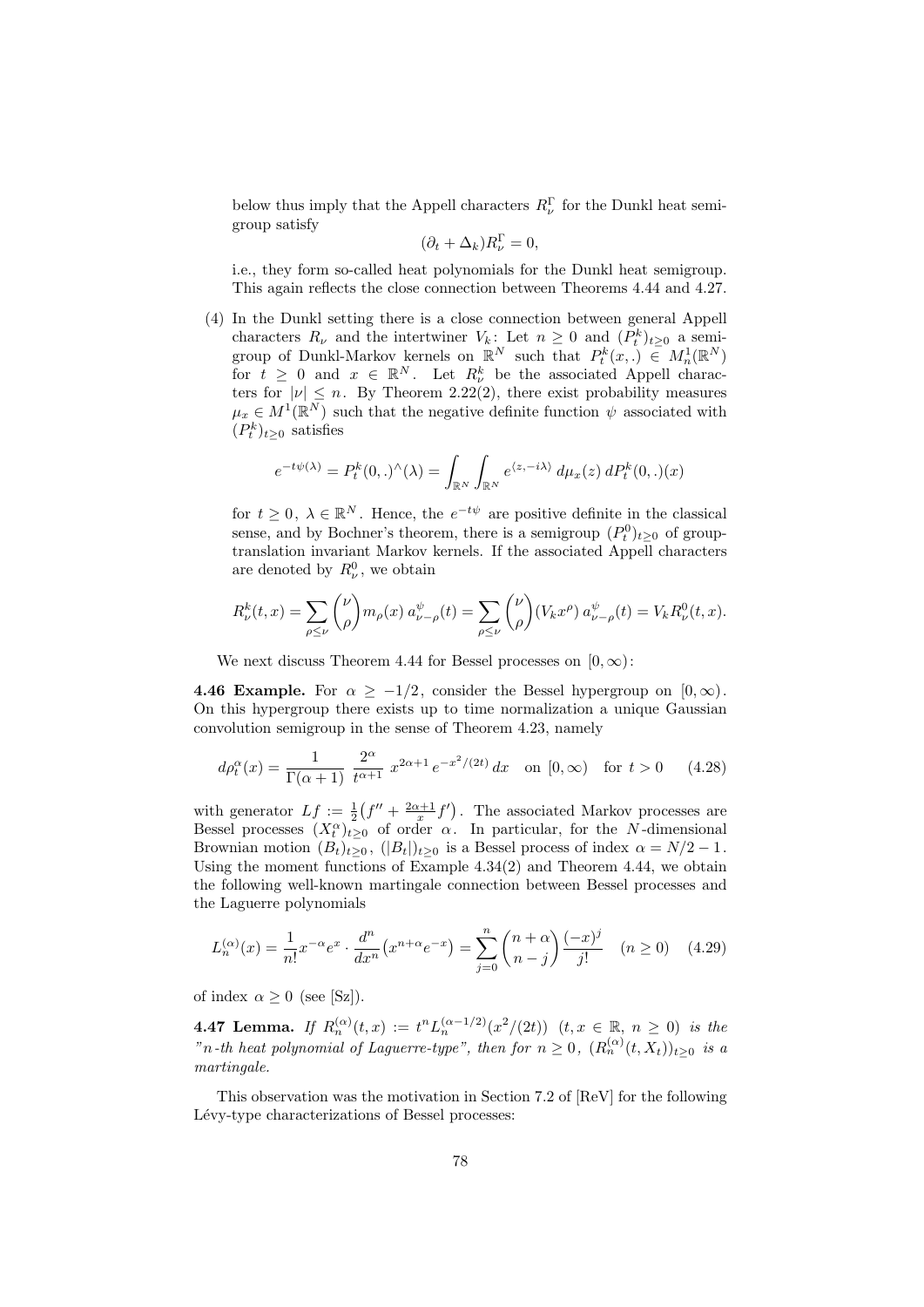**4.48 Theorem.** Let  $\alpha \geq -1/2$ . Then an a.s. continuous process X on  $[0, \infty)$ is a Bessel process of order  $\alpha$  if and only if  $(X_t^2 - 2(\alpha + 1)t)_{t \geq 0}$  and  $(X_t^4 4(\alpha+2)tX_t^2+4(\alpha+1)(\alpha+2)t^2)_{t\geq 0}$  are martingales (or local martingales).

Proof. By the (local) martingale conditions it is possible to compute the quadratic variation  $[X_t^2 - 2(\alpha + 1)t]_t$  which allows to verify one of the conditions of the martingale characterization 4.27. П

**4.49 Theorem.** For  $\alpha \ge -1/2$ , let  $(X_t)_{t>0}$  be an arbitrary process on  $[0,\infty)$ such that  $(R_n^{(\alpha)}(t,X_t))_{t\geq 0}$  is a martingale for  $n=1,2,3,4$ . Then  $(X_t)_{t\geq 0}$  is a Bessel process of index  $\alpha$ .

Proof. A straightforward calculation yields

$$
E((Xt2 - Xs2)4) = 16(\alpha + 1)(\alpha + 2)(t - s)2 \cdot g\alpha(s, t)
$$
 (4.30)

for some concrete polynomial  $g_{\alpha}$ . Kolmogorov's criterion now ensures that  $(X_t^2)_{t\geq 0}$ , and hence  $(X_t)_{t\geq 0}$ , admits an a.s. continuous modification. Theorem 4.48 completes the proof.  $\Box$ 

A similar result for Brownian motion on R and Hermite polynomials can be found in Wesolowski [We], and for Brownian motions on compact Lie groups in [V1]. For further polynomial martingale relations of concrete processes we also refer to [Scho]. An extension to one-dimensional Dunkl processes is given below.

We finally notice that the characterizations 4.48 and 4.48 can be also extended to the (a.s. continuous) Dunkl-Bessel processes on Weyl chambers as well as to Wishart processes on the matrix cones  $\Pi_q$ , which are the Gaussian processes on the Bessel-type hypergroups on  $\Pi_q$ ; see [V2].

## 4.6 Appell characters associated with Dunkl processes

In this section we restrict our attention to the Dunkl Gaussian semigroup  $(P_t^{\Gamma})_{t\geq0}$  for some multiplicity  $k\geq0$ . Here, all moments exist, and the Taylor expansion (4.22) actually becomes a power series. The coefficients  $a_{\nu}^{\Gamma}(t)$  of the associated Appell characters  $R_{\nu}^{\Gamma}$  satisfy  $a_{\nu}^{\Gamma}(-t) = m_{\nu}(P_t^{\Gamma}(0,.))$  for  $t \geq 0$ . It follows from 4.40 that for all  $t \in \mathbb{R}$ ,

$$
a_{2\nu}^{\Gamma}(t) = \frac{(2\nu)!}{\nu!} \cdot (-t)^{|\nu|}
$$
 and  $a_{\lambda}^{\Gamma}(t) = 0$  otherwise,

i.e., if at least one component of  $\lambda \in \mathbb{Z}_{+}^{N}$  is odd. Therefore,

$$
R_{\nu}^{\Gamma}(t,x) = \sum_{\rho \in \mathbb{Z}_{+}^{N}, 2\rho \leq \nu} \frac{\nu!}{(\nu - 2\rho)! \rho!} (-t)^{|\rho|} m_{\nu - 2\rho}(x) \quad \text{for } \nu \in \mathbb{R}_{+}^{N}.
$$
 (4.31)

In particular the homogeneity of the  $m_{\nu}$  yields that

$$
R_{\nu}^{\Gamma}(t,x) = \sqrt{t}^{|\nu|} \cdot R_{\nu}^{\Gamma}(1, x/\sqrt{t}) \qquad (x \in \mathbb{R}^{N}, t > 0).
$$
 (4.32)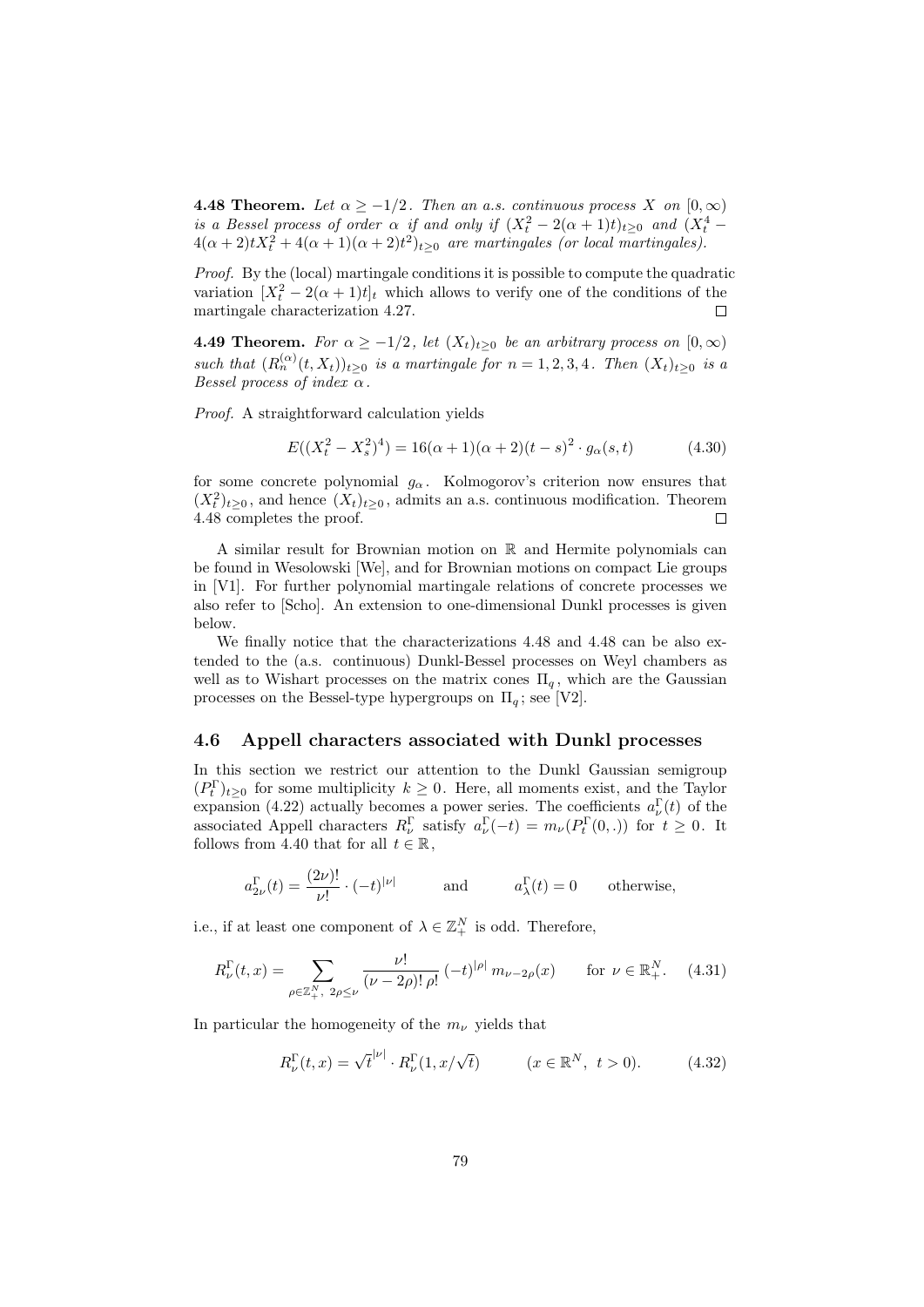**4.50 Examples.** (1) In the group case  $k = 0$  with  $m_{\nu}(x) := x^{\nu}$ , Eq. (4.31) implies  $R_{\nu}^{\Gamma}(t,x) = \sqrt{t}^{\mid \nu \mid} \cdot \widetilde{H}_{\nu}\left(\frac{x}{2v}\right)$ 2  $\frac{w}{\sqrt{2}}$ t for  $x \in \mathbb{R}^N$ ,  $\nu \in \mathbb{Z}_+^N$ ,  $t \in \mathbb{R}$  with the classical N -dimensional Hermite polynomials

$$
\widetilde{H}_{\nu}(x) = \prod_{i=1}^{N} H_{\nu_i}(x_i) \quad \text{with} \quad H_n(y) = \sum_{j=0}^{\lfloor n/2 \rfloor} \frac{(-1)^j n!}{j! (n-2j)!} (2y)^{n-2j};
$$

cf. Section 5.5 of [Sz] for  $N = 1$ .

(2) For  $N = 1$ ,  $W = \mathbb{Z}_2$  and  $k \geq 0$ , Example 4.38(2) shows

$$
R_{2n}^{\Gamma,k}(t,x) = (-1)^{n} 2^{2n} n! \, t^{n} \, L_{n}^{(k-1/2)}(x^{2}/4t),
$$
  
\n
$$
R_{2n+1}^{\Gamma,k}(t,x) = (-1)^{n} 2^{2n+1} n! \, t^{n} \, x \, L_{n}^{(k+1/2)}(x^{2}/4t) \qquad (n \in \mathbb{Z}_{+}), \quad (4.33)
$$

with the Laguerre polynomials in (4.29). The  $(R_n^{\Gamma,k})_{n\geq 0}$  are called often generalized Hermite or heat polynomials (see e.g. [Ros]). For each  $t > 0$ the  $(R_n^{\Gamma,k}(t,.))_{n\geq 0}$  are orthogonal w.r.t.

$$
dP_t^{\Gamma}(0,.)(x) = \frac{\Gamma(k+1/2)}{(4t)^{k+1/2}} |x|^{2k} e^{-x^2/4t} dx.
$$

Theorem 4.44 implies that for an one-dimensional Dunkl process  $(X_t)_{t>0}$ associated with the Dunkl heat semigroup of index  $k \geq 0$  the  $(R_n^{\Gamma,k}(t, X_t))_{t \geq 0}$ are martingales for  $n \in \mathbb{N}$ . We can generalize the Lévy-type characterization 4.49 of Bessel processes as follows:

**4.51 Theorem.** For  $k \geq 0$ , let  $(X_t)_{t>0}$  be an arbitrary process on  $\mathbb{R}$  such that  $(R_n^{\Gamma,k}(t,X_t))_{t\geq0}$  is a martingale for  $n=1,2,4,6,8$ . Then  $(X_t)_{t\geq0}$  is a Dunkl process of index k .

*Proof.* The process  $(X_t^2)_{t\geq 0}$  satisfies the conditions of Theorem 4.49, i.e., it is a Bessel process in distribution and a submartingale. On the other hand, as  $(X_t)_{t\geq0}$  is a martingale, Theorem 3 of [CGY] yields the claim.  $\Box$ 

One might suggest from the examples in 4.50 that the  $R_{\nu}^{\Gamma}(t,.)$  are always orthogonal w.r.t.  $dP_t^{\Gamma}(0,.)$  for  $t > 0$ . We shall see below that this is not correct in many cases. For this we introduce so-called Appell cocharacters, which turn out to form a biorthogonal system for the Appell characters.

4.52 Definition. Consider the quotient

$$
\theta_t(x,y) := \frac{\Gamma_k(t,x,y)}{\Gamma_k(t,0,y)} = e^{-|x|^2/4t} E_k(x,y/2t) = \sum_{\nu \in \mathbb{Z}_+^n} \frac{m_\nu(x)}{\nu!} S_\nu^{\Gamma}(t,y) \tag{4.34}
$$

where, by Proposition  $4.39(3)$ , the coefficients satisfy

$$
S_{\nu}^{\Gamma}(t, y) = T_{x}^{\nu} \left( e^{-|x|^{2}/4t} E_{k}(x, y/2t) \right) \big|_{x=0}.
$$

The  $S_{\nu}^{\Gamma}(t,.)$  are also polynomials of degree  $|\nu|$  and will be called the *Appell* cocharacters of the Dunkl heat semigroup.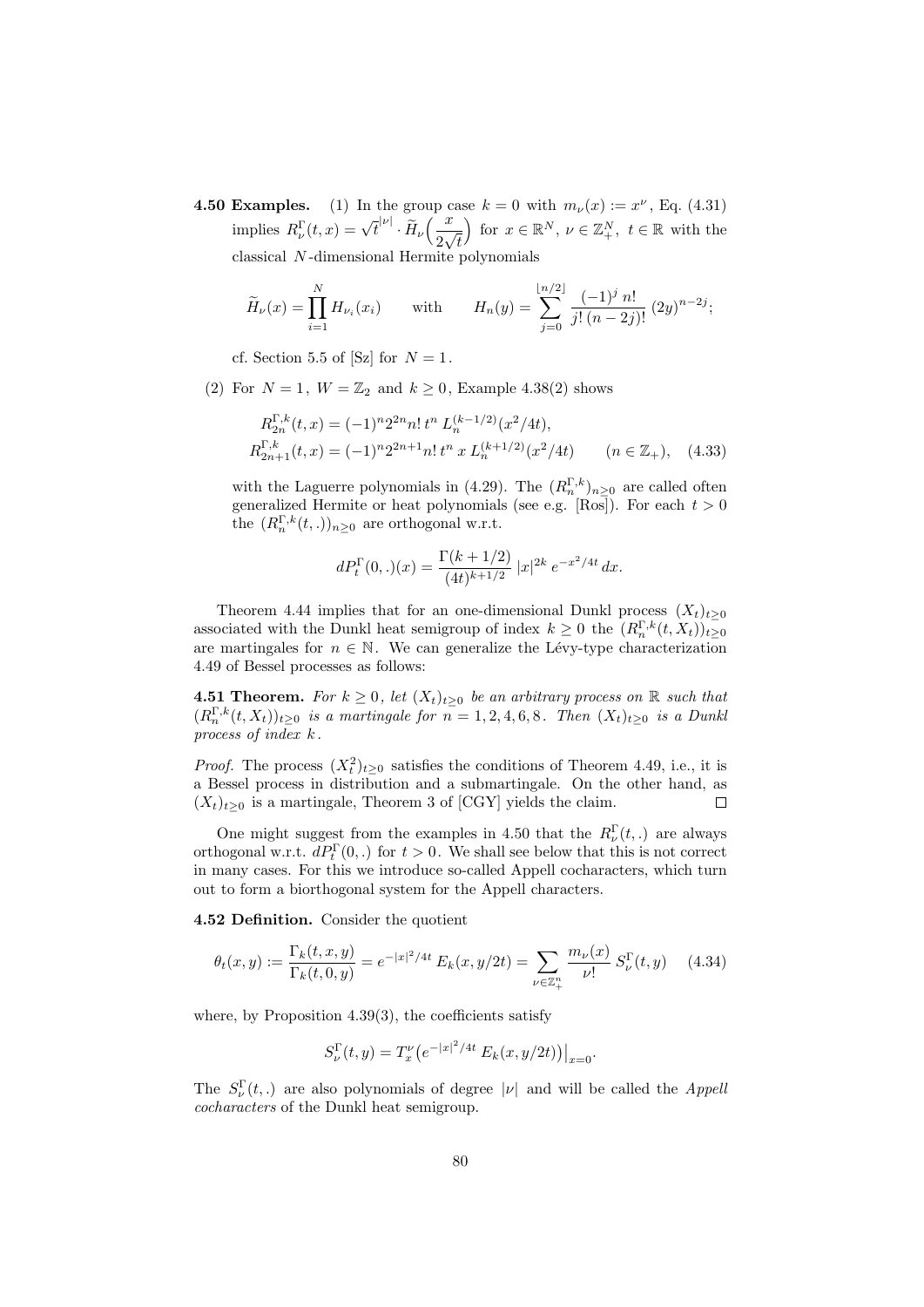Using the homogeneity of  $m_{\nu}$ , we obtain

$$
S_{\nu}^{\Gamma}(t,y) = \left(\frac{1}{\sqrt{t}}\right)^{|\nu|} \cdot S_{\nu}^{\Gamma}(1,y/\sqrt{t}) \qquad (y \in \mathbb{R}^{N}, t > 0). \tag{4.35}
$$

A comparison of the homogeneous parts of degree  $n$  in the expansions  $(4.34)$  and (4.22) shows that the linear spaces generated by  $(S_{\nu}^{\Gamma}(t, .))_{|\nu|=n}$  and  $(R_{\nu}^{\Gamma}(t, .))_{|\nu|=n}$ are equal for  $t > 0$ . Hence,  $(S_{\nu}^{\Gamma}(t,.)|_{\nu \leq n}$  is also a basis of  $\bigoplus_{j=0}^{n} \mathcal{P}_j$ .

The  $S_{\nu}^{\Gamma}(t,.)$  and  $R_{\nu}^{\Gamma}(t,.)$  are related by the following biorthogonality:

**4.53 Theorem.** Let  $t > 0$ ,  $\nu, \rho \in \mathbb{Z}_{+}^{N}$ , and  $p \in \mathcal{P}$  with  $\deg p < |\nu|$ . Then:

(1)  $\int_{\mathbb{R}^N} R^{\Gamma}_\nu(t, y) \cdot S^{\Gamma}_\rho(t, y) dP^{\Gamma}_t(0,.)(y) = \nu! \, \delta_{\nu, \, \rho};$ (2)  $\int_{\mathbb{R}^N} p(y) \cdot S_{\nu}^{\Gamma}(t, y) dP_t^{\Gamma}(0,.)(y) = \int_{\mathbb{R}^N} p(y) \cdot R_{\nu}^{\Gamma}(t, y) dP_t^{\Gamma}(0,.)(y) = 0.$ 

*Proof.* The definition of  $\theta_t$  and Lemma 4.42(2) yield

$$
m_{\nu}(x) = \int_{\mathbb{R}^{N}} R_{\nu}^{\Gamma}(t, y) \theta_{t}(x, y) \, dP_{t}^{\Gamma}(0, .)(y) \tag{4.36}
$$
\n
$$
= \int_{\mathbb{R}^{N}} \sum_{n=0}^{\infty} \sum_{|\rho|=n} R_{\nu}^{\Gamma}(t, y) S_{\rho}^{\Gamma}(t, y) \, \frac{m_{\rho}(x)}{\rho!} \, dP_{t}^{\Gamma}(0, .)(y)
$$
\n
$$
= \sum_{n=0}^{\infty} \sum_{|\rho|=n} \frac{m_{\rho}(x)}{\rho!} \int_{\mathbb{R}^{N}} R_{\nu}^{\Gamma}(t, y) S_{\rho}^{\Gamma}(t, y) \, dP_{t}^{\Gamma}(0, .)(y)
$$

where we must justify that summation and integration commute. For this, we may restrict our attention to the case  $t = 1/4$  by normalization and decompose  $\theta_{1/4}(x, y)$  into its x-homogeneous parts

$$
\theta_{1/4}(x, y) = \sum_{n=0}^{\infty} L_n(y, x)
$$
 with  $L_n(y, x) = \sum_{|\nu|=n} \frac{m_{\nu}(x)}{\nu!} S_{\nu}^{\Gamma}(1/4, y).$ 

The estimations of Corollary 2.32 imply

$$
|L_{2n}(y,x)| \le \frac{|x|^{2n}}{n!} \cdot (1+2|y|^2)^n
$$
 for  $n \in \mathbb{Z}_+$ ,

and a similar estimation for odd indices (see the proof of 3.8 in [R2]). Therefore,

$$
\sum_{n=0}^{\infty} \int_{\mathbb{R}^N} |L_n(y, x)| R_{\nu}^{\Gamma}(1/4, y) dP_{1/4}^{\Gamma}(0, .)(y) < \infty.
$$

The dominated convergence theorem now justifies the last step in the equation above for  $t = 1/4$ , which yields Part (1). Part (2) follows from Part (1).  $\Box$ 

**4.54 Remark.** For  $t = 1/2$ , the preceding result shows that  $(R^{\Gamma}_{\nu}(1/2, .))_{\nu \in \mathbb{Z}_{+}^{N}}$ is orthogonal w.r.t  $dP_{1/2}^{Gamma}(0,.)$  if and only if  $R_{\nu}^{\Gamma}(1/2,x) = c_{\nu}S_{\nu}^{\Gamma}(1/2,x)$  with suitable constants  $c_{\nu}$ . A comparison of (4.34) and (4.22) shows that this is equivalent to  $m_{\nu}(x) = c_{\nu}x^{\nu}$  which holds for the examples in 4.50. On the other hand, this is not correct for the  $A_{N-1}$ - and the  $B_N$ -cases for  $N \geq 3$ .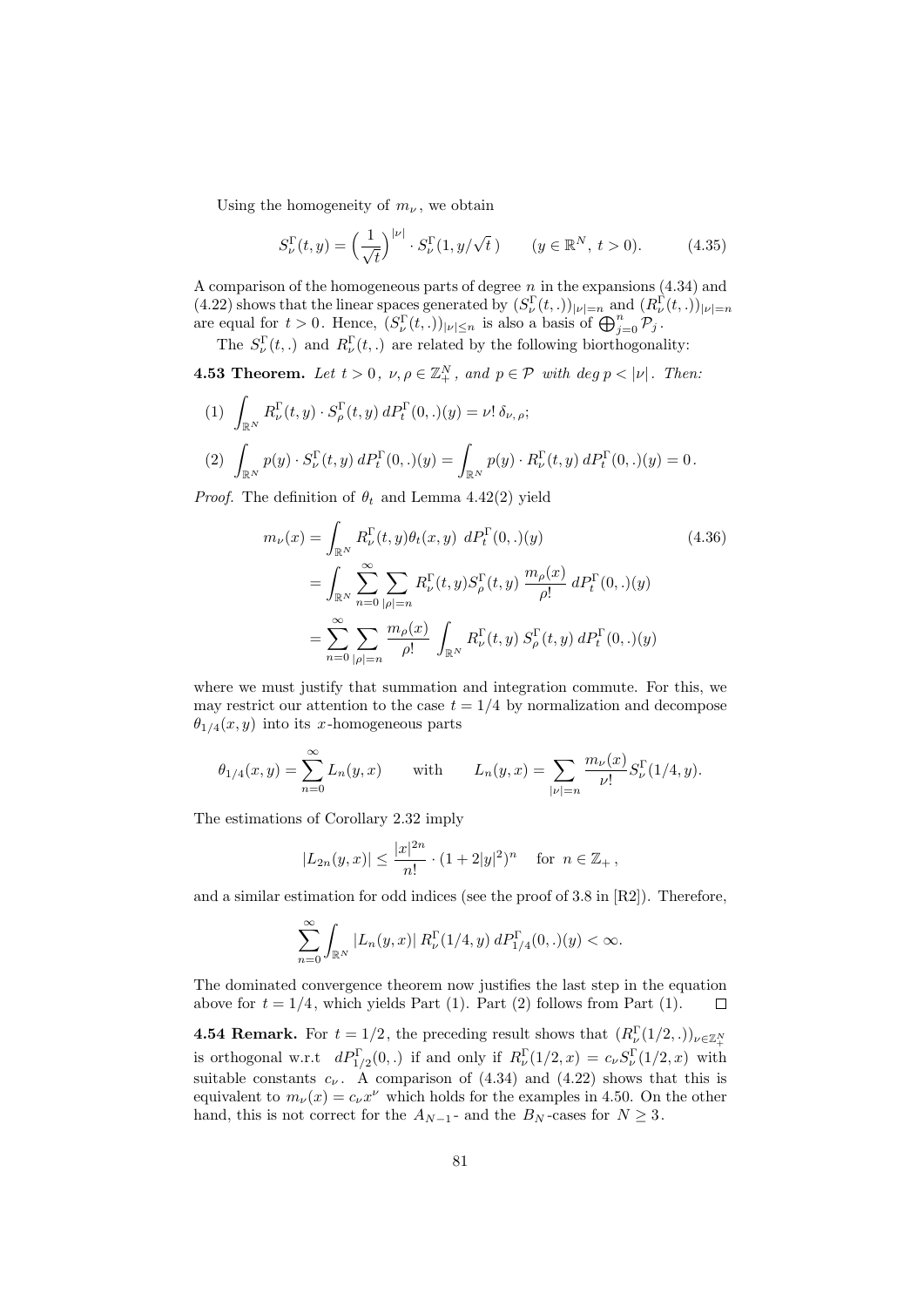The following result reflects the dual nature of Appell characters and cocharacters.

**4.55 Proposition.** Let  $t \in \mathbb{R}$ ,  $x \in \mathbb{R}^N$ , and  $\nu \in \mathbb{Z}_+^N$ . Then

$$
R^{\Gamma}_{\nu}(t,x) = e^{-t\Delta_k} m_{\nu}(x) \quad and \quad S^{\Gamma}_{\nu}(t,x) = \left(\frac{1}{2t}\right)^{|\nu|} \cdot e^{-t\Delta_k} x^{\nu}.
$$

*Proof.* By Proposition 2.53,  $\Delta_k$  is also the generator of the heat semigroup acting on  $\mathcal P$  (instead of  $C_0(\mathbb R^N)$ ). Therefore, by Lemma 4.42(2),  $e^{t\Delta_k}R_{\nu}^{\Gamma}(t,x)$  =  $m_{\nu}(x)$  for  $t \geq 0$ . This yields the first statement for  $t \geq 0$ . As both sides are polynomials in  $t$ , this holds in general.

Let  $\Delta_k^y$  be the Dunkl Laplacian acting on the variable y, and  $V_x$  be the intertwiner w.r.t. x. Then

$$
e^{t\Delta_k^y} \Big( e^{-|x|^2/4t} E_k(x, y/2t) \Big) = e^{-|x|^2/4t} \cdot e^{|x|^2/4t} E_k(x, y/2t)
$$
  
= 
$$
E_k(x, y/2t) = V_x(e^{\langle x, y/2t \rangle}).
$$

Consider on both sides the homogeneous part  $W_n$  of degree n in the variable x. Using the left hand side, we obtain from  $(4.34)$  that

$$
W_n = e^{t\Delta_k^y} \left( \sum_{|\nu|=n} \frac{m_{\nu}(x)}{\nu!} S_{\nu}^{\Gamma}(t, y) \right) = \sum_{|\nu|=n} \frac{m_{\nu}(x)}{\nu!} e^{t\Delta_k^y} S_{\nu}^{\Gamma}(t, y).
$$

Moreover, using the right hand side, we conclude from Section 2.2 and  $V_x(x^{\nu}) =$  $m_{\nu}(x)$  that

$$
W_n = V_x \left( \sum_{|\nu|=n} \frac{x^{\nu}}{\nu!} (y/2t)^{\nu} \right) = \sum_{|\nu|=n} \frac{m_{\nu}(x)}{\nu!} (y/2t)^{\nu}.
$$

A comparison of the coefficients leads to the second statement.

We give a further application of Theorem 4.53 for  $t = 1/2$ . For this, we employ the adjoint operator  $T_j^*$  of the Dunkl operator  $T_j$   $(j = 1, ..., N)$  in  $L^2(\mathbb{R}^N, dP_{1/2}^{\Gamma}(0,.))$  which is given by

$$
T_j^* f(x) = x_j f(x) - T_j f(x) = -e^{|x|^2/2} \cdot T_j \left( e^{-|x|^2/2} f(x) \right) \qquad (f \in \mathcal{P}); \tag{4.37}
$$

see Lemma 3.7 of [D4] and use for the second equation the product rule 2.7.)

**4.56 Corollary.** For  $\nu \in \mathbb{Z}_+^N$ ,  $j = 1, ..., N$ ,  $x \in \mathbb{R}^N$ , and  $t > 0$ ,

- (1)  $S_{\nu+e_j}^{\Gamma}(1/2, x) = T_j^* S_{\nu}^{\Gamma}(1/2, x)$ ;
- (2) Rodriguez formula:  $S_{\nu}^{\Gamma}(t, x) = (-1)^{|\nu|} e^{|x|^2/4t} T^{\nu} (e^{-|x|^2/4t})$ .

*Proof.* For simplicity, we suppress the time parameter  $t = 1/2$  in (1). Theorem 4.53(1) and Remark 4.43 yield that for all  $\rho \in \mathbb{Z}_+^N$ ,

$$
\int_{\mathbb{R}^N} R_{\rho+e_j}^{\Gamma} \cdot T_j^* S_{\nu}^{\Gamma} dP^{\Gamma} = \int_{\mathbb{R}^N} T_j R_{\rho+e_j}^{\Gamma} \cdot S_{\nu}^{\Gamma} dP^{\Gamma}
$$
\n
$$
= (\rho_j + 1) \int_{\mathbb{R}^N} R_{\rho}^{\Gamma} \cdot S_{\nu}^{\Gamma} dP^{\Gamma} = \delta_{\rho,\nu} \cdot (\rho + e_j)!
$$
\n
$$
= \int_{\mathbb{R}^N} R_{\rho+e_j}^{\Gamma} \cdot S_{\nu+e_j}^{\Gamma} dP^{\Gamma}.
$$

 $\Box$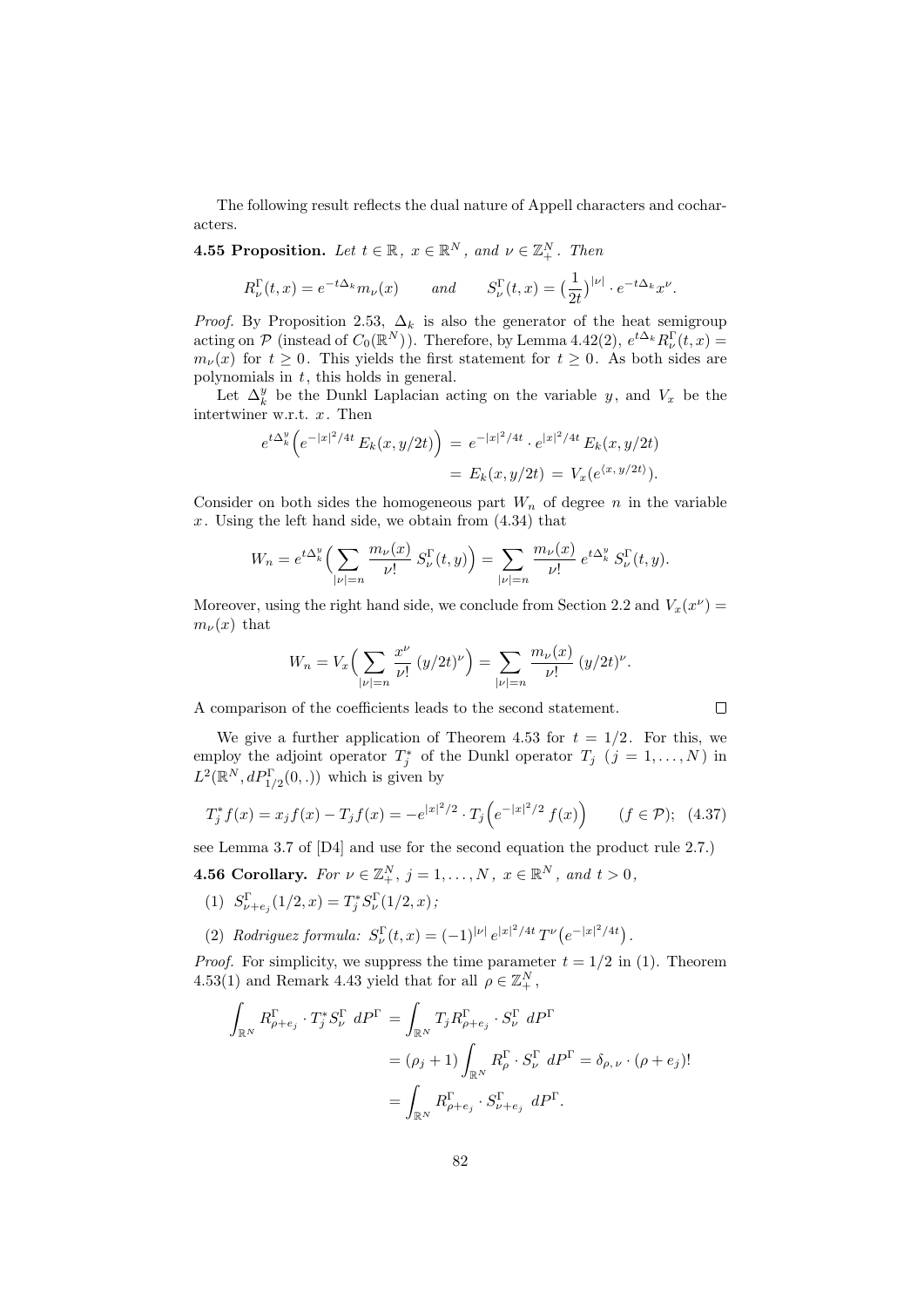As  $P$  is dense in  $L^2(\mathbb{R}^N, dP_{1/2}^{\Gamma}(0,.))$ , Part (1) is clear. Part (2) for  $t = 1/2$  follows now from (4.37), and the general case is a consequence of the homogeneity of the  $S_{\nu}^{\Gamma}$ .  $\Box$ 

Theorem 4.53 and orthogonalization within the spaces

$$
V_n := e^{-\Delta_k/2} \mathcal{P}_n \subset \mathcal{P}
$$

leads to systems of orthogonal polynomials on  $\mathbb{R}^N$  w.r.t  $P_{1/2}^{\Gamma}(0,.)$ , namely the generalized Hermite polynomials  $(H_{\nu})_{\nu \in \mathbb{Z}_{+}^{N}}$  from Definition 2.56. In this way results for generalized Hermite polynomials can be transfered to Appell characters and cocharacters and conversely. Here is a list of a few facts in this direction:

**4.57 Proposition.** For all  $t \in \mathbb{R}$ ,  $x, y \in \mathbb{R}^N$ ,  $n \in \mathbb{N}$ , and  $\nu \in \mathbb{Z}_+^N$ .

- (1)  $R_{\nu}^{\Gamma}(t,x) = e^{-t\Delta_k} m_{\nu}(x)$  and  $S_{\nu}^{\Gamma}(t,x) = \left(\frac{1}{2t}\right)^{|\nu|} e^{-t\Delta_k} x^{\nu}$ ;
- (2) Rodriguez formula for  $R_{\nu}^{\Gamma}$ : Let  $m_{\nu}(T)$  denote the operators which is obtained from  $m_{\nu}(x)$ ,  $\varphi_{\nu}(x)$  by replacing the  $x_j$  by the Dunkl operators  $T_j$ . Then

$$
R_{\nu}^{\Gamma}(t,x) = (-2t)^{|\nu|} e^{|x|^2/4t} m_{\nu}(T) e^{-|x|^2/4t}.
$$

(3) Eigenfunctions of a CMS-type Schrödinger operator:  $R_{\nu}^{\Gamma}(t,.)$  and  $S_{\nu}^{\Gamma}(t,.)$ satisfy

$$
\left(2t\Delta_k - \sum_{l=1}^N x_l \partial_l\right) f = -|\nu| \cdot f.
$$

(4) The functions  $e^{-|x|^2/8t} R_{\nu}^{\Gamma}(t, x)$  and  $e^{-|x|^2/8t} S_{\nu}(t, x)$  satisfy

$$
(4t\,\Delta_k - |x|^2)f = -(2|\nu| + 2\gamma + N)f.
$$

(5) Mehler formula: For  $r \in \mathbb{C}$  with  $|r| < 1$ ,

$$
\sum_{\nu \in \mathbb{Z}_+^N} \frac{R_\nu^{\Gamma}(t, x) S_\nu^{\Gamma}(t, y)}{\nu!} r^{|\nu|}
$$
  
= 
$$
\frac{1}{(1 - r^2)^{\gamma + N/2}} \exp \left\{-\frac{tr^2(|x|^2 + |y|^2)}{1 - r^2}\right\} E_k\left(\frac{2trx}{1 - r^2}, y\right).
$$

*Proof.* (1) is Proposition 4.55 and (2) follows from Corollary 4.56. Moreover, the generalized Hermite polynomials satisfy the equations in (3) and (4) for  $t = 1/2$ (see Corollary 2.58) where this equation only depends on the degree  $|\nu|$ . Therefore, (3) and (4) hold for  $R_{\nu}^{\Gamma}(t,.)$  and  $S_{\nu}^{\Gamma}(t,.)$  for  $t = 1/2$ . Renormalization by Eq. (4.32) and (4.35) then leads to the case  $t > 0$  and analytic continuation to the general case. For (5) we may again assume  $t = 1/2$  by (4.32) and (4.35). In this case, we first note that for any orthonormal basis  $\{\varphi_{\nu}, \nu \in \mathbb{Z}_{+}^{N}\}\$  of  $\mathcal{P}_{\mathbb{R}}$ with respect to [.,.]<sub>k</sub> with  $\varphi_{\nu} \in \mathcal{P}_{|\nu|}$ , we have

$$
\sum_{\nu} \varphi_{\nu}(x)\varphi_{\nu}(y) = E_k(x, y) = \sum_{\nu} \frac{m_{\nu}(x)y^{\nu}}{\nu!}
$$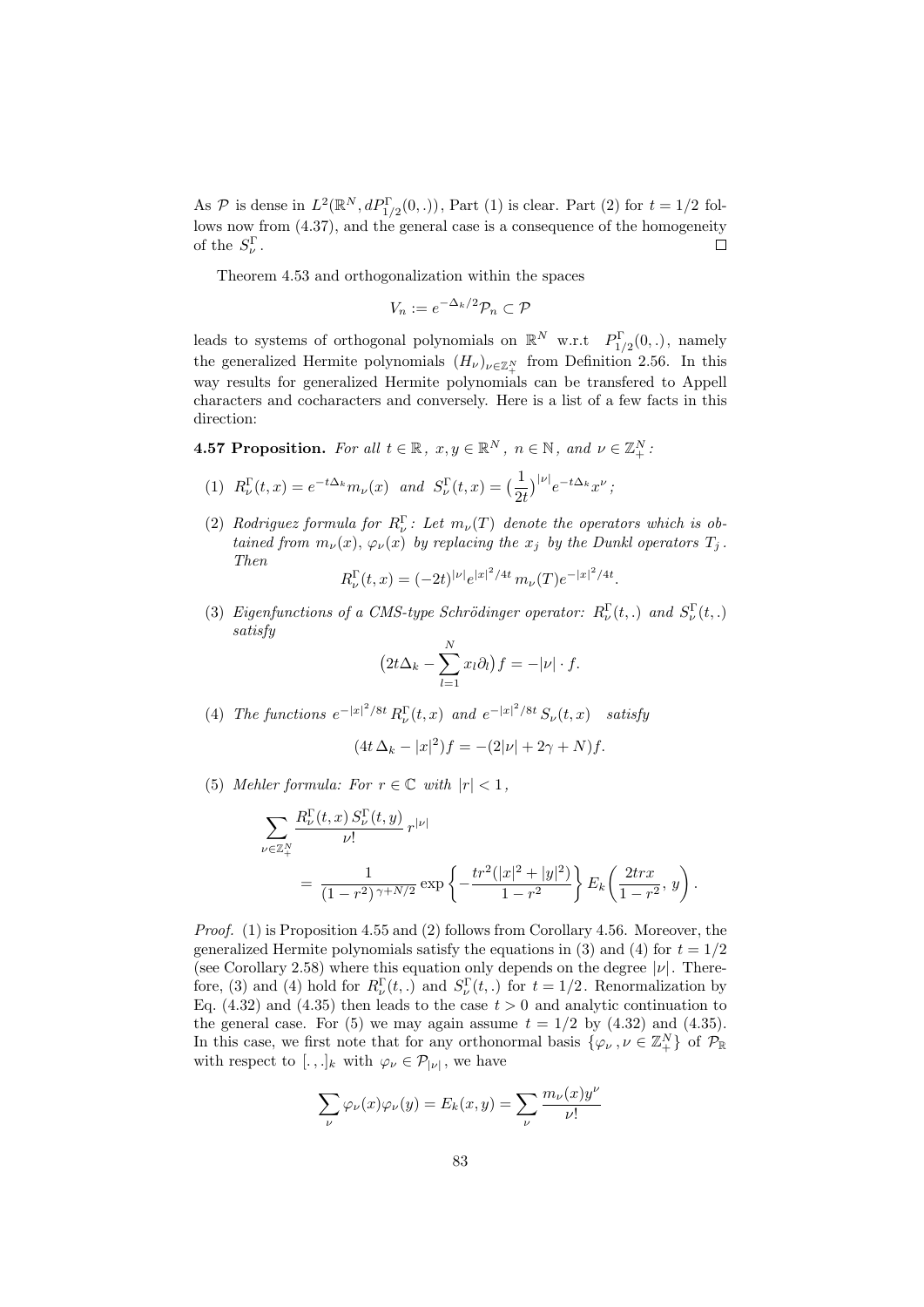where the second equation follows from the definition of moment functions. Therefore, by Proposition 4.55 and the definition of the  $H_{\nu} \,,$ 

$$
\sum_{\nu} H_{\nu}(x) H_{\nu}(y) = \sum_{\nu} \frac{R_{\nu}^{\Gamma}(1/2, x) S_{\nu}^{\Gamma}(1/2, y)}{\nu!},
$$

which leads together with Theorem 2.59 to (6) for  $t = 1/2$ .

 $\Box$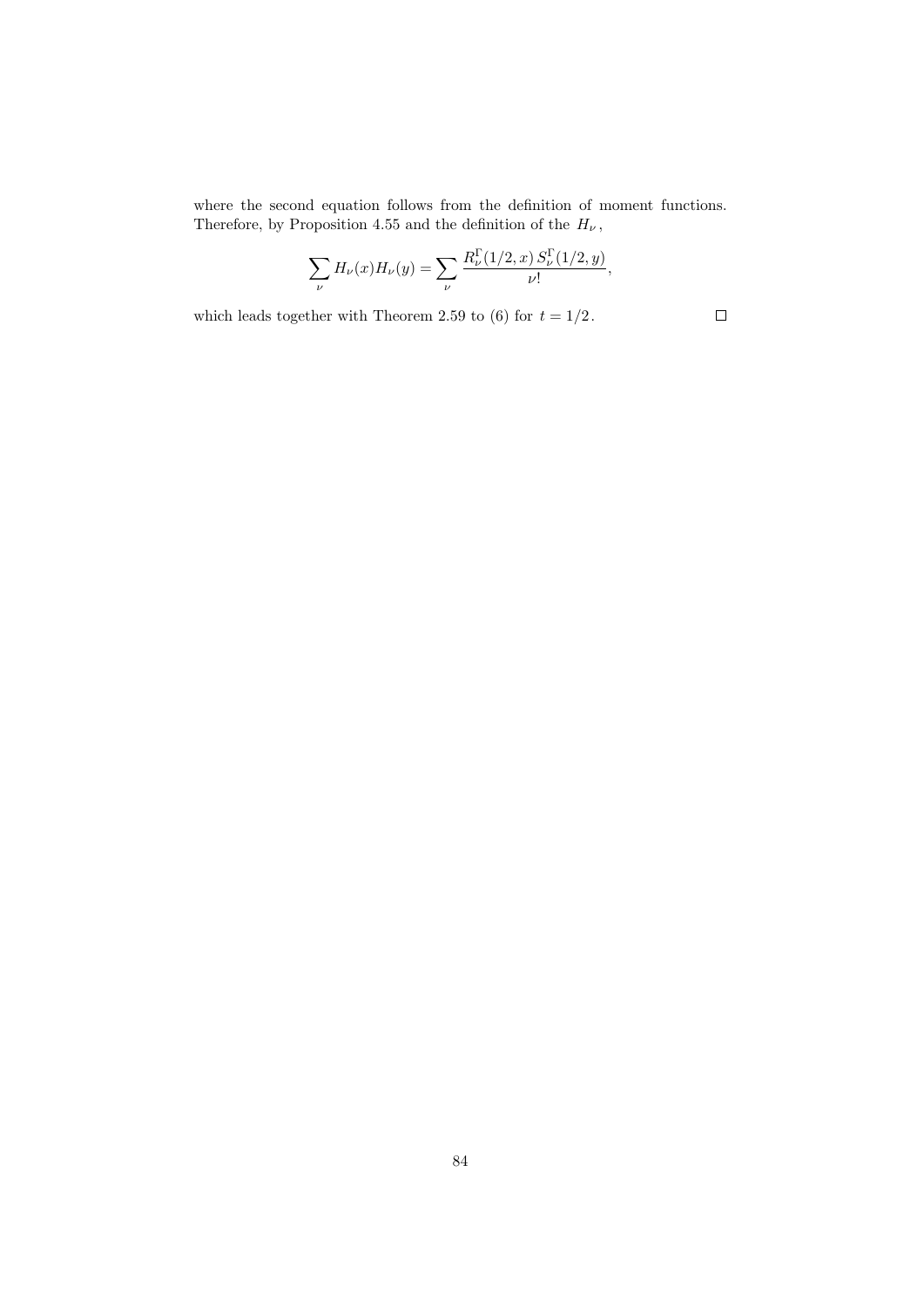## 5 Notation

We denote by  $\mathbb{Z}, \mathbb{R}$  and  $\mathbb{C}$  the sets of integer, real and complex numbers respectively. Further,  $\mathbb{Z}_+ = \{n \in \mathbb{Z} : n \geq 0\}$ . For a locally compact Hausdorff space X, we denote by  $C(X)$ ,  $C_b(X)$ ,  $C_c(X)$ ,  $C_0(X)$  the spaces of continuous complex-valued functions on  $X$ , those which are bounded, those with compact support, and those which vanish at infinity, respectively. Further,  $M_b(X)$ ,  $M_b^+(X)$ ,  $M^1(X)$  are the spaces of regular bounded Borel measures on X, those which are positive, and those which are probability-measures, respectively. Finally,  $\mathscr{B}(X)$  stands for the  $\sigma$ -algebra of Borel sets on X. Moreover  $\mathcal P$  stands for the vector space of all poynomials in N variables, and  $\mathcal P_n$  is the subspace of those, which are homogeneous of degree n. Finally,  $\mathcal{S}(\mathbb{R}^N)$  is the Schwartz space of rapidly decreasing functions on  $\mathbb{R}^N$ .

## References

- [AS] Abramowitz, M., Stegun, I.A., Pocketbook of Mathematical Functions. Verlag Harri Deutsch, Frankfurt/Main, 1984.
- [AdJ] Andersen, N.B., de Jeu, M., Elementary proofs of Paley-Wiener theorems for the Dunkl transform on the real line. Int. Math. Res. Not. 30 (2005), 1817-1831.
- [BF1] Baker, T.H., Forrester, P.J., The Calogero-Sutherland model and generalized classical polynomials. Comm. Math. Phys. 188 (1997), 175–216.
- [BF2] Baker, T.H., Forrester, P.J., The Calogero-Sutherland model and polynomials with prescribed symmetry. Nucl. Phys. B 492 (1997), 682–716.
- [BF3] Baker, T.H., Forrester, P.J., Non-symmetric Jack polynomials and integral kernels. Duke Math. J. 95 (1998), 1–50.
- [BO1] Ben Said, S., Ørsted, B.: Bessel functions for root systems via the trigonometric setting. Int. Math. Res. Not. 9 (2005), 551-585.
- [BO2] Ben Said, S., Ørsted, B.: Segal-Bargmann transforms associated with finite Coxeter groups. Math. Ann. 334 (2006), 281-323.
- [BBC1] Biane, P, Bougerol, P., O'Connell, N.: Littlemann paths and Brownian paths. Duke Math. J. 130 (2005), 127–167.
- [BBC2] Biane, P, Bougerol, P., O'Connell, N.: Continuous crystal and Duistermaat-Heckman measure for Coxeter groups. Preprint 2008.
- [BH] Bloom, W.R., Heyer, H., Harmonic analysis of probability measures on hypergroups. de Gruyter, 1995.
- [B] Bru, M., Wishart processes, J. Theoret. Probab. 4 (1991), 725–751.
- [Ca] Calogero, F., Solution of the one-dimensional N-body problems with quadratic and/or inversely quadratic pair potentials. J. Math. Phys. 12 (1971), 419–436.
- [Chi] Chihara, T.S., An Introduction to Orthogonal Polynomials. Gordon and Breach, 1978.
- [Chy] Chybiryakov, O., Processus de Dunkl et relation de Lamperti, PhD Thesis, Universite de Paris VI, 2006.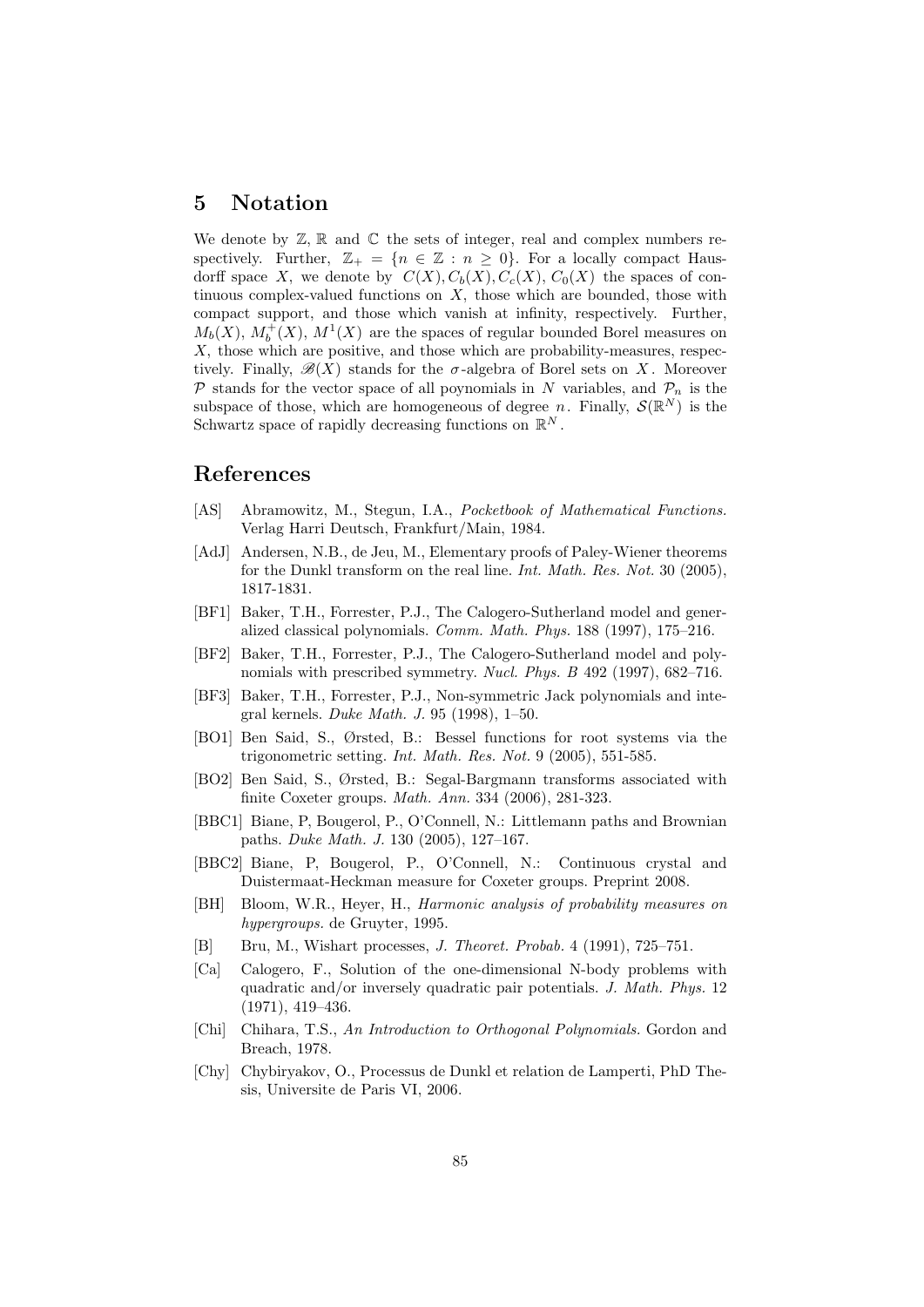- [CGY] Chybiryakov, O., Gallardo, L., Yor, M., Dunkl processes and their radial parts relative to a root system. This volume.
- [Da] Davies, E.B.: Spectral Theory and Differential Operators. Cambridge University Press, 1995.
- [De] Demni, N., A guided tour in the world of radial Dunkl processes. This volume.
- [Di] Dib, H., Fonctions de Bessel sur une algébre de Jordan. *J. math. pures* et appl. 69 (1990), 403–448.
- [vD] van Diejen, J.F., Confluent hypergeometric orthogonal polynomials related to the rational quantum Calogero system with harmonic confinement. Comm. Math. Phys. 188 (1997), 467–497.
- [vDV] van Diejen, J.F., Vinet, L. Calogero-Sutherland-Moser Models. CRM Series in Mathematical Physics, Springer-Verlag, 2000.
- [DDMY] Donati-Martin, C., Doumerc, Y., Matsumoto, H., Yor, M., Some properties of the Wishart processes and a matrix extension of the Hartman-Watson laws. Publ Math. RIMS Kyoto 40 (2004), 1385–1412.
- [D1] Dunkl, C.F., Reflection groups and orthogonal polynomials on the sphere. Math. Z. 197 (1988), 33–60.
- [D2] Dunkl, C.F., Differential-difference operators associated to reflection groups. Trans. Amer. Math. Soc. 311 (1989), 167–183.
- [D3] Dunkl, C.F., Operators commuting with Coxeter group actions on polynomials. In: Stanton, D. (ed.), Invariant Theory and Tableaux, Springer, 1990, pp. 107–117.
- [D4] Dunkl, C.F., Integral kernels with reflection group invariance. Canad. J. Math. 43 (1991), 1213–1227.
- [D5] Dunkl, C.F., Hankel transforms associated to finite reflection groups. In: Proc. of the special session on hypergeometric functions on domains of positivity, Jack polynomials and applications. Proceedings, Tampa 1991, Contemp. Math. 138 (1992), pp. 123–138.
- [D6] Dunkl, C.F., Intertwining operators associated to the group  $S_3$ . Trans. Amer. Math. Soc. 347 (1995), 3347–3374.
- [D7] Dunkl, C.F., Symmetric Functions and  $B<sub>N</sub>$ -invariant spherical harmonics. J. Phys. A, Math. Gen. 35, No. 48 (2002), 10391-10408.
- [D8] Dunkl, C.F., An intertwining operator for the group  $B_2$ . Glasgow Math. J. 49 (2007), 291–319.
- [DJO] Dunkl, C.F., de Jeu M.F.E., Opdam, E.M., Singular polynomials for finite reflection groups. Trans. Amer. Math. Soc. 346 (1994), 237–256.
- [DX] Dunkl, C.F., Xu, Y., Orthogonal Polynomials of Several Variables. Cambridge Univ. Press, 2001.
- [Dy] Dynkin, E.B., Markov Processes I. Springer, 1965.
- [E] Eastham, M.S.P., The Asymptotic Solution of Linear Differential Systems: Applications of the Levinson Theorem. Clarendon Press, Oxford 1989.
- [EK] Ethier, S.N., Kurtz, T.G., Markov Processes. Characterizations and convergence. Wiley 1986.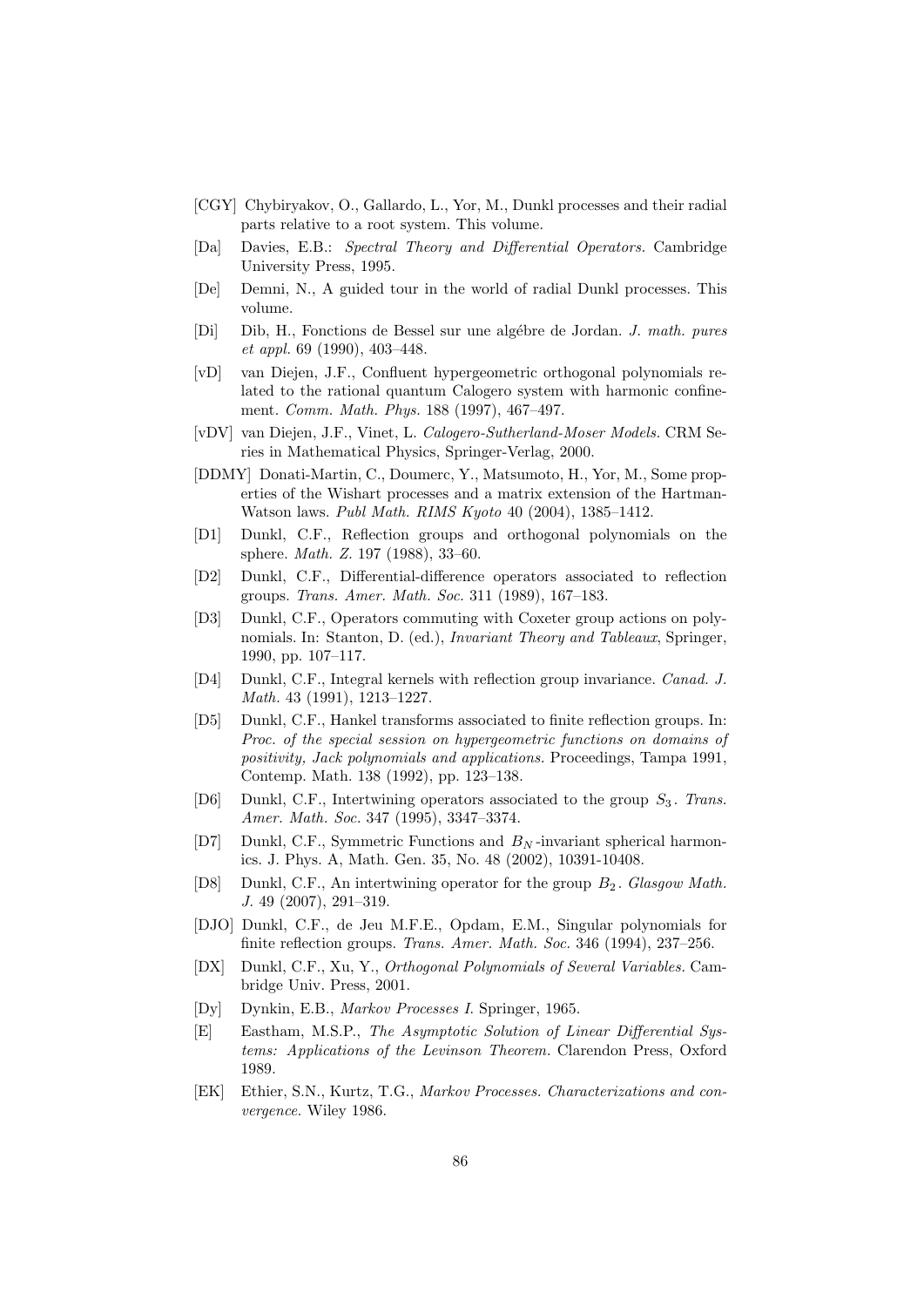- [F] Faraut, J., Analyse harmonique sur les pairs de Gelfand et les espaces hyperboliques. In: J.-L. Clerc et al.. Analyse Harmonique, C.I.M.P.A., Nice 1982, Ch. IV.
- [FT] Faraut, J., Travaglini, G., Bessel functions associated with representations of formally real Jordan algebras, J. Funct. Anal. 71 (1987), 123– 141.
- [FD] Fell, J.M.G., Doran, R.S., Representations of ∗-Algebras, Locally Compact Groups , and Banach-∗-Algebraic Bundles, Vol. 1. Academic Press, 1988.
- [FK] Faraut, J., Korányi, A., Analysis on symmetric cones. Oxford Science Publications, 1994.
- [FS] Feinsilver, Ph., Schott, R., Algebraic Structures and Operator Calculus. Vol. III. Representations of Lie groups. Kluwer: Dordrecht 1996.
- [GY1] Gallardo, L., Yor, M., Some new examples of Markov processes which enjoy the time inversion property. Probab. Theor. Rel. Fields 132 (2005). 150-162.
- [GY2] Gallardo, L., Yor, M., Some remarkable properties of the Dunkl martingales. In: Seminaire de Probabilites XXXIX, pp. 337–356, Springer LNM 1874 (2006).
- [GY3] Gallardo, L., Yor, M., A chaotic representation property of the Dunkl martingales. Ann. Probab. 34 (2006), 1530–1549.
- [Go] Godefroy, L., Fronti`ere de Martin sur les hypergroupes et principe d'invariance relative au processus de Dunkl. Thèse, Universite de Tours, 2003.
- [Gr] Greenleaf, F., Invaraint means on topological groups and their applications, Van Nostrand Reinhold Co., 1969.
- [GB] Grove, L.C., Benson, C.T., Finite Reflection Groups; Second edition. Springer, 1985. Correlation effects in low-dimensional electron systems. Springer, 1995, pp. 3–20.
- [He1] Heckman, G.J., A remark on the Dunkl differential-difference operators. In: Barker, W., Sally, P. (eds.) Harmonic analysis on reductive groups. Progress in Math. 101, Birkhäuser, 1991. pp. 181 – 191.
- [He2] Heckman, G.J., Dunkl operators. Séminaire Bourbaki 828, 1996–97; Astérisque 245 (1997), 223-246.
- [HS] Heckman, G.J., Schlichtkrull, H., Harmonic Analysis and Special Functions on Symmetric Spaces. Perspectives in Mathematics 16, Academic Press, California, 1994.
- [Hel1] Helgason, S., Differential Geometry, Lie Groups, and Symmetric Spaces. Academic Press, New York, 1978.
- [Hel2] Helgason, S., Groups and Geometric Analysis. American Mathematical Society, 1984.
- [Her] Herz, C.S., Bessel functions of matrix argument. Ann. Math. 61 (1955), 474–523.
- [HP] Heyer, H., Pap, G., Martingale characterizations of increment processes in a locally compact group. Inf. Dim. Analysis, Quantum Probab. Related Topics 6 (2003), 43–87.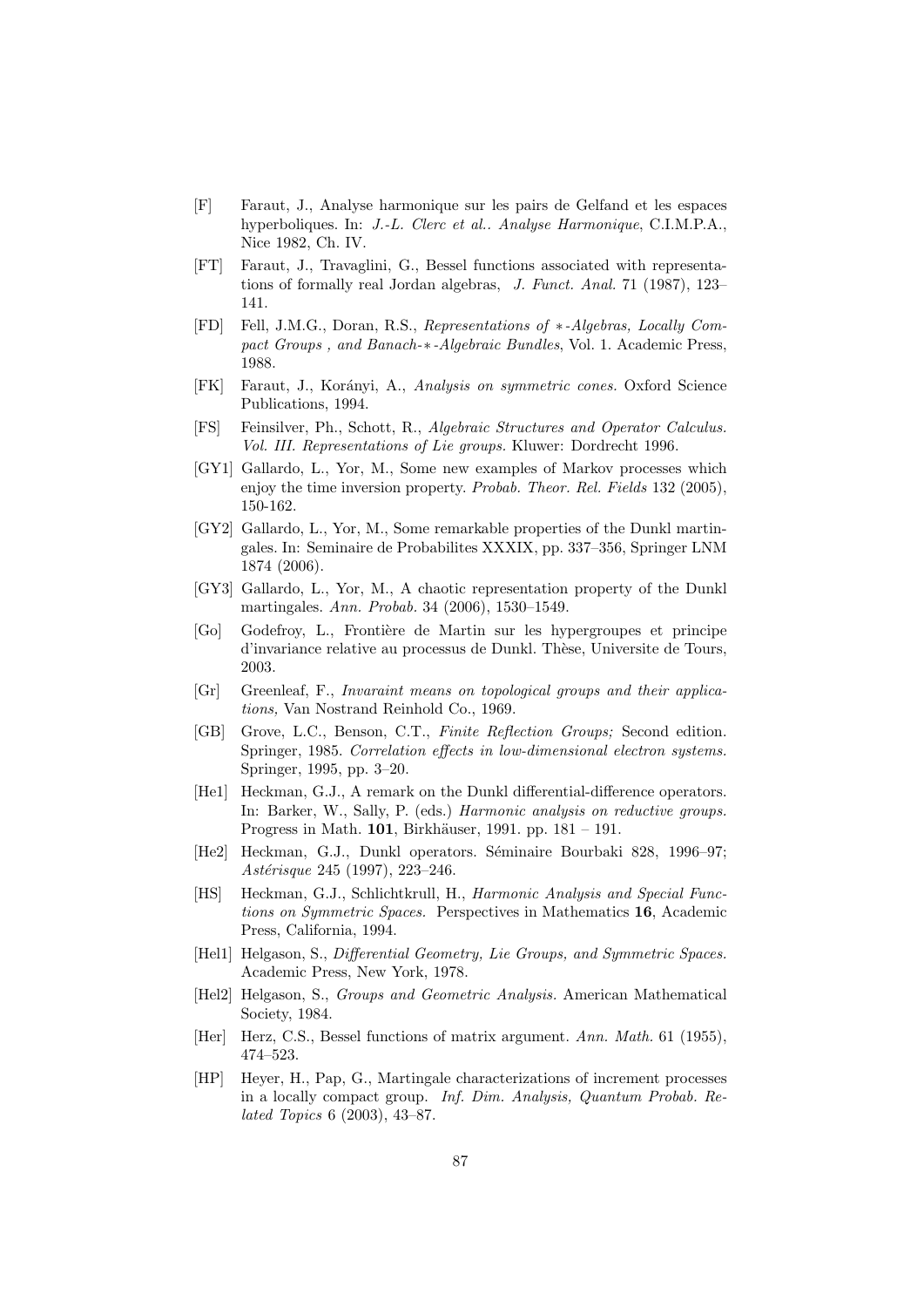- [Hu] Humphreys, J.E., Reflection Groups and Coxeter Groups. Cambridge University Press, 1990.
- [dJ1] de Jeu, M.F.E., The Dunkl transform. *Invent. Math.* 113 (1993), 147– 162.
- [dJ2] de Jeu, M.F.E., Dunkl operators. Thesis, University of Leiden, 1994.
- [dJ4] de Jeu, M.F.E., Paley-Wiener theorems for the Dunkl transform. Trans. Amer. Math. Soc. 358 (2006), no. 10, 4225–4250.
- [J] Jewett, R.I., Spaces with an abstract convolution of measures, Adv. Math. 18 (1975), 1–101.
- [K] Kakei, S., Common algebraic structure for the Calogero-Sutherland models. J. Phys. A 29 (1996), L619–L624.
- [Kal] Kallenberg, O., Foundations of Modern Probability. Springer-Verlag, 1997.
- [Ki] Kingman, J.F.C., Random walks with spherical symmetry. Acta Math. 109 (1963), 11-53.
- [Kl] Klyachko, A., Stable bundles, representation theory, and Hermitian operators, Selecta Math. (new Series) 4 (1998), 419-445.
- [Kn] Knapp, A.W., Lie Groups Beyond an Introduction. 2nd ed., Birkhäuser Verlag, 2005.
- [KT] Knutson, K., Tao, T., The honeycomb model of  $GL_n(\mathbb{C})$  tensor product I. Proof of the saturation conjecture, J. Amer. Math. Soc. 12 (1999), 1055-1090.
- [Ko] Koornwinder, T.H. (ed.), The Structure of Real Semisimple Lie Groups. MC Syllabus 49, Math. Centrum, Amsterdam 1982.
- [KS] Knop, F., Sahi, S., A recursion and combinatorial formula for Jack polynomials. Invent. Math. 128 (1997), 9–22.
- [LV] Lapointe L., Vinet, L., Exact operator solution of the Calogero-Sutherland model. Comm. Math. Phys. 178 (1996), 425–452.
- [La1] Lassalle, M., Polynômes de Laguerre généralisés. C.R. Acad. Sci. Paris t. 312 Série I (1991), 725–728
- [La2] Lassalle, M., Polynômes de Hermite généralisés. C.R. Acad. Sci. Paris t. 313 Série I (1991), 579–582.
- [M1] Macdonald, I.G., Some conjectures for root systems. SIAM J. Math. Anal. 13 (1982), 988–1007.
- [M2] Macdonald, I.G., The Volume of a Compact Lie Group. Invent. Math. 56 (1980), 93–95.
- [M3] Macdonald, I.G., Commuting differential operators and zonal spherical functions, in: Algebraic groups (Utrecht 1986), eds. M. Cohen et al, Lecture Notes in Mathematics 1271, Springer-Verlag, Berlin, 1987.
- [MT] Mejjaoli, H., Trimèche ,K., On a mean value property associated with the Dunkl Laplacian operator and applications. Integral Transform. Spec. Funct. 12 (2001), 279–302.
- [Mo] Moser, J., Three integrable Hamiltonian systems connected with isospectral deformations, Adv. in Math. 16 (1975), 197–220.
- [Mu] Muirhead, R.J., *Aspects of multivariate statistical theory*. Wiley, 1982.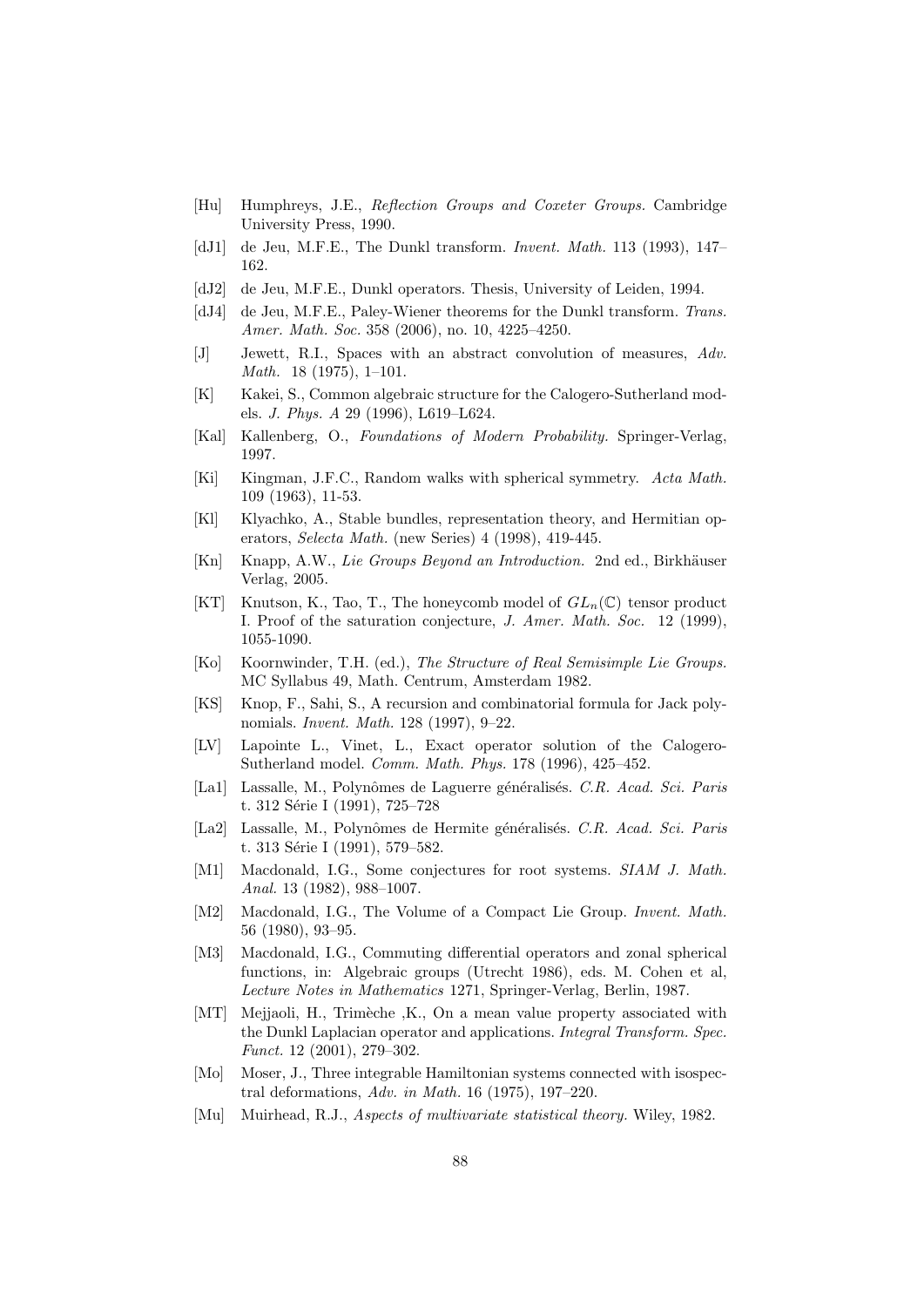- [OP] Olshanetsky, M.A., Perelomov, A.M., Completely integrable Hamiltonian systems connected with semisimple Lie algebras. Invent. Math. 37 (1976), 93–108.
- [O1] Opdam, E.M., Dunkl operators, Bessel functions and the discriminant of a finite Coxeter group. Compositio Math. 85 (1993), 333–373.
- [O2] Opdam, E.M., Harmonic analysis for certain representations of graded Hecke algebras. Acta Math. 175 (1995), 75 – 121
- [O3] Opdam, E.M., Lecture Notes on Dunkl Operators for Real and Complex Reflection Groups. MSJ Memoirs, vol. 8, Math. Soc. of Japan, Tokyo, 2000.
- [Pa] Pasquier, V.: A lecture on the Calogero-Sutherland models. In: Integrable models and strings (Espoo, 1993), Lecture Notes in Phys. 436, Springer, 1994, pp. 36–48.
- [Po] Polychronakos, A.P., Exchange operator formalism for integrable systems of particles. Phys. Rev. Lett. 69 (1992), 703–705.
- [Re1] Rentzsch, C., Stetige Faltungshalbgruppen von Wahrscheinlichkeitsmaßen auf einer kommutativen Hypergruppe und ihre kanonische Darstellung. Dissertation, Universität Tübingen, 1997.
- [Re2] Rentzsch, C., A Lèvy Khintchine representation of convolution semigroups on commutative hypergroups. Probab. Math. Stat. 18 (1998), 185 – 198.
- [ReV] Rentzsch, C., Voit, M., Lévy processes on commutative hypergroups. Contemp. Math. 261 (2000), 83–105.
- [RY] Revuz, D., Yor, M., Continuous Martingales and Brownian Motion. Springer, 3rd ed., 1999.
- [Rom] Roman, S.: The Umbral Calculus. Academic Press 1984.
- [R1] Rösler, M., Bessel-type signed hypergroups on R. In: Heyer, H., Mukherjea, A. (eds.) Probability measures on groups and related structures XI. Proceedings, Oberwolfach 1994. World Scientific 1995, 292–304.
- [R2] Rösler, M., Generalized Hermite polynomials and the heat equation for Dunkl operators. Comm. Math. Phys. 192 (1998), 519–542.
- [R3] Rösler, M., Positivity of Dunkl's intertwining operator. Duke Math. J. 98 (1999), 445–463.
- [R4] Rösler, M., Short-time estimates for heat kernels associated with root systems, in Special Functions, Conf. Proc. Hong Kong June 1999, eds.C. Dunkl et al., World Scientific, Singapore, 2000, 309–323.
- [R5] Rösler, M., One-parameter semigroups related to abstract quantum models of Calogero type. In: Infinite Dimensional Harmonic Analysis (Kyoto, Sept. 1999, eds. H. Heyer et al.) Gräbner-Verlag 2000, 290–305.
- [R6] Rösler, M., A positive radial product formula for the Dunkl kernel. Trans. Amer. Math. Soc. 355 (2003), 2413–2438.
- [R7] Rösler, M., Dunkl operators: Theory and applications. In: "Orthogonal" polynomials and special functions", Leuven 2002, Springer Lecture Notes in Math. 1817 (2003), 93–135.
- [R8] Rösler, M., Bessel convolutions on matrix cones, Compos. Math. 143 (2007), 749–779.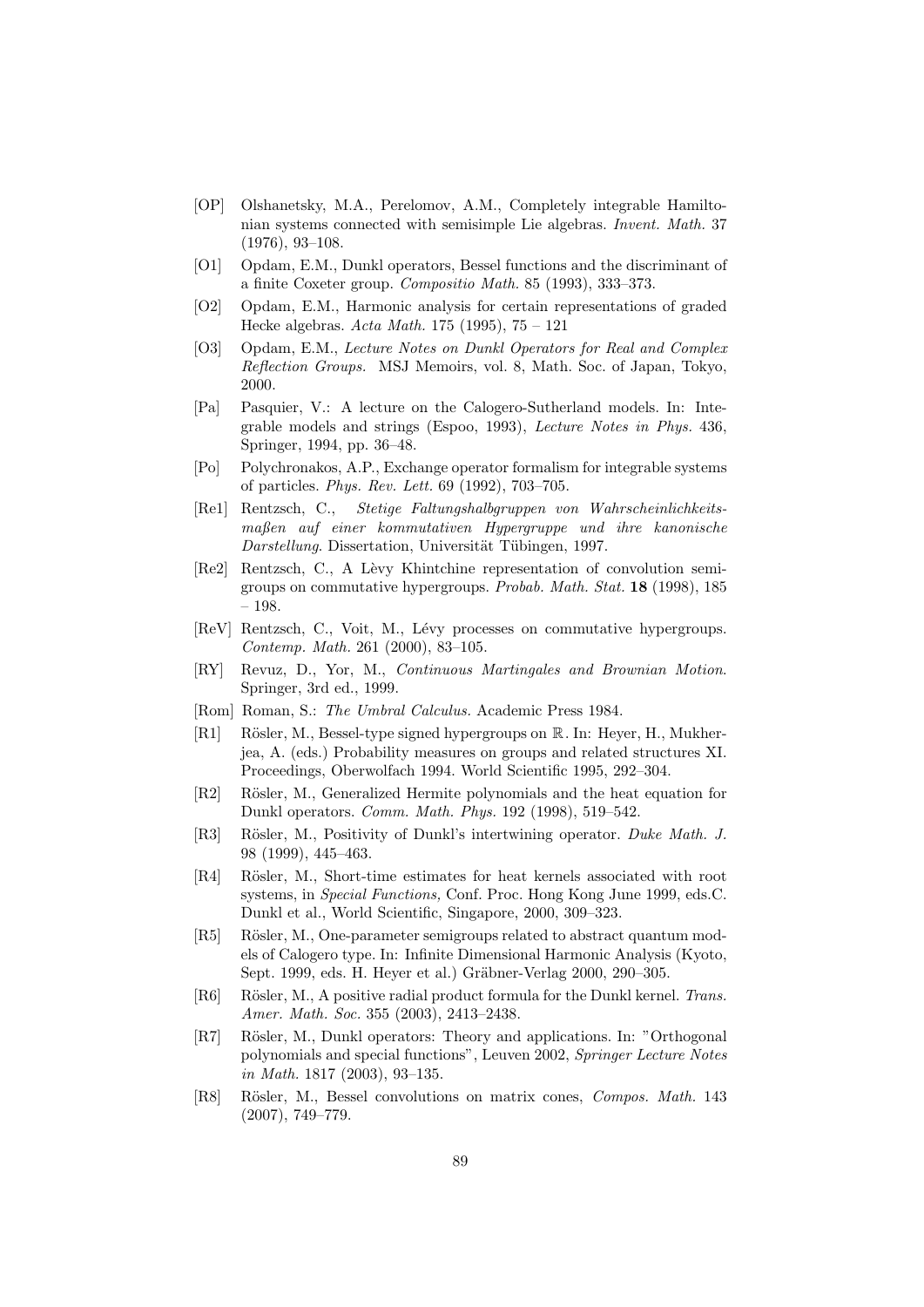- [RV1] Rösler, M., Voit, M., Markov Processes related with Dunkl operators. Adv. Appl. Math. 21 (1998), 575–643.
- [RV2] Rösler, M., Voit, M., Positivity of Dunkl's intertwining operator via the trigonometric setting. Internat. Math. Res. Notices 2004, no 63, 3379- 3389.
- [RV3] Rösler, M., Voit, M., Limit theorems for radial random walks on  $p \times$ q matrices as  $p$  tends to infinity. ArXiv math.CA/0703520 (2007), to appear in Math. Nachr..
- [Ros] Rosenblum, M., Generalized Hermite polynomials and the Bose-like oscillator calculus. In: Operator Theory: Advances and Applications, Vol. 73, Basel, Birkhäuser Verlag 1994, 369–396.
- [Sh] Schapira, B., The Heckman-Opdam Markov-processes. Probab. Theor. Rel. Fields, to appear.
- [Scho] Schoutens, W., Stochastic processes and orthogonal polynomials. Lecture Notes in Statistics 146. Springer, 2000.
- [SV] Stroock, D., Varadhan, S.R.S., Multidimensional Diffusion Processes. Springer, 1979.
- [Su] Sutherland, B., Exact results for a quantum many-body problem in one dimension. Phys. Rep. A5 (1972), 1372–1376.
- [Sz] Szegö, G.: Orthogonal Polynomials. Amer. Math. Soc., 1959.
- [TX] Thangavelu, S, Xu, Y., Convolution operator and maximal function for the Dunkl transform. J. Anal. Math. 97 (2005), 25–55.
- [Ti] Titchmarsh, E.C., The Theory of Functions. 2nd ed., Oxford University Press, 1950.
- [T1] Trim`eche, K., The Dunkl intertwining operator on spaces of functions and distributions and integral representations of its dual. Integral Transform. Spec. Funct. 12 (2001), 349–374.
- [T2] Trim`eche, K., Paley-Wiener Theorems for the Dunkl transform and Dunkl translation operators. Integral Transform. Spec. Funct. 13 (2002), 17–38.
- [Vog] Vogel, M., Spectral synthesis on algebras of orthogonal polynomial series. Math. Z. 194 (1987), 99–116.
- [V0] Voit, M., Positive characters on commutative hypergroups and some applications. Math. Z. 198 (1988), 405–421.
- [V1] Voit, M., Martingale characterizations of stochastic processes on compact groups. Probab. Math. Stat. 19 (1999), 389–405.
- [V2] Voit ,M., Bessel convolutions on matrix cones: Algebraic properties and random walks. arXiv: math.CA/0603017, to appear in J. Theor. Prob..
- [V3] Voit ,M., Central limit theorems for radial random walks on  $p \times q$  matrices for  $p \rightarrow \infty$ . Preprint, 2008.
- [We] Wesolowski, J., A martingale characterization of the Poisson process. Bull. Polish Acad. Sci. Math. 38 (1990), 49–53.
- [Wo] Wolf, J. A., Spherical functions on Euclidean space. J. Funct. Anal. 239 (2006), 127–136.